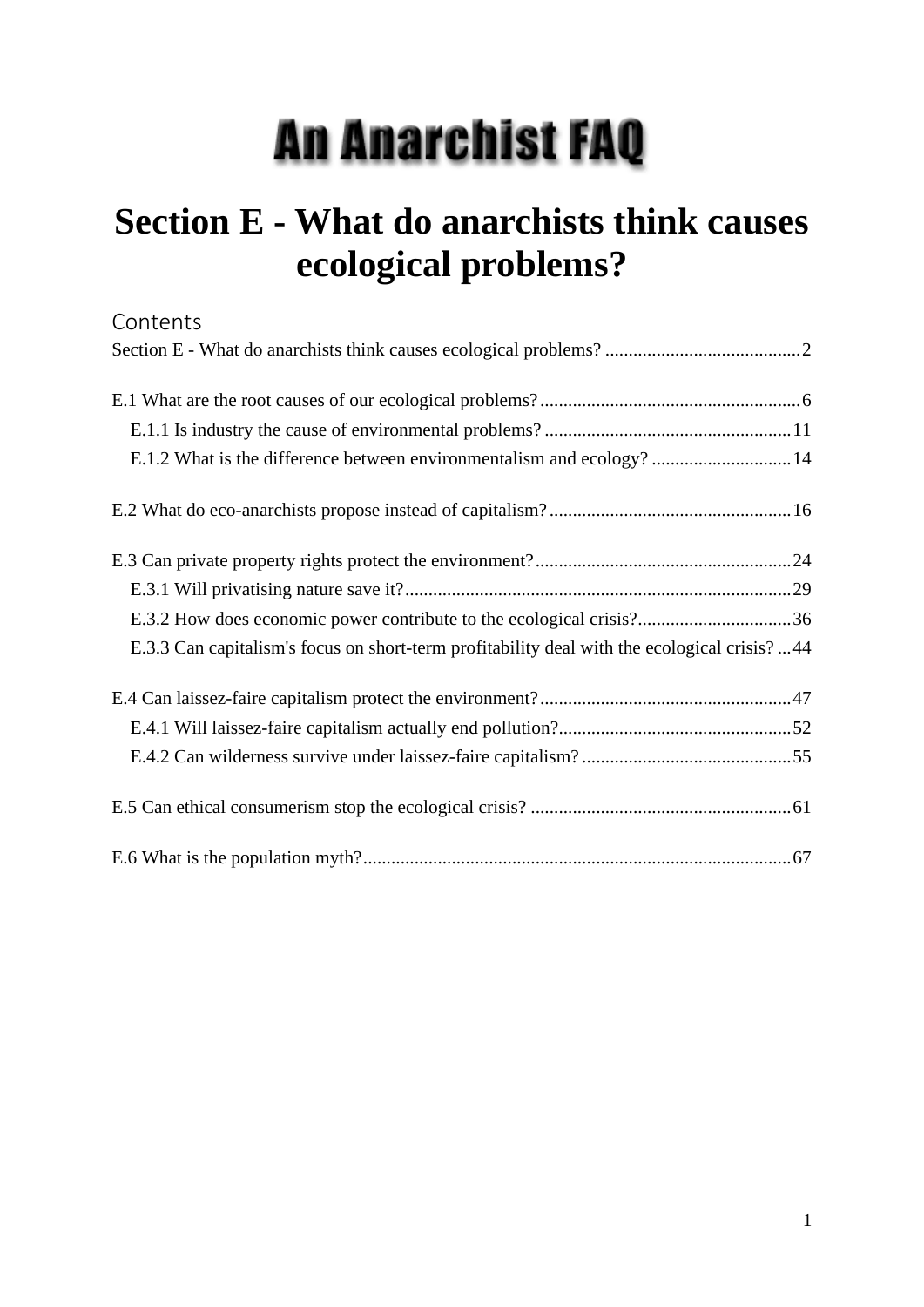# <span id="page-1-0"></span>**Section E - What do anarchists think causes ecological problems?**

This section of the FAQ expands upon section D.4 [\("What is the relationship between](sectionD.html#secd4)  [capitalism and the ecological crisis?"\)](sectionD.html#secd4) in which we indicated that since capitalism is based upon the principle of "grow or die," a "green" capitalism is impossible. By its very nature capitalism must expand, creating new markets, increasing production and consumption, and so invading more ecosystems, using more resources, and upsetting the interrelations and delicate balances that exist with ecosystems. We have decided to include a separate section on this to stress how important green issues are to anarchism and what a central place ecology has in modern anarchism.

Anarchists have been at the forefront of ecological thinking and the green movement for decades. This is unsurprisingly, as many key concepts of anarchism are also key concepts in ecological thought. In addition, the ecological implications of many anarchist ideas (such as decentralisation, integration of industry and agriculture, and so forth) has meant that anarchists have quickly recognised the importance of ecological movements and ideas.

Murray Bookchin in particular has placed anarchist ideas at the centre of green debate as well as bringing out the links anarchism has with ecological thinking. His eco-anarchism (which he called **social ecology**) was based on emphasising the **social** nature of the ecological problems we face. In such classic works as **Post-Scarcity Anarchism**, **Toward an Ecological Society** and **The Ecology of Freedom** he has consistently argued that humanity's domination of nature is the result of domination **within** humanity itself.

However, anarchism has always had an ecological dimension. As Peter Marshall notes in his extensive overview of ecological thought, ecologists *"find in Proudhon two of their most cherished social principles: federalism and decentralisation."* He *"stands as an important forerunner of the modern ecological movement for his stress on the close communion between humanity and nature, for his belief in natural justice, for his doctrine of federalism and for his insight that liberty is the mother and not the daughter of order."* [**Nature's Web**, p. 307 and p. 308] For Proudhon, a key problem was that people viewed the land as *"something which enables them to levy a certain revenue each year. Gone is the deep feeling for nature."* People *"no longer love the soil. Landowners sell it, lease it, divide it into shares, prostitute it, bargain with it and treat it as an object of speculation. Farmers torture it, violate it, exhaust it and sacrifice it to their impatient desire for gain. They never become one with it."* We *"have lost our feeling for nature."* [**Selected Writings of Pierre-Joseph Proudhon**, p. 261]

Other precursors of eco-anarchism can be found in Peter Kropotkin's writings. For example, in his classic work **Fields, Factories and Workshops**, Kropotkin argued the case for *"small is beautiful"* 70 years before E. F. Schumacher coined the phase, advocating *"a harmonious balance between agriculture and industry. Instead of the concentration of large factories in cities, he called for economic as well as social decentralisation, believing that diversity is the best way to organise production by mutual co-operation. He favoured the scattering of industry throughout the country and the integration of industry and agriculture at the local level."* His vision of a decentralised commonwealth based on an integration of agriculture and industry as well as manual and intellectual work has obvious parallels with much modern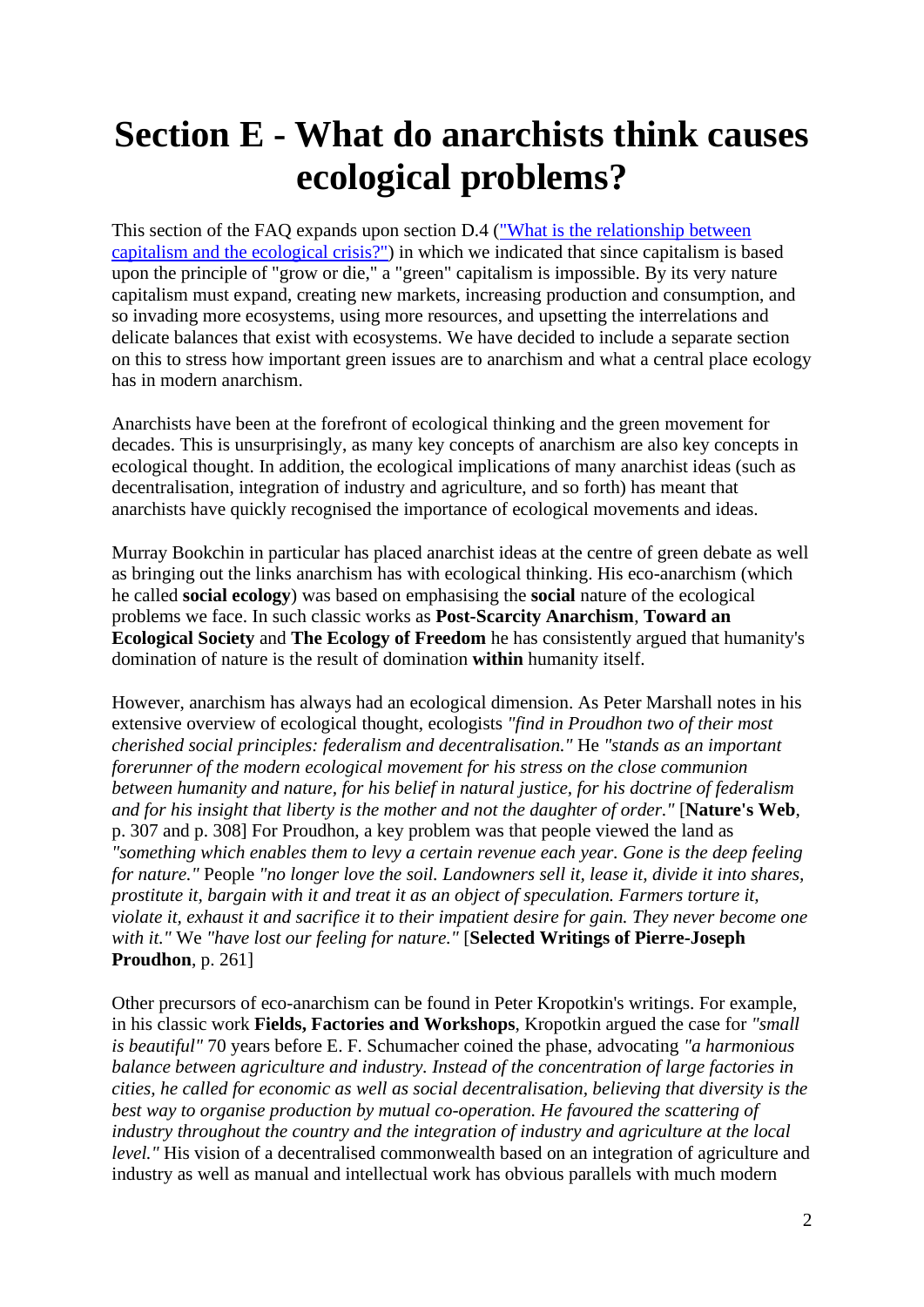green thought, as does his stress on the need for **appropriate** levels of technology and his recognition that the capitalist market distorts the development, size and operation of technology and industry. Through his investigations in geography and biology, Kropotkin discovered species to be interconnected with each other and with their environment. **Mutual**  Aid is the classic source book on the survival value of co-operation within species which Kropotkin regarded as an important factor of evolution, arguing that those who claim competition within and between species is the chief or only factor have distorted Darwin's work. All this ensures that Kropotkin is *"a great inspiration to the modern ecological movement."* [Marshall, **Op. Cit.**, p. 311 and p. 312]

As well as Kropotkin's work, special note must be made of French anarchist Elisee Reclus. As Clark and Martin note, Reclus introduced *"a strongly ecological dimension into the tradition of anarchist and libertarian social theory".* He made *"a powerful contribution to introducing this more ecological perspective into anarchist thought,"* of *"looking beyond the project of planetary domination and attempting to restore humanity to its rightful place within, rather than above, nature."* Reclus, *"much more than Kropotkin, introduced into anarchist theory themes that were later developed in social ecology and eco-anarchism."* [John P. Clark and Camille Martin (ed.), **Anarchy, Geography, Modernity**, p. 19] For example, in 1866 Reclus argued as follows:

*"Wild nature is so beautiful. Is it really necessary for man, in seizing it, to proceed with mathematical precision in exploiting each new conquered domain and then mark his possession with vulgar constructions and perfectly straight boundaries? If this continues to occur, the harmonious contrasts that are one of the beauties of the earth will soon give way to depressing uniformity . . .*

*"The question of knowing which of the works of man serves to beautify and which contributes to the degradation of external nature can seem pointless to so-called practical minds; nevertheless, it is a matter of the greatest importance. Humanity's development is most intimately connected with the nature that surrounds it. A secret harmony exists between the earth and the peoples whom it nourishes, and when reckless societies allow themselves to meddle with that which creates the beauty of their domain, they always end up regretting it."* [quoted by Clark and Martin, **Op. Cit.**, pp. 125-6]

*"Man,"* Reclus says, can find beauty in *"the intimate and deeply seated harmony of his work with that of nature."* Like the eco-anarchists a century later, he stressed the social roots of our environmental problems arguing that a *"complete union of Man with Nature can only be effected by the destruction of the frontiers between castes as well as between peoples."* He also indicated that the exploitation of nature is part and parcel of capitalism, for *"it matters little to the industrialist . . . whether he blackens the atmosphere with fumes . . . or contaminates it with foul-smelling vapours." "Since nature is so often desecrated by speculators precisely because of its beauty,"* Reclus argued, *"it is not surprising that farmers and industrialists, in their own exploitative endeavours, fail to consider whether they contribute to defacing the land."* The capitalist is *"concerned not with making his work harmonious with the landscape."* [quoted by Clark and Martin, **Op. Cit.**, p. 28, p. 30, p. 124 and p. 125] Few modern day eco-anarchists would disagree.

So, while a specifically ecological anarchism did not develop until the revolutionary work done by Murray Bookchin from the 1950's onwards, anarchist theory has had a significant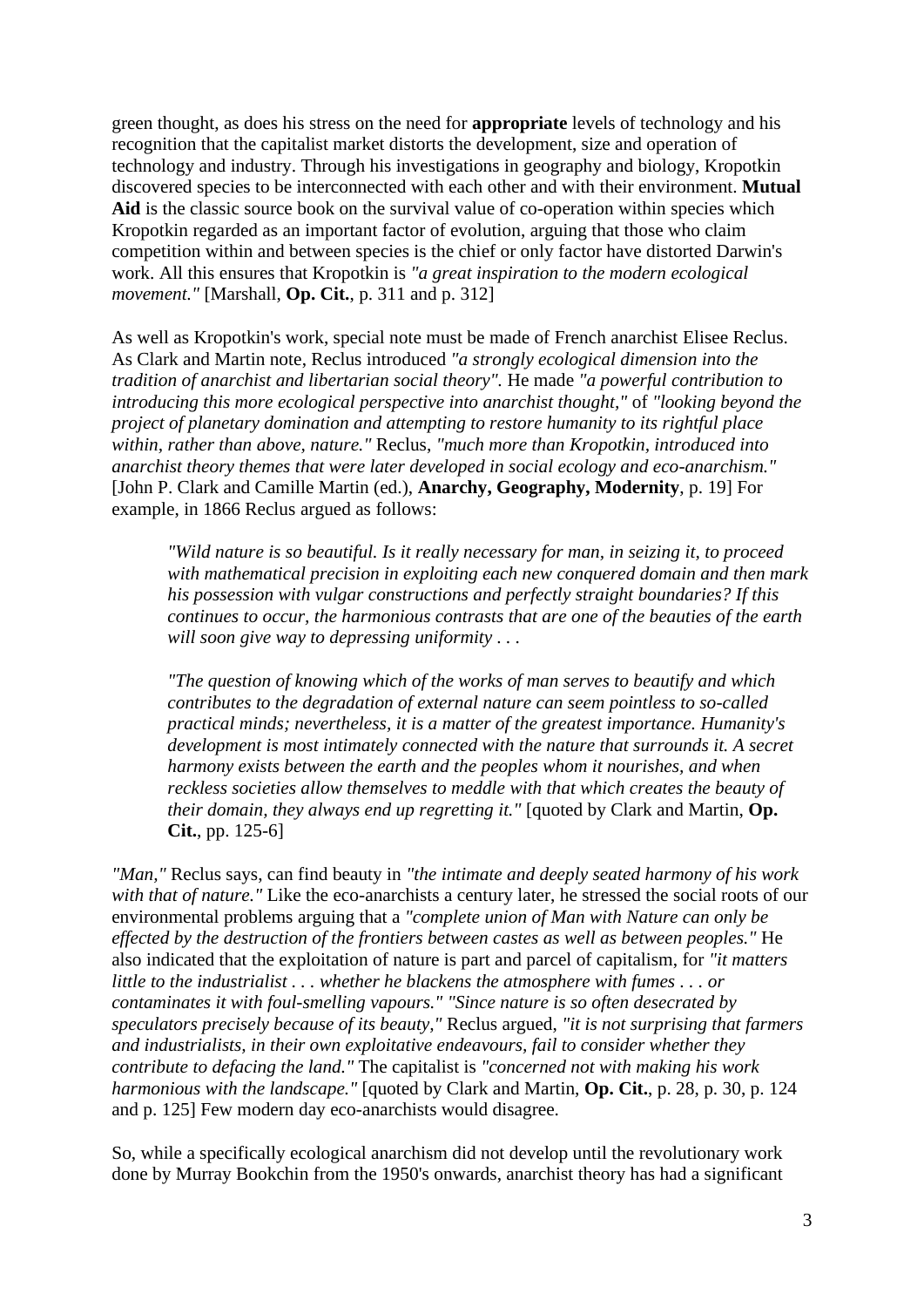"proto-green" content since at least the 1860s. What Bookchin and writers like him did was to make anarchism's implicit ecological aspects explicit, a work which has immensely enriched anarchist theory and practice.

In addition to pointing out the key role ecology plays within anarchism, this section is required to refute some commonly proposed solutions to the ecological problems we face. While it is wonderful that green ideas have becoming increasingly commonplace, the sad fact is that many people have jumped on the green bandwagon whose basic assumptions and practices are deeply anti-ecological. Thus we find fascists expounding on their environmental vision or defenders of capitalism proposing "ecological" solutions based on expanding private property rights. Similarly, we find the notion of green consumerism raised as viable means of greening the planet (rather than as an addition to social struggle) or a focus on symptoms (such as population growth) rather than root causes. This section refutes many such flawed suggestions.

A key concept to remember in our discussion is that between environmentalism and ecology. Following Bookchin, eco-anarchists contrast their ideas with those who seek to reform capitalism and make it more green (a position they term *"environmentalism"* rather than ecology). The latter *"focus on specific issues like air and water pollution"* while ignoring the social roots of the problems they are trying to solve. In other words, their outlook *"rest[s] on an instrumental, almost engineering approach to solving ecological dislocations. To all appearances, they wanted to adapt the natural world to the needs of the existing society and its exploitative, capitalist imperatives by way of reforms that minimise harm to human health and well-being. The much-needed goals of formulating a project for radical social change and for cultivating a new sensibility toward the natural world tended to fall outside the orbit of their practical concerns."* Eco-anarchists, while supporting such partial struggles, stress that *"these problems originate in a hierarchical, class, and today, competitive capitalist system that nourishes a view of the natural world as a mere agglomeration of 'resources' for human production and consumption."* [**The Ecology of Freedom**, pp. 15-6] This means that while some kind of environmentalism may be possible under capitalism or some other authoritarian system, an ecological approach is impossible. Simply put, the concerns of ecology cannot be squeezed into a hierarchical perspective or private property. Just as an ecosystem cannot be commanded, divided and enclosed, nor can a truly ecological vision. Attempts to do so will impoverish both.

As we discuss in the [next section,](sectionE.html#sece1) for anarchists the root cause of our ecological problems is hierarchy in society compounded by a capitalist economy. For anarchists, the notion of an ecological capitalism is, literally, impossible. Libertarian socialist Takis Fotopoulous has argued that the main reason why the project of "greening" capitalism is just a utopian dream *"lies in a fundamental contradiction that exists between the logic and dynamic of the growth economy, on the one hand, and the attempt to condition this dynamic with qualitative interests"* on the other. [*"Development or Democracy?"*, pp. 57-92, **Society and Nature**, No. 7, p. 82] Green issues, like social ones, are inherently qualitative in nature and, as such, it is unsurprising that a system based on profit would ignore them.

Under capitalism, ethics, nature and humanity all have a price tag. And that price tag is god. This is understandable as every hierarchical social system requires a belief-system. Under feudalism, the belief-system came from the Church, whereas under capitalism, it pretends to come from science, whose biased practitioners (usually funded by the state and capital) are the new priesthood. Like the old priesthoods, only those members who produce "objective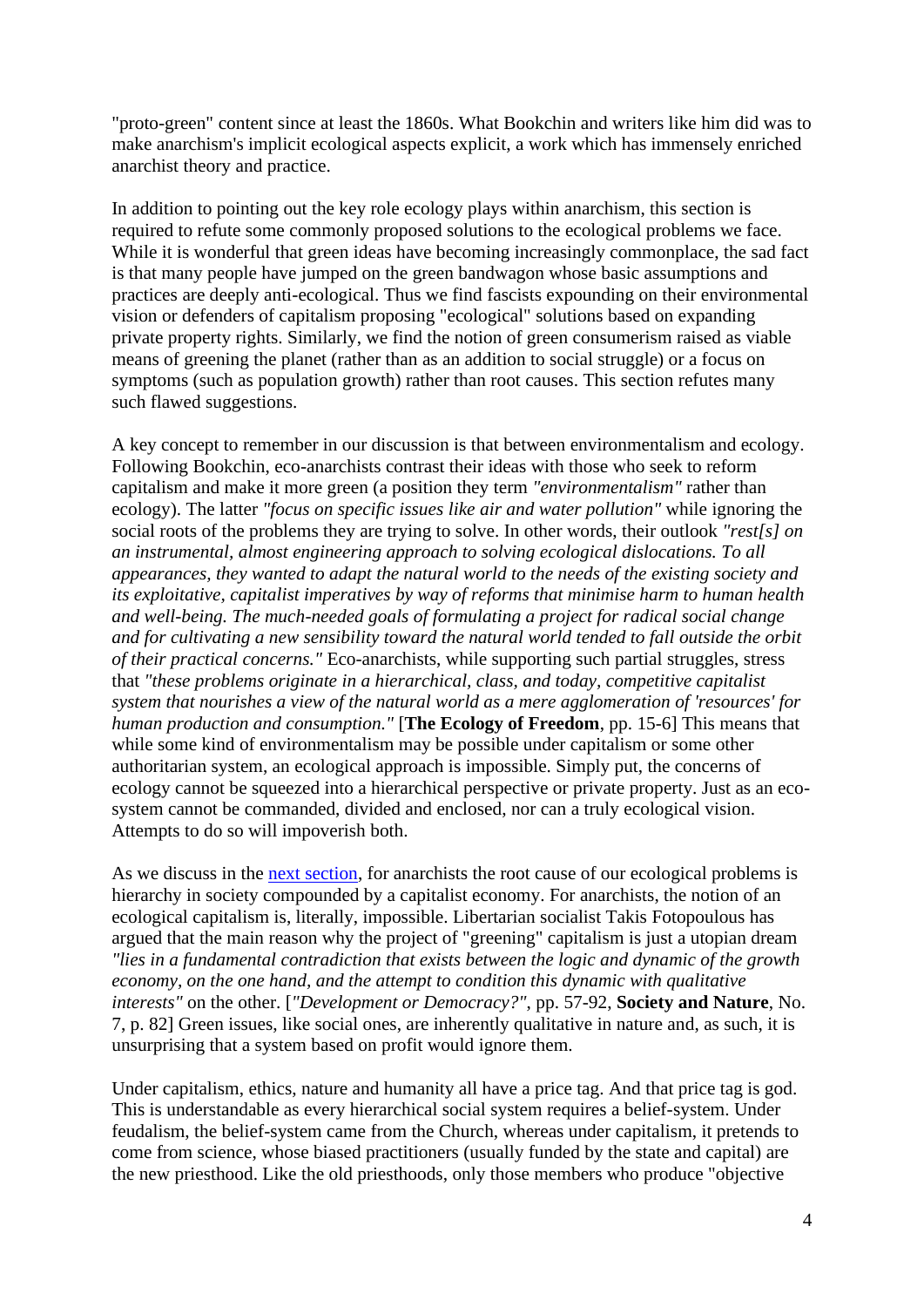research" become famous and influential -- "objective research" being that which accepts the status quo as "natural" and produces what the elite want to hear (i.e. apologetics for capitalism and elite rule will always be praised as "objective" and "scientific" regardless of its actual scientific and factual content, the infamous "bell curve" and Malthus's "Law of Population" being classic examples). More importantly, capitalism needs science to be able to measure and quantify everything in order to sell it. This mathematical faith is reflected in its politics and economics, where quantity is more important than quality, where 5 votes are better than 2 votes, where \$5 is better than \$2. And like all religions, capitalism needs sacrifice. In the name of "free enterprise," "economic efficiency," "stability" and "growth" it sacrifices individuality, freedom, humanity, and nature for the power and profits of the few.

Understanding the social roots of the problems we face is the key. Many greens attack what they consider the "wrong ideas" of modern society, its "materialistic values" and counter-pose **new** ideas, more in tune with a green society. This approach, however, misses the point. Ideas and values do not "just happen", but are the **product** of a given set of social relationships and the struggles they produce. This means that it is not just a matter of changing our values in a way that places humanity in harmony with nature (important though that is), but also of understanding the **social** and **structural** origins of the ecological crisis. Ideas and values **do** need to be challenged, but unless the authoritarian social relationships, hierarchy and inequalities in power (i.e. what produces these values and ideas) are also challenged and, more importantly, **changed** an ecological society is impossible. So unless other Greens recognise that this crisis did not develop in a social vacuum and is not the "fault" of people as **people** (as opposed to people in a hierarchical society), little can be done root out the systemic causes of the problems that we and the planet face.

Besides its alliance with the ecology movement, eco-anarchism also finds allies in the feminist and peace movements, which it regards, like the ecology movement, as implying the need for anarchist principles. Thus eco-anarchists think that global competition between nation-states is responsible not only for the devouring of nature but is also the primary cause of international military tensions, as nations seek to dominate each other by military force or the threat thereof. As international competition becomes more intense and weapons of mass destruction spread, the seeds are being sown for catastrophic global warfare involving nuclear, chemical, and/or biological weapons. Because such warfare would be the ultimate ecological disaster, eco-anarchism and the peace movement are but two aspects of the same basic project. Similarly, eco-anarchists recognise that domination of nature and male domination of women have historically gone hand in hand, so that eco-feminism is yet another aspect of eco-anarchism. Since feminism, ecology, and peace are key issues of the Green movement, anarchists believe that many Greens are implicitly committed to anarchism, whether they realise it or not, and hence that they should adopt anarchist principles of direct action rather than getting bogged down in trying to elect people to state offices.

Here we discuss some of the main themes of eco-anarchism and consider a few suggestions by non-anarchists about how to protect the environment. In [section E.1,](sectionE.html#sece1) we summarise why anarchists consider why a green society cannot be a capitalist one (and vice versa). [Section](sectionE.html#sece2)  [E.2](sectionE.html#sece2) presents a short overview of what an ecological society would be like. [Section E.3](sectionE.html#sece3) refutes the false capitalist claim that the answer to the ecological crisis is to privatise everything while [section E.4](sectionE.html#sece4) discusses why capitalism is anti-ecological and its defenders, invariably, anti-green. Then we indicate why green consumerism is doomed to failure in [section E.5](sectionE.html#sece5)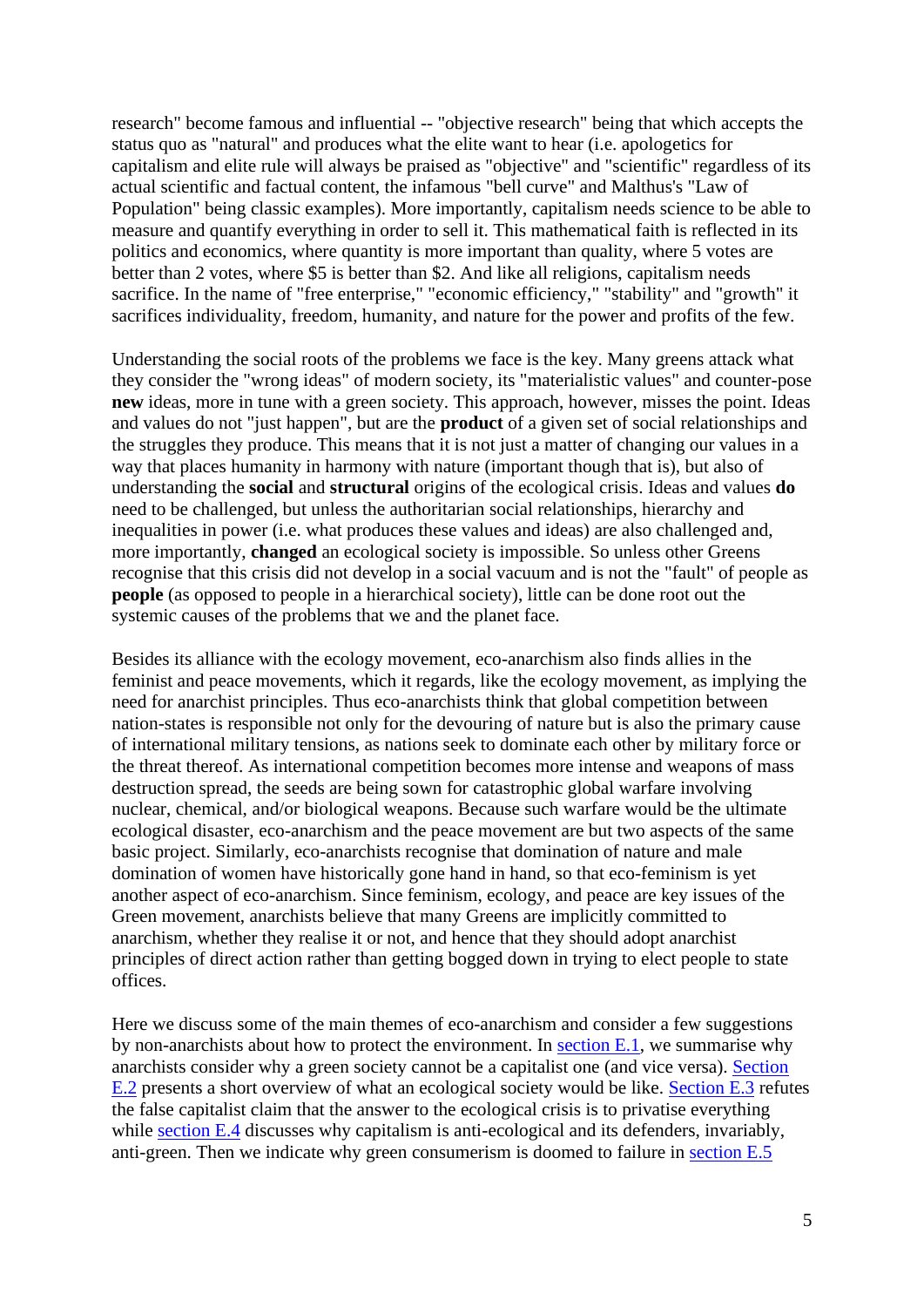before, in [section E.6,](sectionE.html#sece6) refuting the myth that population growth is a **cause** of ecological problems rather than the **effect** of deeper issues.

Obviously, these are hardly the end of the matter. Some tactics popular in the green movement are shared by others and we discuss these elsewhere. For example, the issue of electing Green Parties to power will be addressed in section J.2.4 [\("Surely voting for radical](sectionJ.html#secj24)  [parties will be effective?"\)](sectionJ.html#secj24) and so will be ignored here. The question of "single-issue" campaigns (like C.N.D. and Friends of the Earth) will be discussed in [section J.1.4.](sectionJ.html#secj14) Remember that eco-anarchists, like all anarchists, take a keen interest in many other issues and struggles and just because we do not discuss something here does not mean we are indifferent to it.

For anarchists, unless we resolve the underlying contradictions within society, which stem from domination, hierarchy and a capitalist economy, ecological disruption will continue and grow, putting our Earth in increasing danger. We need to resist the system and create new values based on quality, not quantity. We must return the human factor to our alienated society before we alienate ourselves completely off the planet.

Peter Marshall's **Nature's Web** presents a good overview of all aspects of green thought over human history from a libertarian perspective, including excellent summaries of such anarchists as Proudhon, Kropotkin and Bookchin (as well as libertarian socialist William Morris and his ecologically balanced utopia **News from Nowhere**).

# <span id="page-5-0"></span>**E.1 What are the root causes of our ecological problems?**

The dangers associated with environmental damage have become better known over the last few decades. In fact, awareness of the crisis we face has entered into the mainstream of politics. Those who assert that environmental problems are minor or non-existent have, thankfully, become marginalised (effectively, a few cranks and so-called "scientists" funded by corporations and right-wing think tanks). Both politicians and corporations have been keen to announce their "green" credentials. Which is ironic, as anarchists would argue that both the state and capitalism are key causes for the environmental problems we are facing.

In other words, anarchists argue that pollution and the other environmental problems we face are symptoms. The disease itself is deeply imbedded in the system we live under and need to be addressed alongside treating the more obvious results of that deeper cause. Otherwise, to try and eliminate the symptoms **by themselves** can be little more than a minor palliative and, fundamentally, pointless as they will simply keep reappearing until their root causes are eliminated.

For anarchists, as we noted in [section A.3.3,](sectionA.html#seca33) the root causes for our ecological problems lie in social problems. Bookchin uses the terms *"first nature"* and *"second nature"* to express this idea. First nature is the environment while second nature is humanity. The latter can shape and influence the former, for the worse or for the better. How it does so depends on how it treats itself. A decent, sane and egalitarian society will treat the environment it inhabits in a decent, sane and respective way. A society marked by inequality, hierarchies and exploitation will trend its environment as its members treat each other. Thus *"all our notions of*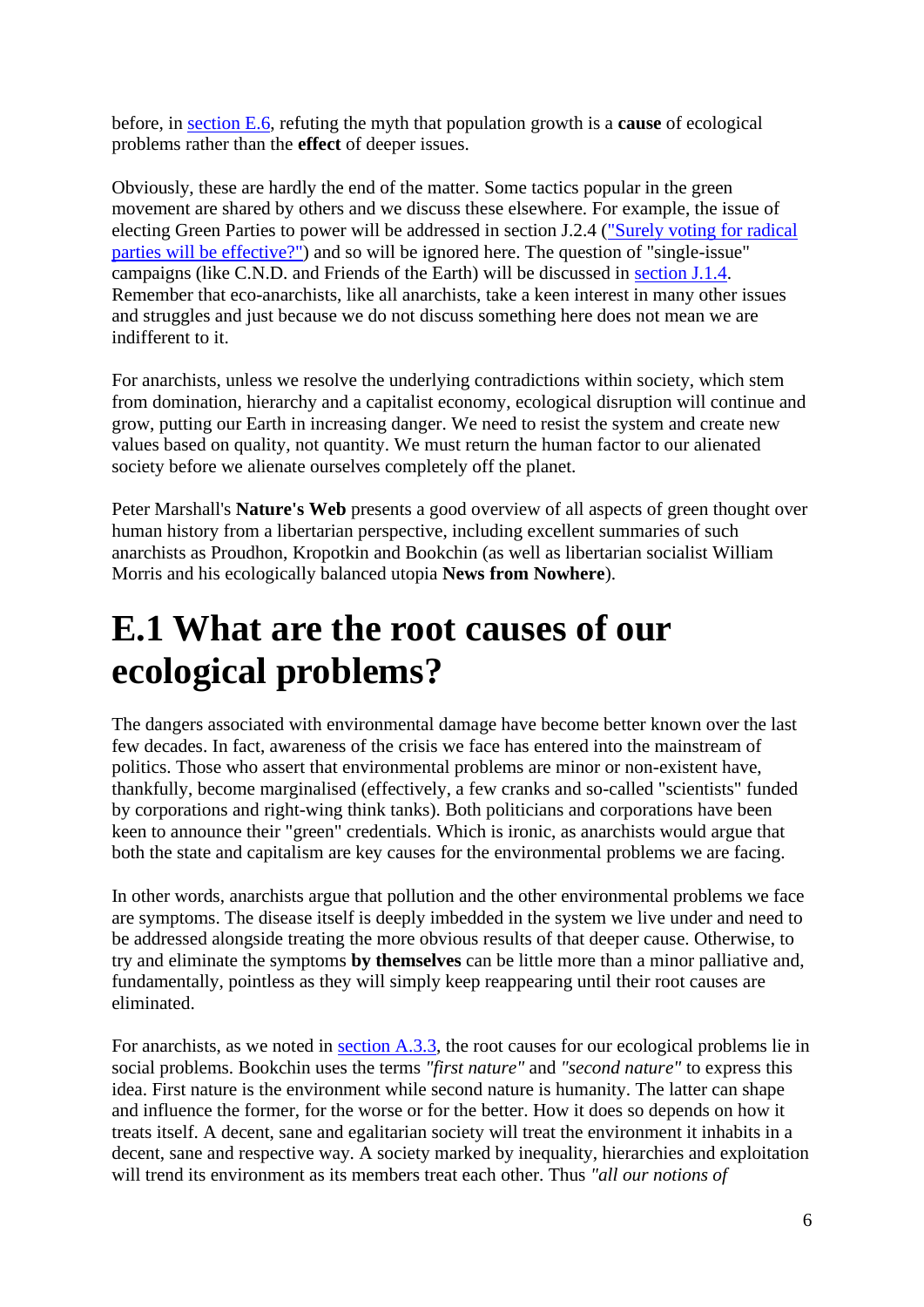*dominating nature stem from the very real domination of human by human."* The *"domination of human by human preceded the notion of dominating nature. Indeed, human domination of human gave rise to the very idea of dominating nature."* This means, obviously, that *"it is not until we eliminate domination in all its forms . . . that we will really create a rational, ecological society."* [**Remaking Society**, p. 44]

By degrading ourselves, we create the potential for degrading our environment. This means that anarchists *"emphasise that ecological degradation is, in great part, a product of the degradation of human beings by hunger, material insecurity, class rule, hierarchical domination, patriarchy, ethnic discrimination, and competition."* [Bookchin, *"The Future of the Ecology Movement,"* pp. 1-20, **Which Way for the Ecology Movement?**, p. 17] This is unsurprising, for *"nature, as every materialist knows, is not something merely external to humanity. We are a part of nature. Consequently, in dominating nature we not only dominate an 'external world' -- we also dominate ourselves."* [John Clark, **The Anarchist Moment**, p. 114]

We cannot stress how important this analysis is. We cannot ignore *"the deep-seated division in society that came into existence with hierarchies and classes."* To do so means placing *"young people and old, women and men, poor and rich, exploited and exploiters, people of colour and whites all on a par that stands completely at odds with social reality. Everyone, in turn, despite the different burdens he or she is obliged to bear, is given the same responsibility for the ills of our planet. Be they starving Ethiopian children or corporate barons, all people are held to be equally culpable in producing present ecological problems."* These become *"de-socialised"* and so this perspective *"side-step[s] the profoundly social roots of present-day ecological dislocations"* and *"deflects innumerable people from engaging in a practice that could yield effective social change."* It *"easily plays into the hands of a privileged stratum who are only too eager to blame all the human victims of an exploitative society for the social and ecological ills of our time."* [**The Ecology of Freedom**, p. 33]

Thus, for eco-anarchists, hierarchy is the fundamental root cause of our ecological problems. Hierarchy, notes Bookchin includes economic class *"and even gives rise to class society historically"* but it *"goes beyond this limited meaning imputed to a largely economic form of stratification."* It refers to a system of *"command and obedience in which elites enjoy varying degrees of control over their subordinates without necessarily exploiting them."* [**Ecology of Freedom**, p. 68] Anarchism, he stressed, *"anchored ecological problems for the first time in hierarchy, not simply in economic classes."* [**Remaking Society**, p. 155]

Needless to say, the forms of hierarchy have changed and evolved over the years. The anarchist analysis of hierarchies goes *"well beyond economic forms of exploitation into cultural forms of domination that exist in the family, between generations and sexes, among ethnic groups, in institutions of political, economic, and social management, and very significantly, in the way we experience reality as a whole, including nature and non-human life-forms."* [**Op. Cit.**, p. 46] This means that anarchists recognise that ecological destruction has existed in most human societies and is not limited just to capitalism. It existed, to some degree, in all hierarchical pre-capitalist societies and, of course, in any hierarchical postcapitalist ones as well. However, as most of us live under capitalism today, anarchists concentrate our analysis to that system and seek to change it. Anarchists stress the need to end capitalism simply because of its inherently anti-ecological nature (*"The history of 'civilisation' has been a steady process of estrangement from nature that has increasingly*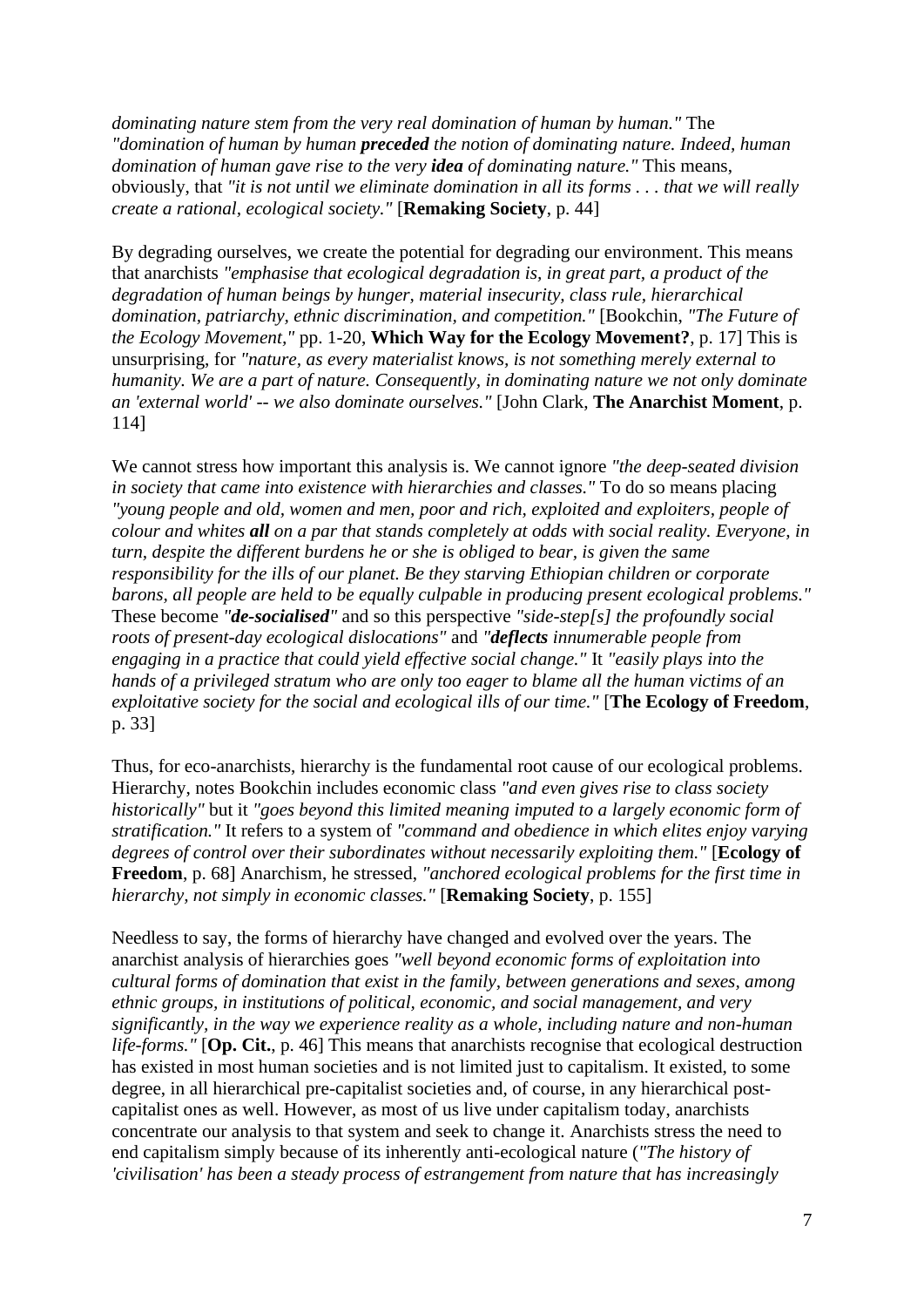*developed into outright antagonism."*). Our society faces *"a breakdown not only of its values and institutions, but also of its natural environment. This problem is not unique to our times"* but previous environmental destruction *"pales before the massive destruction of the environment that has occurred since the days of the Industrial Revolution, and especially since the end of the Second World War. The damage inflicted on the environment by contemporary society encompasses the entire world . . . The exploitation and pollution of the earth has damaged not only the integrity of the atmosphere, climate, water resources, soil, flora and fauna of specific regions, but also the basic natural cycles on which all living things depend."* [Bookchin, **Ecology of Freedom**, p. 411 and p. 83]

This has its roots in the "grow-or-die" nature of capitalism we discussed in [section D.4.](sectionD.html#secd4) An ever-expanding capitalism must inevitably come into collision with a finite planet and its fragile ecology. Firms whose aim is to maximise their profits in order to grow will happily exploit whoever and whatever they can to do so. As capitalism is based on exploiting people, can we doubt that it will also exploit nature? It is unsurprising, therefore, that this system results in the exploitation of the real sources of wealth, namely nature and people. It is as much about robbing nature as it is about robbing the worker. To quote Murray Bookchin:

*"Any attempt to solve the ecological crisis within a bourgeois framework must be dismissed as chimerical. Capitalism is inherently anti-ecological. Competition and accumulation constitute its very law of life, a law . . . summarised in the phrase, 'production for the sake of production.' Anything, however hallowed or rare, 'has its price' and is fair game for the marketplace. In a society of this kind, nature is necessarily treated as a mere resource to be plundered and exploited. The destruction of the natural world, far being the result of mere hubristic blunders, follows inexorably from the very logic of capitalist production."* [**Post-Scarcity Anarchism**, pp. viii-ix]

So, in a large part, environmental problems derive from the fact that capitalism is a competitive economy, guided by the maxim "grow or die." This is its very law of life for unless a firm expands, it will be driven out of business or taken over by a competitor. Hence the capitalist economy is based on a process of growth and production for their own sake. *"No amount of moralising or pietising,"* stresses Bookchin, *"can alter the fact that rivalry at the most molecular base of society is a bourgeois law of life . . . Accumulation to undermine, buy out, or otherwise absorb or outwit a competitor is a condition for existence in a capitalist economic order."* This means *"a capitalistic society based on competition and growth for its own sake must ultimately devour the natural world, just like an untreated cancer must ultimately devour its host. Personal intentions, be they good or bad, have little to do with this unrelenting process. An economy that is structured around the maxim, 'Grow or Die,' must necessarily pit itself against the natural world and leave ecological ruin in its wake as its works it way through the biosphere."* [**Remaking Society**, p. 93 and p. 15]

This means that good intentions and ideals have no bearing on the survival of a capitalist enterprise. There is a very simple way to be "moral" in the capitalist economy: namely, to commit economic suicide. This helps explain another key anti-ecological tendency within capitalism, namely the drive to externalise costs of production (i.e., pass them on to the community at large) in order to minimise private costs and so maximise profits and so growth. As we will discuss in more detail in [section E.3,](sectionE.html#sece3) capitalism has an in-built tendency to externalise costs in the form of pollution as it rewards the kind of short-term perspective that pollutes the planet in order to maximise the profits of the capitalist. This is also driven by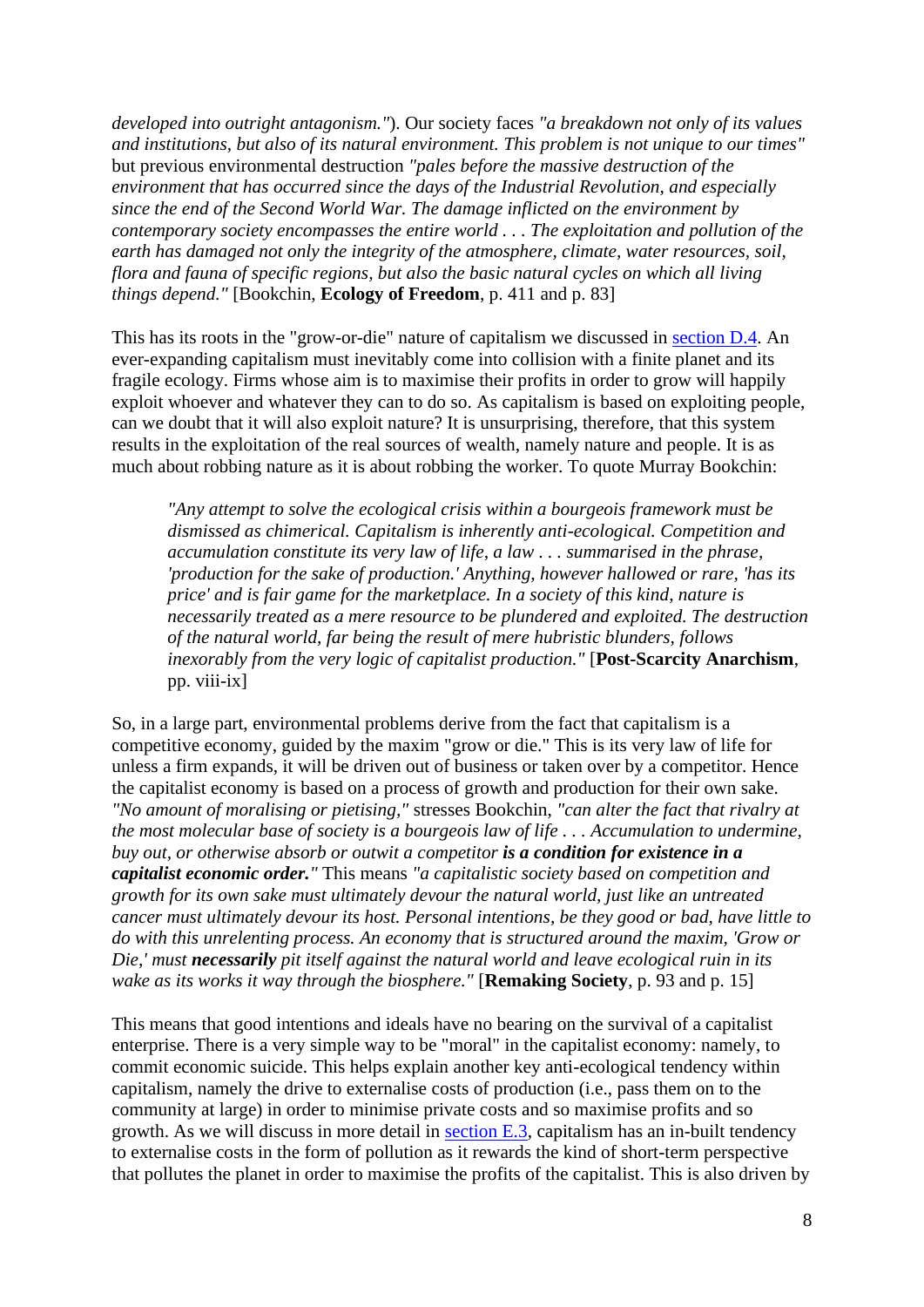the fact that capitalism's need to expand also reduces decision making from the quantitative to the qualitative. In other words, whether something produces a short-term profit is the guiding maxim of decision making and the price mechanism itself suppresses the kind of information required to make ecologically informed decisions.

As Bookchin summarises, capitalism *"has made social evolution hopelessly incompatible with ecological evolution."* [**Ecology of Freedom**, p. 14] It lacks a sustainable relation to nature not due to chance, ignorance or bad intentions but due to its very nature and workings.

Fortunately, as we discussed in [section D.1,](sectionD.html#secd1) capitalism has rarely been allowed to operate for long entirely on its own logic. When it does, counter-tendencies develop to stop society being destroyed by market forces and the need to accumulate money. Opposition forces always emerge, whether these are in the form of state intervention or in social movements aiming for reforms or more radical social change (the former tends to be the result of the latter, but not always). Both force capitalism to moderate its worst tendencies.

However, state intervention is, at best, a short-term. This is because the state is just as much a system of social domination, oppression and exploitation as capitalism. Which brings us to the next key institution which anarchists argue needs to be eliminated in order to create an ecological society: the state. If, as anarchists argue, the oppression of people is the fundamental reason for our ecological problems then it logically follows that the state **cannot** be used to either create and manage an ecological society. It is a hierarchical, centralised, topdown organisation based on the use of coercion to maintain elite rule. It is, as we stressed in [section B.2,](sectionB.html#secb2) premised on the monopolisation of power in the hands of a few. In other words, it is the opposite of commonly agreed ecological principles such as freedom to develop, decentralisation and diversity.

As Bookchin put it, the *"notion that human freedom can be achieved, much less perpetuated, through a state of any kind is monstrously oxymoronic -- a contradiction in terms."* This is because *"statist forms"* are based on *"centralisation, bureaucratisation, and the professionalisation of power in the hands of elite bodies."* This flows from its nature for one of its *"essential functions is to confine, restrict, and essentially suppress local democratic institutions and initiatives."* It has been organised to reduce public participation and control, even scrutiny. [*"The Ecological Crisis, Socialism, and the need to remake society,"* pp. 1-10, **Society and Nature**, vol. 2, no. 3, p. 8 and p. 9] If the creation of an ecological society requires individual freedom and social participation (and it does) then the state by its very nature and function excludes both.

The state's centralised nature is such that it cannot handle the complexities and diversity of life. *"No administrative system is capable of representing"* a community or, for that matter, an eco-system argues James C. Scott *"except through a heroic and greatly schematised process of abstraction and simplification. It is not simply a question of capacity . . . It is also a question of purpose. State agents have no interest -- nor should they -- in describing an entire social reality . . . Their abstractions and simplifications are disciplined by a small number of objectives."* This means that the state is unable to effectively handle the needs of ecological systems, including human ones. Scott analyses various large-scale state schemes aiming at social improvement and indicates their utter failure. This failure was rooted in the nature of centralised systems. He urges us *"to consider the kind of human subject for whom all these benefits were being provided. This subject was singularly abstract."* The state was planning *"for generic subjects who needed so many square feet of housing space, acres of*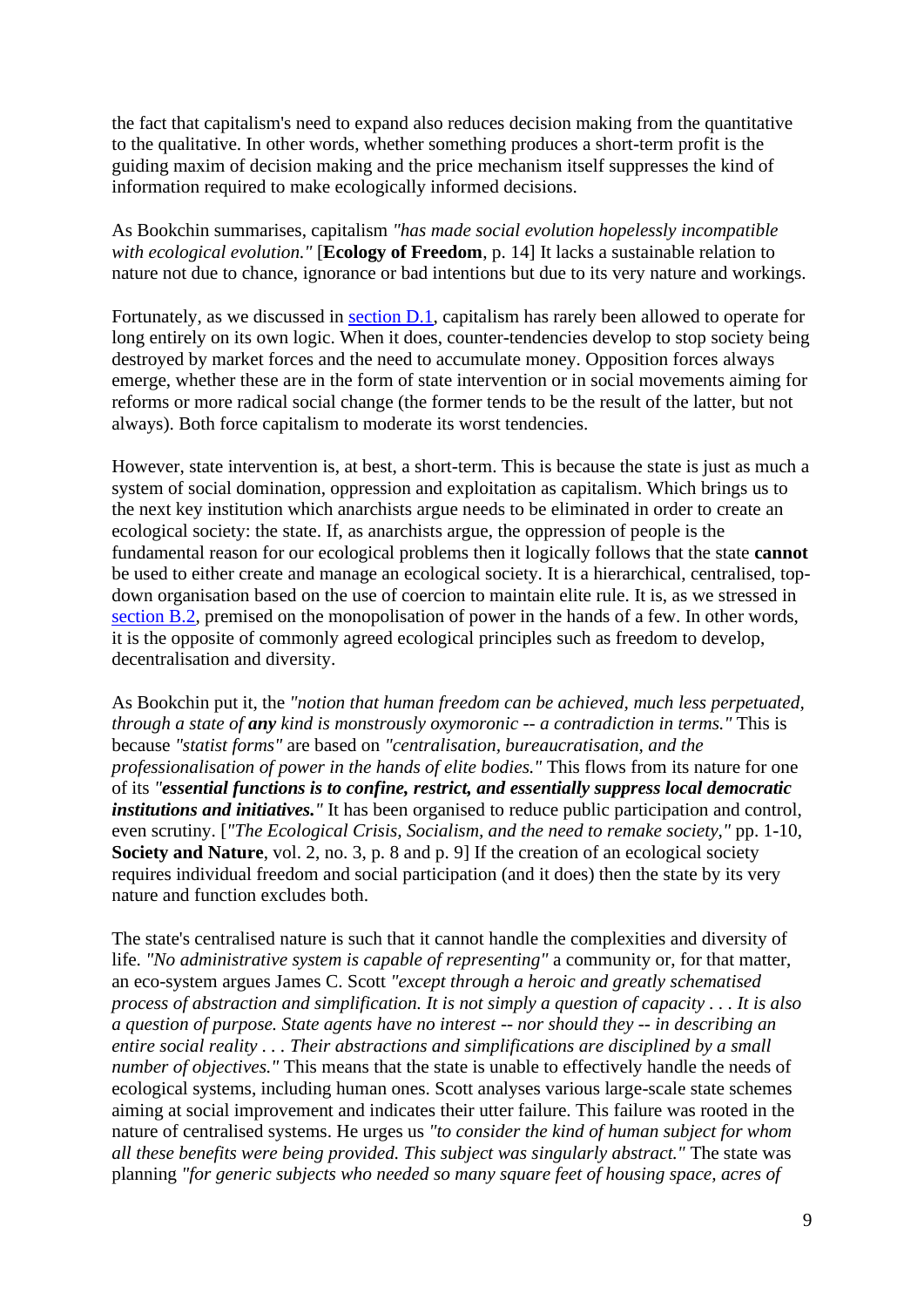*farmland, litres of clean water, and units of transportation and so much food, fresh air, and recreational space. Standardised citizens were uniform in their needs and even interchangeable. What is striking, of course, is that such subjects . . . have, for purposes of the planning exercise, no gender; no tastes; no history; no values; no opinions or original ideas, no traditions, and no distinctive personalities to contribute to the enterprise . . . The lack of context and particularity is not an oversight; it is the necessary first premise of any large-scale planning exercise. To the degree that the subjects can be treated as standardised units, the power of resolution in the planning exercise is enhanced . . . The same logic applies to the transformation of the natural world."* [**Seeing like a State**, pp. 22-3 and p. 346]

A central power reduces the participation and diversity required to create an ecological society and tailor humanity's interaction with the environment in a way which respects local conditions and eco-systems. In fact, it helps creates ecological problems by centralising power at the top of society, limiting and repressing the freedom of individuals communities and peoples as well as standardising and so degrading complex societies and eco-systems. As such, the state is just as anti-ecological as capitalism is as it shares many of the same features. As Scott stresses, capitalism *"is just as much an agency of homogenisation, uniformity, grids, and heroic simplification as the state is, with the difference being that, for capitalists, simplification must pay. A market necessarily reduces quality to quantity via the price mechanism and promotes standardisation; in markets, money talks, not people . . . the conclusions that can be drawn from the failures of modern projects of social engineering are as applicable to market-driven standardisation as they are to bureaucratic homogeneity."* [**Op. Cit.**, p. 8]

In the short term, the state may be able to restrict some of the worse excesses of capitalism (this can be seen from the desire of capitalists to fund parties which promise to deregulate an economy, regardless of the social and environmental impact of so doing). However, the interactions between these two anti-ecological institutions are unlikely to produce long term environmental solutions. This is because while state intervention can result in beneficial constraints on the anti-ecological and anti-social dynamics of capitalism, it is always limited by the nature of the state itself. As we noted in [section B.2.1,](sectionB.html#secb21) the state is an instrument of class rule and, consequently, extremely unlikely to impose changes that may harm or destroy the system itself. This means that any reform movement will have to fight hard for even the most basic and common-sense changes while constantly having to stop capitalists ignoring or undermining any reforms actually passed which threaten their profits and the accumulation of capital as a whole. This means that counterforces are always set into motion by ruling class and even sensible reforms (such as anti-pollution laws) will be overturned in the name of "deregulation" and profits.

Unsurprisingly, eco-anarchists, like all anarchists, reject appeals to state power as this *"invariably legitimates and strengthens the State, with the result that it disempowers the people."* They note that ecology movements *"that enter into parliamentary activities not only legitimate State power at the expense of popular power,"* they also are *"obligated to function within the State"* and *"must 'play the game,' which means that they must shape their priorities according to predetermined rules over which they have no control."* This results in *"an ongoing process of degeneration, a steady devolution of ideals, practices, and party structures"* in order to achieve *"very little"* in *"arrest[ing] environmental decay."* [**Remaking Society**, p. 161, p. 162 and p. 163] The fate of numerous green parties across the world supports that analysis.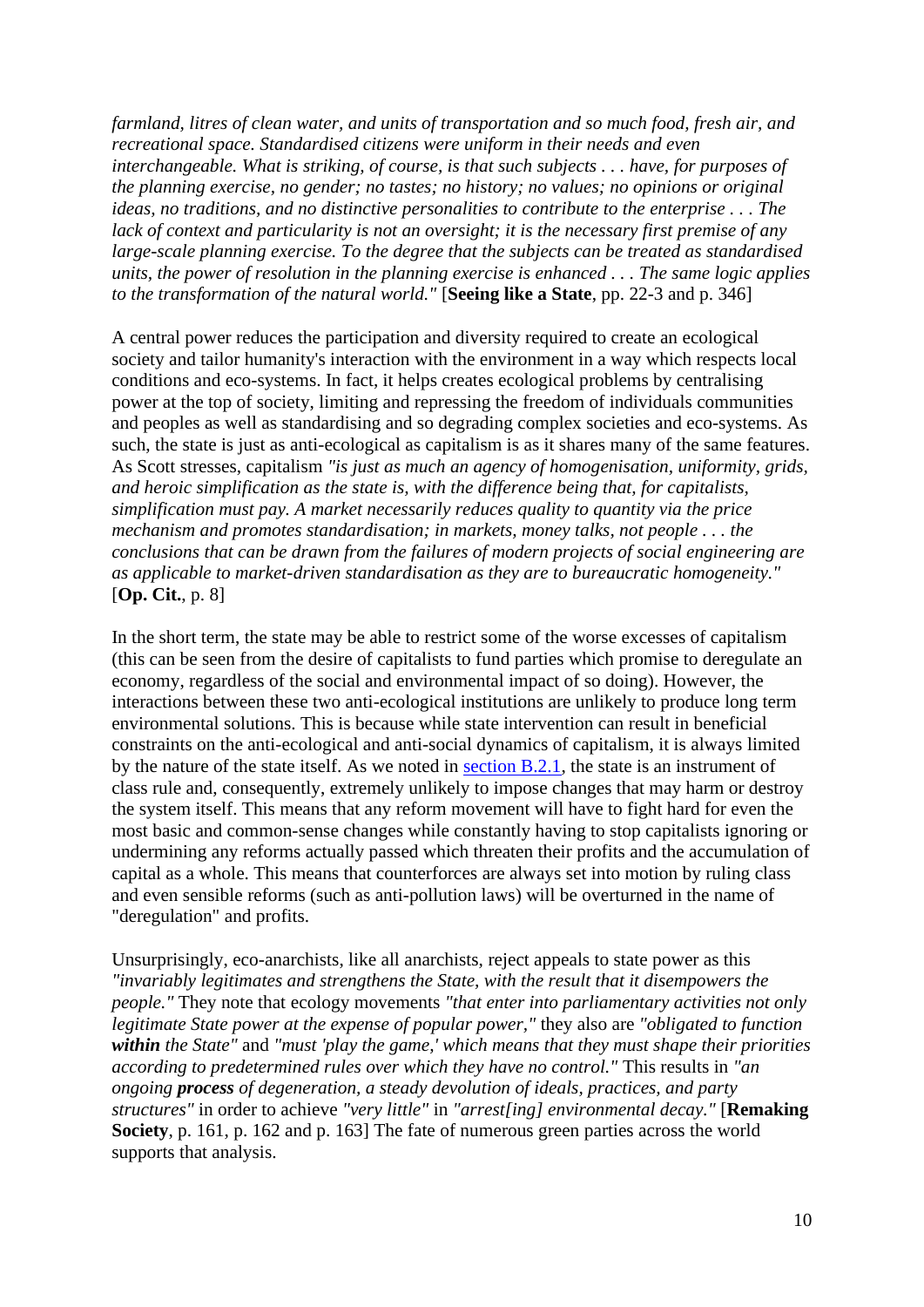That is why anarchists stress the importance of creating social movements based on direct action and solidarity as the means of enacting reforms under a hierarchical society. Only when we take a keen interest and act to create and enforce reforms will they stand any chance of being applied successfully. If such social pressure does not exist, then any reform will remain a dead-letter and ignored by those seeking to maximise their profits at the expense of both people and planet. As we discuss in [section J,](sectionJ.html) this involves creating alternative forms of organisation like federations of community assemblies (see [section J.5.1\)](sectionJ.html#secj51) and industrial unions (see [section J.5.2\)](sectionJ.html#secj52). Given the nature of both a capitalist economy and the state, this makes perfect sense.

In summary, the root cause of our ecological problems likes in hierarchy within humanity, particularly in the form of the state and capitalism. Capitalism is a "grow-or-die" system which cannot help destroy the environment while the state is a centralised system which destroys the freedom and participation required to interact with eco-systems. Based on this analysis, anarchists reject the notion that all we need do is get the state to regulate the economy as the state is part of the problem as well as being an instrument of minority rule. Instead, we aim to create an ecological society and end capitalism, the state and other forms of hierarchy. This is done by encouraging social movements which fight for improvements in the short term by means direct action, solidarity and the creation of popular libertarian organisations.

### <span id="page-10-0"></span>**E.1.1 Is industry the cause of environmental problems?**

Some environmentalists argue that the root cause of our ecological crisis lies in industry and technology. This leads them to stress that "industrialism" is the problem and that needs to be eliminated. An extreme example of this is primitivism (see [section A.3.9\)](sectionA.html#seca39), although it does appear in the works of "deep ecologists" and liberal greens. However, most anarchists are unconvinced and agree with Bookchin when he noted that "cries against 'technology' and 'industrial society' [are] two very safe, socially natural targets against which even the bourgeoisie can inveigh in Earth Day celebrations, as long as minimal attention is paid to the social relations in which the mechanisation of society is rooted." Instead, ecology needs *"a confrontational stance toward capitalism and hierarchical society"* in order to be effective and fix the root causes of our problems. [**The Ecology of Freedom**, p. 54]

Claiming that "industrialism" rather than "capitalism" is the cause of our ecological problems allowed greens to point to both the west and the so-called "socialist" countries and draw out what was common to both (i.e. terrible environmental records and a growth mentality). In addition, it allowed green parties and thinkers to portray themselves as being "above" the "old" conflicts between socialism and capitalism (hence the slogan *"Neither Right nor Left, but in front"*). Yet this position rarely convinced anyone as any serious green thinker soon notes that the social roots of our environmental problems need to be addressed and that brings green ideas into conflict with the status quo (it is no coincidence that many on the right dismiss green issues as nothing more than a form of socialism or, in America, "liberalism"). However, by refusing to clearly indicate opposition to capitalism this position allowed many reactionary ideas (and people!) to be smuggled into the green movement (the population myth being a prime example). As for "industrialism" exposing the similarities between capitalism and Stalinism, it would have been far better to do as anarchists had done since 1918 and call the USSR and related regimes what they actually were, namely "state capitalism."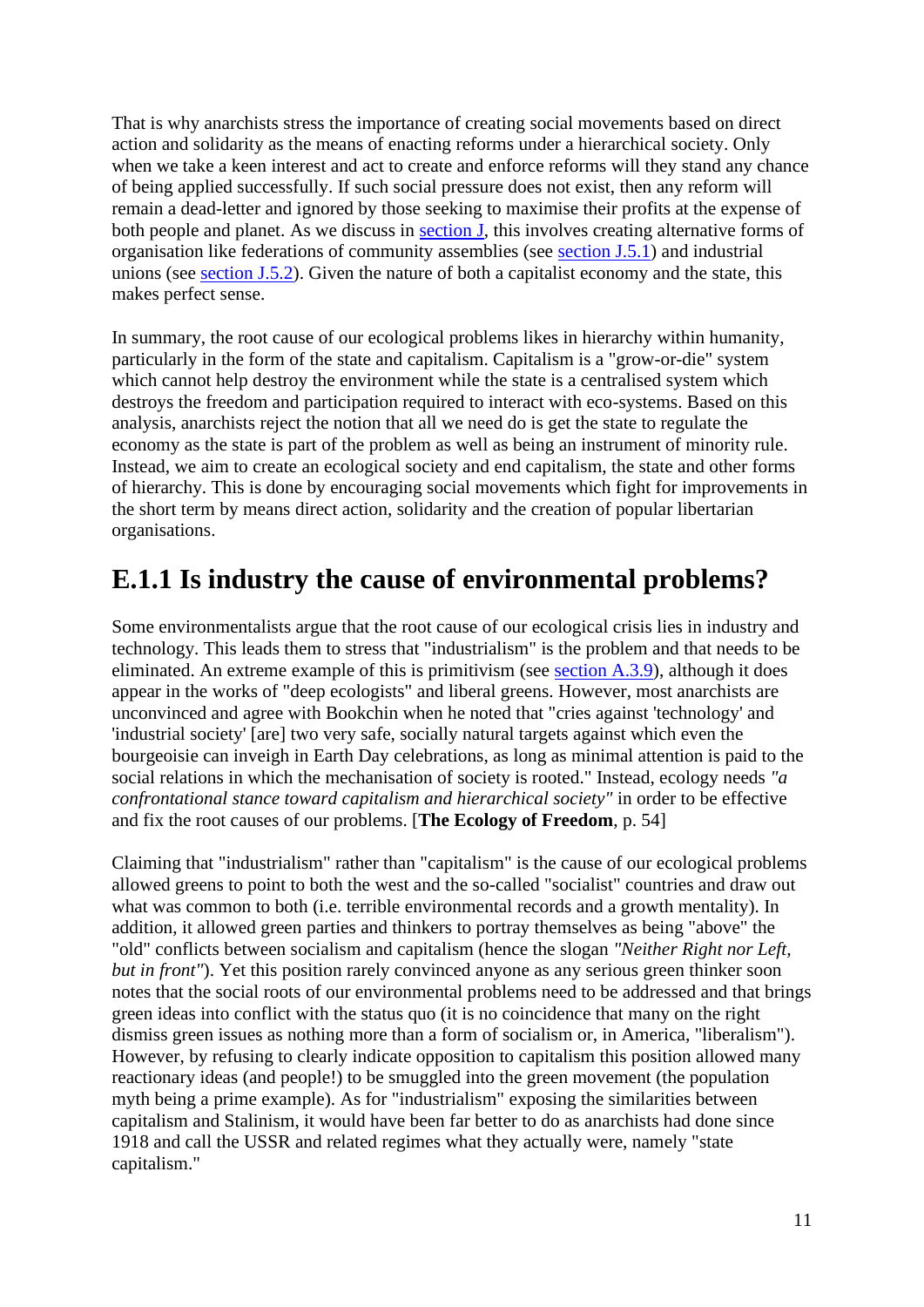Some greens (like many defenders of capitalism) point to the terrible ecological legacy of the Stalinist countries of Eastern Europe and elsewhere. For supporters of capitalism, this was due to the lack of private property in these systems while, for greens, it showed that environmental concerns where above both capitalism and "socialism." Needless to say, by "capitalism" anarchists mean both private and state forms of that system. As we argued in [section B.3.5,](sectionB.html#secb35) under Stalinism the state bureaucracy controlled and so effectively owned the means of production. As under private capitalism, an elite monopolised decision making and aimed to maximise their income by oppressing and exploiting the working class. Unsurprisingly, they had as little consideration "first nature" (the environment) as they had for "second nature" (humanity) and dominated, oppressed and exploited both (just as private capitalism does).

As Bookchin emphasised the ecological crisis stems not only from private property but from the principle of domination itself -- a principle embodied in institutional hierarchies and relations of command and obedience which pervade society at many different levels. Thus, *"[w]ithout changing the most molecular relationships in society -- notably, those between men and women, adults and children, whites and other ethnic groups, heterosexuals and gays (the list, in fact, is considerable) -- society will be riddled by domination even in a socialistic 'classless' and 'non-exploitative' form. It would be infused by hierarchy even as it celebrated the dubious virtues of 'people's democracies,' 'socialism' and the 'public ownership' of 'natural resources,' And as long as hierarchy persists, as long as domination organises humanity around a system of elites, the project of dominating nature will continue to exist and inevitably lead our planet to ecological extinction."* [**Toward an Ecological Society**, p. 76]

Given this, the real reasons for why the environmental record of Stalinist regimes were worse that private capitalism can easily be found. Firstly, any opposition was more easily silenced by the police state and so the ruling bureaucrats had far more lee-way to pollute than in most western countries. In other words, a sound environment requires freedom, the freedom of people to participate and protest. Secondly, such dictatorships can implement centralised, topdown planning which renders their ecological impact more systematic and widespread (James C. Scott explores this at great length in his excellent book **Seeing like a State**).

Fundamentally, though, there is no real difference between private and state capitalism. That this is the case can be seen from the willingness of capitalist firms to invest in, say, China in order to take advantage of their weaker environmental laws and regulations plus the lack of opposition. It can also be seen from the gutting of environmental laws and regulation in the west in order to gain competitive advantages. Unsurprisingly, laws to restrict protest have been increasingly passed in many countries as they have embraced the neo-liberal agenda with the Thatcher regime in the UK and its successors trail-blazing this process. The centralisation of power which accompanies such neo-liberal experiments reduces social pressures on the state and ensures that business interests take precedence.

As we argued in [section D.10,](sectionD.html#secd10) the way that technology is used and evolves will reflect the power relations within society. Given a hierarchical society, we would expect a given technology to be used in repressive ways regardless of the nature of that technology itself. Bookchin points to the difference between the Iroquois and the Inca. Both societies used the same forms of technology, but the former was a fairly democratic and egalitarian federation while the latter was a highly despotic empire. As such, technology *"does not fully or even adequately account for the institutional differences"* between societies. [**The Ecology of**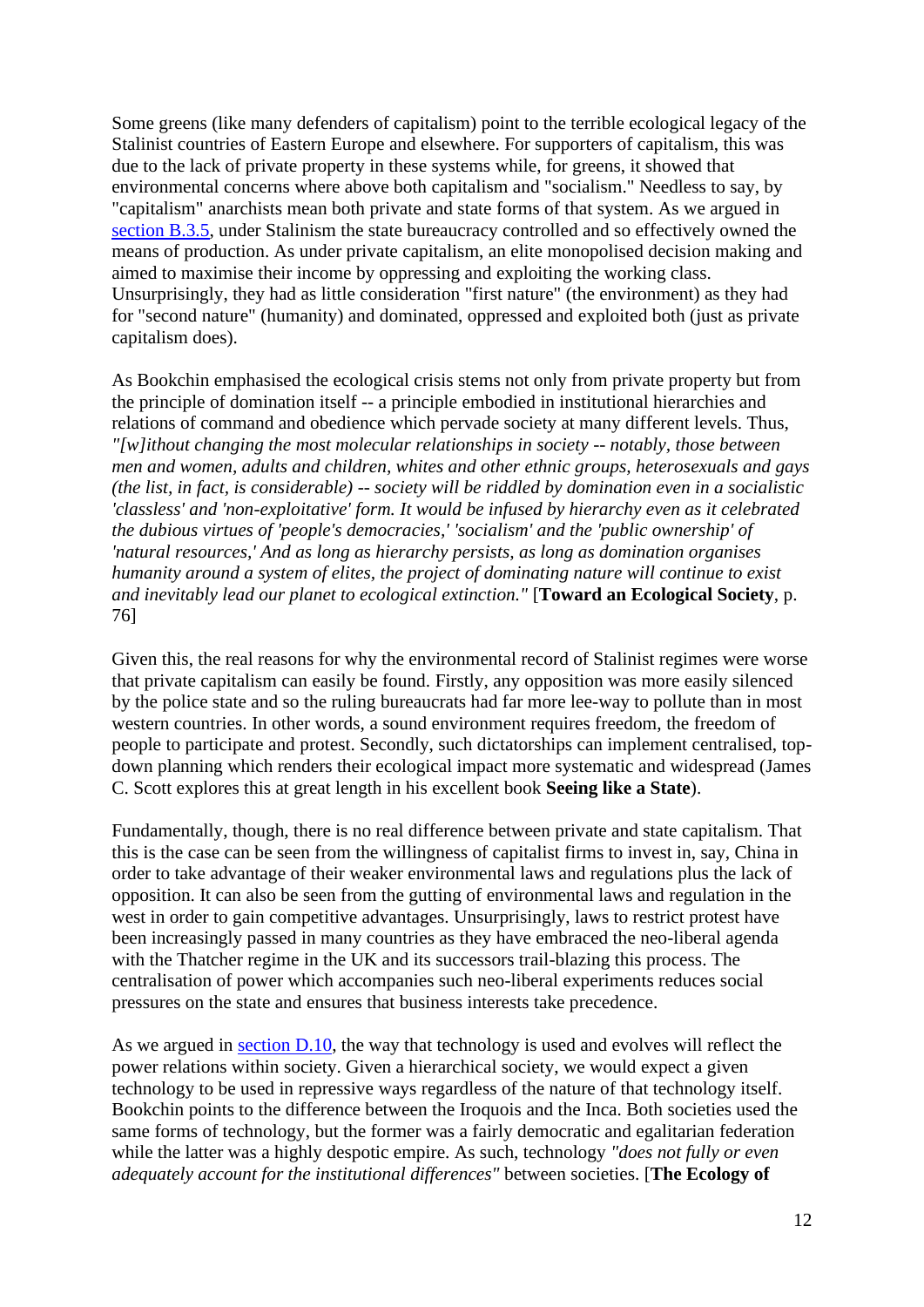**Freedom**, p. 331] This means that technology does not explain the causes for ecological harm and it is possible to have an anti-ecological system based on small-scale technologies:

*"Some of the most dehumanising and centralised social systems were fashioned out of very 'small' technologies; but bureaucracies, monarchies, and military forces turned these systems into brutalising cudgels to subdue humankind and, later, to try to subdue nature. To be sure, a large-scale technics will foster the development of an oppressively large-scale society; but every warped society follows the dialectic of its own pathology of domination, irrespective of the scale of its technics. It can organise the 'small' into the repellent as surely as it can imprint an arrogant sneer on the faces of the elites who administer it . . . Unfortunately, a preoccupation with technical size, scale, and even artistry deflects our attention away from the most significant problems of technics -- notably, its ties with the ideals and social structures of freedom."* [Bookchin, **Op. Cit.**, pp. 325-6]

In other words, "small-scale" technology will not transform an authoritarian society into an ecological one. Nor will applying ecologically friendly technology to capitalism reduce its drive to grow at the expense of the planet and the people who inhabit it. This means that technology is an aspect of a wider society rather than a socially neutral instrument which will **always** have the same (usually negative) results. As Bookchin stressed, a *"liberatory technology presupposes liberatory institutions; a liberatory sensibility requires a liberatory society. By the same token, artistic crafts are difficult to conceive without an artistically crafted society, and the 'inversion of tools' is impossible with a radical inversion of all social and productive relationships."* [**Op. Cit.**, pp. 328-9]

Finally, it should be stressed that attempts to blame technology or industry for our ecological problems have another negative effect than just obscuring the real causes of those problems and turning attention away from the elites who implement specific forms of technology to further their aims. It also means denying that technology can be transformed and new forms created which can help produce an ecologically balanced society:

*"The knowledge and physical instruments for promoting a harmonisation of humanity with nature and of human with human are largely at hand or could easily be devised. Many of the physical principles used to construct such patently harmful facilities as conventional power plants, energy-consuming vehicles, surface-mining equipment and the like could be directed to the construction of small-scale solar and wind energy devices, efficient means of transportation, and energy-saving shelters."* [Bookchin, **Op. Cit.**, p. 83]

We must understand that *"the very idea of dominating first nature has its origins in the domination of human by human"* otherwise *"we will lose what little understanding we have of the social origin of our most serious ecological problems."* It this happens then we cannot solve these problems, as it *"will grossly distort humanity's potentialities to play a creative role in non-human as well as human development."* For *"the human capacity to reason conceptually, to fashion tools and devise extraordinary technologies"* can all *"be used for the good of the biosphere, not simply for harming it. What is of pivotal importance in determining whether human beings will creatively foster the evolution of first nature or whether they will be highly destructive to non-human and human beings alike is precisely the kind of society we establish, not only the kind of sensibility we develop."* [**Op. Cit.**, p. 34]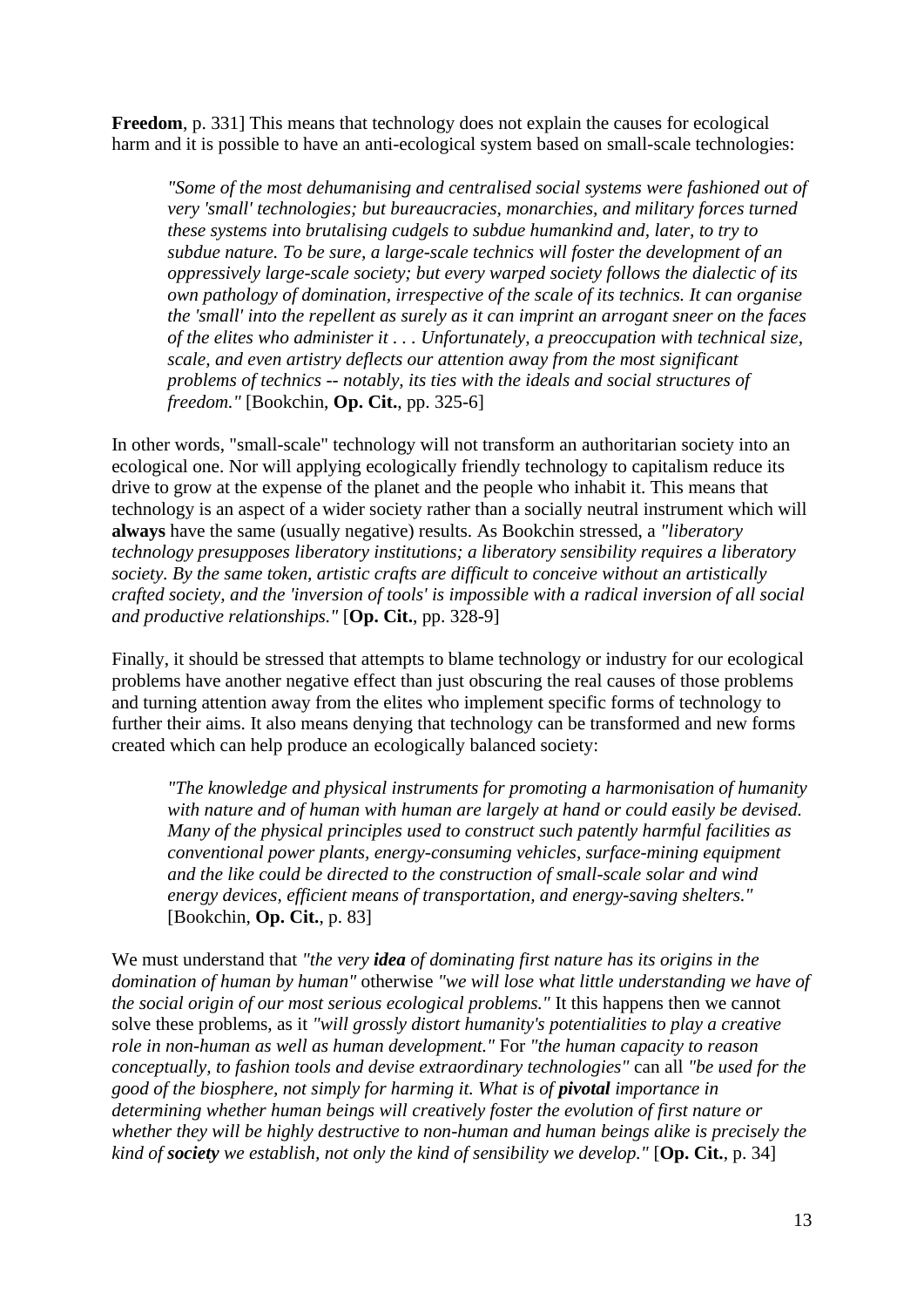### <span id="page-13-0"></span>**E.1.2 What is the difference between environmentalism and ecology?**

As we noted in [section A.3.3,](sectionA.html#seca33) eco-anarchists contrast ecology with environmentalism. The difference is important as it suggests both a different analysis of where our ecological problems come from and the best way to solve them. As Bookchin put it:

*"By 'environmentalism' I propose to designate a mechanistic, instrumental outlook that sees nature as a passive habitat composed of 'objects' such as animals, plants, minerals, and the like that must merely be rendered more serviceable for human use . . . Within this context, very little of a social nature is spared from the environmentalist's vocabulary: cities become 'urban resources' and their inhabitants 'human resources' . . . Environmentalism . . . tends to view the ecological project for attaining a harmonious relationship between humanity and nature as a truce rather than a lasting equilibrium. The 'harmony' of the environmentalist centres around the development of new techniques for plundering the natural world with minimal disruption of the human 'habitat.' Environmentalism does not question the most basic premise of the present society, notably, that humanity must dominant nature; rather, it seeks to facilitate than notion by developing techniques for diminishing the hazards caused by the reckless despoliation of the environment."* [**The Ecology of Freedom**, p. 86]

So eco-anarchists call the position of those who seek to reform capitalism and make it more green "environmentalism" rather than ecology. The reasons are obvious, as environmentalists *"focus on specific issues like air and water pollution"* while ignoring the social roots of the problems they are trying to solve. In other words, their outlook *"rest[s] on an instrumental, almost engineering approach to solving ecological dislocations. To all appearances, they wanted to adapt the natural world to the needs of the existing society and its exploitative, capitalist imperatives by way of reforms that minimise harm to human health and well-being. The much-needed goals of formulating a project for radical social change and for cultivating a new sensibility toward the natural world tended to fall outside the orbit of their practical concerns."* Eco-anarchists, while supporting such partial structures, stress that *"these problems originate in a hierarchical, class, and today, competitive capitalist system that nourishes a view of the natural world as a mere agglomeration of 'resources' for human production and consumption."* [**Op. Cit.**, pp. 15-6]

This is the key. As environmentalism does not bring into question the underlying notion of the present society that man must dominate nature it cannot present anything other than shortterm solutions for the various symptoms of the underlying problem. Moreover, as it does not question hierarchy, it simply adjusts itself to the status quo. Thus liberal environmentalism is so *"hopelessly ineffectual"* because *"it takes the present social order for granted"* and is mired in *"the paralysing belief that a market society, privately owned property, and the present-day bureaucratic nation-state cannot be changed in any basic sense. Thus, it is the prevailing order that sets the terms of any 'compromise' or 'trade-off'"* and so *"the natural world, including oppressed people, always loses something piece by piece, until everything is lost in the end. As long as liberal environmentalism is structured around the social status quo, property rights always prevail over public rights and power always prevails over powerlessness. Be it a forest, wetlands, or good agricultural soil, a 'developer' who owns any of these 'resources' usually sets the terms on which every negotiation occurs and ultimately*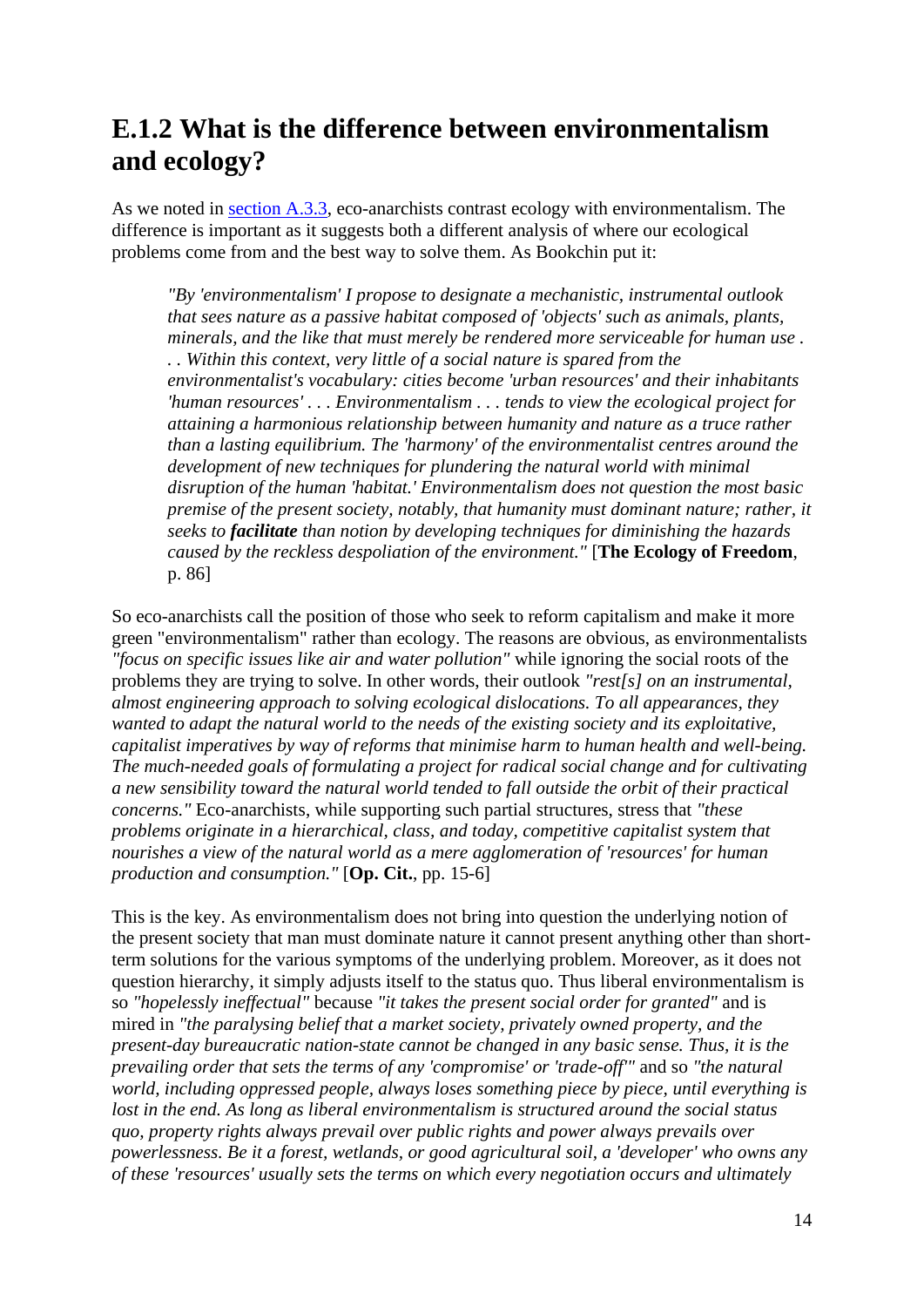#### *succeeds in achieving the triumph of wealth over ecological considerations."* [Bookchin, **Remaking Society**, p. 15]

This means that a truly ecological perspective seeks to end the situation where a few govern the many, not to make the few nicer. As Chomsky once noted on the issue of *"corporate social responsibility"*, he could not discuss the issue as such because he did *"not accept some of its presuppositions, specifically with regard to the legitimacy of corporate power"* as he did not see any *"justification for concentration of private power"* than *"in the political domain."* Both would *"act in a socially responsible way -- as benevolent despots -- when social strife, disorder, protest, etc., induce them to do so for their own benefit."* He stressed that in a capitalist society *"socially responsible behaviour would be penalised quickly in that competitors, lacking such social responsibility, would supplant anyone so misguided as to be concerned with something other than private benefit."* This explains why real capitalist systems have always *"been required to safeguard social existence in the face of the destructive forces of private capitalism"* by means of *"substantial state control."* However, the *"central questions . . . are not addressed, but rather begged"* when discussing corporate social responsibility. [**Language and Politics**, p. 275]

Ultimately, the key problem with liberal environmentalism (as with liberalism in general) is that it tends, by definition, to ignore class and hierarchy. The "we are all in this together" kind of message ignores that most of decisions that got us into our current ecological and social mess were made by the rich as they have control over resources and power structures (both private and public). It also suggests that getting us out of the mess must involve taking power and wealth back from the elite -- if for no other reason because working class people do not, by themselves, have the resources to solve the problem.

Moreover, the fact is the ruling class do **not** inhabit quite the same polluted planet as everyone else. Their wealth protects them, to a large degree, to the problems that they themselves have created and which, in fact, they owe so much of that wealth to (little wonder, then, they deny there is a serious problem). They have access to a better quality of life, food and local environment (no toxic dumps and motorways are near their homes or holiday retreats). Of course, this is a short term protection but the fate of the planet is a long-term abstraction when compared to the immediate returns on one's investments. So it is not true to say that **all** parts of the ruling class are in denial about the ecological problems. A few are aware but many more show utter hatred towards those who think the planet is more important than profits.

This means that such key environmentalist activities such as education and lobbying are unlikely to have much effect. While these may produce **some** improvements in terms of our environmental impact, it cannot stop the long-term destruction of our planet as the ecological crisis is *"systemic -- and not a matter of misinformation, spiritual insensitivity, or lack of moral integrity. The present social illness lies not only in the outlook that pervades the present society; it lies above all in the very structure and law of life in the system itself, in its imperative, which no entrepreneur or corporation can ignore without facing destruction: growth, more growth, and still more growth."* [Murray Bookchin, *"The Ecological Crisis, Socialism, and the need to remake society,"* pp. 1-10, **Society and Nature**, vol. 2, no. 3, pp. 2-3] This can only be ended by ending capitalism, not by appeals to consumers to buy ecofriendly products or to capitalists to provide them: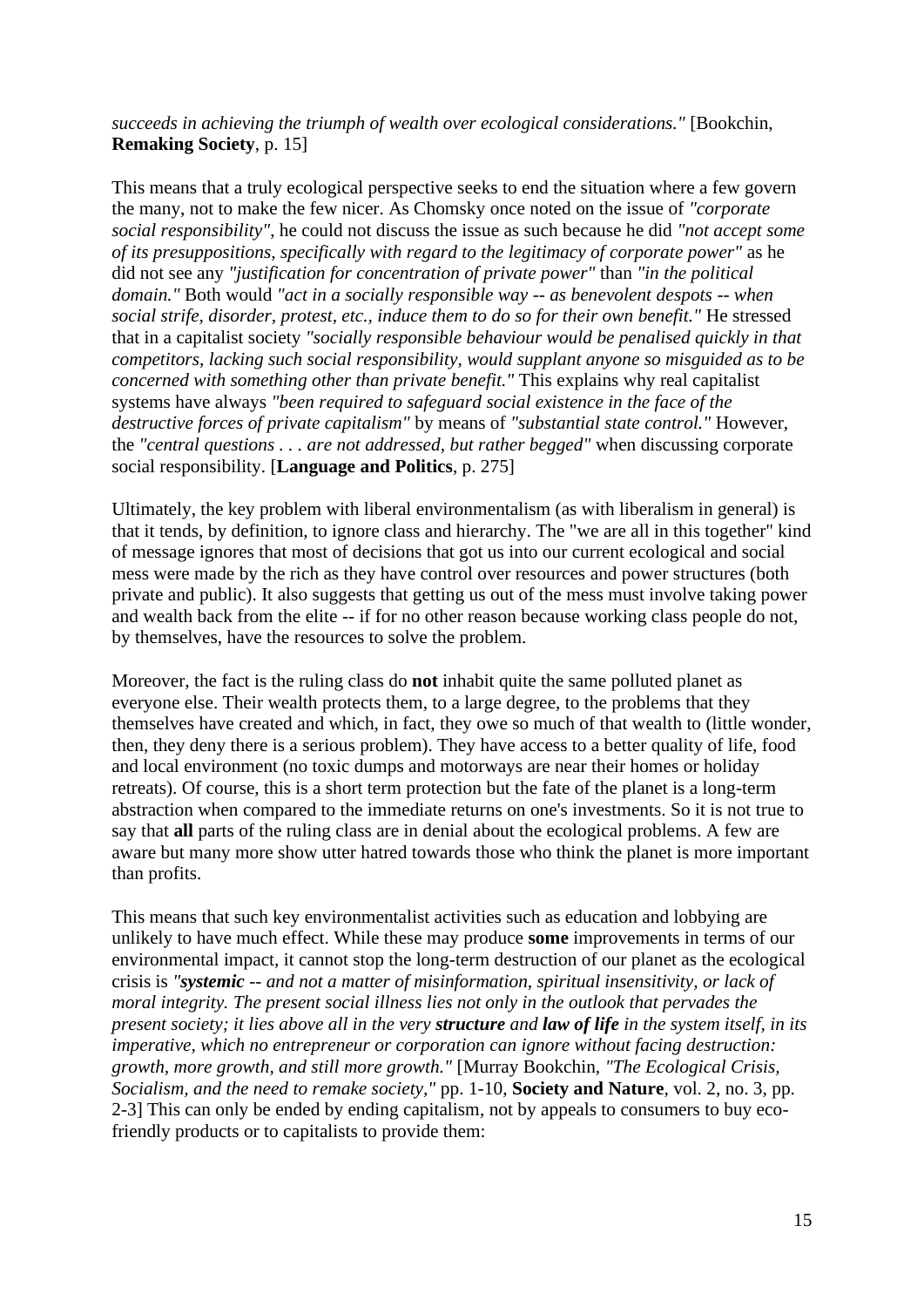*"Accumulation is determined not by the good or bad intentions of the individual bourgeois, but by the commodity relationship itself . . . It is not the perversity of the bourgeois that creates production for the sake of production, but the very market nexus over which he presides and to which he succumbs. . . . It requires a grotesque self-deception, or worse, an act of ideological social deception, to foster the belief that this society can undo its very law of life in response to ethical arguments or intellectual persuasion."* [**Toward an Ecological Society**, p. 66]

Sadly, much of what passes for the green movement is based on this kind of perspective. At worse, many environmentalists place their hopes on green consumerism and education. At best, they seek to create green parties to work within the state to pass appropriate regulations and laws. Neither option gets to the core of the problem, namely a system in which there are *"oppressive human beings who literally own society and others who are owned by it. Until society can be reclaimed by an undivided humanity that will use its collective wisdom, cultural achievements, technological innovations, scientific knowledge, and innate creativity for its own benefit and for that of the natural world, all ecological problems will have their roots in social problems."* [Bookchin, **Remaking Society**, p. 39]

## <span id="page-15-0"></span>**E.2 What do eco-anarchists propose instead of capitalism?**

Given what eco-anarchists consider to be the root cause of our ecological problems (as discussed in the [last section\)](sectionE.html#sece1), it should come as no surprise that they think that the current ecological crisis can only be really solved by eliminating those root causes, namely by ending domination within humanity and creating an anarchist society. So here we will summarise the vision of the free society eco-anarchists advocate before discussing the limitations of various non-anarchist proposals to solve environmental problems in subsequent sections.

However, before so doing it is important to stress that eco-anarchists consider it important to fight against ecological and social problems today. Like all anarchists, they argue for direct action and solidarity to struggle for improvements and reforms under the current system. This means that eco-anarchism *"supports every effort to conserve the environment"* in the here and now. The key difference between them and environmentalists is that eco-anarchists place such partial struggles within a larger context of changing society as a whole. The former is part of *"waging a delaying action against the rampant destruction of the environment"* the other is *"a create movement to totally revolutionise the social relations of humans to each other and of humanity to nature."* [Murray Bookchin, **Toward an Ecological Society**, p. 43] This is one of the key differences between an ecological perspective and an environmental one (a difference discussed in [section E.1.2\)](sectionE.html#sece12). Finding ways to resist capitalism's reduction of the living world to resources and commodities and its plunder of the planet, our resistance to specific aspects of an eco-cidal system, are merely a starting point in the critique of the whole system and of a wider struggle for a better society. As such, our outline of an ecological society (or ecotopia) is not meant to suggest an indifference to partial struggles and reforms within capitalism. It is simply to indicate why anarchists are confident that ending capitalism and the state will create the necessary preconditions for a free and ecologically viable society.

This perspective flows from the basic insight of eco-anarchism, namely that ecological problems are not separate from social ones. As we are part of nature, it means that how we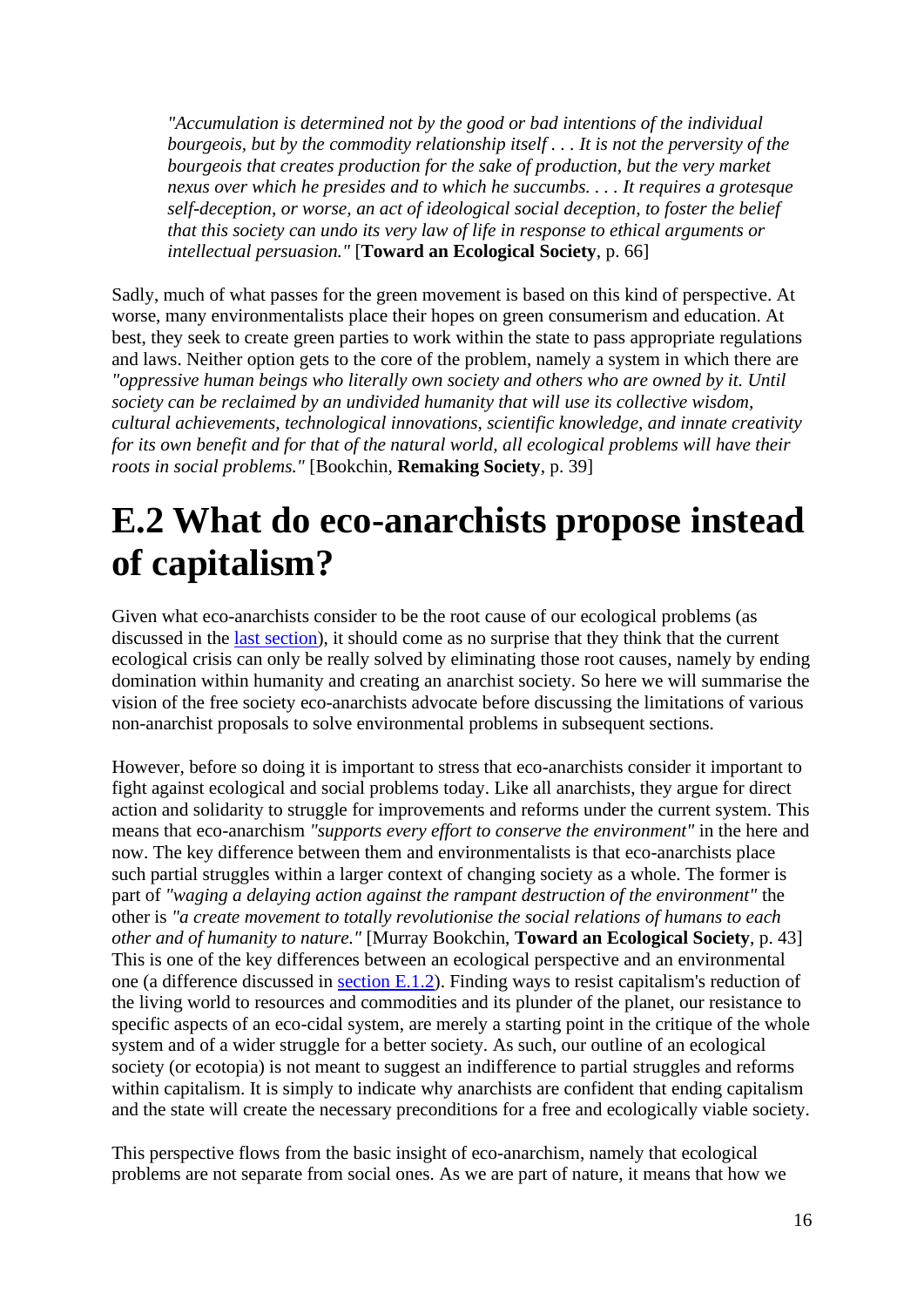interact and shape with it will be influenced by how we interact and shape ourselves. As Reclus put it *"every people gives, so to speak, new clothing to the surrounding nature. By means of its fields and roads, by its dwelling and every manner of construction, by the way it arranges the trees and the landscape in general, the populace expresses the character of its own ideals. If it really has a feeling for beauty, it will make nature more beautiful. If, on the other hand, the great mass of humanity should remain as it is today, crude, egoistic and inauthentic, it will continue to mark the face of the earth with its wretched traces. Thus will the poet's cry of desperation become a reality: 'Where can I flee? Nature itself has become hideous.'"* In order to transform how we interact with nature, we need to transform how we interact with each other. *"Fortunately,"* Reclus notes, *"a complete alliance of the beautiful and the useful is possible."* [quoted by Clark and Martin (eds.) , **Anarchy, Geography, Modernity**, p. 125 and p. 28]

Over a century later, Murray Bookchin echoed this insight:

*"The views advanced by anarchists were deliberately called social ecology to emphasise that major ecological problems have their roots in social problems - problems that go back to the very beginnings of patricentric culture itself. The rise of capitalism, with a law of life based on competition, capital accumulation, and limitless growth, brought these problems -- ecological and social -- to an acute point; indeed, one that was unprecedented in any prior epoch of human development. Capitalist society, by recycling the organise world into an increasingly inanimate, inorganic assemblage of commodities, was destined to simplify the biosphere, thereby cutting across the grain of natural evolution with its ages-long thrust towards differentiation and diversity.*

*"To reverse this trend, capitalism had to be replaced by an ecological society based on non-hierarchical relationships, decentralised communities, eco-technologies like solar power, organic agriculture, and humanly scaled industries -- in short, by faceto-face democratic forms of settlement economically and structurally tailored to the ecosystems in which they were located."* [**Remaking Society**, pp. 154-5]

The vision of an ecological society rests on the obvious fact that people can have both positive and negative impacts on the environment. In current society, there are vast differences and antagonisms between privileged whites and people of colour, men and women, rich and poor, oppressor and oppressed. Remove those differences and antagonisms and our interactions with ourselves and nature change radically. In other words, there is a vast difference between free, non-hierarchical, class, and stateless societies on the one hand, and hierarchical, class-ridden, statist, and authoritarian ones and how they interact with the environment.

Given the nature of ecology, it should come as no surprise that social anarchists have been at the forefront of eco-anarchist theory and activism. It would be fair to say that most ecoanarchists, like most anarchists in general, envision an ecotopia based on communistanarchist principles. This does not mean that individualist anarchists are indifferent to environmental issues, simply that most anarchists are unconvinced that such solutions will actually end the ecological crisis we face. Certain of the proposals in this section are applicable to individualist anarchism (for example, the arguments that co-operatives will produce less growth and be less likely to pollute). However, others are not. Most obviously, arguments in favour of common ownership and against the price mechanism are not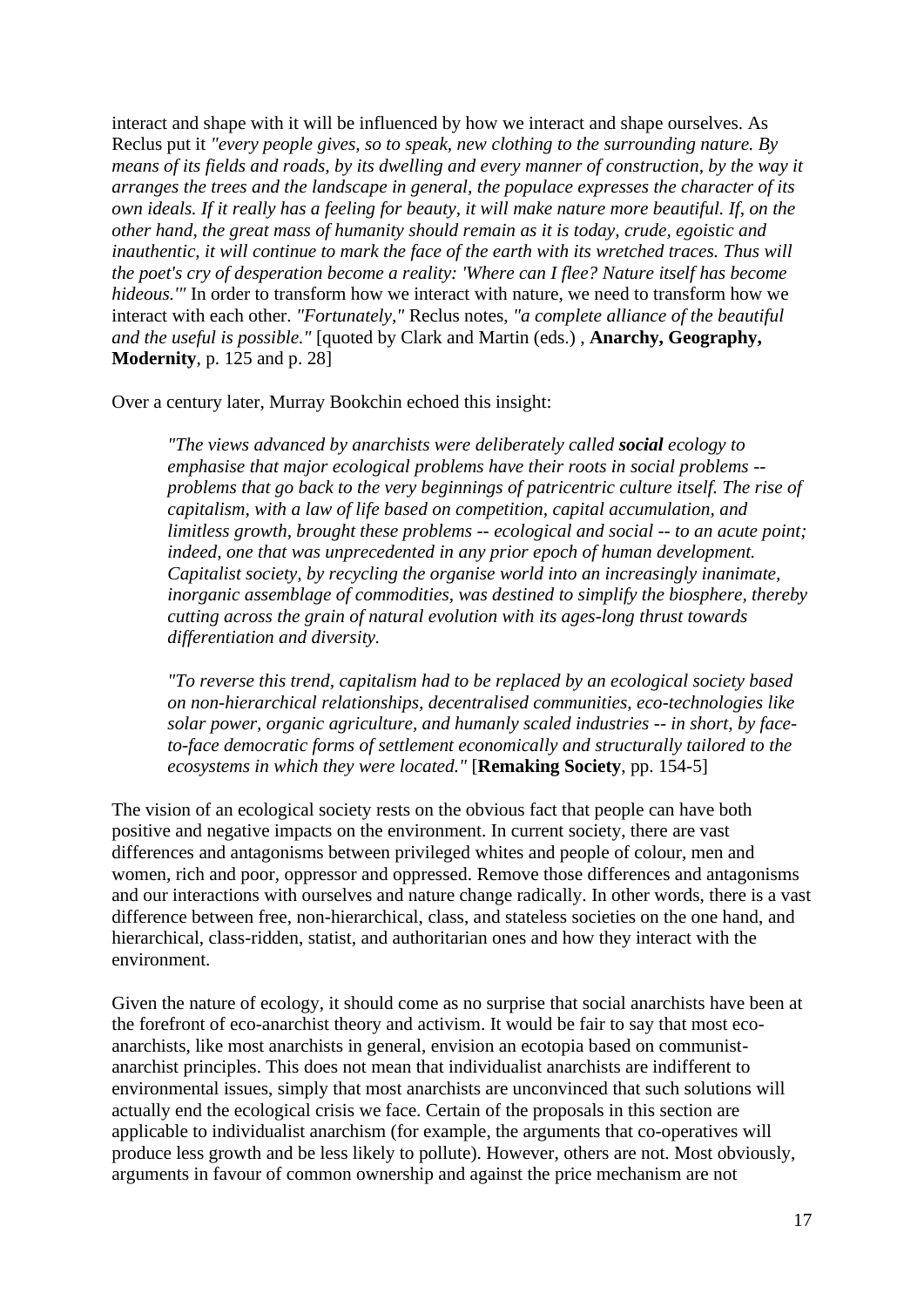applicable to the market based solutions of individualist anarchism. It should also be pointed out, that much of the eco-anarchist critique of capitalist approaches to ecological problems are also applicable to individualist and mutualist anarchism as well (particularly the former, as the latter does recognise the need to regulate the market). While certain aspects of capitalism would be removed in an individualist anarchism (such as massive inequalities of wealth, capitalist property rights as well as direct and indirect subsidies to big business), it is still has the informational problems associated with markets as well as a growth orientation.

Here we discuss the typical eco-anarchist view of a free ecological society, namely one rooted in social anarchist principles. Eco-anarchists, like all consistent anarchists advocate workers' self-management of the economy as a necessary component of an ecologically sustainable society. This usually means society-wide ownership of the means of production and all productive enterprises self-managed by their workers (as described further in [section](sectionI.html#seci3)  [I.3\)](sectionI.html#seci3). This is a key aspect of making a truly ecological society. Most greens, even if they are not anarchists, recognise the pernicious ecological effects of the capitalist "grow or die" principle; but unless they are also anarchists, they usually fail to make the connection between that principle and the **hierarchical form** of the typical capitalist corporation. The capitalist firm, like the state, is centralised, top-down and autocratic. These are the opposite of what an ecological ethos would suggest. In contrast, eco-anarchists emphasise the need for socially owned and worker self-managed firms.

This vision of co-operative rather than hierarchical production is a common position for almost all anarchists. Communist and non-communist social anarchists, like mutualists and collectivists, propose co-operative workplaces but differ in how best to distribute the products produced. The former urge the abolition of money and sharing according to need while the latter see income related to work and surpluses are shared equally among all members. Both of these systems would produce workplaces which would be under far less pressure toward rapid expansion than the traditional capitalist firm (as individualist anarchism aims for the abolition of rent, profit and interest it, too, will have less expansive workplaces).

The slower growth rate of co-operatives has been documented in a number of studies, which show that in the traditional capitalist firm, owners' and executives' percentage share of profits greatly increases as more employees are added to the payroll. This is because the corporate hierarchy is designed to facilitate exploitation by funnelling a disproportionate share of the surplus value produced by workers to those at the top of the pyramid (see [section C.2\)](sectionC.html#secc2) Such a design gives ownership and management a very strong incentive to expand, since, other things being equal, their income rises with every new employee hired. [David Schweickart, **Against Capitalism**, pp. 153-4] Hence the hierarchical form of the capitalist corporation is one of the main causes of runaway growth as well as social inequality and the rise of big business and oligopoly in the so-called "free" market.

By contrast, in an equal-share worker co-operative, the addition of more members simply means more people with whom the available pie will have to be equally divided -- a situation that immensely reduces the incentive to expand. Thus a libertarian-socialist economy will not be under the same pressure to grow. Moreover, when introducing technological innovations or facing declining decline for goods, a self-managed workplace would be more likely to increase leisure time among producers rather than increase workloads or reduce numbers of staff.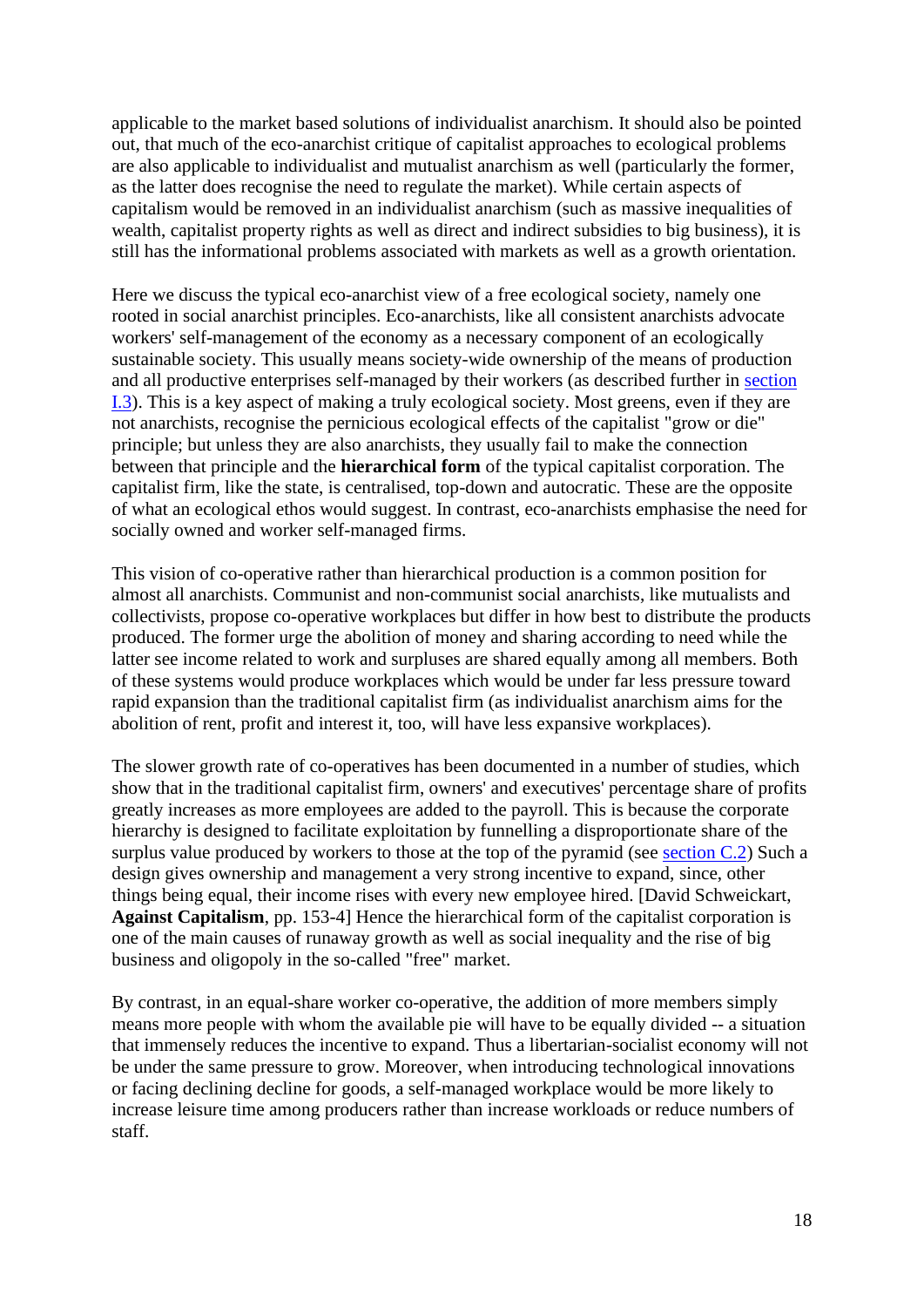This means that rather than produce a few big firms, a worker-controlled economy would tend to create an economy with more small and medium sized workplaces. This would make integrating them into local communities and eco-systems far easier as well as making them more easily dependent on green sources of energy. Then there are the other ecological advantages to workers' self-management beyond the relative lack of expansion of specific workplaces and the decentralisation this implies. These are explained well by market socialist David Schweickart:

*"To the extent that emissions affect the workers directly on the job (as they often do), we can expect a self-managed firm to pollute less. Workers will control the technology; it will not be imposed on them from without.*

*"To the extent that emissions affect the local community, they are likely to be less severe, for two reasons. Firstly, workers (unlike capitalist owners) will necessarily live nearby, and so the decision-makers will bear more of the environmental costs directly. Second . . . a self-managed firm will not be able to avoid local regulation by running away (or threatening to do so). The great stick that a capitalist firm holds over the head of a local community will be absent. Hence absent will be the macrophenomenon of various regions of the country trying to compete for firms by offering a 'better business climate' (i.e. fewer environmental restrictions)."* [**Op. Cit.**, p. 145]

For an ecological society to work, it requires the active participation of those doing productive activity. They are often the first to be affected by industrial pollution and have the best knowledge of how to stop it happening. As such, workplace self-management is an essential requirement for a society which aims to life in harmony with its surrounds (and with itself, as a key aspect of social unfreedom would be eliminated in the form of wage slavery).

For these reasons, libertarian socialism based on producer co-operatives is essential for the type of economy necessary to solve the ecological crisis. These all feed directly into the green vision as *"ecology points to the necessity of decentralisation, diversity in natural and social systems, human-scale technology, and an end to the exploitation of nature."* [John Clark, **The Anarchist Moment**, p. 115] This can only be achieved on a society which bases itself on workers' self-management as this would facilitate the decentralisation of industries in ways which are harmonious with nature.

So far, all forms of social anarchism are in agreement. However, eco-anarchists tend to be communist-anarchists and oppose both mutualism and collectivism. This is because workers' ownership and self-management places the workers of an enterprise in a position where they can become a particularistic interest within their community. This may lead to these firms acting purely in their own narrow interests and against the local community. They would be, in other words, outside of community input and be solely accountable to themselves. This could lead to a situation where they become "collective capitalists" with a common interest in expanding their enterprises, increasing their "profits" and even subjecting themselves to irrational practices to survive in the market (i.e., harming their own wider and long-term interests as market pressures have a distinct tendency to produce a race to the bottom -- see [section I.1.3](sectionI.html#seci13) for more discussion). This leads most eco-anarchists to call for a confederal economy and society in which communities will be decentralised and freely give of their resources without the use of money.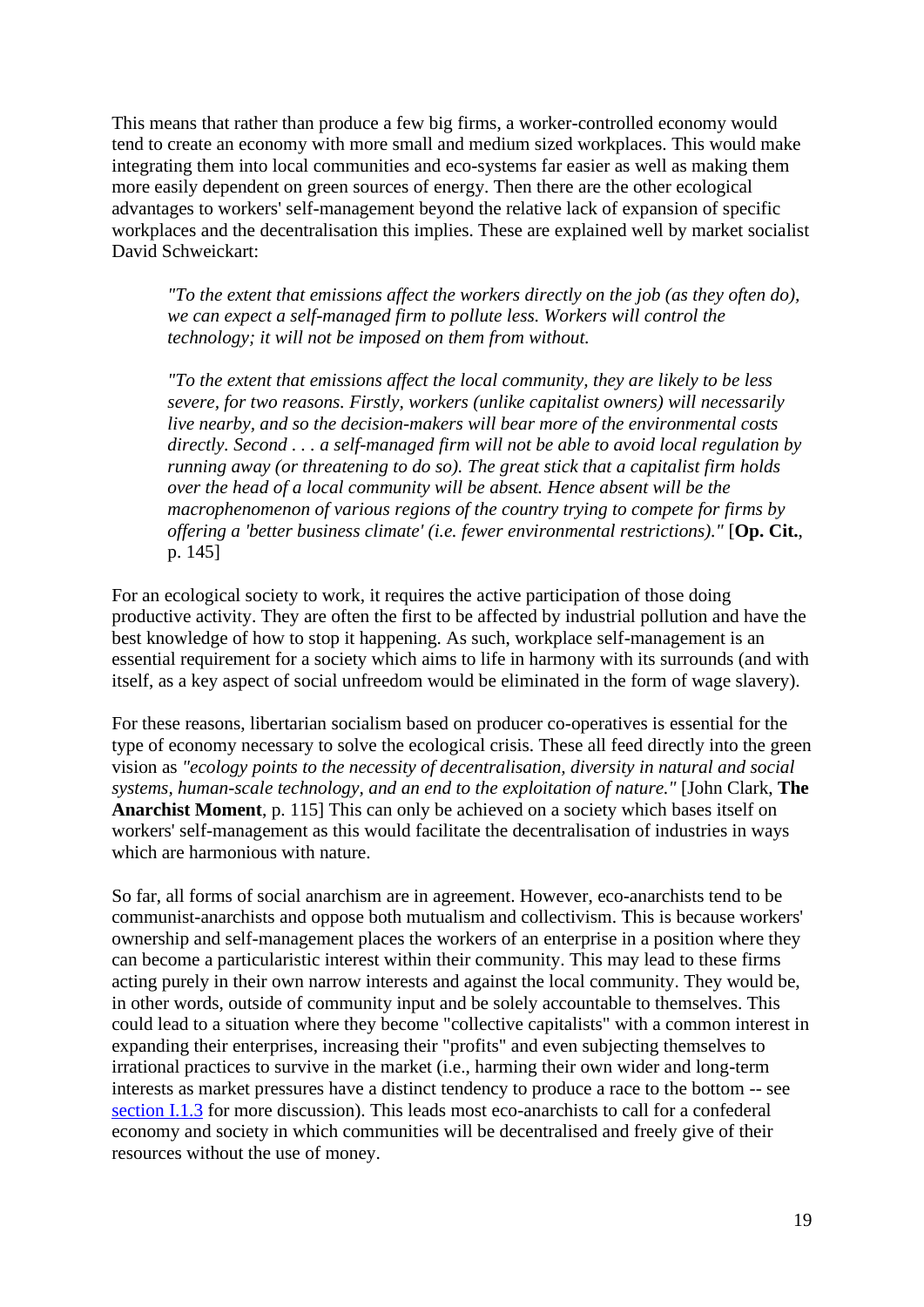As a natural compliment to workplace self-management, eco-anarchists propose communal self-management. So, although it may have appeared that we focus our attention on the economic aspects of the ecological crisis and its solution, this is not the case. It should always be kept in mind that all anarchists see that a complete solution to our many ecological and social problems must be multi-dimensional, addressing all aspects of the total system of hierarchy and domination. This means that only anarchism, with its emphasis on the elimination of authority in **all** areas of life, goes to the fundamental root of the ecological crisis.

The eco-anarchist argument for direct (participatory) democracy is that effective protection of the planet's ecosystems requires that all people are able to take part at the grassroots level in decision-making that affects their environment, since they are more aware of their immediate eco-systems and more likely to favour stringent environmental safeguards than politicians, state bureaucrats and the large, polluting special interests that now dominate the "representative" system of government. Moreover, real change must come from below, not from above as this is the very source of the social and ecological problems that we face as it divests individuals, communities and society as a whole of their power, indeed right, to shape their own destinies as well as draining them of their material and "spiritual" resources (i.e., the thoughts, hopes and dreams of people).

Simply put, it should be hardly necessary to explore in any great depth the sound ecological and social reasons for decentralising decision making power to the grassroots of society, i.e. to the people who have to live with the decisions being reached. The decentralised nature of anarchism would mean that any new investments and proposed solutions to existing problems would be tailored to local conditions. Due to the mobility of capital, laws passed under capitalism to protect the environment have to be created and implemented by the central government to be effective. Yet the state, as discussed in [section E.1,](sectionE.html#sece1) is a centralised structure unsuited to the task of collecting and processing the information and knowledge required to customise decisions to local ecological and social circumstances. This means that legislation, precisely due to its scope, cannot be finely tuned to local conditions (and so can generate local opposition, particularly if whipped up by corporate front organisations). In an ecoanarchist society, decentralisation would not have the threat of economic power hanging over it and so decisions would be reached which reflected the actual local needs of the population. As they would be unlikely to want to pollute themselves or their neighbours, eco-anarchists are confident that such local empowerment will produce a society which lives with, rather than upon, the environment.

Thus eco-communities (or eco-communes) are a key aspect of an ecotopia. Eco-communes, Bookchin argued, will be *"networked confederally through ecosystems, bioregions, and biomes"* and be *"artistically tailored to their naturally surrounding. We can envision that their squares will be interlaced by streams, their places of assembly surrounded by groves, their physical contours respected and tastefully landscaped, their soils nurtured caringly to foster plant variety for ourselves, our domestic animals, and wherever possible the wildlife they may support on their fringes."* They would be decentralised and *"scaled to human dimensions,"* using recycling as well as integrating *"solar, wind, hydraulic, and methaneproducing installations into a highly variegated pattern for producing power. Agriculture, aquaculture, stockraising, and hunting would be regarded as crafts -- an orientation that we hope would be extended as much as possible to the fabrication of use-values of nearly all kinds. The need to mass-produce goods in highly mechanised installations would be vastly*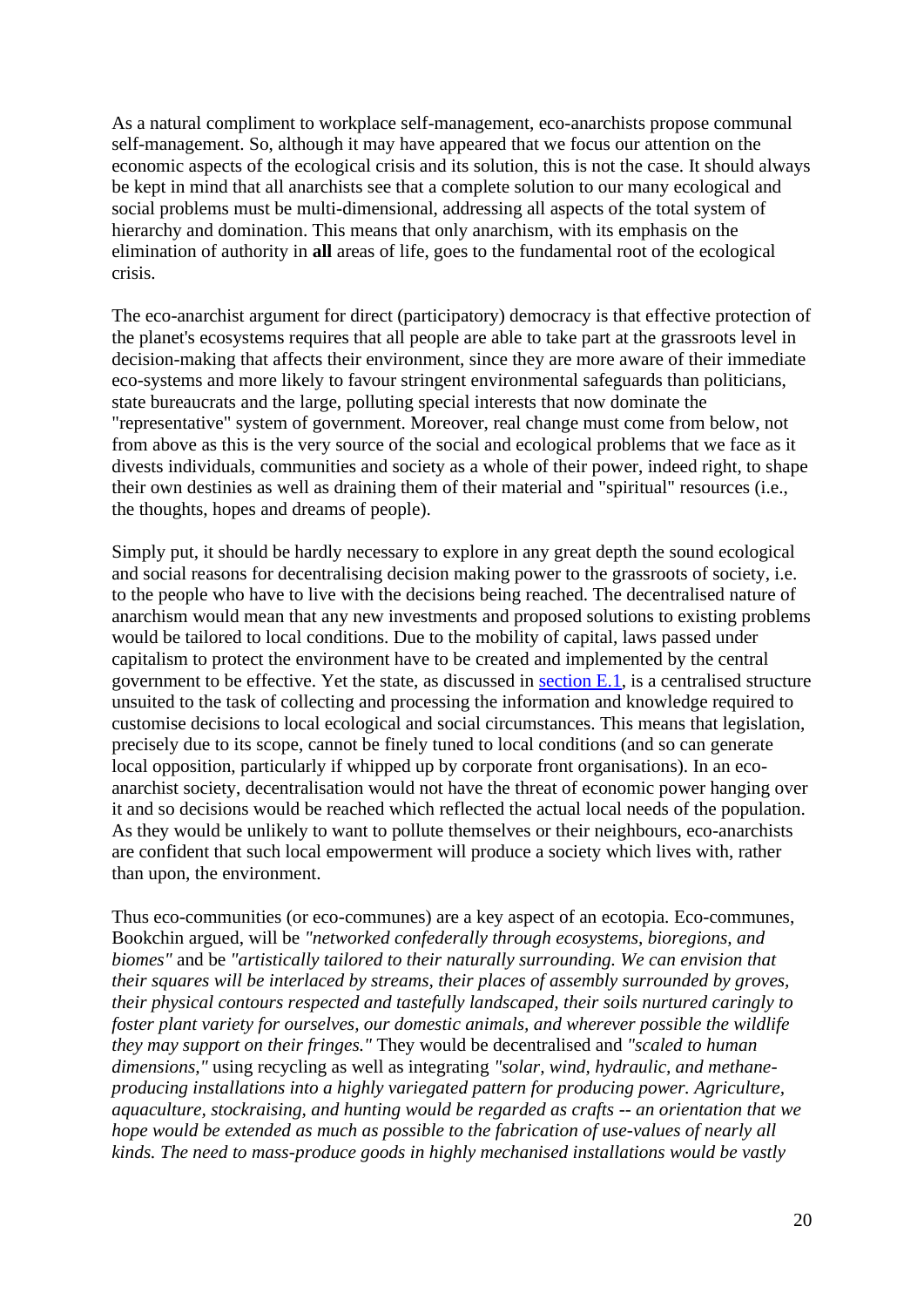#### *diminished by the communities' overwhelming emphasis on quality and permanence."* [**The Ecology of Freedom**, p. 444]

This means that local communities will generate social and economic policies tailored to their own unique ecological circumstances, in co-operation with others (it is important stress that eco-communes do not imply supporting local self-sufficiency and economic autarchy as values in themselves). Decisions that have regional impact are worked out by confederations of local assemblies, so that everybody affected by a decision can participate in making it. Such a system would be self-sufficient as workplace and community participation would foster creativity, spontaneity, responsibility, independence, and respect for individuality -- the qualities needed for a self-management to function effectively. Just as hierarchy shapes those subject to it in negative ways, participation would shape us in positive ways which would strengthen our individuality and enrich our freedom and interaction with others and nature.

That is not all. The communal framework would also impact on how industry would develop. It would allow eco-technologies to be prioritised in terms of R&D and subsidised in terms of consumption. No more would green alternatives and eco-technologies be left unused simply because most people cannot afford to buy them nor would their development be under-funded simply because a capitalist sees little profit form it or a politician cannot see any benefit from it. It also means that the broad outlines of production are established at the community assembly level while they are implemented in practice by smaller collective bodies which also operate on an egalitarian, participatory, and democratic basis. Co-operative workplaces form an integral part of this process, having control over the production process and the best way to implement any general outlines.

It is for these reasons that anarchists argue that common ownership combined with a userights based system of possession is better for the environment as it allows everyone the right to take action to stop pollution, not simply those who are directly affected by it. As a framework for ecological ethics, the communal system envisioned by social anarchists would be far better than private property and markets in protecting the environment. This is because the pressures that markets exert on their members would not exist, as would the perverse incentives which reward anti-social and anti-ecological practices. Equally, the anti-ecological centralisation and hierarchy of the state would be ended and replaced with a participatory system which can take into account the needs of the local environment and utilise the local knowledge and information that both the state and capitalism suppresses.

Thus a genuine solution to the ecological crisis presupposes communes, i.e. participatory democracy in the social sphere. This is a transformation that would amount to a political revolution. However, as Bakunin continually emphasised, a political revolution of this nature cannot be envisioned without a **socio-economic** revolution based on workers' selfmanagement. This is because the daily experience of participatory decision-making, nonauthoritarian modes of organisation, and personalistic human relationships would not survive if those values were denied during working hours. Moreover, as mentioned above, participatory communities would be hard pressed to survive the pressure that big business would subject them to.

Needless to say, the economic and social aspects of life cannot be considered in isolation. For example, the negative results of workplace hierarchy and its master-servant dynamic will hardly remain there. Given the amount of time that most people spend working, the political importance of turning it into a training ground for the development of libertarian values can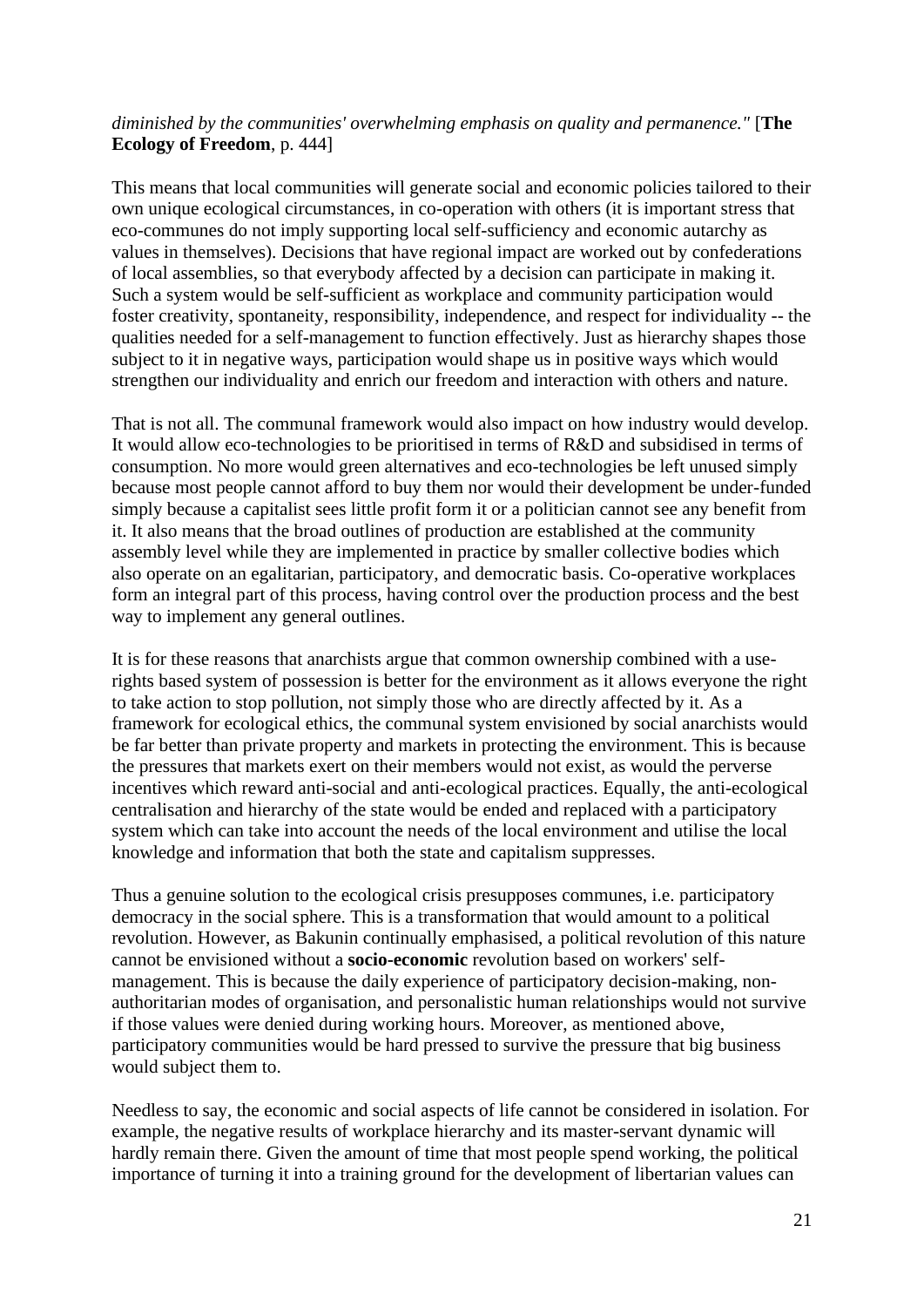scarcely be overstated. As history has demonstrated, political revolutions that are not based upon social changes and mass psychological transformation -- that is, by a deconditioning from the master/slave attitudes absorbed from the current system -- result only in the substitution of new ruling elites for the old ones (e.g. Lenin becoming the new "Tsar" and Communist Party aparatchiks becoming the new "aristocracy"). Therefore, besides having a slower growth rate, worker co-operatives with democratic self-management would lay the psychological foundations for the kind of directly democratic political system necessary to protect the biosphere. Thus "green" libertarian socialism is the only proposal radical enough to solve the ecological crisis.

Ecological crises become possible only within the context of social relations which weaken people's capacities to fight an organised defence of the planet's ecology and their own environment. This means that the restriction of participation in decision-making processes within hierarchical organisations such as the state and capitalism firms help create environmental along with social problems by denying those most affected by a problem the means of fixing it. Needless to say, hierarchy within the workplace is a prerequisite to accumulation and so growth while hierarchy within a community is a prerequisite to defend economic and social inequality as well as minority rule as the disempowered become indifferent to community and social issues they have little or no say in. Both combine to create the basis of our current ecological crisis and both need to be ended.

Ultimately, a free nature can only begin to emerge when we live in a fully participatory society which itself is free of oppression, domination and exploitation. Only then will we be able to rid ourselves of the idea of dominating nature and fulfil our potential as individuals and be a creative force in natural as well social evolution. That means replacing the current system with one based on freedom, equality and solidarity. Once this is achieved, *"social life will yield a sensitive development of human and natural diversity, falling together into a well balanced harmonious whole. Ranging from community through region to entire continents, we will see a colourful differentiation of human groups and ecosystems, each developing its unique potentialities and exposing members of the community to a wide spectrum of economic, cultural and behavioural stimuli. Falling within our purview will be an exciting, often dramatic, variety of communal forms -- here marked by architectural and industrial adaptations to semi-arid ecosystems, there to grasslands, elsewhere by adaptation to forested areas. We will witness a creative interplay between individual and group, community and environment, humanity and nature."* [Bookchin, **Post-Scarcity Anarchism**, p. 39]

So, to conclude, in place of capitalism eco-anarchists favour ecologically responsible forms of libertarian socialism, with an economy based on the principles of complementarily with nature; decentralisation (where possible and desirable) of large-scale industries, reskilling of workers, and a return to more artisan-like modes of production; the use of eco-technologies and ecologically friendly energy sources to create green products; the use of recycled and recyclable raw materials and renewable resources; the integration of town and country, industry and agriculture; the creation of self-managed eco-communities which exist in harmony with their surroundings; and self-managed workplaces responsive to the wishes of local community assemblies and labour councils in which decisions are made by direct democracy and co-ordinated (where appropriate and applicable) from the bottom-up in a free federation. Such a society would aim to develop the individuality and freedom of all its members in order to ensure that we end the domination of nature by humanity by ending domination within humanity itself.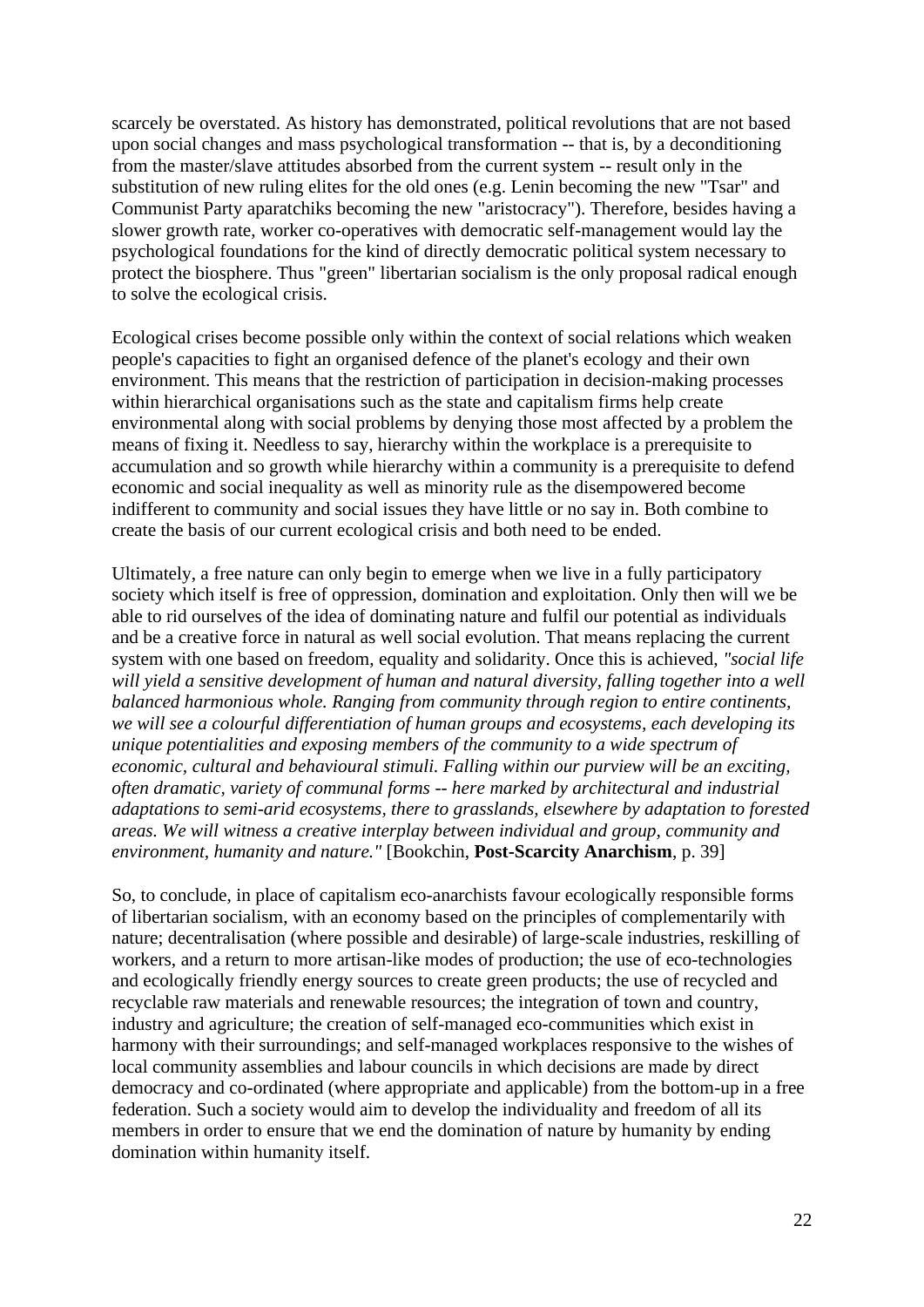This is the vision of a green society put forth by Murray Bookchin. To quote him:

*"We must create an ecological society -- not merely because such a society is desirable but because it is direly necessary. We must begin to live in order to survive. Such a society involves a fundamental reversal of all the trends that mark the historic development of capitalist technology and bourgeois society -- the minute specialisation or machines and labour, the concentration of resources and people in gigantic industrial enterprises and urban entities, the stratification and bureaucratisation of life, the divorce of town from country, the objectification of nature and human beings. In my view, this sweeping reversal means that we must begin to decentralise our cities and establish entirely new eco-communities that are artistically moulded to the ecosystems in which they are located . . .* 

*"Such an eco-community . . . would heal the split between town and country, indeed, between mind and body by fusing intellectual with physical work, industry with agriculture in a rotation or diversification of vocational tasks. An eco-community would be supported by a new kind of technology -- or eco-technology -- one composed of flexible, versatile machinery whose productive applications would emphasise durability and quality . . ."* [**Toward an Ecological Society**, pp. 68-9]

Lastly, we need to quickly sketch out how anarchists see the change to an ecological society happening as there is little point having an aim if you have no idea how to achieve it.

As noted above, eco-anarchists (like all anarchists) do not counterpoise an ideal utopia to existing society but rather participate in current ecological struggles. Moreover, we see that struggle itself as the link between what is and what could be. This implies, at minimum, a two pronged strategy of neighbourhood movements and workplace organising as a means of both fighting and abolishing capitalism. These would work together, with the former targeting, say, the disposal of toxic wastes and the latter stopping the production of toxins in the first place. Only when workers are in a position to refuse to engage in destructive practices or produce destructive goods can lasting ecological change emerge. Unsurprisingly, modern anarchists and anarcho-syndicalists have been keen to stress the need for a green syndicalism which addresses ecological as well as economical exploitation. The ideas of community and industrial unionism are discussed in more detail in [section J.5](sectionJ.html#secj5) along with other anarchist tactics for social change. Needless to say, such organisations would use direct action as their means of achieving their goals (see [section J.2\)](sectionJ.html#secj2). It should be noted that some of Bookchin's social ecologist followers advocate, like him, greens standing in local elections as a means to create a counter-power to the state. As we discuss in [section J.5.14,](sectionJ.html#secj514) this strategy (called Libertarian Municipalism) finds few supporters in the wider anarchist movement.

This strategy flows, of course, into the structures of an ecological society. As we discuss in [section I.2.3,](sectionI.html#seci23) anarchists argue that the framework of a free society will be created in the process of fighting the existing one. Thus the structures of an eco-anarchist society (i.e. ecocommunes and self-managed workplaces) will be created by fighting the ecocidal tendencies of the current system. In other words, like all anarchists eco-anarchists seek to create the new world while fighting the old one. This means what we do now is, however imperfect, an example of what we propose instead of capitalism. That means we act in an ecological fashion today in order to ensure that we can create an ecological society tomorrow.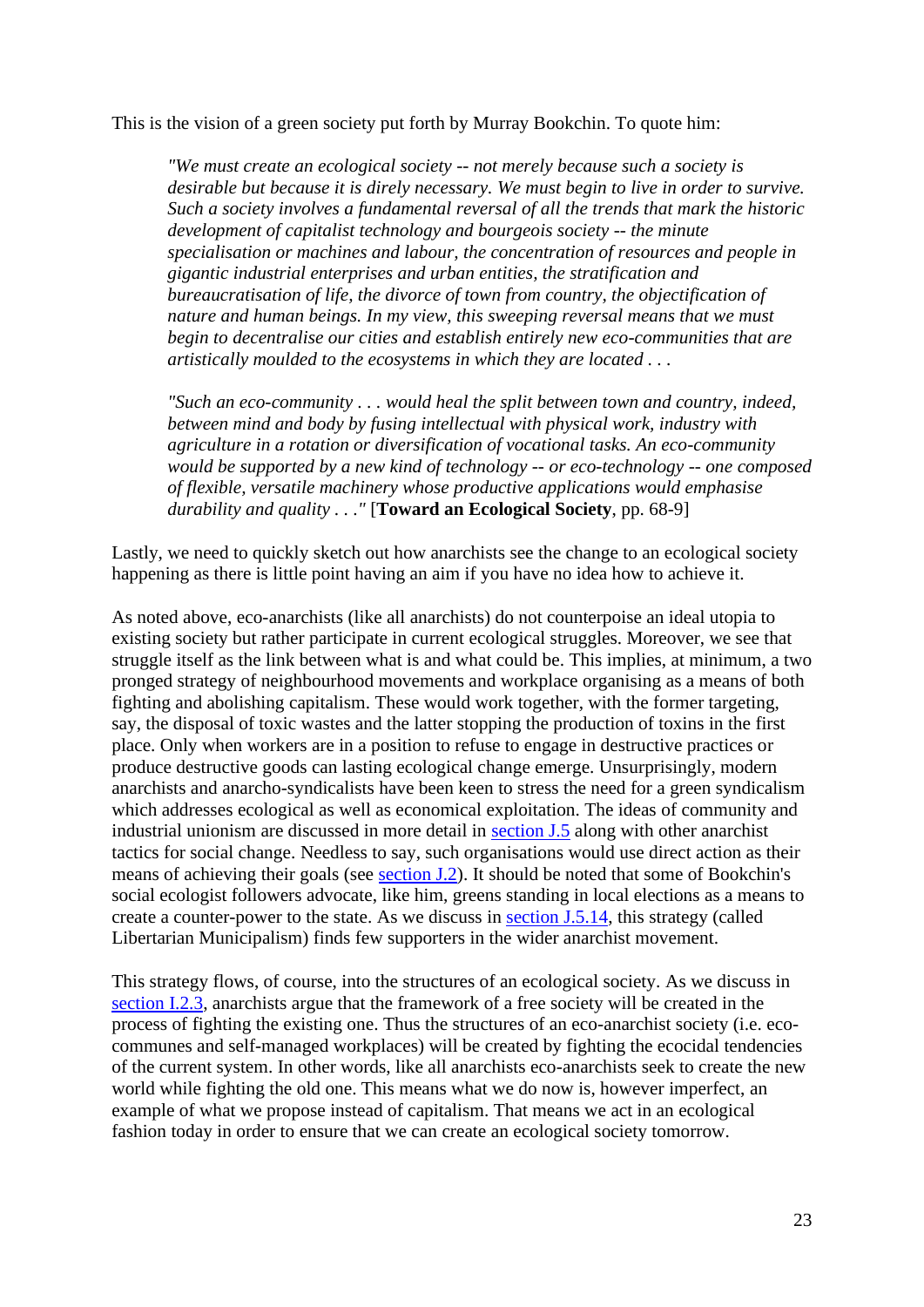For more discussion of how an anarchist society would work, see [section I.](sectionI.html) We will discuss the limitations of various proposed solutions to the environmental crisis in the following sections.

# <span id="page-23-0"></span>**E.3 Can private property rights protect the environment?**

Environmental issues have become increasingly important over the decades. When Murray Bookchin wrote his first works on our ecological problems in the 1950s, he was only one of a small band. Today, even right-wing politicians have to give at least some lip-service to environmental concerns while corporations are keen to present their green credentials to the general public (even if they do not, in fact, have any).

As such, there has been a significant change. This is better late than never, considering that the warnings made by the likes of Bookchin in the 1950s and 1960s have come true to a threateningly worrying degree. Sadly, eco-anarchist solutions are still ignored but that is unsurprising as they go to the heart of the ecological problem, namely domination within humanity as the precondition for the domination of nature and the workings of the capitalist economy. It is hardly likely that those who practice and benefit from that oppression and exploitation will admit that they are causing the problems! Hence the need to appear green in order to keep a fundamentally anti-green system going.

Of course, some right-wingers are totally opposed to ecological issues. They seriously seem to forget without a viable ecology, there would be no capitalism. Ayn Rand, for example, dismissed environmental concerns as being anti-human and had little problem with factory chimneys belching smoke into the atmosphere (her fondness for chimneys and skyscrapers would have have made Freud reach for his notepad). As Bob Black once noted, *"Rand remarked that she worshipped smokestacks. For her . . . they not only stood for, they were the epitome of human accomplishment. She must have meant it since she was something of a human smokestack herself; she was a chain smoker, as were the other rationals in her entourage. In the end she abolished her own breathing: she died of lung cancer."* [*"Smokestack Lightning,"* **Friendly Fire**, p. 62] The fate of this guru of capitalism is a forewarning for our collective one if we ignore the environment and our impact on it.

The key to understanding why so many on the right are dismissive of ecological concerns is simply that ecology cannot be squeezed into their narrow individualistic property based politics. Ecology is about interconnectiveness, about change and interaction, about the sources of life and how we interact with them and they with us. Moreover, ecology is rooted in the **quality** of life and goes not automatically view quantity as the key factor. As such, the notion that more is better does not strike the ecologist as, in itself, a good thing. The idea that growth is good as such is the principle associated with cancer. Ecology also destroys the individualistic premise of capitalist economics. It exposes the myth that the market ensures everyone gets exactly what they want -- for if you consume eco-friendly products but others do not then you are affected by their decisions as the environmental impact affects all. Equally, the notion that the solution to GM crops should letting "the market" decide fails to take into account that such crops spread into local eco-systems and contaminate whole areas (not to mention the issue of corporate power enclosing another part of the commons). The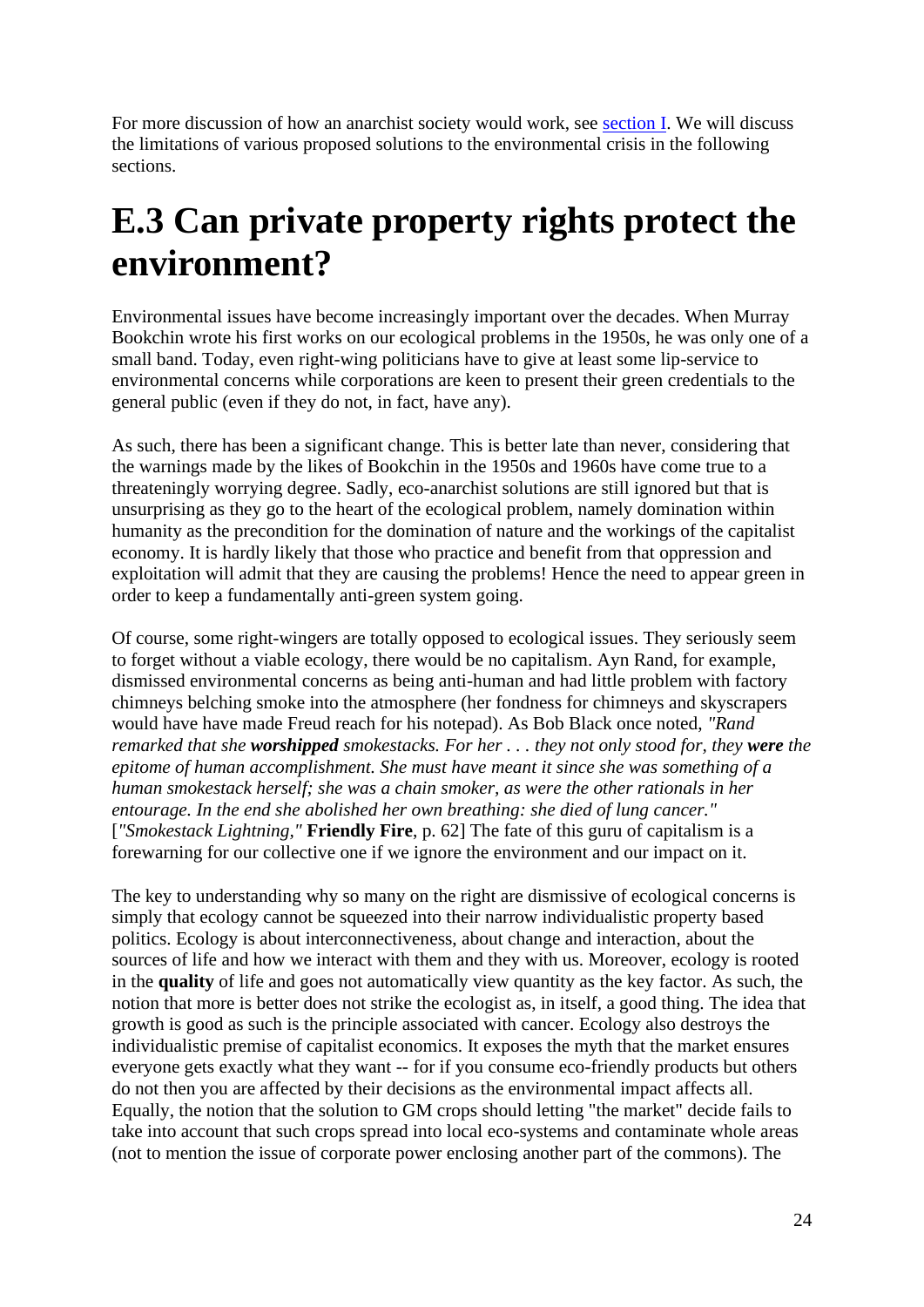market "solution" in this case would result in everyone, to some degree, consuming GM crops eventually. None of this can be fitted into the capitalist ideology.

However, while vocal irrational anti-green perspectives lingers on in some sections of the right (particularly those funded by the heaviest polluters), other supporters of capitalism have considered the problems of ecological destruction in some degree. Some of this is, of course, simply greenwashing (i.e., using PR and advertising to present a green image while conducting business as usual). Some of it is funding think tanks which use green-sounding names, imagery and rhetoric to help pursue a decidedly anti-ecological practice and agenda. Some of is, to some degree, genuine. Al Gore's campaign to make the world aware of the dangers of climate change is obviously sincere and important work (although it is fair to point out the lack of green policies being raised during his 2000 Presidential election campaign and the poverty of his proposed solutions and means of change). Nicholas Stern's 2006 report on climate change produced for the UK government is another example and it gives an insight into the mentality of such environmentalists. The report did produce quite an impact (plus its dismissal by the usual suspects). The key reason for that was, undoubtedly, due to it placing a money sum on the dangers of environmental disruption. Such is capitalism -- people and planet can go to the dogs, but any threat to profits must be acted upon. As the British PM at the time put it, any Climate Change Bill must be *"fully compatible with the interests of businesses and consumers as well."* Which is ironic, as it is the power of money which is causing the bulk of the problems we face.

Which is what we will discuss here, namely whether private property can be used to solve our environmental problems. Liberal environmentalists base their case on capitalist markets aided with some form of state intervention. Neo-liberal and right-"libertarian" environmentalists base their case purely on capitalist markets and reject any role for the state bar that of defining and enforcing private property rights. Both, however, assume that capitalism will remain and tailor their policies around it. Anarchists question that particularly assumption particularly given, as we discussed in [section E.1,](sectionE.html#sece1) the fundamental reason why capitalism cannot be green is its irrational "grow-or-die" dynamic. However, there are other aspects of the system which contribute to capitalism bringing ecological crisis sooner rather than later. These flow from the nature of private property and the market competition it produces (this discussion, we should stress, ignores such factors as economic power which will be addressed in [section E.3.2\)](sectionE.html#sece32).

The market itself causes ecological problems for two related reasons: externalities and the price mechanism. It is difficult making informed consumption decisions under capitalism because rather than provide enough information to make informed decisions, the market hinders the flow of relevant information and suppresses essential knowledge. This is particularly the case with environmental information and knowledge. Simply put, we have no way of knowing from a given price the ecological impact of the products we buy. One such area of suppressed information is that involving externalities. This is a commonly understood problem. The market actively rewards those companies which inflict externalities on society. This is the *"routine and regular harms caused to others -- workers, consumers, communities, the environment."* These are termed *"externalities"* in *"the coolly technical jargon of economics"* and the capitalist company is an *"externalising machine"* and it is *"no exaggeration to say that the corporation's built in compulsion to externalise its costs is at the root of many of the world's social and environmental ills."* [Joel Bakan, **The Corporation**, p. 60 and p. 61]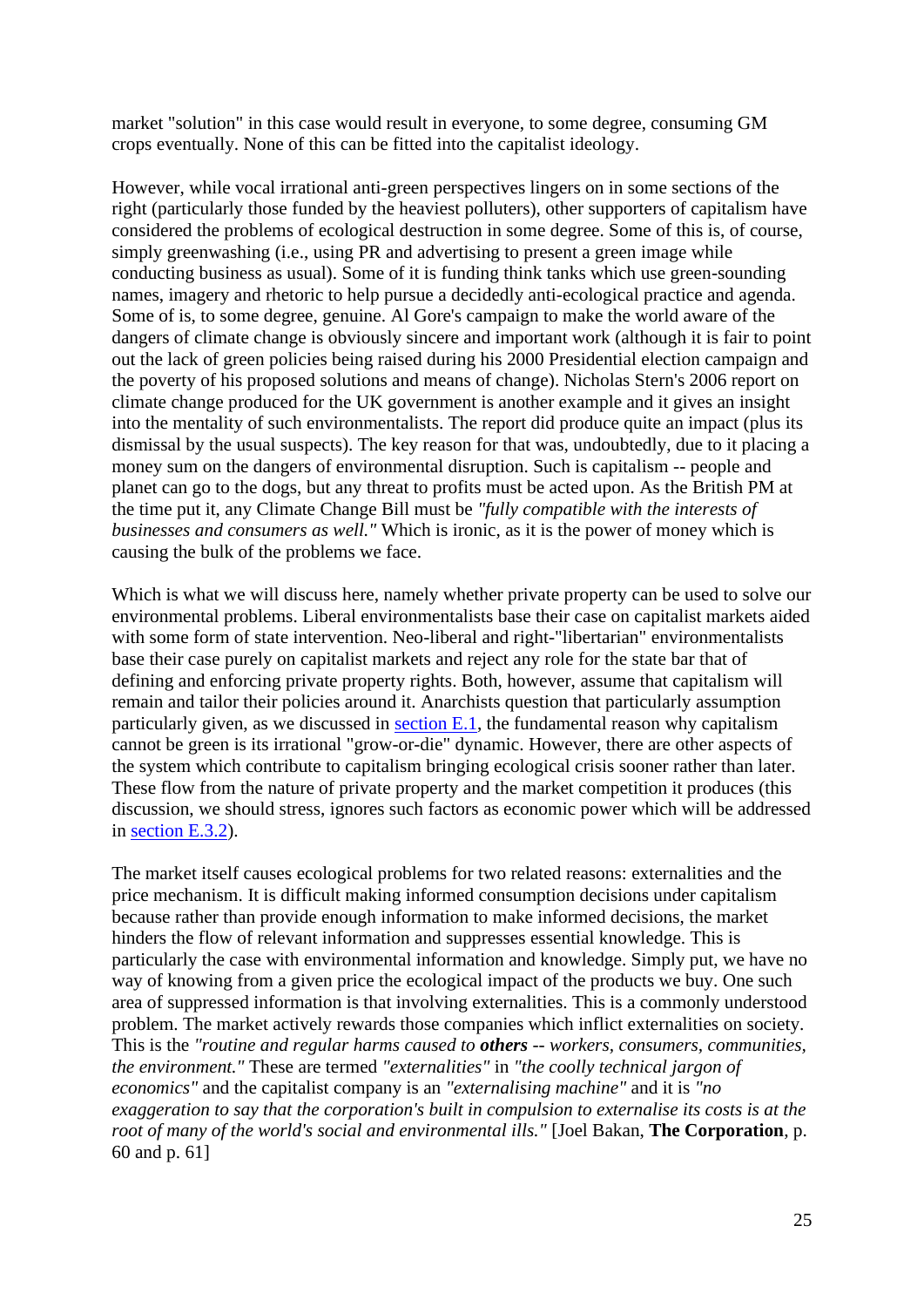The logic is simple, by externalising (imposing) costs on others (be it workers, customers or the planet) a firm can reduce its costs and make higher profits. Thus firms have a vested interest in producing externalities. To put it crudely, pollution pays while ecology costs. Every pound a business spends on environmental protections is one less in profits. As such, it makes economic sense to treat the environment like a dump and externalise costs by pumping raw industrial effluent into the atmosphere, rivers, and oceans. The social cost of so doing weighs little against the personal profits that result from inflicting diffuse losses onto the general public. Nor should we discount the pressure of market forces in this process. In order to survive on the market, firms may have to act in ways which, while profitable in the shortrun, are harmful in the long term. For example, a family-owned farm may be forced to increase production using environmentally unsound means simply in order to avoid bankruptcy.

As well as economic incentives, the creation of externalities flows from the price mechanism itself. The first key issue, as green economist E. F. Schumacher stressed, is that the market is based on *"total quantification at the expense of qualitative differences; for private enterprise is not concerned with what it produces but only what it gains from production."* This means that the *"judgement of economics . . . is an extremely fragmentary judgement; out of the large number of aspects which in real life have to be seen and judged together before a decision can be taken, economics supplies only one -- whether a thing yields a profit to those who undertake it or not."* [**Small is Beautiful**, p. 215 and p. 28] This leads to a simplistic decision making perspective:

*"Everything becomes crystal clear after you have reduced reality to one -- one only - of its thousand aspects. You know what to do -- whatever produces profits; you know what to avoid -- whatever reduces them or makes a loss. And there is at the same time a perfect measuring rod for the degree of success or failure. Let no-one befog the issue by asking whether a particular action is conducive to the wealth and well-being of society, whether it leads to moral, aesthetic, or cultural enrichment. Simply find out whether it pays."* [**Op. Cit.**, p. 215]

This means that key factors in decision making are, at best, undermined by the pressing need to make profits or, at worse, simply ignored as a handicap. So *"in the market place, for practical reasons, innumerable qualitative distinctions which are of vital importance for man and society are suppressed; they are not allowed to surface. Thus the reign of quantity celebrates its greatest triumphs in 'The Market.'"* This feeds the drive to externalise costs, as it is *"based on a definition of cost which excludes all 'free goods,' that is to say, the entire God-given environment, except for those parts of it that have been privately appropriated. This means that an activity can be economic although it plays hell with the environment, and that a competing activity, if at some cost it protects and conserves the environment, will be uneconomic."* To summarise: *"it is inherent in the methodology of economics to ignore man's dependence on the natural world."* [**Op. Cit.**, p. 30 and p. 29]

Ultimately, should our decision-making be limited to a single criteria, namely whether it makes someone a profit? Should our environment be handed over to a system which bases itself on confusing efficient resource allocation with maximising profits in an economy marked by inequalities of wealth and, consequently, on unequal willingness and ability to pay? In other words, biodiversity, eco-system stability, clean water and air, and so forth only become legitimate social goals when the market places a price on them sufficient for a capitalist to make money from them. Such a system can only fail to achieve a green society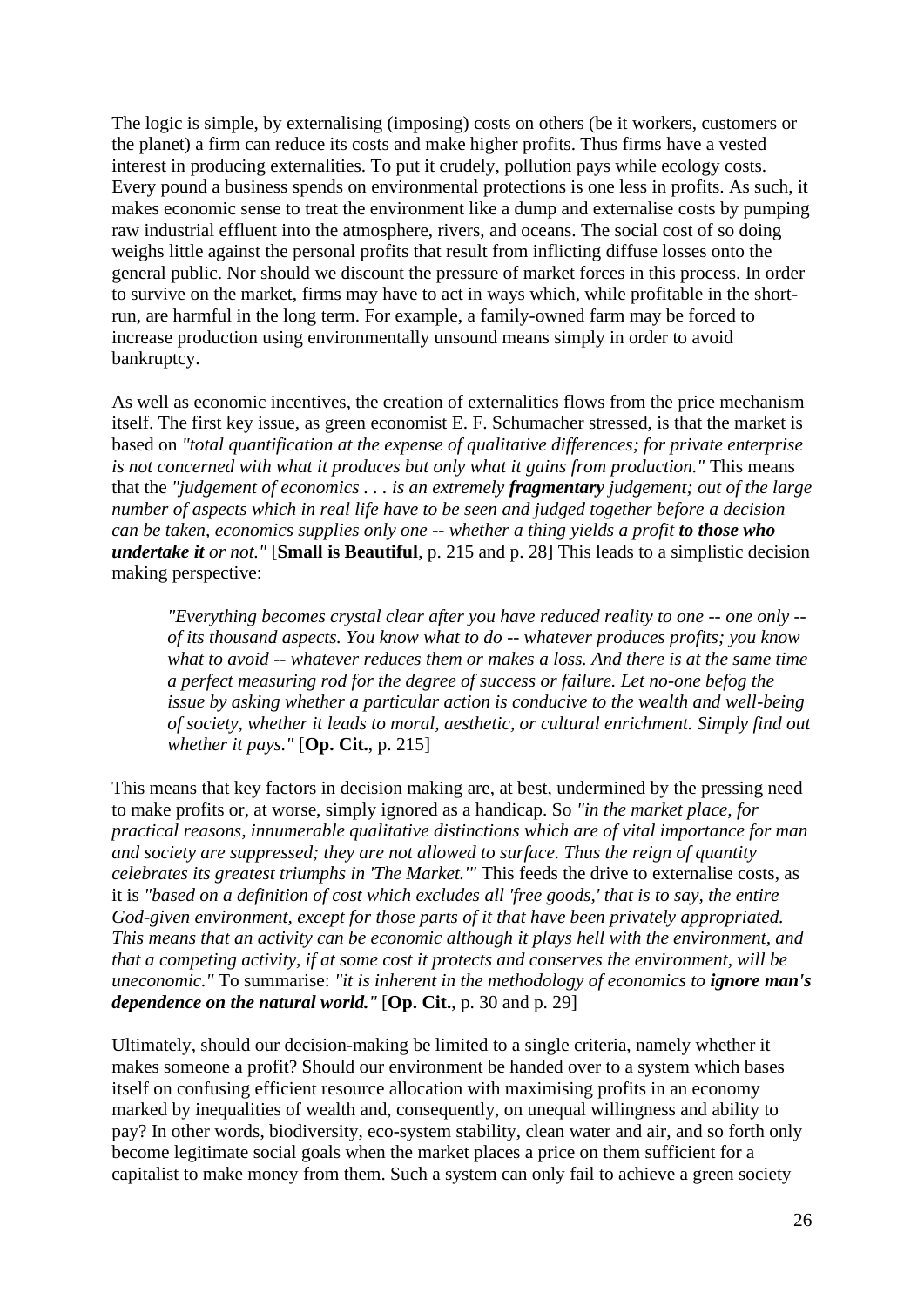simply because ecological concerns cannot be reduced to one criteria (*"The discipline of economics achieves its formidable resolving power by transforming what might otherwise be considered qualitative matters into quantitative issues with a single metric and, as it were, a bottom line: profit or loss."* [James C. Scott, **Seeing like a State**, p. 346]). This is particularly the case when even economists admit that the market under-supplies public goods, of which a clean and aesthetically pleasing environment is the classic example. Markets may reflect, to some degree, individual consumer preferences distorted by income distribution but they are simply incapable of reflecting collective values (a clean environment and spectacular views are inherently collective goods and cannot be enclosed). As a result, capitalists will be unlikely to invest in such projects as they cannot make everyone who uses them pay for the privilege.

Then there is the tendency for the market to undermine and destroy practical and local knowledge on which truly ecological decisions need to be based. Indigenous groups, for example, have accumulated an enormous body of knowledge about local ecological conditions and species which are ignored in economic terms or eliminated by competition with those with economic power. Under markets, in other words, unarticulated knowledge of soil conditions and bio-diversity which have considerable value for long-term sustainability is usually lost when it meets agribusiness.

Practical knowledge, i.e. local and tacit knowledge which James C. Scott terms metis, is being destroyed and replaced *"by standardised formulas legible from the centre"* and this *"is virtually inscribed in the activities of both the state and large-scale bureaucratic capitalism."* The *"logic animating the project . . . is one of control and appropriation. Local knowledge, because it is dispersed and relatively autonomous, is all but unappropriable. The reduction or, more utopian still, the elimination of metis and the local control its entails are preconditions, in the case of the state, of administrative order and fiscal appropriation and, in the case of the large capitalism firm, of worker discipline and profit."* [**Op. Cit.**, pp. 335-6] Green socialist John O'Neill provides a similar analysis:

*"far from fostering the existence of practical and local knowledge, the spread of markets often appears to do the opposite: the growth of global markets is associated with the disappearance of knowledge that is local and practical, and the growth of abstract codifiable information . . . the market as a mode of co-ordination appears to foster forms of abstract codifiable knowledge . . . The knowledge of weak and marginal actors in markets, such as peasant and marginalised indigenous communities, tends to be lost to those who hold market power. The epistemic value of knowledge claims bear no direct relation to their market value. Local and often unarticulated knowledge of soil conditions and crop varieties that have considerable value for long-term sustainability of agriculture has no value in markets and hence is always liable to loss when it comes into contact with oil-based agricultural technologies of those who do have market power. The undermining of local practical knowledge in market economies has also been exacerbated by the global nature of both markets and large corporate actors who require knowledge that is transferable across different cultures and contexts and hence abstract and codifiable . . . Finally, the demand for commensurability and calculability runs against the defence of local and practical knowledge. This is not just a theoretical problem but one with real institutional embodiments. The market encourages a spirit of calculability . . . That spirit is the starting point for the algorithmic account of practical reason which requires explicit common measures for rational choice and fails to acknowledge the*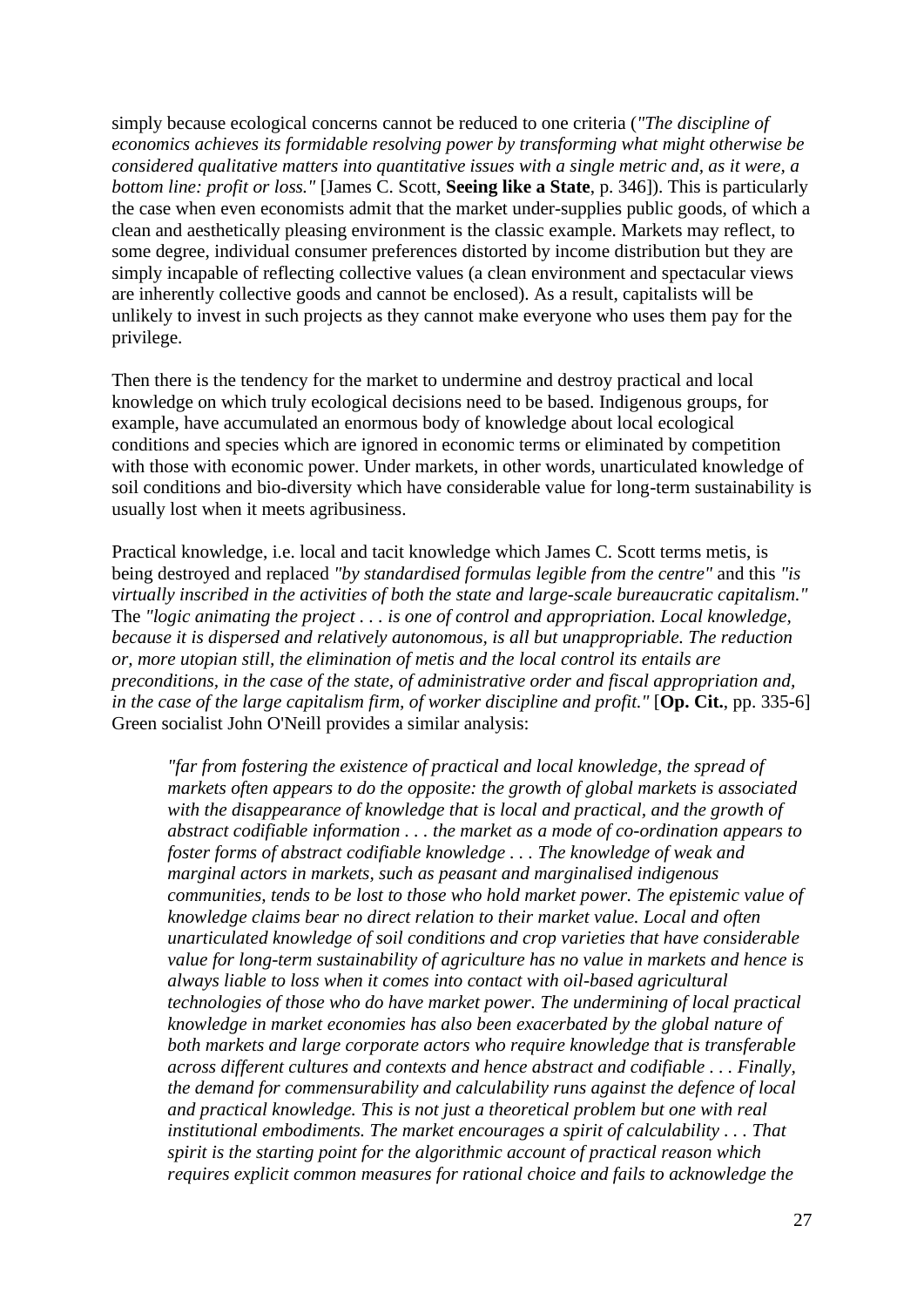*existence of choice founded upon practical judgement. More generally it is not amicable to forms of knowledge that are practical, local and uncodifiable."* [**Markets, Deliberation and Environment**, pp. 192-3]

Thus the market tends to replace traditional forms of agriculture and working practices (and the complex knowledge and expertises associated with both) with standardised techniques which aim to extract as much profit in the short-term as possible by concentrating power into the hands of management and their appointed experts. That they cannot even begin to comprehend the local conditions and practical knowledge and skills required to effectively use the resources available in a sustainable manner should go without saying. Unfortunately, the economic clout of big business is such that it can defeat traditional forms of knowledge in the short-term (the long-term effect of such exploitation is usually considered someone else's problem).

So, given this analysis, it comes as no surprise to anarchists that private property has not protected the environment. In fact, it is one of the root causes of our ecological problems. Markets hide the ecological and health information necessary for environmentally sound decisions. Ultimately, environmental issues almost always involve value judgements and the market stops the possibility of producing a public dialogue in which these values can be discussed and enriched. Instead, it replaces this process by an aggregation of existing preferences (shaped by economic pressures and necessity) skewed in favour of this generation's property owners. An individual's interest, like that of the public as a whole, is not something which exists independently of the decision-making processes used but rather is something which is shaped by them. Atomistic processes focused on a simplistic criteria will produce simplistic decisions which have collectively irrational results. Collective decision making based on equal participation of all will produce decisions which reflect **all** the concerns of **all** affected in a process which will help produce empowered and educated individuals along with informed decisions.

Some disagree. For these the reason why there is environmental damage is not due to too much private property but because there is too little. This perspective derives from neoclassical and related economic theory and it argues that ecological harm occurs because environmental goods and bads are unpriced. They come free, in other words. This suggests that the best way to protect the environment is to privatise everything and to create markets in all areas of life. This perspective, needless to say, is entirely the opposite of the standard ecoanarchist one which argues that our environmental problems have their root in market mechanisms, private property and the behaviour they generate. As such, applying market norms even more rigorously and into areas of life that were previously protected from markets will tend to make ecological problems worse, not better.

As would be expected, the pro-property perspective is part of the wider turn to free(r) market capitalism since the 1970s. With the apparent success of Thatcherism and Reaganism (at least for the people who count under capitalism, i.e. the wealthy) and the fall of Stalinism in the Eastern Block, the 1980s and 1990s saw a period of capitalist triumphantism. This lead to an increase in market based solutions to every conceivable social problem, regardless of how inappropriate and/or insane the suggestions were. This applies to ecological issues as well. The publication of **Free Market Environmentalism** by Terry L. Anderson and Donald R. Leal in 1991 saw ideas previously associated with the right-"libertarian" fringe become more mainstream and, significantly, supported by corporate interests and the think-tanks and politicians they fund.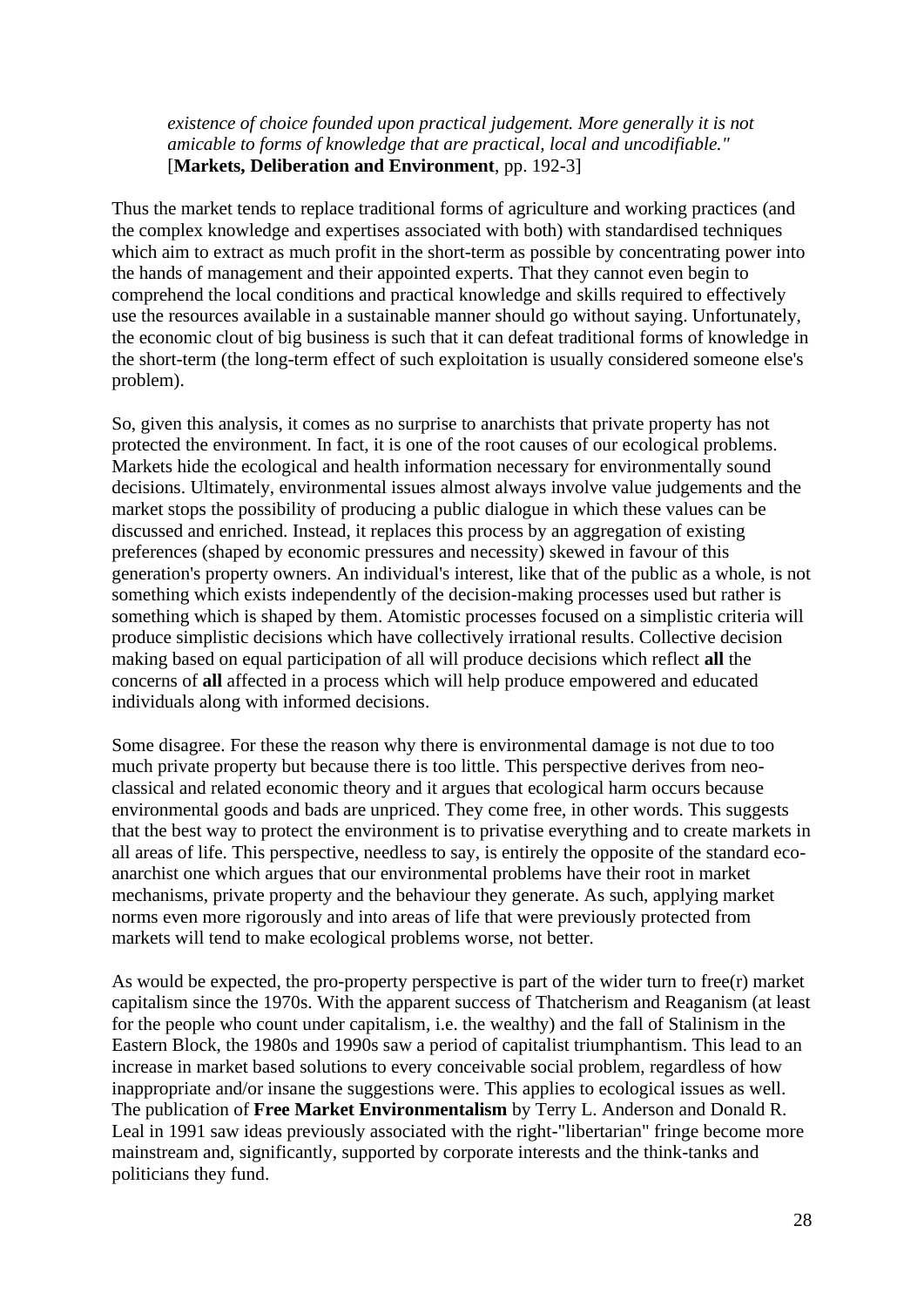Some see it as a deliberate plan to counteract a growing ecological movement which aims to change social, political and economic structures in order to get at the root cases of our environmental problems. Activist Sara Diamond suggested that *"[s]ome farsighted corporations are finding that the best 'bulwark' against 'anti-corporation' environmentalism is the creation and promotion of an alternative model called 'free market environmentalism.'"* [*"Free Market Environmentalism,"* **Z Magazine**, December 1991] Whatever the case, the net effect of this reliance on markets is to depoliticise environmental debates, to transform issues which involve values and affect many people into ones in which the property owner is given priority and where the criteria for decision making becomes one of profit and loss. It means, effectively, ending debates over **why** ecological destruction happens and what we should do about it and accepting the assumptions, institutions and social relationships of capitalism as a given as well as privatising yet more of the world and handing it over to capitalists. Little wonder it is being proposed as an alternative by corporations concerned about their green image. At the very least, it is fair to say that the corporations who punt free market environmentalism as an alternative paradigm for environmental policy making are not expecting to pay more by internalising their costs by so doing.

As with market fundamentalism in general, private property based environmentalism appears to offer solutions simply because it fails to take into account the reality of any actual capitalist system. The notion that all we have to do is let markets work ignores the fact that any theoretical claim for the welfare superiority of free-market outcomes falls when we look at any real capitalist market. Once we introduce, say, economic power, imperfect competition, public goods, externalities or asymmetric information then the market quickly becomes a god with feet of clay. This is what we will explore in the rest of this section while the [next section](sectionE.html#sece4) will discuss a specific example of how laissez-faire capitalism cannot be ecological as proved by one of its most fervent ideologues. Overall, anarchists feel we have a good case on why is unlikely that private property can protect the environment.

### <span id="page-28-0"></span>**E.3.1 Will privatising nature save it?**

No, it will not. To see why, it is only necessary to look at the arguments and assumptions of those who advocate such solutions to our ecological problems.

The logic behind the notion of privatising the planet is simple. Many of our environmental problems stem, as noted in the [last section,](sectionE.html#sece3) from externalities. According to the "market advocates" this is due to there being unowned resources for if someone owned them, they would sue whoever or whatever was polluting them. By means of private property and the courts, pollution would end. Similarly, if an endangered species or eco-system were privatised then the new owners would have an interest in protecting them if tourists, say, were willing to pay to see them. Thus the solution to environmental problems is simple. Privatise everything and allow people's natural incentive to care for their own property take over.

Even on this basic level, there are obvious problems. Why assume that **capitalist** property rights are the only ones, for example? However, the crux of the problem is clear enough. This solution only works if we assume that the "resources" in question make their owners a profit or if they are willing and able to track down the polluters. Neither assumption is robust enough to carry the weight that capitalism places on our planet's environment. There is no automatic mechanism by which capitalism will ensure that environmentally sound practices will predominate. In fact, the opposite is far more likely.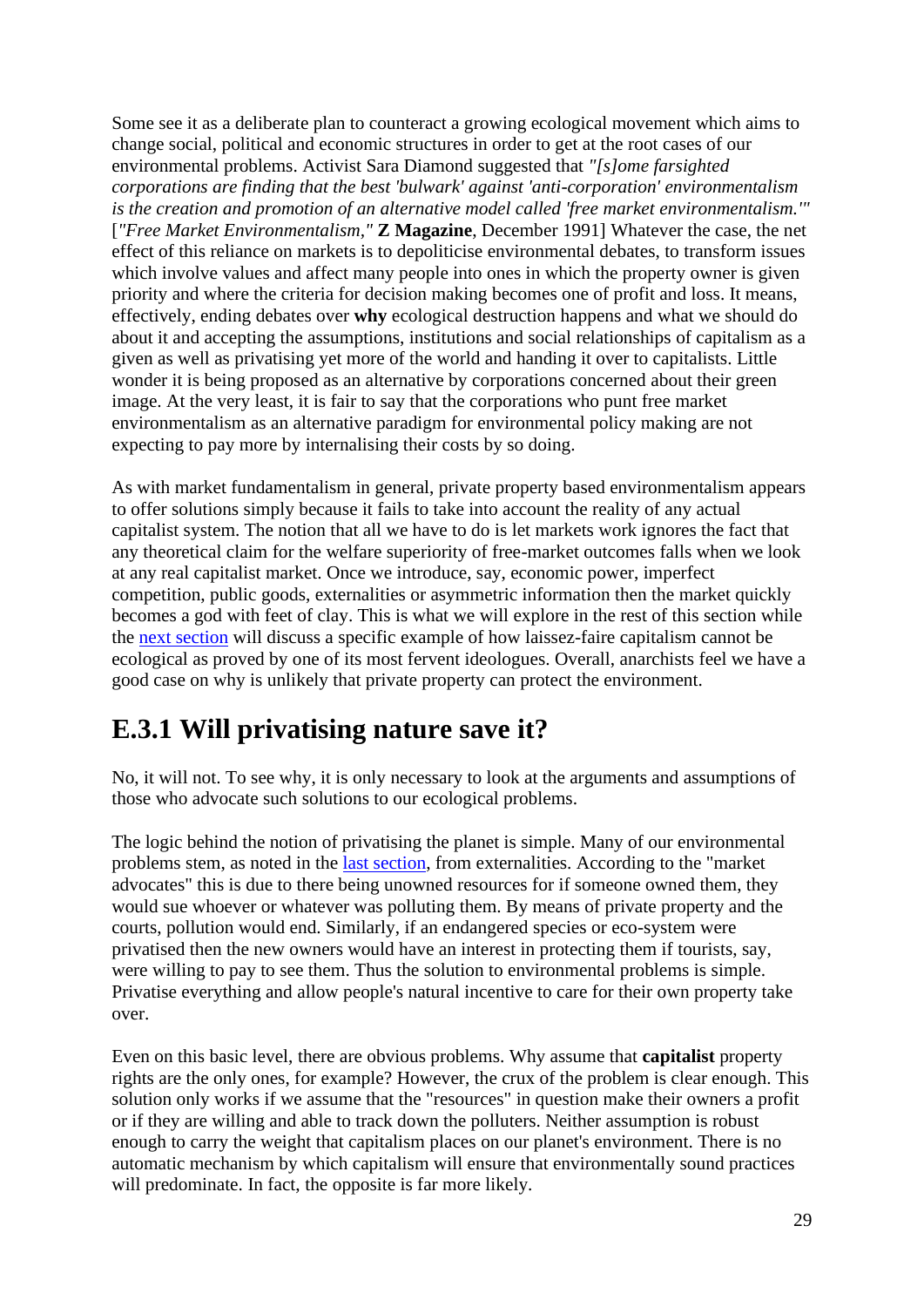At its most basic, the underlying rationale is flawed. It argues that it is only by giving the environment a price can we compare its use for different purposes. This allows the benefits from preserving a forest to be compared to the benefits of cutting it down and building a shopping centre over it. Yet by "benefits" it simply means economic benefits, i.e. whether it is profitable for property owners to do so, rather than ecologically sensible. This is an important difference. If more money can be made in turning a lake into a toxic waste dump then, logically, its owners will do so. Similarly, if timber prices are not rising at the prevailing profit or interest rate, then a self-interested firm will seek to increase its profits and cut-down its trees as fast as possible, investing the returns elsewhere. They may even sell such cleared land to other companies to develop. This undermines any claim that private property rights and environmental protection go hand-in-hand.

As Glenn Albrecht argues, such a capitalist "solution" to environmental problems is only *"likely to be effective in protecting species [or ecosystems] which are commercially important only if the commercial value of that species [or ecosystem] exceeds that of other potential sources of income that could be generated from the same 'natural capital' that the species inhabits If, for example, the conservation of species for ecotourism generates income which is greater than that which could be gained by using their habit for the growing of cash crops, then the private property rights of the owners of the habitat will effectively protect those species . . . However, this model becomes progressively less plausible when we are confronted with rare but commercially unimportant species [or ecosystems] versus very large development proposals that are inconsistent with their continual existence. The less charismatic the species, the more 'unattractive' the ecosystem, the more likely it will be that the development proposal will proceed. The 'rights' of developers will eventually win out over species and ecosystems since . . . bio-diversity itself has no right to exist and even if it did, the clash of rights between an endangered species and multi-national capital would be a very uneven contest."* [*"Ethics, Anarchy and Sustainable Development"*, pp. 95-118, **Anarchist Studies**, vol. 2, no. 2, pp. 104-5]

So the conservation of endangered species or eco-systems is not automatically achieved using the market. This is especially the case when there is little, or no, economic value in the species or eco-system in question. The most obvious example is when there is only a limited profit to be made from a piece of land by maintaining it as the habitat of a rare species. If any alternative economic uses for that land yields a greater profit then that land will be developed. Moreover, if a species looses its economic value as a commodity then the property owners will become indifferent to its survival. Prices change and so an investment which made sense today may not look so good tomorrow. So if the market price of a resource decreases then it becomes unlikely that its ecological benefits will outweigh its economic ones. Overall, regardless of the wider ecological importance of a specific eco-system or species it is likely that their owner will prioritise short-term profits over environmental concerns. It should go without saying that threatened or endangered eco-systems and species will be lost under a privatised regime as it relies on the willingness of profit-orientated companies and individuals to take a loss in order to protect the environment.

Overall, advocates of market based environmentalism need to present a case that **all** plants, animals and eco-systems are valuable commodities in the same way as, say, fish are. While a case for market-based environmentalism can be made by arguing that fish have a market price and, as such, owners of lakes, rivers and oceans would have an incentive to keep their waters clean in order to sell fish on the market, the same cannot be said of all species and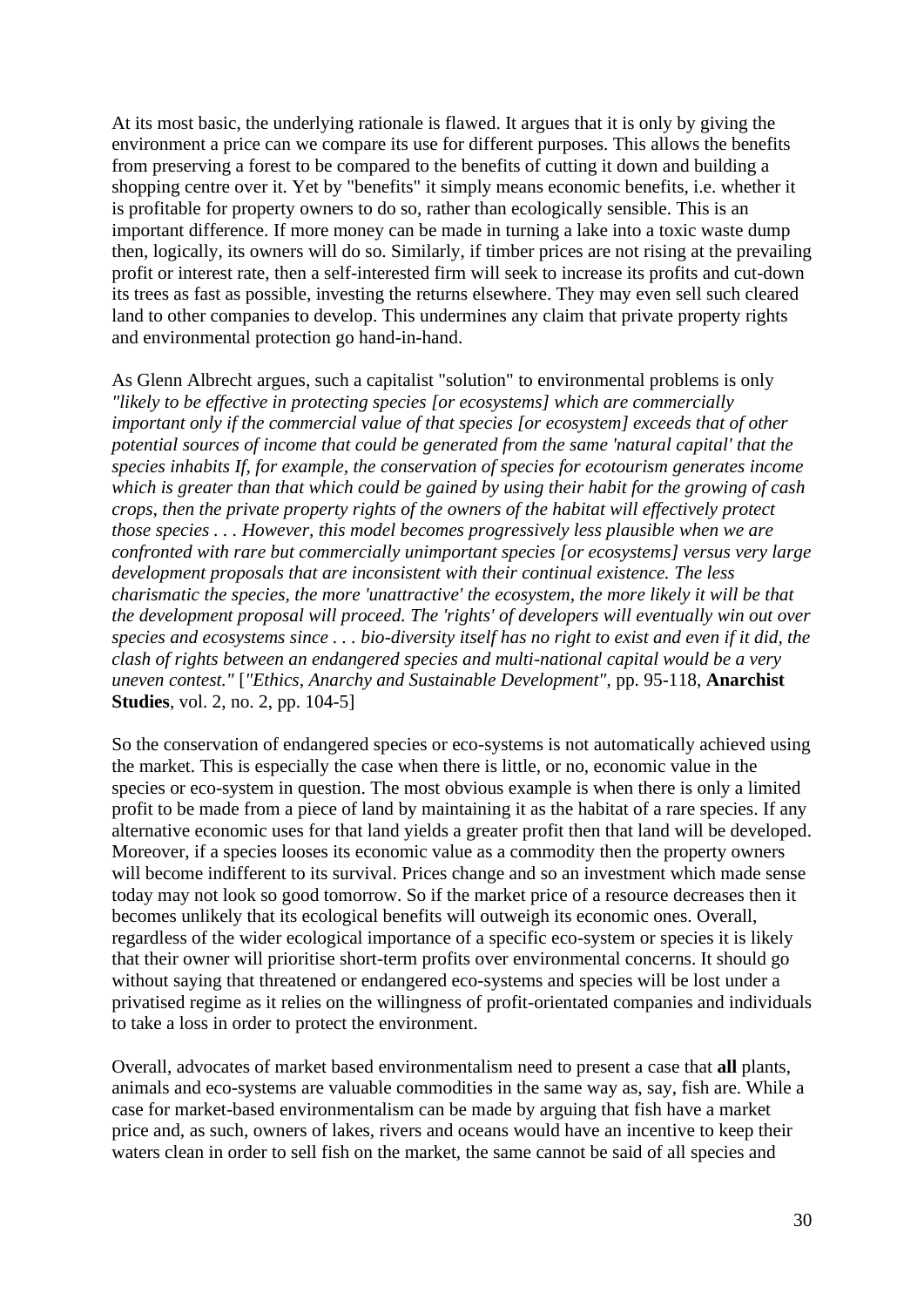habitats. Simply put, not all creatures, plants and eco-systems with an ecological value will have an economic one as well.

Moreover, markets can send mixed messages about the environmental policies which should be pursued. This may lead to over investment in some areas and then a slump. For example, rising demand for recycled goods may inspire an investment boom which, in turn, may lead to over-supply and then a crash, with plants closing as the price falls due to increased supply. Recycling may then become economically unviable, even though it remains ecologically essential. In addition, market prices hardly provide an accurate signal regarding the "correct" level of ecological demands in a society as they are constrained by income levels and reflect the economic pressures people are under. Financial security and income level play a key role, for in the market not all votes are equal. A market based allocation of environmental goods and bads does not reflect the obvious fact the poor may appear to value environmental issues less than the wealthy in this scheme simply because their preferences (as expressed in the market) are limited by lower budgets.

Ultimately, market demand can change without the underlying demand for a specific good changing. For example, since the 1970s the real wages of most Americans have stagnated while inequality has soared. As a result, fewer households can afford to go on holidays to wilderness areas or buy more expensive ecologically friendly products. Does that imply that the people involved now value the environment less simply because they now find it harder to make ends meet? Equally, if falling living standards force people to take jobs with dangerous environmental consequences does than really provide an accurate picture of people's desires? It takes a giant leap of faith (in the market) to assume that falling demand for a specific environmental good implies that reducing environmental damage has become less valuable to people. Economic necessity may compel people to act against their best impulses, even strongly felt natural values (an obvious example is that during recessions people may be more willing to tolerate greenhouse gas emissions simply because they need the work).

Nor can it be claimed that all the relevant factors in ecological decision making can take the commodity form, i.e. be given a price. This means that market prices do not, in fact, actually reflect people's environmental values. Many aspects of our environment simply cannot be given a market price (how can you charge people to look at beautiful scenery?). Then there is the issue of how to charge a price which reflects the demand of people who wish to know that, say, the rainforest or wilderness exists and is protected but who will never visit either? Nor are future generations taken into account by a value that reflects current willingness to pay and might not be consistent with long-term welfare or even survival. And how do you factor in the impact a cleaner environment has on protecting or extending human lives? Surely a healthy environment is worth much more than simply lost earnings and the medical bills and clean-up activities saved? At best, you could factor this in by assuming that the wage premium of workers in dangerous occupations reflects it but a human life is, surely, worth more than the wages required to attract workers into dangerous working conditions. Wages are **not** an objective measure of the level of environmental risks workers are willing to tolerate as they are influenced by the overall state of the economy, the balance of class power and a whole host of other factors. Simply put, fear of unemployment and economic security will ensure that workers tolerate jobs that expose them and their communities to high levels of environmental dangers.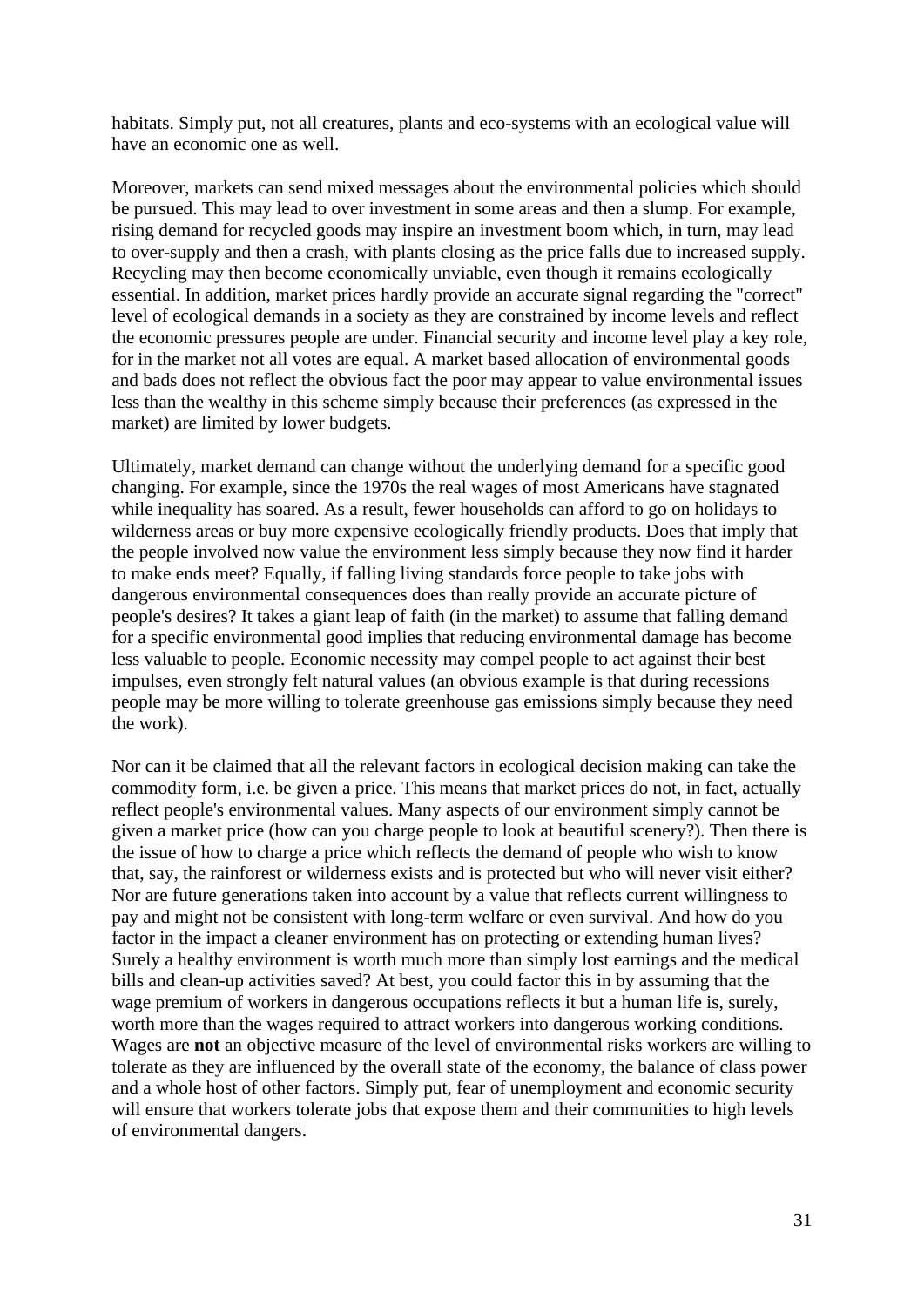Economic necessity drives decisions in the so-called "free" market (given a choice between clean air and water and having a job, many people would choose the latter simply because they have to in order to survive). These factors can only be ignored which means that environmental values **cannot** be treated like commodities and market prices **cannot** accurately reflect environmental values. The key thing to remember is that the market does not meet demand, it meets **effective** demand (i.e. demands backed up with money). Yet people want endangered species and eco-systems protected even if there is no effective demand for them on the market (nor could be). We will return to this critical subject in the [next section.](sectionE.html#sece32)

Then there are the practicalities of privatising nature. How, for example, do we "privatise" the oceans? How do we "privatise" whales and sharks in order to conserve them? How do we know if a whaling ship kills "your" whale? And what if "your" shark feeds on "my" fish? From whom do we buy these resources in the first place? What courts must be set up to assess and try crimes and define damages? Then there are the costs of defining and enforcing private rights by means of the courts. This would mean individual case-by-case adjudications which increase transaction costs. Needless to say, such cases will be influenced by the resources available to both sides. Moreover, the judiciary is almost always the least accountable and representative branch of the state and so turning environmental policy decisions over to them will hardly ensure that public concerns are at the foremost of any decision (such a move would also help undermine trial by jury as juries often tend to reward sizeable damages against corporations in such cases, a factor corporations are all too aware of).

This brings us to the problem of actually proving that the particles of a specific firm has inflicted a specific harm on a particular person and their property. Usually, there are multiple firms engaging in polluting the atmosphere and it would be difficult, if not impossible, to legally establish the liability of any particular firm. How to identify which particular polluter caused the smog which damaged your lungs and garden? Is it an individual company? A set of companies? All companies? Or is it transportation? In which case, is it the specific car which finally caused your cancer or a specific set of car uses? Or all car users? Or is it the manufacturers for producing such dangerous products in the first place?

Needless to say, even this possibility is limited to the current generation. Pollution afflicts future generations as well and it is impossible for their interests to be reflected in court for "future harm" is not the question, only present harm counts. Nor can non-human species or eco-systems sue for damage, only their owners can and, as noted above, they may find it more profitable to tolerate (or even encourage) pollution than sue. Given that non-owners cannot sue as they are not directly harmed, the fate of the planet will rest in the hands of the property-owning class and so the majority are effectively dispossessed of any say over their environment beyond what their money can buy. Transforming ecological concerns into money ensures a monopoly by the wealthy few:

*"In other words, the environment is assumed to be something that can be 'valued,' in a similar way that everything else is assigned a value within the market economy.*

*"However, apart from the fact that there is no way to put an 'objective' value on most of the elements that constitute the environment (since they affect a subjective par excellence factor, i.e. the quality of life), the solution suggested . . . implies the extension of the marketisation process to the environment itself. In other words, it*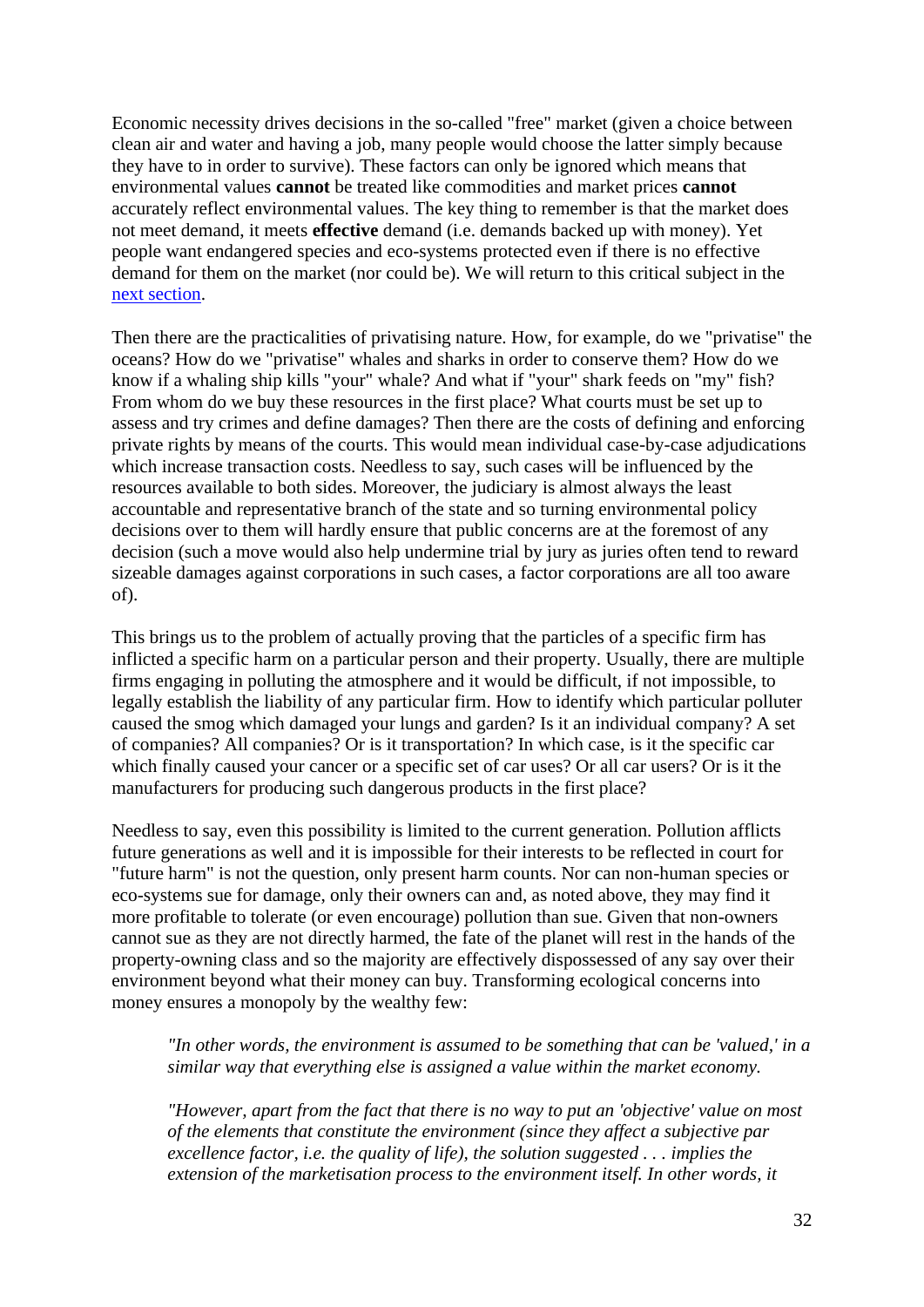*implies the assignment of a market value to the environment . . . so that the effects of growth onto it are 'internalised' . . . The outcome of such a process is easily predictable: the environment will either be put under the control of the economic elites that control the market economy (in case an actual market value be assigned to it) or the state (in case an imputed value is only possible). In either case, not only the arrest of the ecological damage is -- at least -- doubtful, but the control over Nature by elites who aim to dominate it -- using 'green' prescriptions this time -- is perpetuated."* [Takis Fotopoulous, *"Development or Democracy?"*, pp. 57-92, **Society and Nature**, No. 7, pp. 79-80]

Another key problem with using private property in regard to environmental issues is that they are almost always reactive, almost never proactive. Thus the pollution needs to have occurred before court actions are taken as strict liability generally provides after-the-fact compensation for injuries received. If someone does successfully sue for damages, the money received can hardly replace an individual or species or eco-system. At best, it could be argued that the threat of being sued will stop environmentally damaging activities but there is little evidence that this works. If a company concludes that the damages incurred by court action is less than the potential profits to be made, then they will tolerate the possibility of court action (particularly if they feel that potential victims do not have the time or resources available to sue). This kind of decision was most infamously done by General Motors when it designed its Malibu car. The company estimated that the cost of court awarded damages per car was less than ensuring that the car did not explode during certain kinds of collusion and so allowed people to die in fuel-fed fires rather than alter the design. Unfortunately for GM, the jury was horrified (on appeal, the damages were substantially reduced). [Joel Bakan, **The Corporation**, pp. 61-5]

So this means that companies seeking to maximise profits have an incentive to cut safety costs on the assumption that the risk of so doing will be sufficiently low to make it worthwhile and that any profits generated will more than cover the costs of any trial and damages imposed. As eco-anarchist David Watson noted in regards to the Prudhoe Bay disaster, it *"should go without saying that Exxon and its allies don't try their best to protect the environment or human health. Capitalist institutions produce to accumulate power and wealth, not for any social good. Predictably, in order to cut costs, Exxon steadily dismantled what emergency safeguards it had throughout the 1980s, pointing to environmental studies showing a major spill as so unlikely that preparation was unnecessary. So when the inevitable came crashing down, the response was complete impotence and negligence."* [**Against the Megamachine**, p. 57] As such, it cannot be stressed too much that the only reason companies act any different (if and when they do) is because outside agitators - people who understand and cared about the planet and people more than they did about company profits -- eventually forced them to.

So given all this, it is clear that privatising nature is no guarantee that environmental problems will be reduced. In fact, it is more likely to have the opposite effect. Even its own advocates suggest that their solution may produce **more** pollution than the current system of state regulation. Terry L. Anderson and Donald R. Leal put it this way:

*"If markets produce 'too little' clean water because dischargers do not have to pay for its use, then political solutions are equally likely to produce 'too much' clean water because those who enjoy the benefits do not pay the cost . . . Just as pollution externalities can generate too much dirty air, political externalities can generate too*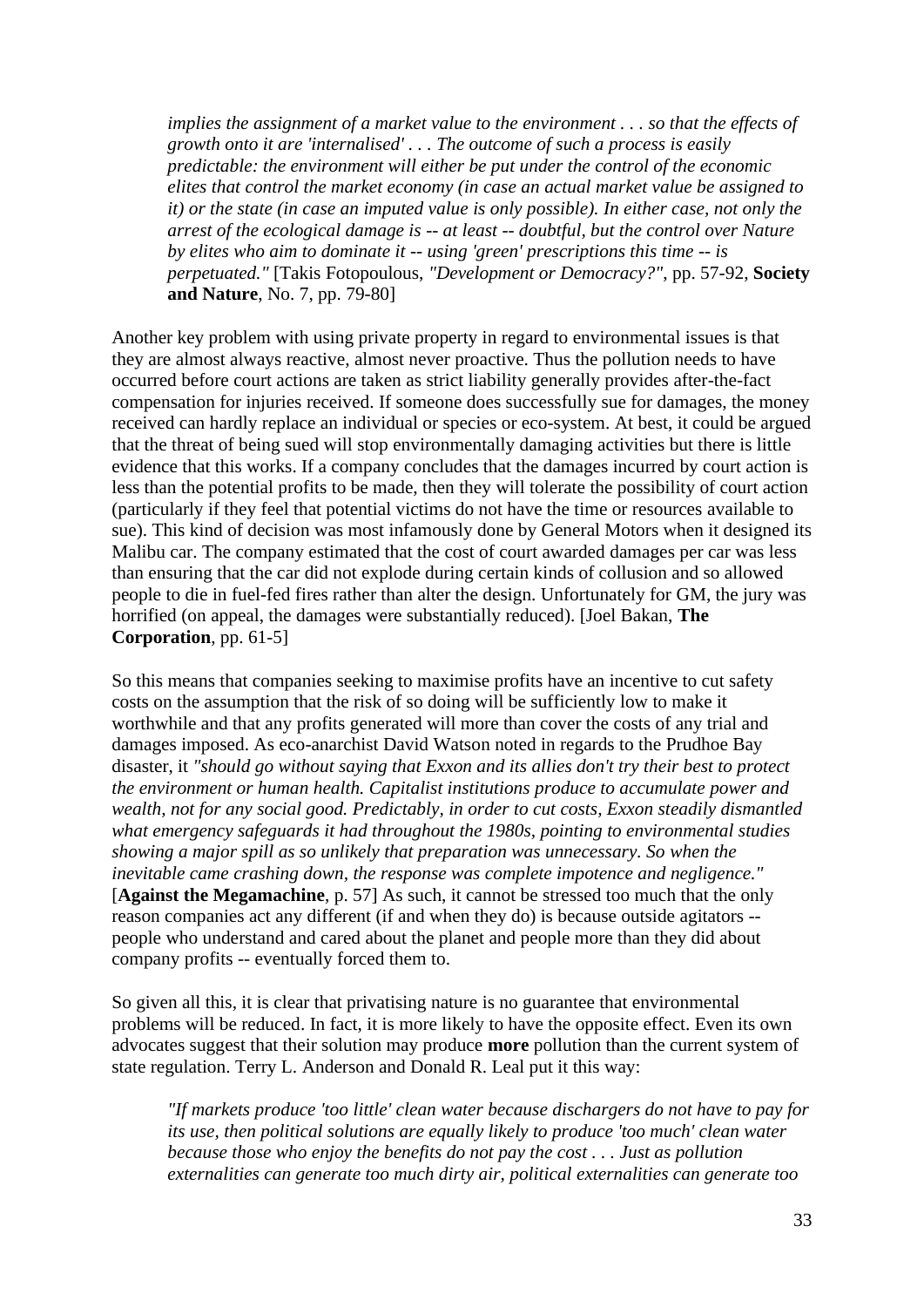*much water storage, clear-cutting, wilderness, or water quality . . . Free market environmentalism emphasises the importance of market process in determining optimal amounts of resource use."* [**Free Market Environmentalism**, p. 23]

What kind of environmentalism considers the possibility of "too much" clean air and water? This means, ironically, that from the perspective of free-market "environmentalism" that certain ecological features may be over-protected as a result of the influence of non-economic goals and priorities. Given that this model is proposed by many corporate funded think tanks, it is more than likely that their sponsors think there is "too much" clean air and water, "too much" wilderness and "too much" environmental goods. In other words, the "optimal" level of pollution is currently too low as it doubtful that corporations are seeking to increase their costs of production by internalising even more externalities.

Equally, we can be sure that "too much" pollution *"is where the company polluting the water has to pay too much to clean up the mess they make. It involves a judgement that costs to the company are somehow synonymous with costs to the community and therefore can be weighed against benefits to the community."* Such measures *"grant the highest decisionmaking power over environmental quality to those who currently make production decisions. A market system gives power to those most able to pay. Corporations and firms, rather than citizens or environmentalists, will have the choice about whether to pollute (and pay the charges or buy credits to do so)."* [Sharon Beder, **Global Spin**, p. 104]

The surreal notion of "too much" clean environment does indicate another key problem with this approach, namely its confusion of need and demand with **effective** demand. The fact is that people may desire a clean environment, but they may not be able to afford to pay for it on the market. In a similar way, there can be "too much" food while people are starving to death simply because people cannot afford to pay for it (there is no effective demand for food, but an obvious pressing need). Much the same can be said of environment goods. A lack of demand for a resource today does **not** mean it is not valued by individuals nor does it mean that it will not be valued in the future. However, in the short-term focus produced by the market such goods will be long-gone, replaced by more profitable investments.

The underlying assumption is that a clean environment is a luxury which we must purchase from property owners rather than a right we have as human beings. Even if we assume the flawed concept of self-ownership, the principle upon which defenders of capitalism tend to justify their system, the principle should be that our ownership rights in our bodies excludes it being harmed by the actions of others. In other words, a clean environment should be a basic right for all. Privatising the environment goes directly against this basic ecological insight.

The state's environmental record **has** often been terrible, particularly as its bureaucrats have been influenced by private interest groups when formulating and implementing environmental policies. The state is far more likely to be "captured" by capitalist interests than by environmental groups or even the general community. Moreover, its bureaucrats have all too often tended to weight the costs and benefits of specific projects in such a way as to ensure that any really desired ones will go ahead, regardless of what local people want or what the environmental impact will really be. Such projects, needless to say, will almost always have powerful economic interests behind them and will seek to ensure that "development" which fosters economic growth is pursued. This should be unsurprising. If we assume, as "market advocates" do, that state officials seek to further their own interests then classes with the most economic wealth are most likely to be able to do that the best. That the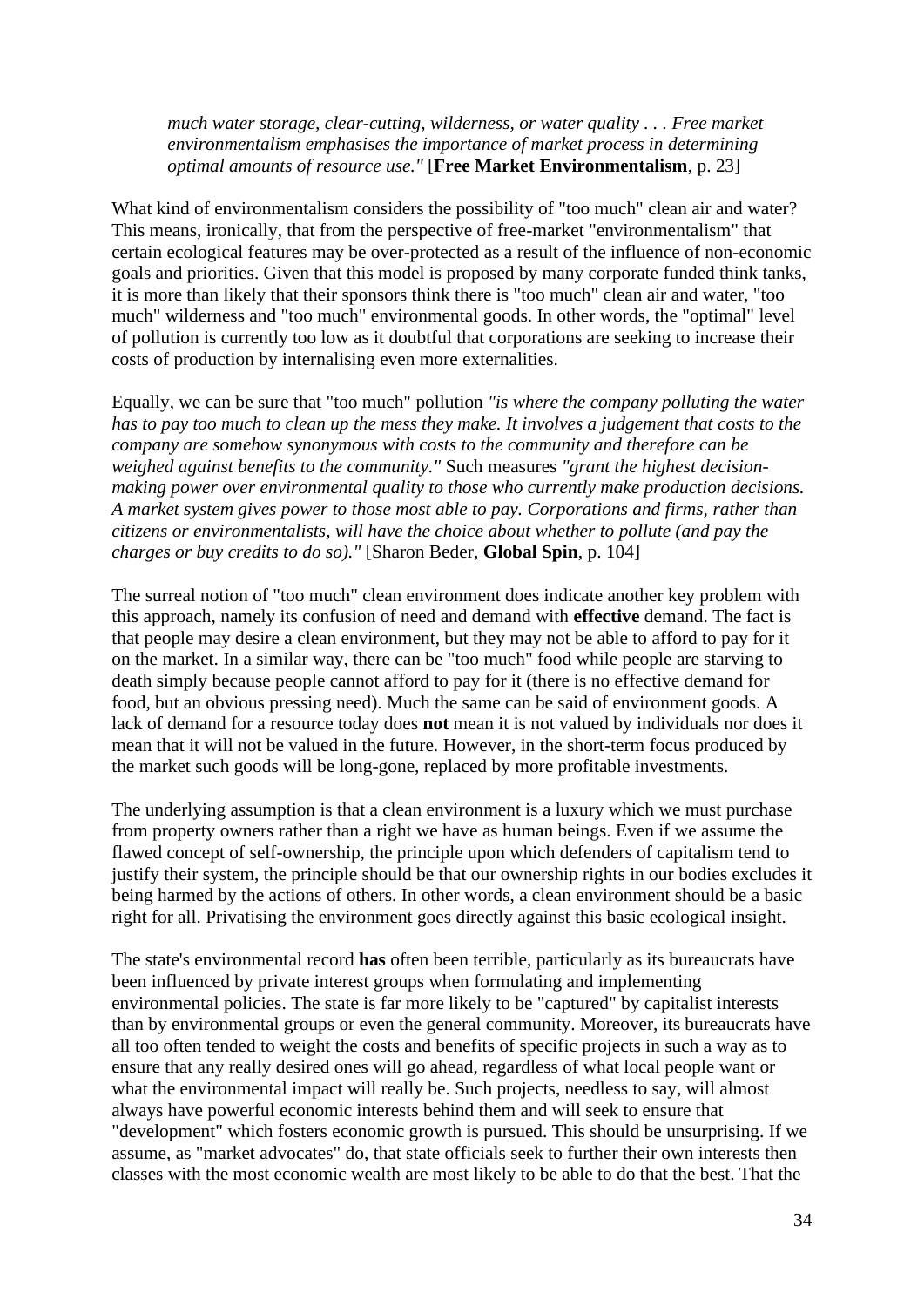state will reflect the interests of those with most private property and marginalise the property-less should, therefore, come as no surprise.

Yet the state is not immune to social pressure from the general public or the reality of environmental degradation. This is proved, in its own way, by the rise of corporate PR, lobbying and think-tanks into multi-million pound industries. So while the supporters of the market stress its ability to change in the face of consumer demand, their view of the alternatives is extremely static and narrow. They fail, unsurprisingly, to consider the possibility of alternative forms of social organisation. Moreover, they also fail to mention that popular struggles can influence the state by means of direct action. For them, state officials will always pursue their own private interests, irrespective of popular pressures and social struggles (or, for that matter, the impact of corporate lobbying). While it is possible that the state will favour specific interests and policies, it does not mean that it cannot be forced to consider wider ones by the general public (until such time as it can be abolished, of course).

As we discussed in section  $D.1.5$ , the fact the state can be pressured by the general public is precisely why certain of its secondary functions have been under attack by corporations and the wealthy (a task which their well-funded think-tanls provide the rationales for). If all this is the case (and it is), then why expect cutting out the middle-person by privatising nature to improve matters? By its own logic, therefore, privatising nature is hardly going to produce a better environment as it is unlikely that corporations would fund policies which would result in more costs for themselves and less access to valuable natural resources. As free market environmentalism is premised on economic solutions to ecological problems and assumes that economic agents will act in ways which maximise their own benefit, such an obvious conclusion should come naturally to its advocates. For some reason, it does not.

Ultimately, privatising nature rests on the ridiculous notion that a clean environment is a privilege which we must buy rather than a right. Under "free market environmentalism" private property is assumed to be the fundamental right while there is no right to a clean and sustainable environment. In other words, the interests of property owners are considered the most important factor and the rest of us are left with the possibility of asking them for certain environmental goods which they may supply if they make a profit from so doing. This prioritisation and categorisation is by no means obvious and uncontroversial. Surely the right to a clean and liveable environment is more fundamental than those associated with property? If we assume this then the reduction of pollution, soil erosion, and so forth are not goods for which we must pay but rather rights to which we are entitled. In other words, protecting species and ecosystem as well as preventing avoidable deaths and illnesses are fundamental issues which simply transcend the market. Being asked to put a price on nature and people is, at best, meaningless, or, at worse, degrading. It suggests that the person simply does not understand why these things are important.

But why should we be surprised? After all, private property bases itself on the notion that we must buy access to land and other resources required for a fully human life. Why should a clean environment and a healthy body be any different? Yet again, we see the derived rights (namely private property) trumping the fundamental base right (namely the right of selfownership which should automatically exclude harm by pollution). That this happens so consistently should not come as too great a surprise, given that the theory was invented to justify the appropriation of the fruits of the worker's labour by the property owner (see [section B.4.2\)](sectionB.html#secb42). Why should we be surprised that this is now being used to appropriate the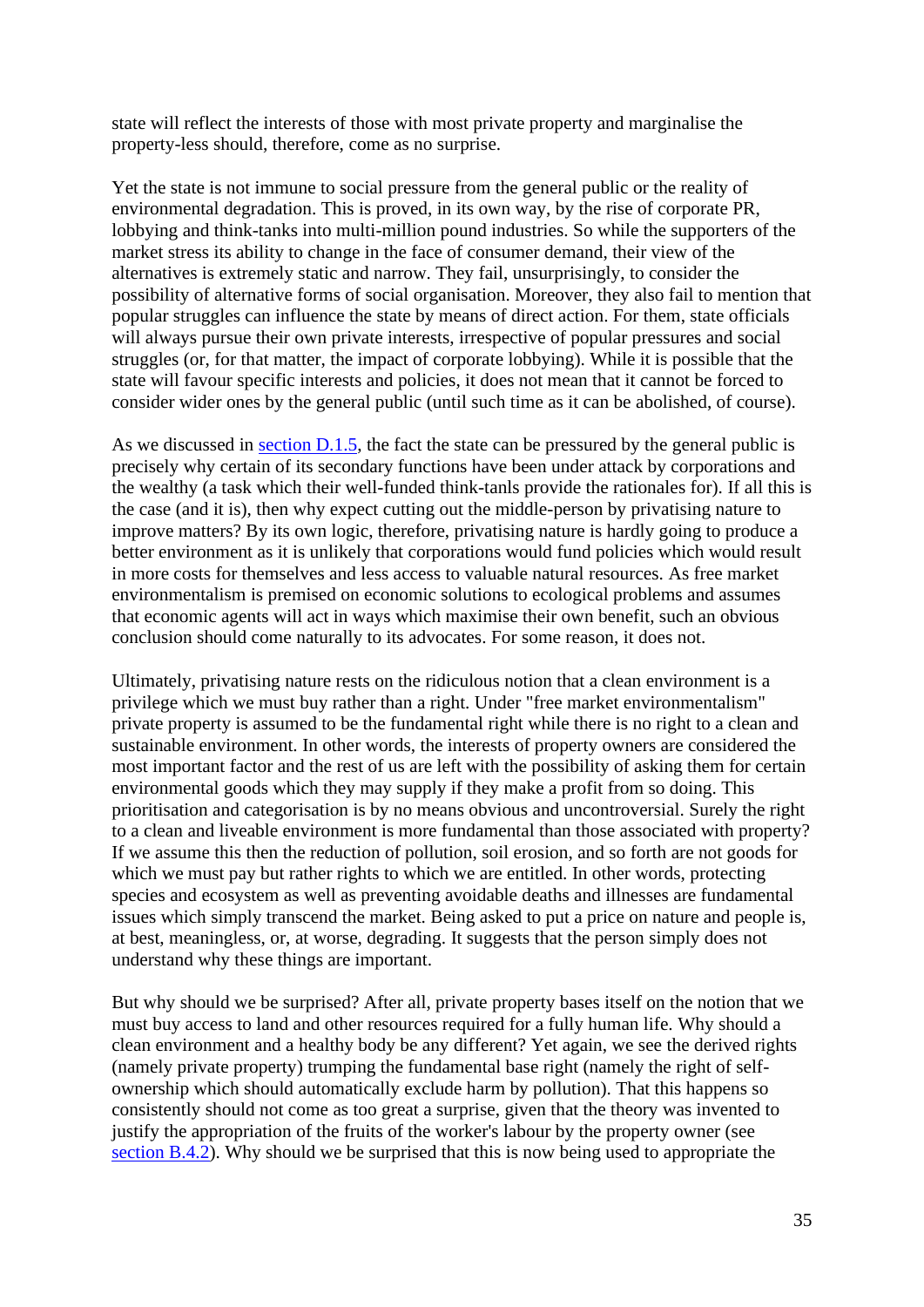rights of individuals to a clean environment and turn it into yet another means of expropriating them from their birthrights?

### <span id="page-35-0"></span>**E.3.2 How does economic power contribute to the ecological crisis?**

So far in this section we have discussed why markets fail to allocate environmental resources. This is due to information blocks and costs, lack of fully internalised prices (externalities) and the existence of public goods. Individual choices are shaped by the information available to them about the consequences of their actions, and the price mechanism blocks essential aspects of this and so information is usually partial at best within the market. Worse, it is usually distorted by advertising and the media as well as corporate and government spin and PR. Local knowledge is undermined by market power, leading to unsustainable practices to reap maximum short term profits. Profits as the only decision making criteria also leads to environmental destruction as something which may be ecologically essential may not be economically viable. All this means that the price of a good cannot indicate its environmental impact and so that market failure is pervasive in the environmental area. Moreover, capitalism is as unlikely to produce their fair distribution of environmental goods any more than any other good or resource due to differences in income and so demand (particularly as it takes the existing distribution of wealth as the starting point). The reality of our environmental problems provides ample evidence for this analysis.

During this discussion we have touched upon another key issue, namely how wealth can affect how environmental and other externalities are produced and dealt with in a capitalist system. Here we extend our critique by addressed an issue we have deliberately ignored until now, namely the distribution and wealth and its resulting economic power. The importance of this factor cannot be stressed too much, as "market advocates" at best downplay it or, at worse, ignore it or deny it exists. However, it plays the same role in environmental matters as it does in, say, evaluating individual freedom within capitalism. Once we factor in economic power the obvious conclusion is the market based solutions to the environment will result in, as with freedom, people selling it simply to survive under capitalism (as we discussed in [section B.4,](sectionB.html#secb4) for example).

It could be argued that strictly enforcing property rights so that polluters can be sued for any damages made will solve the problem of externalities. If someone suffered pollution damage on their property which they had not consented to then they could issue a lawsuit in order to get the polluter to pay compensation for the damage they have done. This could force polluters to internalise the costs of pollution and so the threat of lawsuits can be used as an incentive to avoid polluting others.

While this approach could be considered as **part** of any solution to environmental problems under capitalism, the sad fact is it ignores the realities of the capitalist economy. The key phrase here is "not consented to" as it means that pollution would be fine if the others agree to it (in return, say, for money). This has obvious implications for the ability of capitalism to reduce pollution. For just as working class people "consent" to hierarchy within the workplace in return for access to the means of life, so to would they "consent" to pollution. In other words, the notion that pollution can be stopped by means of private property and lawsuits ignores the issue of class and economic inequality. Once these are factored in, it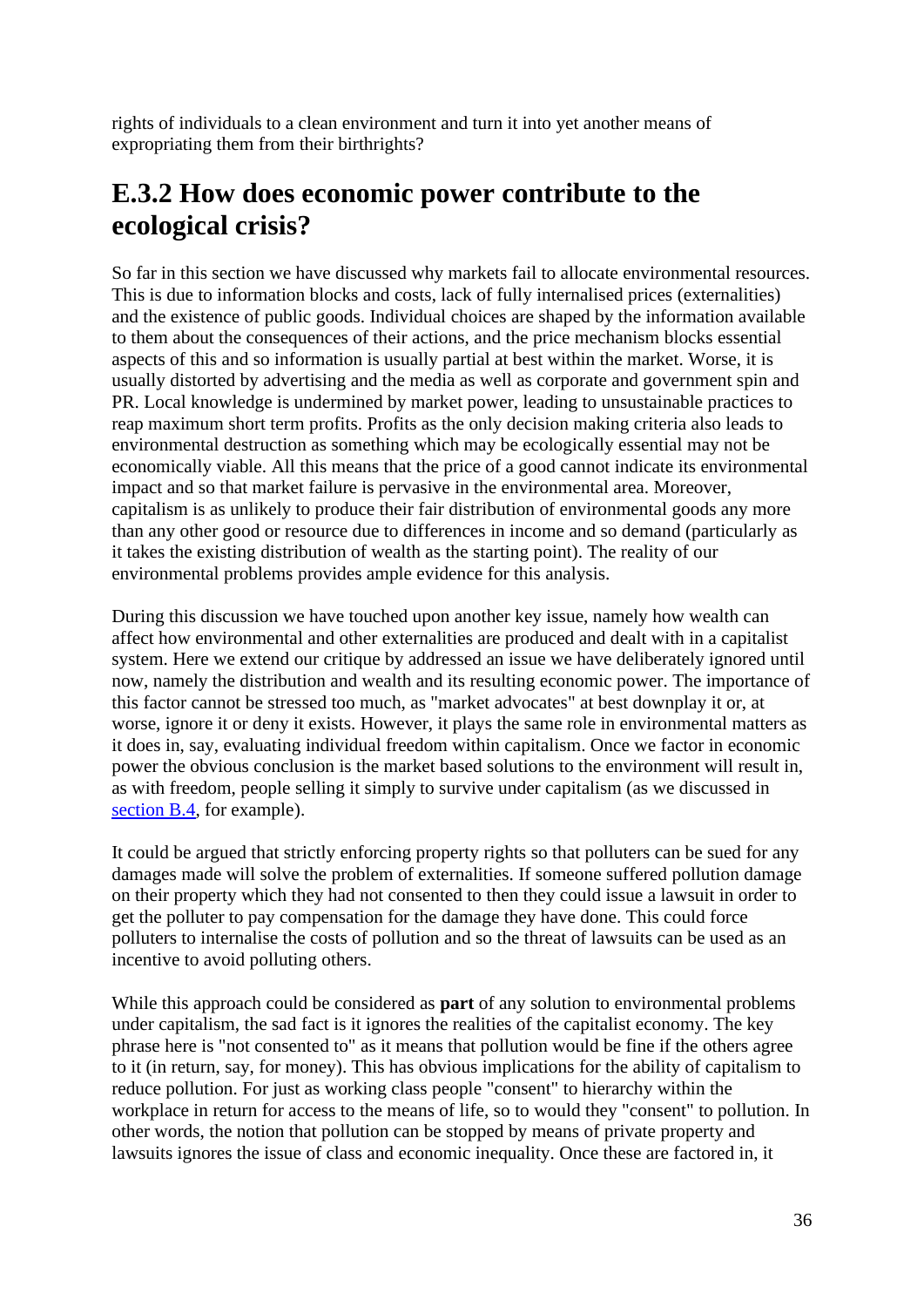soon becomes clear that people may put up with externalities imposed upon them simply because of economic necessity and the pressure big business can inflict.

The first area to discuss is inequalities in wealth and income. Not all economic actors have equal resources. Corporations and the wealthy have far greater resources at their disposal and can spend millions of pounds in producing PR and advertising (propaganda), fighting court cases, influencing the political process, funding "experts" and think-tanks, and, if need be, fighting strikes and protests. Companies can use *"a mix of cover-up, publicity campaigns and legal manoeuvres to continue operations unimpeded."* They can go to court to try an *"block more stringent pollution controls."* [David Watson, **Against the Megamachine**, p. 56] Also while, in principle, the legal system offers equal protection to all in reality, wealthy firms and individuals have more resources than members of the general public. This means that they can employ large numbers of lawyers and draw out litigation procedures for years, if not decades.

This can be seen around us today. Unsurprisingly, the groups which bear a disproportionate share of environmental burdens are the poorest ones. Those at the bottom of the social hierarchy have less resources available to fight for their rights. They may not be aware of their rights in specific situations and not organised enough to resist. This, of course, explains why companies spend so much time attacking unions and other forms of collective organisation which change that situation. Moreover as well as being less willing to sue, those on lower income may be more willing to be bought-off due to their economic situation. After all, tolerating pollution in return for some money is more tempting when you are struggling to make ends meet.

Then there is the issue of effective demand. Simply put, allocation of resources on the market is based on money and not need. If more money can be made in, say, meeting the consumption demands of the west rather than the needs of local people then the market will "efficiently" allocate resources away from the latter to the former regardless of the social and ecological impact. Take the example of Biofuels which have been presented by some as a means of fuelling cars in a less environmentally destructive way. Yet this brings people and cars into direct competition over the most "efficient" (i.e. most profitable) use of land. Unfortunately, effective demand is on the side of cars as their owners usually live in the developed countries. This leads to a situation where land is turned from producing food to producing biofuels, the net effect of which is to reduce supply of food, increase its price and so produce an increased likelihood of starvation. It also gives more economic incentive to destroy rainforests and other fragile eco-systems in order to produce more biofuel for the market.

Green socialist John O'Neill simply states the obvious:

*"[The] treatment of efficiency as if it were logically independent of distribution is at best misleading, for the determination of efficiency already presupposes a given distribution of rights . . . [A specific outcome] is always relative to an initial starting point . . . If property rights are changed so also is what is efficient. Hence, the opposition between distributional and efficiency criteria is misleading. Existing costs and benefits themselves are the product of a given distribution of property rights. Since costs are not independent of rights they cannot guide the allocation of rights. Different initial distributions entail differences in whose preferences are to count. Environmental conflicts are often about who has rights to environment goods, and*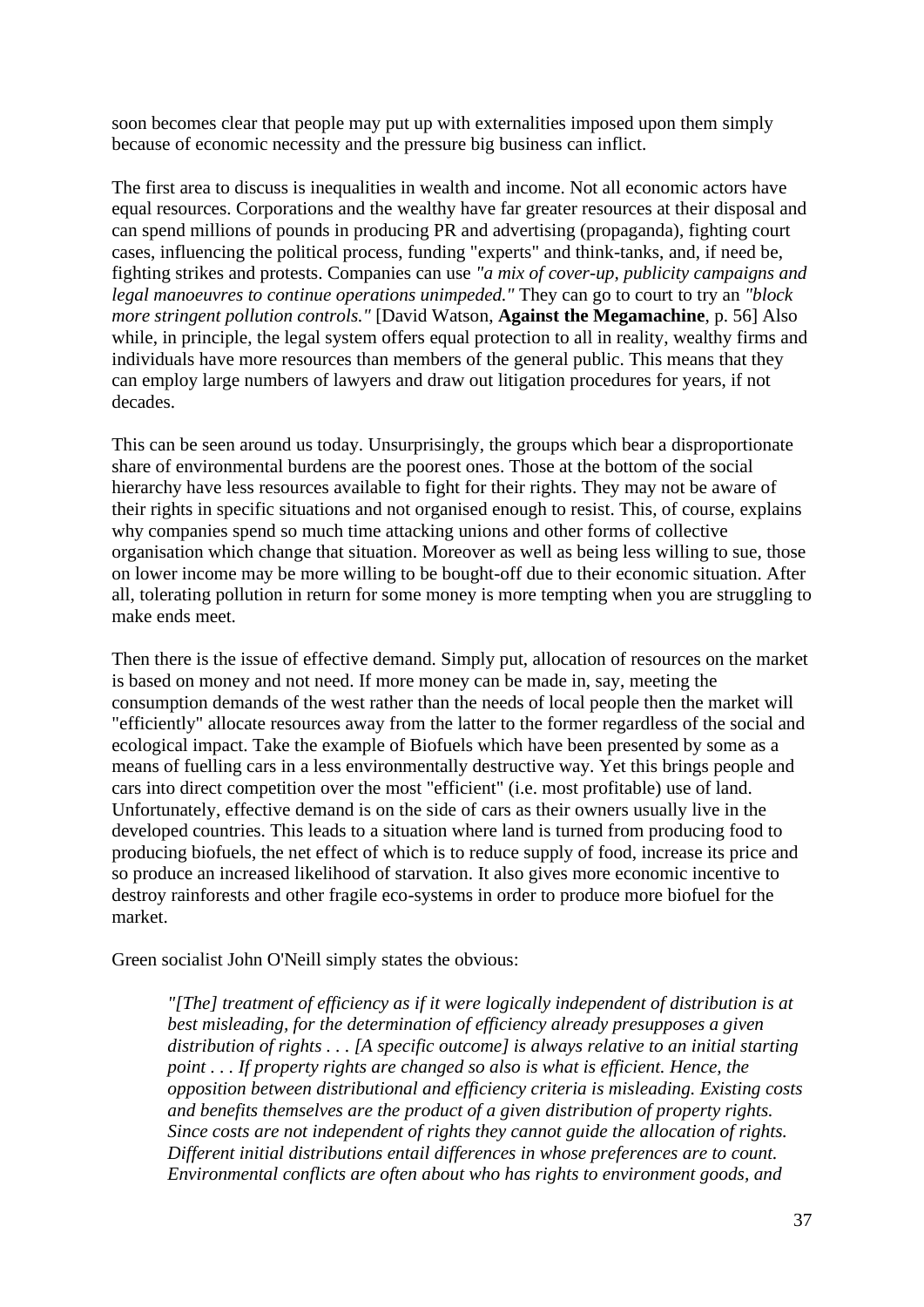*hence who is to bear the costs and who is to bear the benefits . . . Hence, environmental policy and resource decision-making cannot avoid making normative choices which include questions of resource distribution and the relationships between conflicting rights claims . . . The monetary value of a 'negative externality' depends on social institutions and distributional conflicts -- willing to pay measures, actual or hypothetical, consider preferences of the higher income groups [as] more important than those of lower ones. If the people damaged are poor, the monetary measure of the cost of damage will be lower -- 'the poor sell cheap.'"* [**Markets, Deliberation and Environment**, pp. 58-9]

Economic power also impacts on the types of contracts people make. It does not take too much imagination to envision the possibility that companies may make signing waivers that release it from liability a condition for working there. This could mean, for example, a firm would invest (or threaten to move production) only on condition that the local community and its workers sign a form waiving the firm of any responsibility for damages that may result from working there or from its production process. In the face of economic necessity, the workers may be desperate enough to take the jobs and sign the waivers. The same would be the case for local communities, who tolerate the environmental destruction they are subjected to simply to ensure that their economy remains viable. This already happens, with some companies including a clause in their contracts which states the employee cannot join a union.

Then there is the threat of legal action by companies. *"Every year,"* records green Sharon Beder, *"thousands of Americans are sued for speaking out against governments and corporations. Multi-million dollar law suits are being filed against individual citizens and groups for circulating petitions, writing to public officials, speaking at, or even just attending, public meetings, organising a boycott and engaging in peaceful demonstrations."* This trend has spread to other countries and the intent is the same: to silence opposition and undermine campaigns. This tactic is called a SLAPP (for *"Strategic Lawsuits Against Public Participation''*) and is a civil court action which does not seek to win compensation but rather aims *"to harass, intimidate and distract their opponents . . . They win the political battle, even when they lose the court case, if their victims and those associated with them stop speaking out against them."* This is an example of economic power at work, for the cost to a firm is just part of doing business but could bankrupt an individual or environmental organisation. In this way *"the legal system best serves those who have large financial resources at their disposal"* as such cases take *"an average of three years to be settled, and even if the person sued wins, can cost tens of thousands of dollars in legal fees. Emotional stress, disillusionment, diversion of time and energy, and even divisions within families, communities and groups can also result."* [**Global Spin**, pp. 63-7]

A SLAPP usually deters those already involved from continuing to freely participate in debate and protest as well as deterring others from joining in. The threat of a court case in the face of economic power usually ensures that SLAPPS do not go to trial and so its objective of scaring off potential opponents usually works quickly. The reason can be seen from the one case in which a SLAPP backfired, namely the McLibel trial. After successfully forcing apologies from major UK media outlets like the BBC, Channel 4 and the Guardian by threatening legal action for critical reporting of the company, McDonald's turned its attention to the small eco-anarchist group London Greenpeace (which is not affiliated with Greenpeace International). This group had produced a leaflet called *"What's Wrong with McDonald's"* and the company sent spies to its meetings to identify people to sue. Two of the anarchists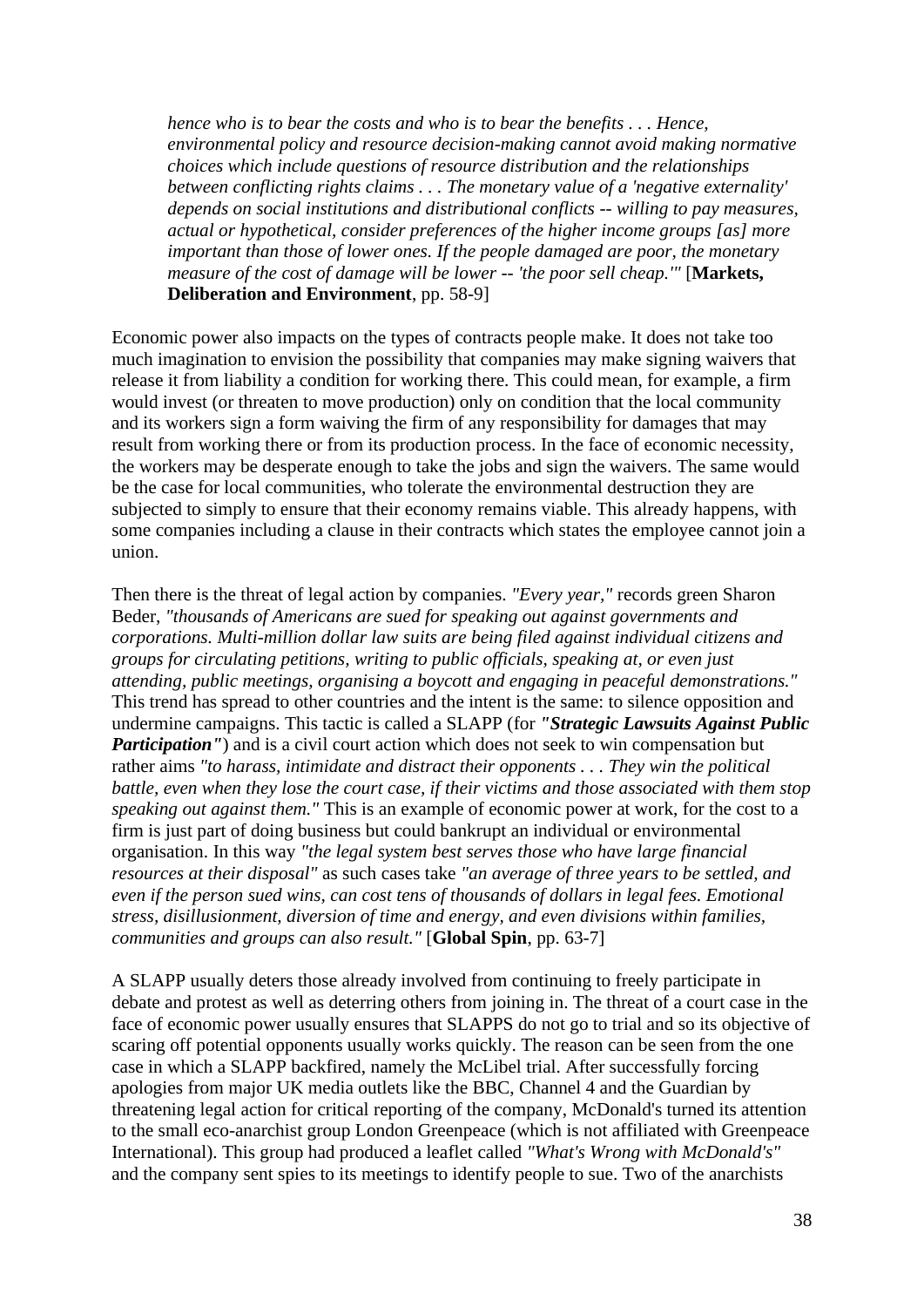refused to be intimidated and called McDonald's bluff. Representing themselves in court, the two unemployed activists started the longest trial in UK history. After three years and a cost of around  $\hat{A} \text{\pounds}10$  million, the trial judge found that some of the claims were untrue (significantly, McDonald's had successfully petitioned the judge not to have a jury for the case, arguing that the issues were too complex for the public to understand). While the case was a public relations disaster for the company, McDonald's keeps going as before using the working practices exposed in the trial and remains one of the world's largest corporations confident that few people would have the time and resources to fight SLAPPs (although the corporation may now think twice before suing anarchists!).

Furthermore, companies are known to gather lists of known "trouble-makers" These "black lists" of people who could cause companies "trouble" (i.e., by union organising or suing employers over "property rights" issues) would often ensure employee "loyalty," particularly if new jobs need references. Under wage labour, causing one's employer "problems" can make one's current and future position difficult. Being black-listed would mean no job, no wages, and little chance of being re-employed. This would be the result of continually suing in defence of one's property rights -- assuming, of course, that one had the time and money necessary to sue in the first place. Hence working-class people are a weak position to defend their rights under capitalism due to the power of employers both within and without the workplace. All these are strong incentives **not** to rock the boat, particularly if employees have signed a contract ensuring that they will be fired if they discuss company business with others (lawyers, unions, media, etc.).

Economic power producing terrible contracts does not affect just labour, it also effects smaller capitalists as well. As we discussed in [section C.4,](sectionC.html#secc4) rather than operating "efficiently" to allocate resources within perfect competition any real capitalist market is dominated by a small group of big companies who make increased profits at the expense of their smaller rivals. This is achieved, in part, because their size gives such firms significant influence in the market, forcing smaller companies out of business or into making concessions to get and maintain contracts.

The negative environmental impact of such a process should be obvious. For example, economic power places immense pressures towards monoculture in agriculture. In the UK the market is dominated by a few big supermarkets. Their suppliers are expected to produce fruits and vegetables which meet the requirements of the supermarkets in terms of standardised products which are easy to transport and store. The large-scale nature of the operations ensure that farmers across Britain (indeed, the world) have to turn their farms into suppliers of these standardised goods and so the natural diversity of nature is systematically replaced by a few strains of specific fruits and vegetables over which the consumer can pick. Monopolisation of markets results in the monoculture of nature.

This process is at work in all capitalist nations. In American, for example, the *"centralised purchasing decisions of the large restaurant chains and their demand for standardised products have given a handful of corporations an unprecedented degree of power over the nation's food supply . . . obliterating regional differences, and spreading identical stores throughout the country . . . The key to a successful franchise . . . can be expressed in one world: 'uniformity.'"* This has resulted in the industrialisation of food production, with the *"fast food chains now stand[ing] atop a huge food-industrial complex that has gained control of American agriculture . . . large multinationals . . . dominate one commodity market after another . . . The fast food chain's vast purchasing power and their demand for a uniform*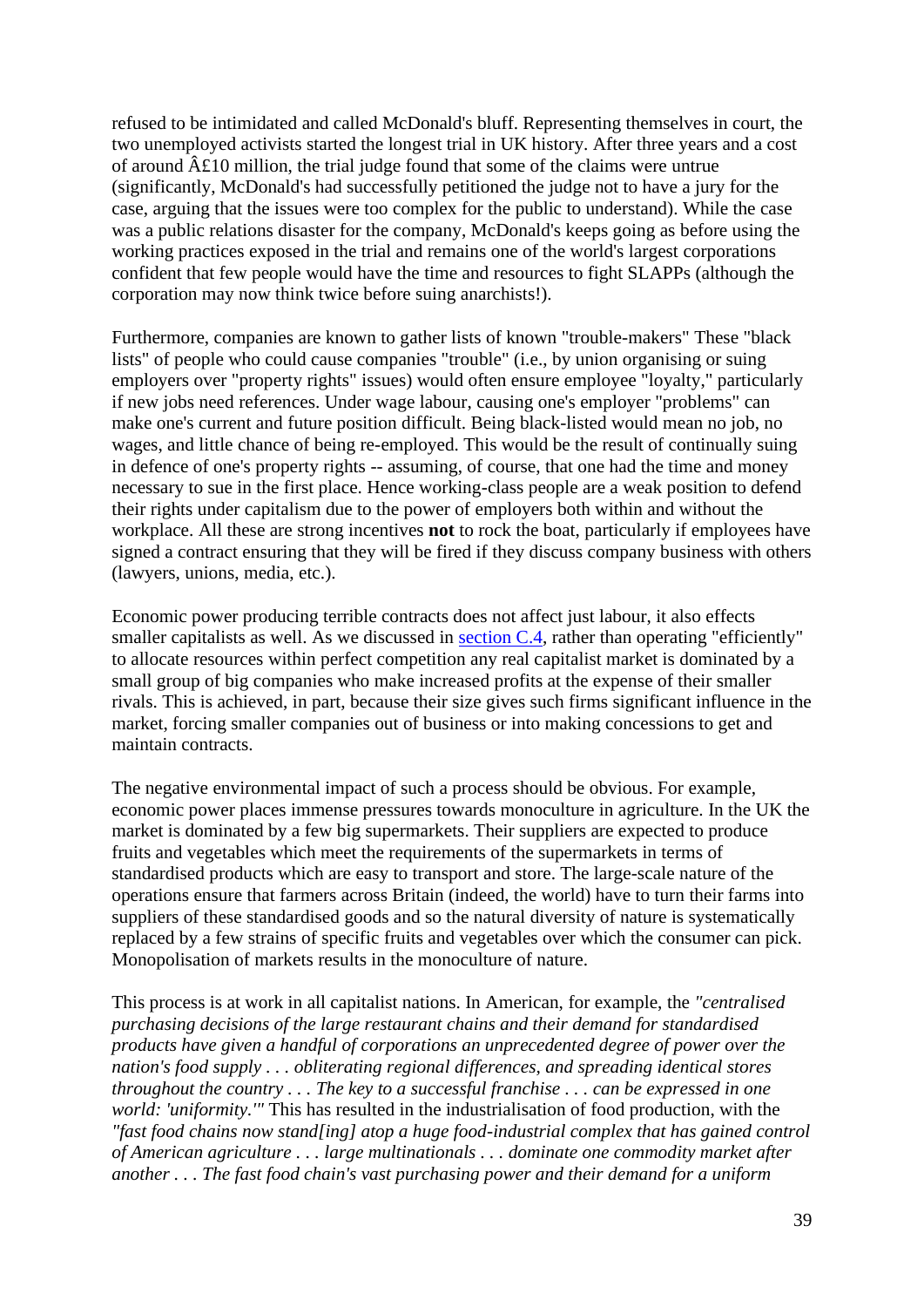*product have encouraged fundamental changes in how cattle are raised, slaughter, and processed into ground beef. These changes have made meatpacking . . . into the most dangerous job in the United States . . . And the same meat industry practices that endanger these workers have facilitated the introduction of deadly pathogens . . . into America's hamburger meat."* [Eric Schlosser, **Fast Food Nation**, p. 5 and pp. 8-9]

Award winning journalist Eric Schlosser has presented an excellent insight in this centralised and concentrated food-industrial complex in his book **Fast Food Nation**. Schlosser, of course, is not alone in documenting the fundamentally anti-ecological nature of the capitalism and how an alienated society has created an alienated means of feeding itself. As a nonanarchist, he does fail to drawn the obvious conclusion (namely abolish capitalism) but his book does present a good overview of the nature of the processed at work and what drives them. Capitalism has created a world where even the smell and taste of food is mass produced as the industrialisation of agriculture and food processing has lead to the product (it is hard to call it food) becoming bland and tasteless and so chemicals are used to counteract the effects of producing it on such a scale. It is standardised food for a standardised society. As he memorably notes: *"Millions of . . . people at that very moment were standing at the same counter, ordering the same food from the same menu, food that tasted everywhere the same."* The Orwellian world of modern corporate capitalism is seen in all its glory. A world in which the industry group formed to combat Occupational Safety and Health Administration regulation is called *"Alliance for Workplace Safety"* and where the processed food's taste has to have the correct *"mouthfeel."* Unsurprisingly, the executives of these companies talk about *"the very essence of freedom"* and yet their corporation's *"first commandant is that only production counts . . . The employee's duty is to follow orders. Period."* In this irrational world, technology will solve all our problems, even the ones it generates itself. For example, faced with the serious health problems generated by the industrialisation of meat processing, the meatpacking industry advocated yet more technology to "solve" the problems caused by the existing technology. Rather than focusing on the primary causes of meat contamination, they proposed irradiating food. Of course the firms involved want to replace the word *"irradiation"* with the phrase *"cold pasteurisation"* due to the public being unhappy with the idea of their food being subject to radiation.

All this is achievable due to the economic power of fewer and fewer firms imposing costs onto their workers, their customers and, ultimately, the planet.

The next obvious factor associated with economic power are the pressures associated with capital markets and mobility. Investors and capitalists are always seeking the maximum return and given a choice between lower profits due to greater environmental regulation and higher profits due to no such laws, the preferred option will hardly need explaining. After all, the investor is usually concerned with the returns they get in their investment, **not** in its physical condition nor in the overall environmental state of the planet (which is someone else's concern). This means that investors and companies interest is in moving their capital to areas which return most money, not which have the best environmental impact and legacy. Thus the mobility of capital has to be taken into account. This is an important weapon in ensuring that the agenda of business is untroubled by social concerns and environmental issues. After all, if the owners and managers of capital consider that a state's environmental laws too restrictive then it can simply shift investments to states with a more favourable business climate. This creates significant pressures on communities to minimise environmental protection both in order to retain existing business and attract new ones.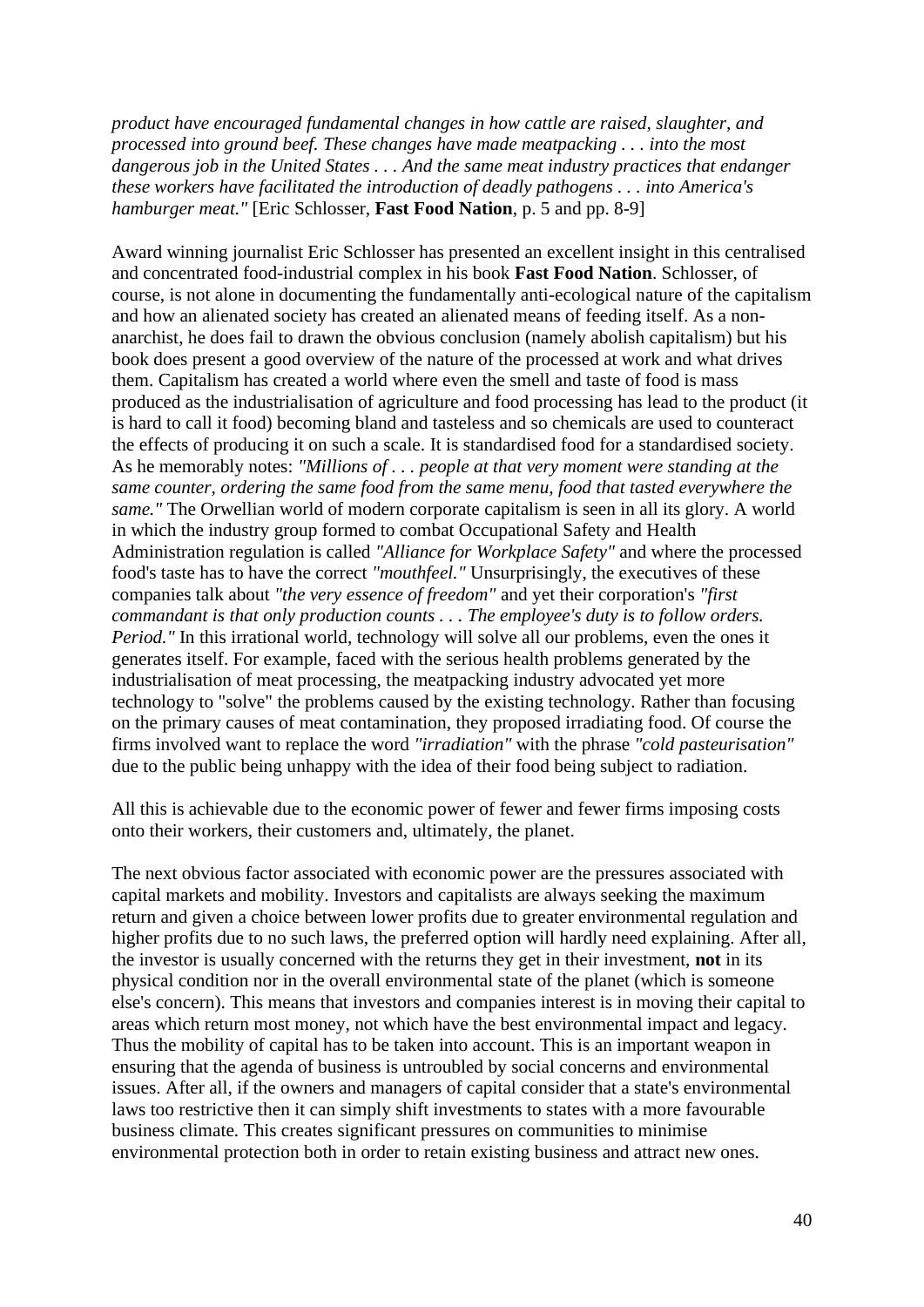Let us assume that a company is polluting a local area. It is usually the case that capitalist owners rarely live near the workplaces they own, unlike workers and their families. This means that the decision makers do not have to live with the consequences of their decisions. The "free market" capitalist argument would be, again, that those affected by the pollution would sue the company. We will assume that concentrations of wealth have little or no effect on the social system (which is a **highly** unlikely assumption, but never mind). Surely, if local people did successfully sue, the company would be harmed economically -- directly, in terms of the cost of the judgement, indirectly in terms of having to implement new, eco-friendly processes. Hence the company would be handicapped in competition, and this would have obvious consequences for the local (and wider) economy.

This gives the company an incentive to simply move to an area that would tolerate the pollution if it were sued or even threatened with a lawsuit. Not only would existing capital move, but fresh capital would not invest in an area where people stand up for their rights. This -- the natural result of economic power -- would be a "big stick" over the heads of the local community. And when combined with the costs and difficulties in taking a large company to court, it would make suing an unlikely option for most people. That such a result would occur can be inferred from history, where we see that multinational firms have moved production to countries with little or no pollution laws and that court cases take years, if not decades, to process.

This is the current situation on the international market, where there is competition in terms of environment laws. Unsurprisingly, industry tends to move to countries which tolerate high levels of pollution (usually because of authoritarian governments which, like the capitalists themselves, simply ignore the wishes of the general population). Thus we have a market in pollution laws which, unsurprisingly, supplies the ability to pollute to meet the demand for it. This means that developing countries *"are nothing but a dumping ground and pool of cheap labour for capitalist corporations. Obsolete technology is shipped there along with the production of chemicals, medicines and other products banned in the developed world. Labour is cheap, there are few if any safety standards, and costs are cut. But the formula of cost-benefit still stands: the costs are simply borne by others, by the victims of Union Carbide, Dow, and Standard Oil."* [David Watson, **Op. Cit.**, p. 44] This, it should be noted, makes perfect economic sense. If an accident happened and the poor actually manage to successfully sue the company, any payments will reflect their lost of earnings (i.e., not very much).

As such, there are other strong economic reasons for doing this kind of pollution exporting. You can estimate the value of production lost because of ecological damage and the value of earnings lost through its related health problems as well as health care costs. This makes it more likely that polluting industries will move to low-income areas or countries where the costs of pollution are correspondingly less (particularly compared to the profits made in selling the products in high-income areas). Rising incomes makes such goods as safety, health and the environment more valuable as the value of life is, for working people, based on their wages. Therefore, we would expect pollution to be valued less when working class people are affected by it. In other words, toxic dumps will tend to cluster around poorer areas as the costs of paying for the harm done will be much less. The same logic underlies the arguments of those who suggest that Third World countries should be dumping grounds for toxic industrial wastes since life is cheap there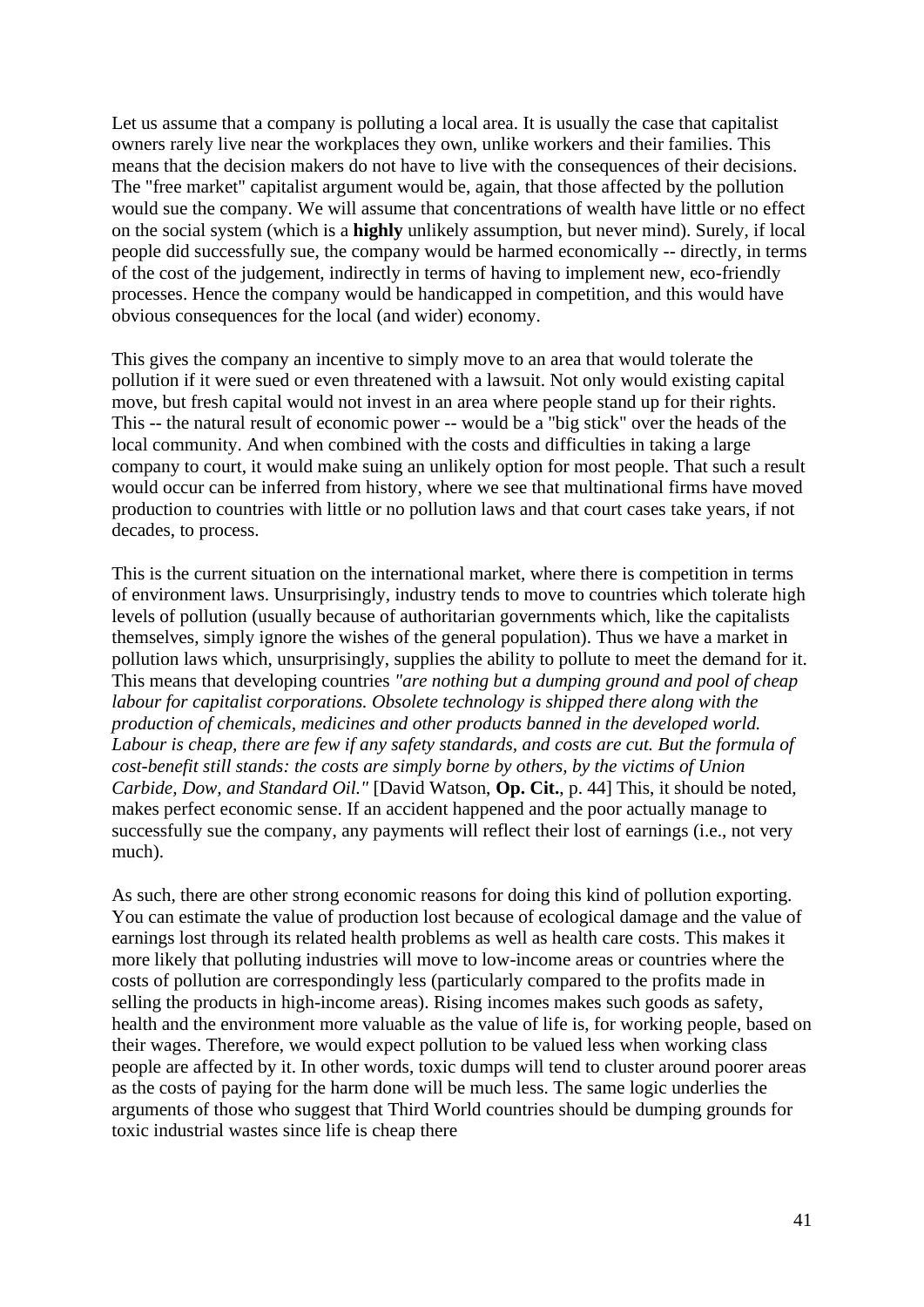This was seen in early 1992 when a memo that went out under the name of the then chief economist of the World Bank, Lawrence Summers, was leaked to the press. Discussing the issue of *"dirty"* Industries, the memo argued that the World Bank should *"be encouraging MORE migration of the dirty industries"* to Less Developed Countries and provided three reasons. Firstly, the *"measurements of the costs of health impairing pollution depends on the foregone earnings from increased morbidity and mortality"* and so *"pollution should be done in the country with the lowest cost, which will be the country with the lowest wages."* Secondly, *"that under-populated countries in Africa are vastly UNDER-polluted, their air quality is probably vastly inefficiently low compared to Los Angeles or Mexico City."* Thirdly, the *"demand for a clean environment for aesthetic and health reasons is likely to have very high income elasticity."* Concern over pollution related illness would be higher in a country where more children survive to get them. *"Also, much of the concern over industrial atmosphere discharge is about visibility impairing particulates . . . Clearly trade in goods that embody aesthetic pollution concerns could be welfare enhancing. While production is mobile the consumption of pretty air is a non-tradable."* The memo notes *"the economic logic behind dumping a load of toxic waste in the lowest wage country is impeccable and we should face up to that"* and ends by stating that the *"problem with the arguments against all of these proposals for more pollution"* in the third world *"could be turned around and used more or less effectively against every Bank proposal for liberalisation."* [**The Economist**, 08/02/1992]

While Summers accepted the criticism for the memo, it was actually written by Lant Pritchett, a prominent economist at the Bank. Summers claimed he was being ironic and provocative. **The Economist**, unsurprisingly, stated *"his economics was hard to answer"* while criticising the language used. This was because clean growth may slower than allowing pollution to occur and this would stop *"helping millions of people in the third world to escape their poverty."* [15/02/1992] So not only is poisoning the poor with pollution is economically correct, it is in fact required by morality. Ignoring the false assumption that growth, any kind of growth, always benefits the poor and the utter contempt shown for both those poor themselves and our environment what we have here is the cold logic that drives economic power to move location to maintain its right to pollute our common environment. Economically, it is perfectly logical but, in fact, totally insane (this helps explain why making people "think like an economist" takes so many years of indoctrination within university walls and why so few achieve it).

Economic power works in other ways as well. A classic example of this at work can be seen from the systematic destruction of public transport systems in America from the 1930s onwards (see David St. Clair's **The Motorization of American Cities** for a well-researched account of this). These systems were deliberately bought by automotive (General Motors), oil, and tire corporations in order to eliminate a less costly (both economically **and** ecologically) competitor to the automobile. This was done purely to maximise sales and profits for the companies involved yet it transformed the way of life in scores of cities across America. It is doubtful that if environmental concerns had been considered important at the time that they would have stopped this from happening. This means that individual consumption decisions will be made within an market whose options can be limited simply by a large company buying out and destroying alternatives.

Then there is the issue of economic power in the media. This is well understood by corporations, who fund PR, think-tanks and "experts" to counteract environmental activism and deny, for example, that humans are contributing to global warming. Thus we have the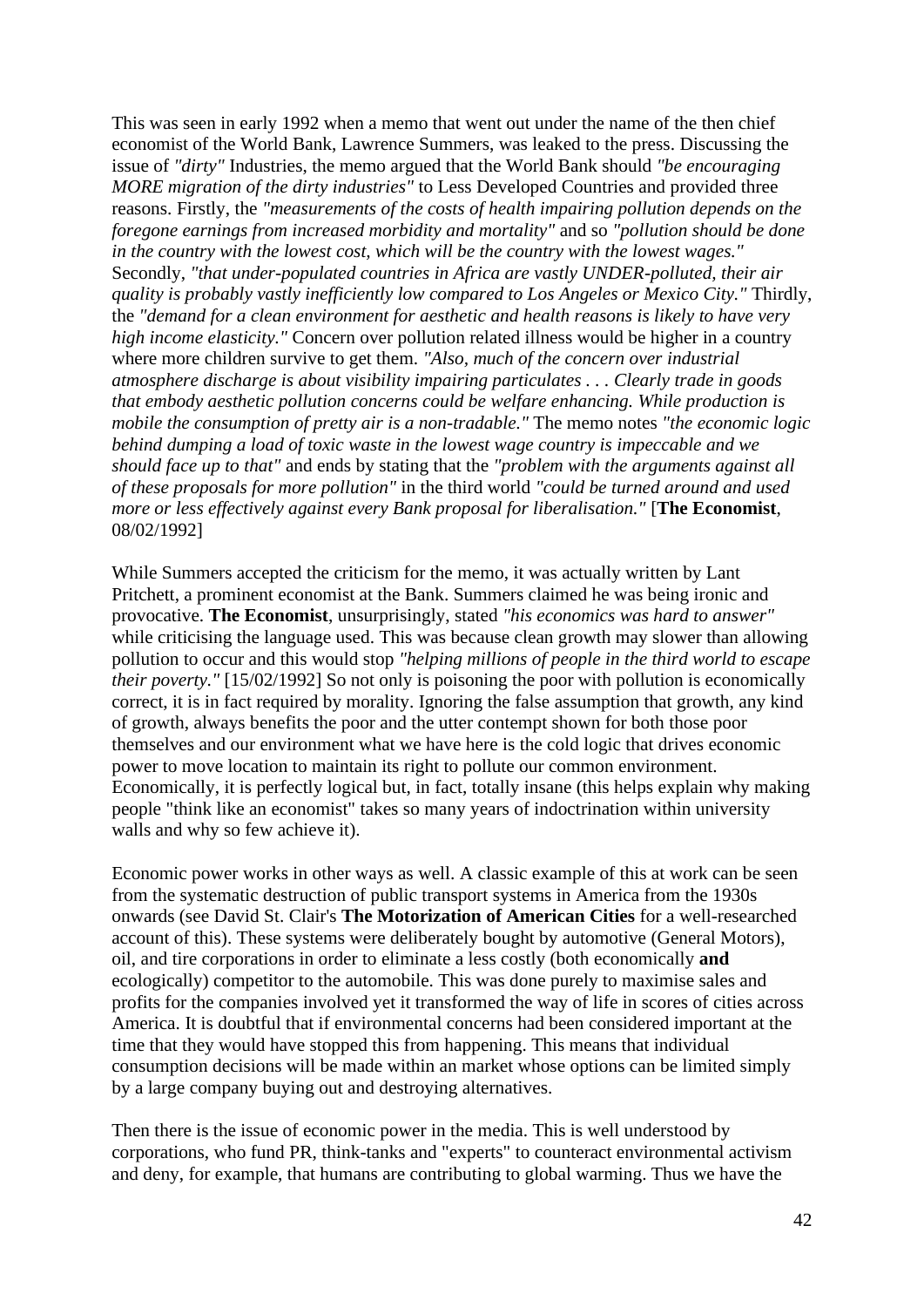strange position that only Americans think that there is a debate on the causes of global warming rather than a scientific consensus. The actions of corporate funded "experts" and PR have ensured **that** particular outcome. As Sharon Beder recounts in her book **Global Spin: The Corporate Assault on Environmentalism**, a large amount of money is being spent on number sophisticated techniques to change the way people think about the environment, what causes the problems we face and what we can and should do about it. Compared to the resources of environmental and green organisations, it is unsurprising that this elaborate multi-billion pound industry has poisoned public debate on such a key issue for the future of humanity by propaganda and dis-information.

Having substantial resources available means that the media can be used to further an antigreen agenda and dominate the debate (at least for a while). Take, as an example, **The Skeptical Environmentalist**, a book by  $B_1\tilde{A}$  m Lomborg (a political scientist and professor of statistics at the University of Aarhus in Denmark). When it was published in 2001, it caused a sensation with its claims that scientists and environmental organisations were making, at best, exaggerated and, at worse, false claims about the world's environmental problems. His conclusion was panglossian in nature, namely that there was not that much to worry about and we can continue as we are. That, of course, was music to the ears of those actively destroying the environment as it reduces the likelihood that any attempt will be made to stop them.

Unsurprisingly, the book was heavily promoted by the usual suspects and, as a result received significant attention from the media. However, the **extremely** critical reviews and critiques it subsequently produced from expert scientists on the issues Lomborg discussed were less prominently reviewed in the media, if at all. That critics of the book argued that it was hardly an example of good science based on objectivity, understanding of the underlying concepts, appropriate statistical methods and careful peer review goes without saying. Sadly, the fact that numerous experts in the fields Lomborg discussed showed that his book was seriously flawed, misused data and statistics and marred by flawed logic and hidden value judgements was not given anything like the same coverage even though this information is far more important in terms of shaping public perception. Such works and their orchestrated media blitz provides those with a vested interest in the status quo with arguments that they should be allowed to continue their anti-environmental activities and agenda. Moreover, it takes up the valuable time of those experts who have to debunk the claims rather than do the research needed to understand the ecological problems we face and propose possible solutions.

As well as spin and propaganda aimed at adults, companies are increasingly funding children's education. This development implies obvious limitations on the power of education to solve ecological problems. Companies will hardly provide teaching materials or fund schools which educate their pupils on the **real** causes of ecological problems. Unsurprisingly, a 1998 study in the US by the Consumers Union found that 80% of teaching material provided by companies was biased and provided students with incomplete or slanted information that favoured its sponsor's products and views [Schlosser, **Op. Cit.**, p. 55] The more dependent a school is on corporate funds, the less likely it will be to teach its students the necessity to question the motivations and activities of business. That business will not fund education which it perceives as anti-business should go without saying. As Sharon Beder summarises, *"the infiltration of school curricula through banning some texts and offering corporate-based curriculum material and lesson plans in their place can conflict with educational objectives, and also with the attainment of an undistorted understanding of environmental problems."* [**Op. Cit.**, pp. 172-3]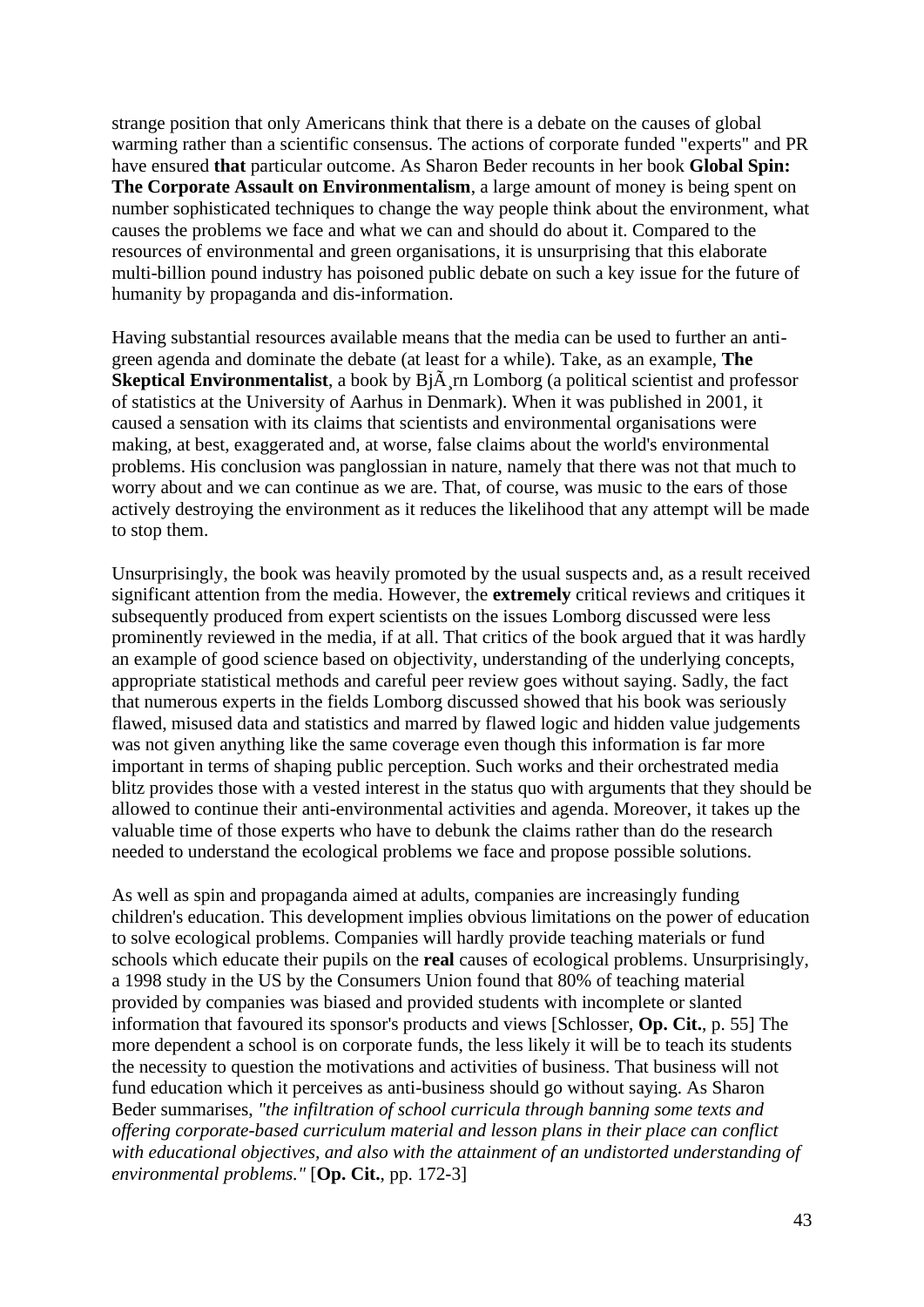This indicates the real problem of purely "educational" approaches to solving the ecological crisis, namely that the ruling elite controls education (either directly or indirectly). This is to be expected, as any capitalist elite must control education because it is an essential indoctrination tool needed to promote capitalist values and to train a large population of future wage-slaves in the proper habits of obedience to authority. Thus capitalists cannot afford to lose control of the educational system. And this means that such schools will not teach students what is really necessary to avoid ecological disaster: namely the dismantling of capitalism itself. And we may add, alternative schools (organised by libertarian unions and other associations) which used libertarian education to produce anarchists would hardly be favoured by companies and so be effectively black-listed - a real deterrent to their spreading through society. Why would a capitalist company employ a graduate of a school who would make trouble for them once employed as their wage slave?

Finally, needless to say, the combined wealth of corporations and the rich outweighs that of even the best funded environmental group or organisation (or even all of them put together). This means that the idea of such groups buying, say, rainforest is unlikely to succeed as they simply do not have the resources needed -- they will be outbid by those who wish to develop wilderness regions. This is particularly the case once we accept the framework of economic self-interest assumed by market theory. This implies that organisations aiming to increase the income of individual's will be better funded than those whose aim is to preserve the environment for future generations. As recent developments show, companies can and do use that superior resources to wage a war for hearts and minds in all aspects of society, staring in the schoolroom. Luckily no amount of spin can nullify reality or the spirit of freedom and so this propaganda war will continue as long as capitalism does.

In summary, market solutions to environmental problems under capitalism will always suffer from the fact that real markets are marked by economic inequalities and power.

### **E.3.3 Can capitalism's focus on short-term profitability deal with the ecological crisis?**

No a word, no. This is another key problem associated with capitalism's ability to deal with the ecological crisis it helps create. Due to the nature of the market, firms are forced to focus on short-term profitability rather than long-term survival. This makes sense. If a company does not make money now, it will not be around later.

This, obviously, drives the creation of "externalities" discussed in previous sections. Harmful environmental effects such as pollution, global warming, ozone depletion, and destruction of wildlife habitat are not counted as "costs of production" in standard methods of accounting because they are borne by everyone in the society. This gives companies a strong incentive to ignore such costs as competition forces firms to cut as many costs as possible in order to boost short-term profits.

To give an obvious example, if a firm has to decide between installing a piece of costly equipment which reduces its pollution and continuing as it currently is, then it is more likely to do the latter. If the firm **does** invest then its costs are increased and it will lose its competitive edge compared to its rivals who do not make a similar investment. The "rational" decision is, therefore, not to invest, particularly if by externalising costs it can increase its profits or market share by cutting prices. In other words, the market rewards the polluters and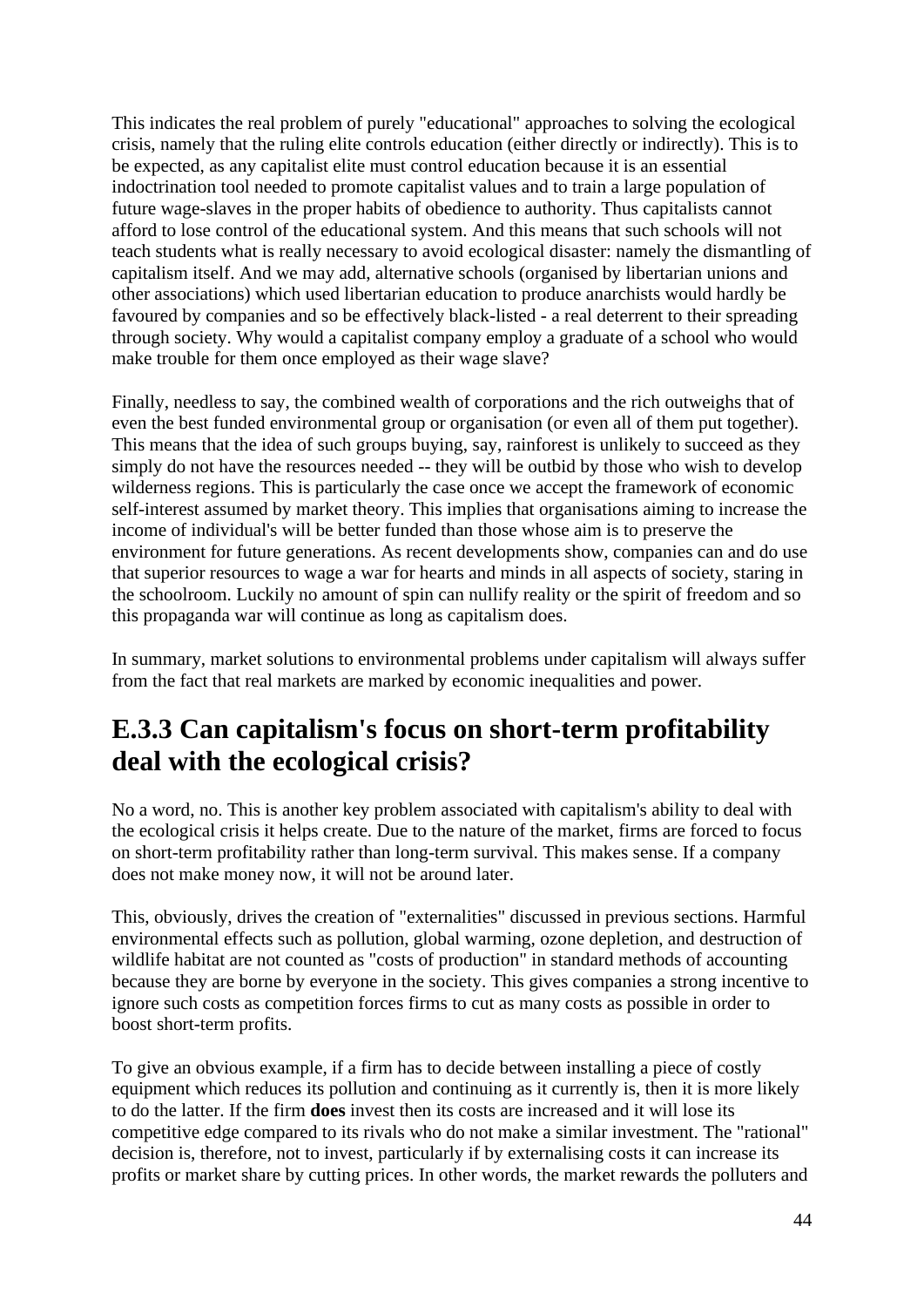this is a powerful incentive to maximise such activities. The market, in other words, provides incentives to firms to produce externalities as part their drive for short-term profitability. While this is rational from the firm's position, it is collectively irrational as the planet's ecology is harmed.

The short-term perspective can also be seen by the tendency of firms to under-invest in developing risky new technologies. This is because basic research which may take years, if not decades, to develop and most companies are unwilling to take on that burden. Unsurprisingly, most advanced capitalist countries see such work funded by the state (as we noted in [section D.8,](sectionD.html#secd8) over 50% of total R&D funding has been provided by the federal state in the USA). Moreover, the state has provided markets for such products until such time as markets have appeared for them in the commercial sector. Thus capitalism, by itself, will tend to under-invest in long term projects:

*"in a competitive system you do short-term planning only . . . Let's take corporate managers, where there's no real confusion about what they're doing. They are maximising profit and market share in the short term. In fact, if they were not to do that, they would no longer exist. Let's be concrete. Suppose that some automobile company, say General Motors, decides to devote their resources to planning for something that will be profitable ten years from now. Suppose that's where they divert their resources: they want to think in some long-term conception of market dominance. Their rivals are going to maximising profit and power in the short term, and they're going to take over the market, and General Motors won't be in business. That's true for the owners and also for the managers. The managers want to stay managers. They can fight off hostile take-over bids, they can keep from being replaced, as long as they contribute to short-term profitability. As a result, long-term considerations are rarely considered in competitive systems."* [Noam Chomsky, **Language and Politics**, p. 598]

This does not mean that firms will not look into future products nor do research and development. Many do (particularly if helped by the state). Nor does it imply that some industries do not have a longer-term perspective. It simply shows that such activity is not the normal state of affairs. Moreover, any such "long-term" perspective is rarely more than a decade while an ecological perspective demands much more than this. This also applies to agriculture, which is increasingly being turned into agribusiness as small farmers are being driven out of business. Short-termism means that progress in agriculture is whatever increases the current yield of a crop even if means destroying the sources of fertility in the long run in order to maintain current fertility by adding more and more chemicals (which run off into rivers, seep into the water table and end up in the food itself.

This kind of irrational short-term behaviour also afflicts capital markets as well. The process works in the same way Chomsky highlights. Suppose there are 3 companies, X, Y, and Z and suppose that company X invests in the project of developing a non-polluting technology within ten years. At the same time its competitors, Y and Z, will be putting their resources into increasing profits and market share in the coming days and months and over the next year. During that period, company X will be unable to attract enough capital from investors to carry out its plans, since investors will flock to the companies that are most immediately profitable. This means that the default position under capitalism is that the company (or country) with the lowest standards enjoys a competitive advantage, and drags down the standards of other companies (or countries). Sometimes, though, capital markets experience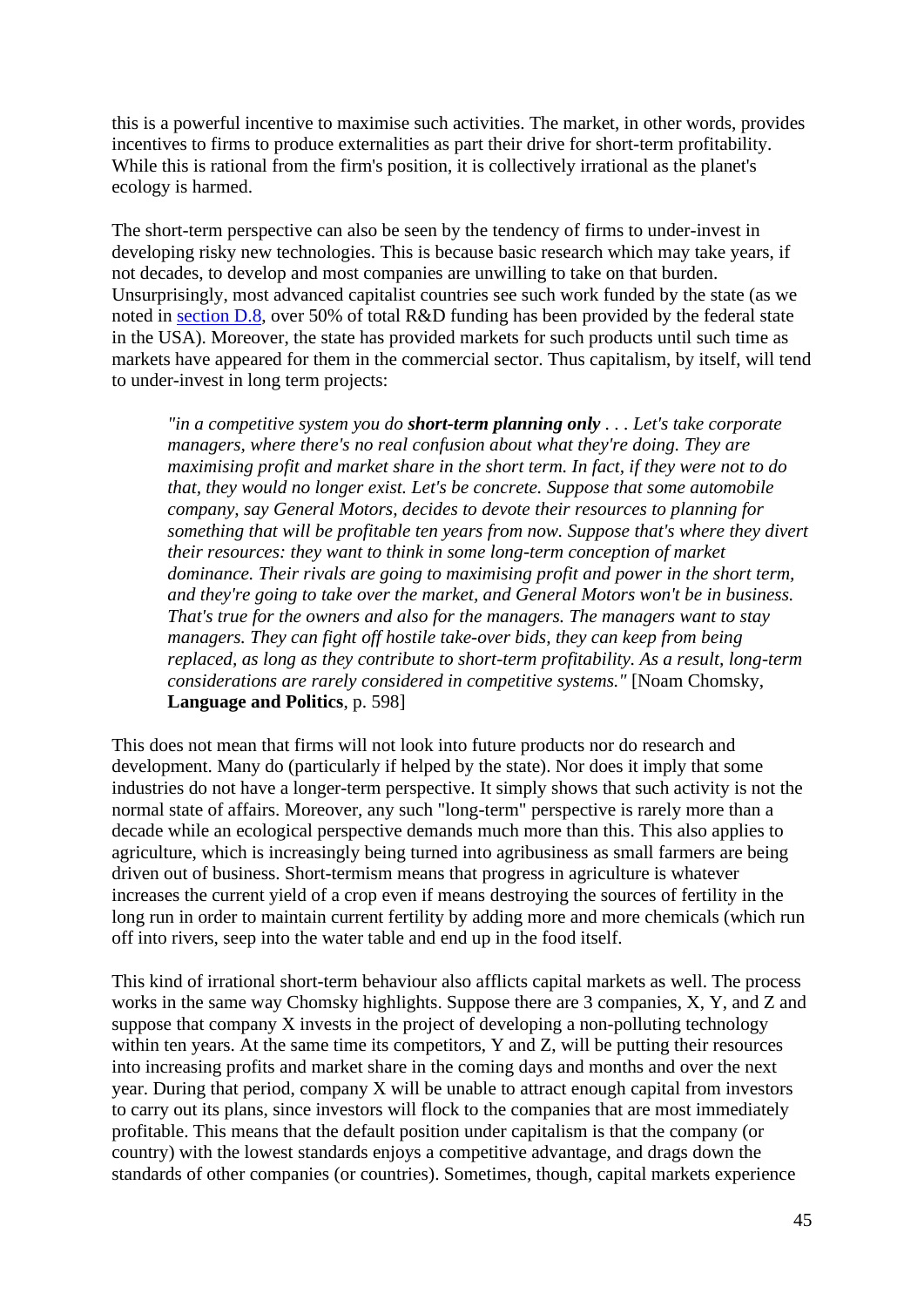irrational bubbles. During the dot.com boom of the 1990s, investors did plough money into internet start-ups and losses were tolerated for a few years in the expectation of high profits in the near future. When that did not happen, the stock market crashed and investors turned away from that market in droves. If something similar happened to eco-technologies, the subsequent aftermath may mean that funding essential for redressing our interaction with the environment would not be forthcoming until the memories of the crash had disappeared in the next bubble frenzy.

Besides, thanks to compound interest benefits far in the future have a very small present value. If \$1 were left in a bank at 5% annual interest, it would be worth more than \$2 million after 300 years. So if it costs \$1 today to prevent ecological damage worth \$2 million in the 24th century then economic theory argues that our descendants would be better off with us putting that \$1 in the bank. This would suggest that basing our responsibility to future generations on economics may not be the wisest course.

The supporter of capitalism may respond by arguing that business leaders are as able to see long-term negative environmental effects as the rest of us. But this is to misunderstand the nature of the objection. It is not that business leaders **as individuals** are any less able to see what's happening to the environment. It is that if they want to keep their jobs they have to do what the system requires, which is to concentrate on what is most profitable in the short term. Thus if the president of company X has a mystical experience of oneness with nature and starts diverting profits into pollution control while the presidents of Y and Z continue with business as usual, the stockholders of company X will get a new president who is willing to focus on short-term profits like Y and Z. As Joel Bakan stresses, managers of corporations *"have a legal duty to put shareholders' interests above all others . . . Corporate social responsibility is thus illegal -- at least when it is genuine."* Ones which *"choose social and environmental goals over profits -- who try and act morally -- are, in fact, immoral"* as their role in both the economy and economic ideology is to *"make much as much money as possible for shareholders."* [**The Corporation**, pp. 36-7 and p. 34]

In general, then, if one company tries to devote resources to develop products or processes that are ecologically responsible, they will simply be undercut by other companies which are not doing so (assuming such products or processes are more expensive, as they generally are as the costs are not inflicted on other people and the planet). While some products may survive in small niche markets which reflect the fact that many people are willing and able to pay more to protect their world, in general they will not be competitive in the market and so the ecologically damaging products will have the advantage. In other words, capitalism has a built-in bias toward short-term gain, and this bias -- along with its inherent need for growth - means the planet will continue its free-fall toward ecological disaster so long as capitalism exists.

This suggests that attempts to address ecological problems like pollution and depletion of resources by calling for public education are unlikely to work. While it is true that this will raise people's awareness to the point of creating enough demand for environment-friendly technologies and products that they will be profitable to produce, it does not solve the problem that the costs involved in doing such research now cannot be met by a possible future demand. Moreover, the costs of such technology can initially be quite high and so the effective demand for such products may not be sufficient. For example, energy-saving light bulbs have been around for some time but have been far more expensive that traditional ones. This means that for those on lower-incomes who would, in theory, benefit most from lower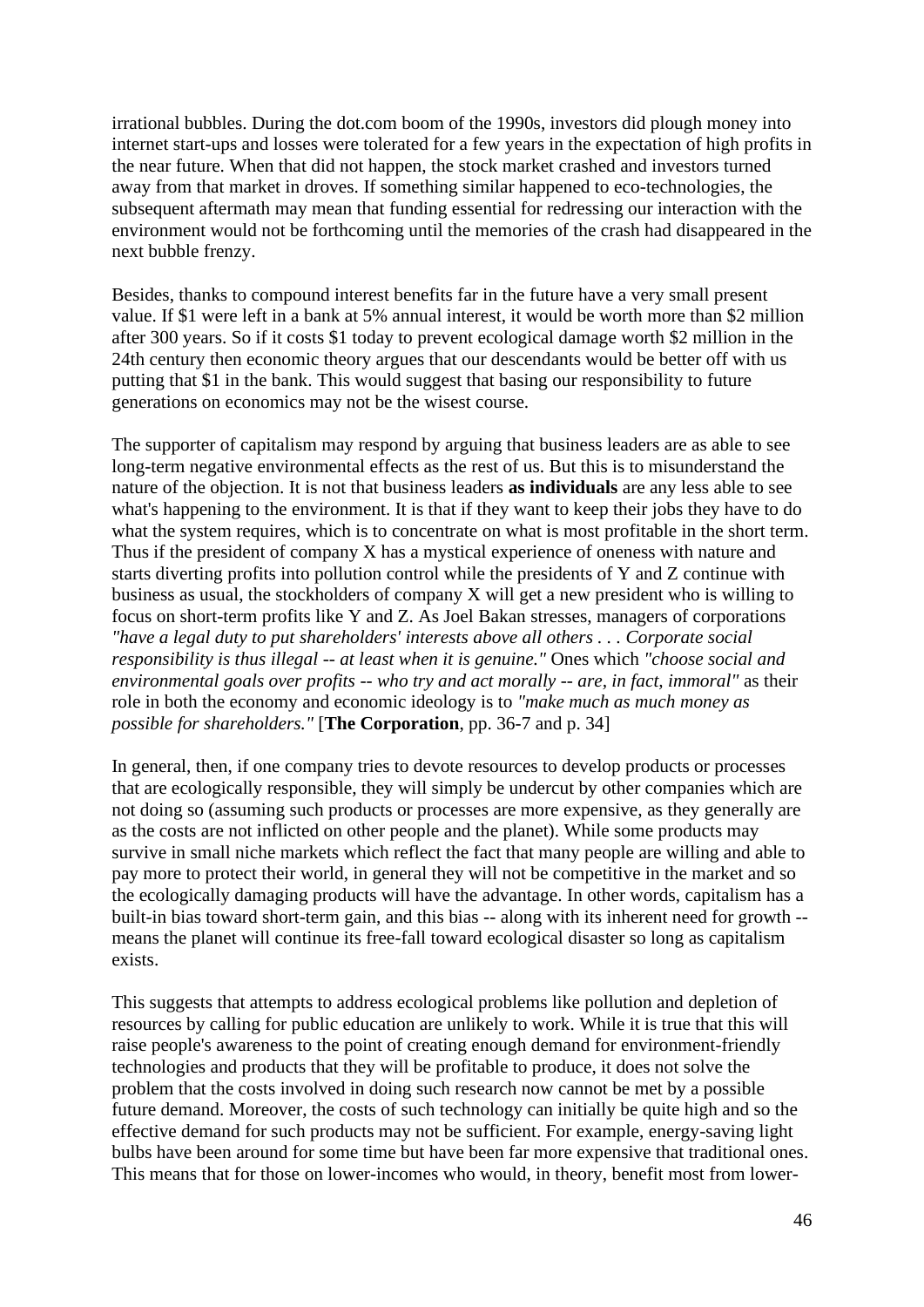energy bills cannot afford them. Thus their short-term income constrains undermine longterm benefits.

Even if the research is completed, the market itself can stop products being used. For example, the ability to produce reasonably inexpensive solar photovoltaic power cells has existed for some time. The problem is that they are currently very expensive and so there is a limited demand for them. This means that no capitalist wants to risk investing in factory large enough to take advantage of the economies of scale possible. The net effect is that short-term considerations ensure that a viable eco-technology has been margainalised.

This means that no amount of education can countermand the effects of market forces and the short-term perspective they inflict on us all. If faced with a tight budget and relatively expensive "ecological" products and technology, consumers and companies may be forced to choose the cheaper, ecologically unfriendly product to make ends meet or survive in the market. Under capitalism, we may be free to choose, but the options are usually lousy choices, and not the only ones potentially available in theory (this is a key problem with green consumerism -- see [section E.5\)](sectionE.html#sece5).

The short-termism of capitalism has produced, in effect, a system which is *"a massive pyramid scheme that will collapse somewhere down the line when all the major players have already retired from the game. Of course when the last of these hustlers cash in their chips, there won't be any place left to retire to."* [David Watson, **Op. Cit.**, p. 57]

# **E.4 Can laissez-faire capitalism protect the environment?**

In a word, no. Here we explain why using as our example the arguments of a leading right- "libertarian."

As discussed in the [last section,](sectionE.html#sece3) there is plenty of reason to doubt the claim that private property is the best means available to protect the environment. Even in its own terms, it does not do so and this is compounded once we factor in aspects of any real capitalist system which are habitually ignored by supporters of that system (most obviously, economic power derived from inequalities of wealth and income). Rather than the problem being too little private property, our environmental problems have their source not in a failure to apply market principles rigorously enough, but in their very spread into more and more aspects of our lives and across the world.

That capitalism simply cannot have an ecological nature can be seen from the work of right- "libertarian" Murray Rothbard, an advocate of extreme laissez-faire capitalism. His position is similar to that of other free market environmentalists. As pollution can be considered as an infringement of the property rights of the person being polluted then the solution is obvious. Enforce "absolute" property rights and end pollution by suing anyone imposing externalities on others. According to this perspective, only absolute private property (i.e. a system of laissez-faire capitalism) can protect the environment.

This viewpoint is pretty much confined to the right-"libertarian" defenders of capitalism and those influenced by them. However, given the tendency of capitalists to appropriate right-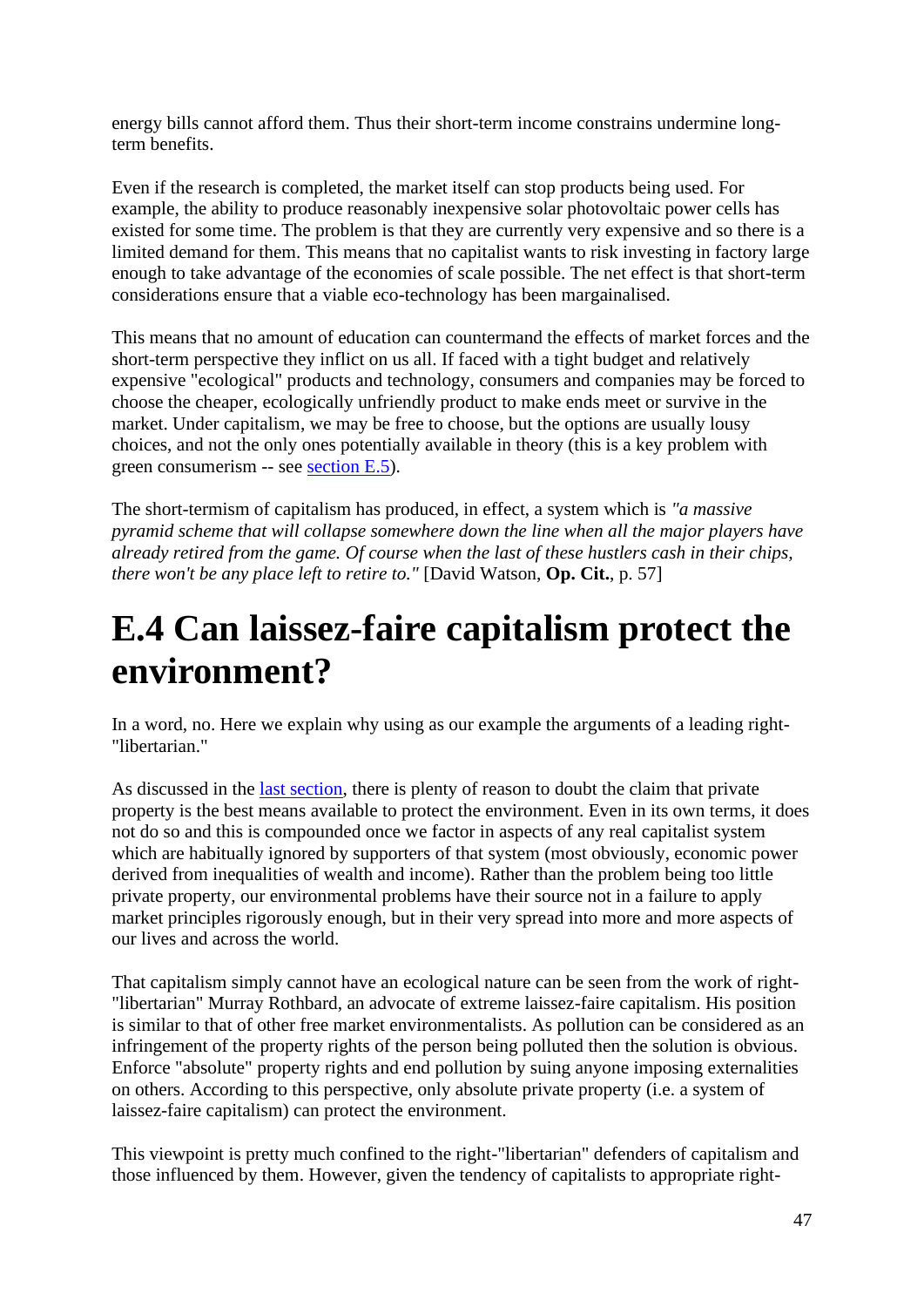"libertarian" ideas to bolster their power much of Rothbard's assumptions and arguments have a wider impact and, as such, it is useful to discuss them and their limitations. The latter is made extremely easy as Rothbard himself has indicated why capitalism and the environment simply do not go together. While paying lip-service to environmental notions, his ideas (both in theory and in practice) are inherently anti-green and his solutions, as he admitted himself, unlikely to achieve their (limited) goals.

Rothbard's argument seems straight forward enough and, in theory, promises the end of pollution. Given the problems of externalities, of companies polluting our air and water resources, he argued that their root lie not in capitalist greed, private property or the market rewarding anti-social behaviour but by the government refusing to protect the rights of private property. The remedy is simple: privatise everything and so owners of private property would issue injunctions and pollution would automatically stop. For example, if there were "absolute" private property rights in rivers and seas their owners would not permit their pollution:

*"if private firms were able to own the rivers and lakes . . . then anyone dumping garbage . . . would promptly be sued in the courts for their aggression against private property and would be forced by the courts to pay damages and to cease and desist from any further aggression. Thus, only private property rights will insure an end to pollution-invasion of resources. Only because rivers are unowned is there no owner to rise up and defend his precious resource from attack."* [**For a New Liberty**, p. 255]

The same applies to air pollution:

*"The remedy against air pollution is therefore crystal clear . . . The remedy is simply for the courts to return to their function of defending person and property rights against invasion, and therefore to enjoin anyone from injecting pollutants into the air . . . The argument against such an injunctive prohibition against pollution that it would add to the costs of industrial production is as reprehensible as the pre-Civil War argument that the abolition of slavery would add to the costs of growing cotton, and therefore abolition, however morally correct, was 'impractical.' For this means that the polluters are able to impose all of the high costs of pollution upon those whose lungs and property rights they have been allowed to invade with impunity."* [**Op. Cit.**, p. 259]

This is a valid point. Regulating or creating markets for emissions means that governments tolerate pollution and so allows capitalists to impose its often high costs onto others. The problem is that Rothbard's solution cannot achieve this goal as it ignores economic power. Moreover, this argument implies that the consistent and intellectually honest right- "libertarian" would support a zero-emissions environmental policy. However, as we discuss in the [next section,](sectionE.html#sece41) Rothbard (like most right-"libertarians") turned to various legalisms like "provable harm" and ideological constructs to ensure that this policy would not be implemented. In fact, he argued extensively on how polluters **could** impose costs on other people under his system. First, however, we need to discuss the limitations of his position before discussing how he later reprehensibly refuted his own arguments. Then in [section](sectionE.html#sece42)  [E.4.2](sectionE.html#sece42) we will indicate how his own theory cannot support the privatisation of water or the air nor the preservation of wilderness areas. Needless to say, much of the critique presented in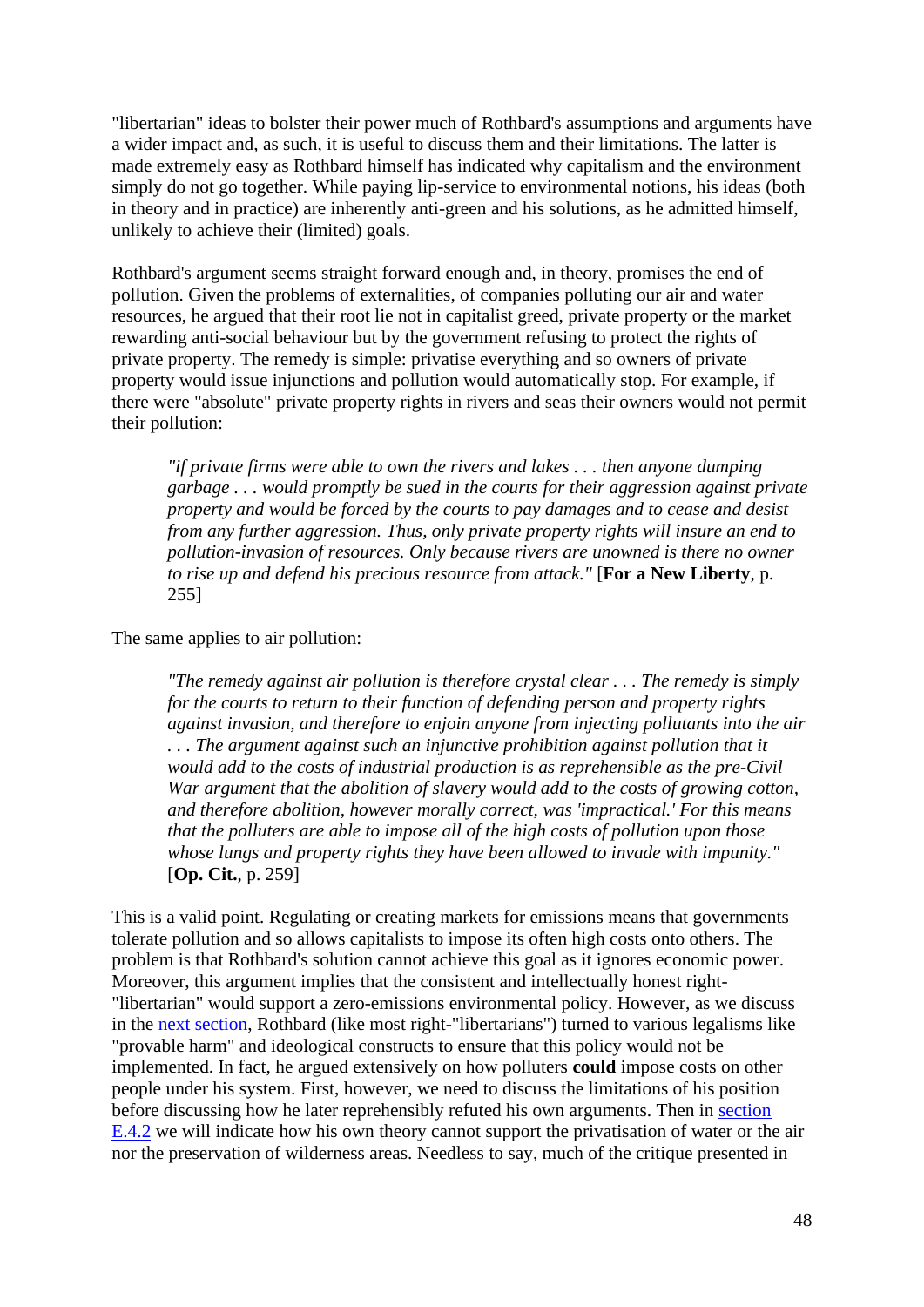[section E.3](sectionE.html#sece3) is also applicable here and so we will summarise the key issues in order to reduce repetition.

As regards the issue of privatising natural resources like rivers, the most obvious issue is that Rothbard ignores one major point: why **would** the private owner be interested in keeping it clean? What if the rubbish dumper is the corporation that owns the property? Why not just assume that the company can make more money turning the lakes and rivers into dumping sites, or trees into junk mail? This scenario is no less plausible. In fact, it is more likely to happen in many cases as there is a demand for such dumps by wealthy corporations who would be willing to pay for the privilege.

So to claim that capitalism will protect the environment is just another example of free market capitalists trying to give the reader what he or she wants to hear. In practice, the idea that extending property rights to rivers, lakes and so forth (if possible) will stop ecological destruction all depends on the assumptions used. Thus, for example, if it is assumed that ecotourism will produce more income from a wetland than draining it for cash crops, then, obviously, the wetlands are saved. If the opposite assumption is made, the wetlands are destroyed.

But, of course, the supporter of capitalism will jump in and say that if dumping were allowed, this would cause pollution, which would affect others who would then sue the owner in question. "Maybe" is the answer to this claim, for there are many circumstances where a lawsuit would be unlikely to happen. For example, what if the locals are slum dwellers and cannot afford to sue? What if they are afraid that their landlords will evict them if they sue (particularly if the landlords also own the polluting property in question)? What if many members of the affected community work for the polluting company and stand to lose their jobs if they sue? All in all, this argument ignores the obvious fact that resources are required to fight a court case and to make and contest appeals. In the case of a large corporation and a small group of even average income families, the former will have much more time and resources to spend in fighting any lawsuit. This is the case today and it seems unlikely that it will change in any society marked by inequalities of wealth and power. In other words, Rothbard ignores the key issue of economic power:

*"Rothbard appears to assume that the courts will be as accessible to the victims of pollution as to the owner of the factory. Yet it is not unlikely that the owner's resources will far exceed those of his victims. Given this disparity, it is not at all clear that persons who suffer the costs of pollution will be able to bear the price of relief.*

*"Rothbard's proposal ignores a critical variable: power. This is not surprising. Libertarians [sic!] are inclined to view 'power' and 'market' as antithetical terms . . . In Rothbard's discussion, the factor owner has no power over those who live near the factory. If we define power as comparative advantage under restricted circumstances, however, we can see that he may. He can exercise that power by stretching out the litigation until his opponent's financial resources are exhausted. In what is perhaps a worst case example, though by no means an unrealistic scenario, the owner of an industry on which an entire community depends for its livelihood may threaten to relocate unless local residents agree to accept high levels of pollution. In this instance, the 'threat' is merely an announcement by the owner that he will move his property, as is his right, unless the people of the community 'freely' assent to his conditions . . . There is no reason to believe that all such persons would seek*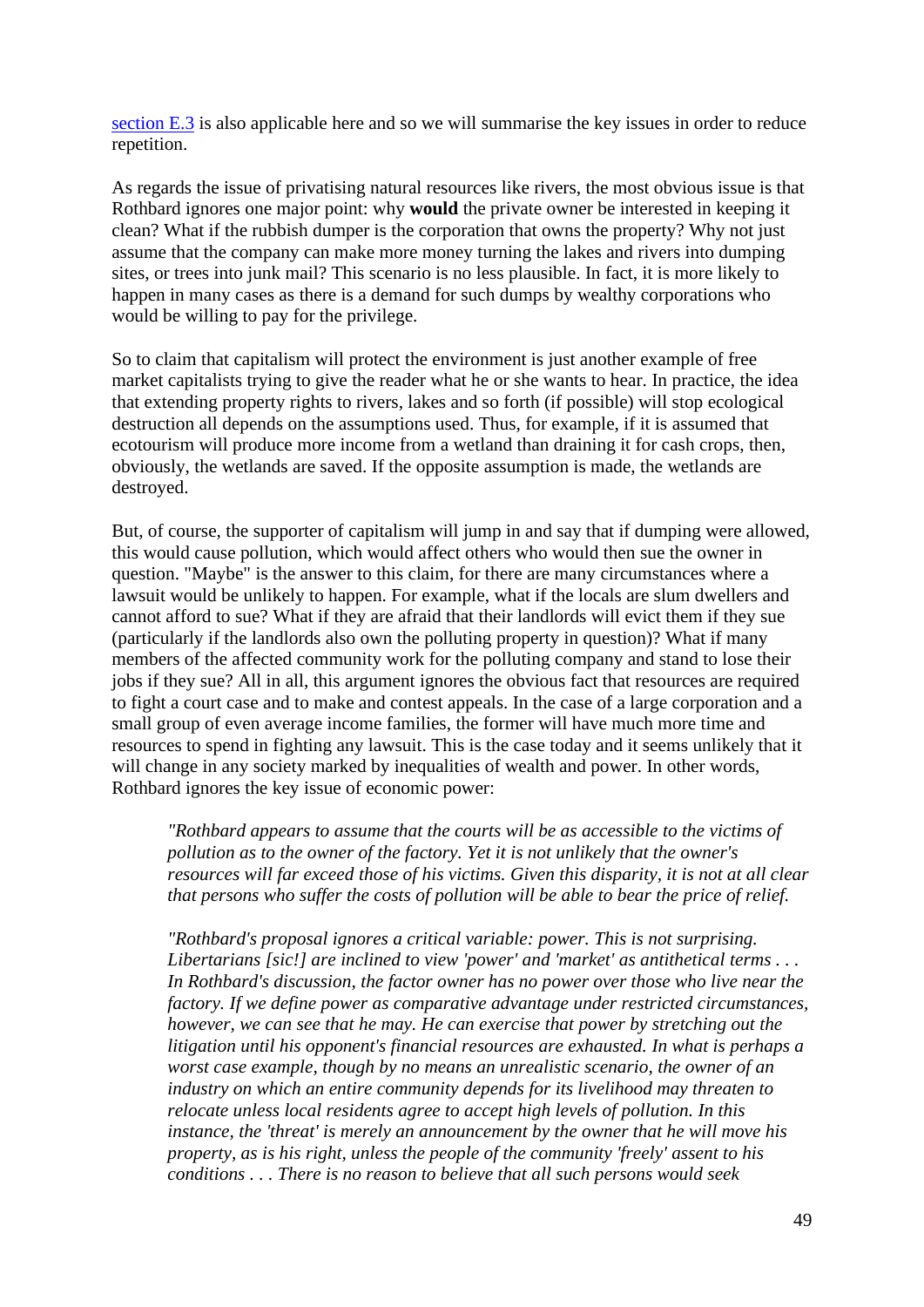*injunctive relief . . . Some might be willing to tolerate the pollution if the factory owner would provide compensation. In short, the owner could pay to pollute. This solution . . . ignores the presence of power in the market. It is unlikely that the 'buyers' and 'sellers' of pollution will be on an equal footing."* [Stephen L. Newman, **Liberalism at wits' end**, pp. 121-2]

There is strong reason to believe that some people may tolerate pollution in return for compensation (as, for example, a poor person may agree to let someone smoke in their home in return for \$100 or accept a job in a smoke filled pub or bar in order to survive in the short term regardless of the long-term danger of lung cancer). As such, it is always possible that, due to economic necessity in an unequal society, that a company may pay to be able to pollute. As we discussed in [section E.3.2,](sectionE.html#sece32) the demand for the ability to pollute freely has seen a shift in industries from the west to developing nations due to economic pressures and market logic:

*"Questions of intergenerational equity and/or justice also arise in the context of industrial activity which is clearly life threatening or seriously diminishes the quality of life. Pollution of the air, water, soil and food in a way that threatens human health is obviously not sustainable, yet it is characteristic of much industrial action. The greatest burden of the life and health threatening by-products of industrial processes falls on those least able to exercise options that provide respite. The poor have risks to health imposed on them while the wealthy can afford to purchase a healthy lifestyle. In newly industrialising countries the poorest people are often faced with no choice in living close to plants which present a significant threat to the local population . . . With the international trend toward moving manufacturing industry to the cheapest sources of labour, there is an increasing likelihood that standards in occupational health and safety will decline and damage to human and environmental health will increase."* [Glenn Albrecht, *"Ethics, Anarchy and Sustainable Development"*, pp. 95-118, **Anarchist Studies**, vol. 2, no. 2, pp. 107-8]

The tragedy at Bhopal in India is testimony to this process. This should be unsurprising, as there is a demand for the ability to pollute from wealthy corporations and this has resulted in many countries supplying it. This reflects the history of capitalism within the so-called developed countries as well. As Rothbard laments:

*"[F]actory smoke and many of its bad effects have been known ever since the Industrial Revolution, known to the extent that the American courts, during the late - and as far back as the early -- 19th century made the deliberate decision to allow property rights to be violated by industrial smoke. To do so, the courts had to -- and did -- systematically change and weaken the defences of property rights embedded in Anglo-Saxon common law . . . the courts systematically altered the law of negligence and the law of nuisance to permit any air pollution which was not unusually greater than any similar manufacturing firm, one that was not more extensive than the customary practice of polluters."* [**Op. Cit.**, p. 257]

Left-wing critic of right-"libertarianism" Alan Haworth points out the obvious by stating that *"[i]n this remarkably -- wonderfully -- self-contradictory passage, we are invited to draw the conclusion that private property must provide the solution to the pollution problem from an account of how it clearly did not."* In other words 19th-century America -- which for many right-"libertarians" is a kind of "golden era" of free-market capitalism -- saw a move *"from an*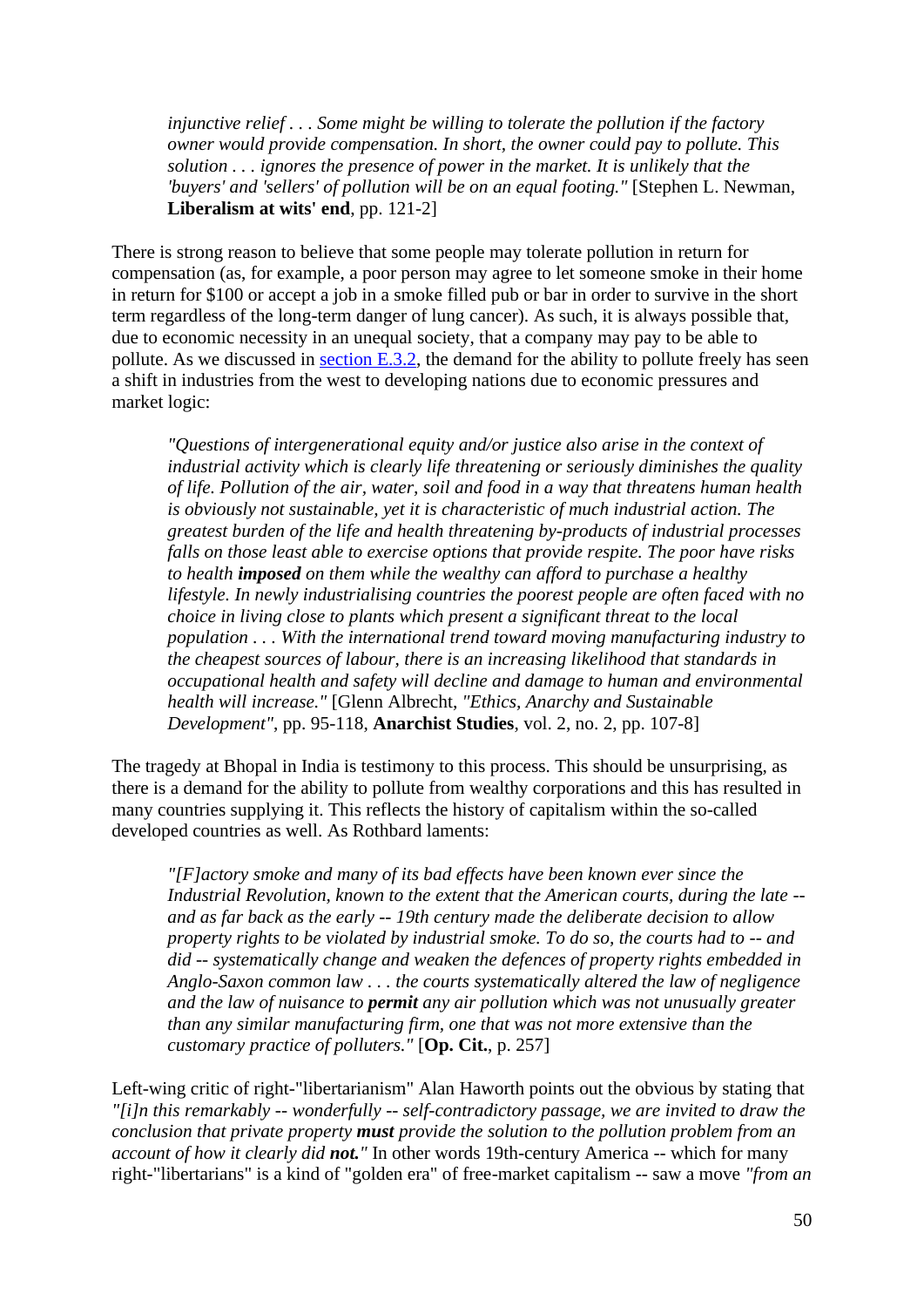#### *initial situation of well-defended property rights to a later situation where greater pollution was tolerated."* This means that private property cannot provide a solution the pollution problem. [**Anti-Libertarianism**, p. 113]

It is likely, as Haworth points out, that Rothbard and other free marketeers will claim that the 19th-century capitalist system was not pure enough, that the courts were motivated to act under pressure from the state (which in turn was pressured by powerful industrialists). But can it be purified by just removing the government and privatising the courts, relying on a socalled "free market for justice"? The pressure from the industrialists remains, if not increases, on the privately owned courts trying to make a living on the market. Indeed, the whole concept of private courts competing in a "free market for justice" becomes absurd once it is recognised that those with the most money will be able to buy the most "justice" (as is largely the case now). Also, this faith in the courts ignores the fact suing would only occur **after** the damage has already been done. It's not easy to replace ecosystems and extinct species. And if the threat of court action had a "deterrent" effect, then pollution, murder, stealing and a host of other crimes would long ago have disappeared.

To paraphrase Haworth, the characteristically "free market" capitalist argument that if X were privately owned, Y would almost certainly occur, is just wishful thinking.

Equally, it would be churlish to note that this change in the law (like so many others) was an essential part of the creation of capitalism in the first place. As we discuss in [section F.8,](sectionF.html#secf8) capitalism has always been born of state intervention and the toleration of pollution was one of many means by which costs associated with creating a capitalist system were imposed on the general public. This is still the case today, with (for example) the **Economist** magazine happily arguing that the migration of dirty industries to the third world is *"desirable"* as there is a *"trade-off between growth and pollution control."* Inflicting pollution on the poorest sections of humanity is, of course, in their own best interests. As the magazine put it, *"[i]f clean growth means slower growth, as it sometimes will, its human cost will be lives blighted by a poverty that would otherwise have been mitigated. That is why it is wrong for the World Bank or anybody else to insist upon rich-country standards of environmental practices in developing countries . . . when a trade off between cleaner air and less poverty has to be faced, most poor countries will rightly want to tolerate more pollution than rich countries do in return for more growth."* [*"Pollution and the Poor"*, **The Economist**, 15/02/1992] That "poor countries" are just as state, class and hierarchy afflicted as "rich-country" ones and so it is **not** the poor who will be deciding to *"tolerate"* pollution in return for higher profits (to use the correct word rather than the economically correct euphemism). Rather, it will be inflicted upon them by the ruling class which runs their country. That members of the elite are willing to inflict the costs of industrialisation on the working class in the form of pollution is unsurprising to anyone with a grasp of reality and how capitalism develops and works (it should be noted that the magazine expounded this particular argument to defend the infamous Lawrence Summers memo discussed in [section E.3.2\)](sectionE.html#sece32).

Finally, let us consider what would happen is Rothbard's schema could actually be applied. It would mean that almost every modern industry would be faced with law suits over pollution. This would mean that the costs of product would soar, assuming production continued at all. It is likely that faced with demands that industry stop polluting, most firms would simply go out of business (either due to the costs involved in damages or simply because no suitable non-polluting replacement technology exists) As Rothbard here considers **all** forms of pollution as an affront to property rights, this also applies to transport. In other words, "pure"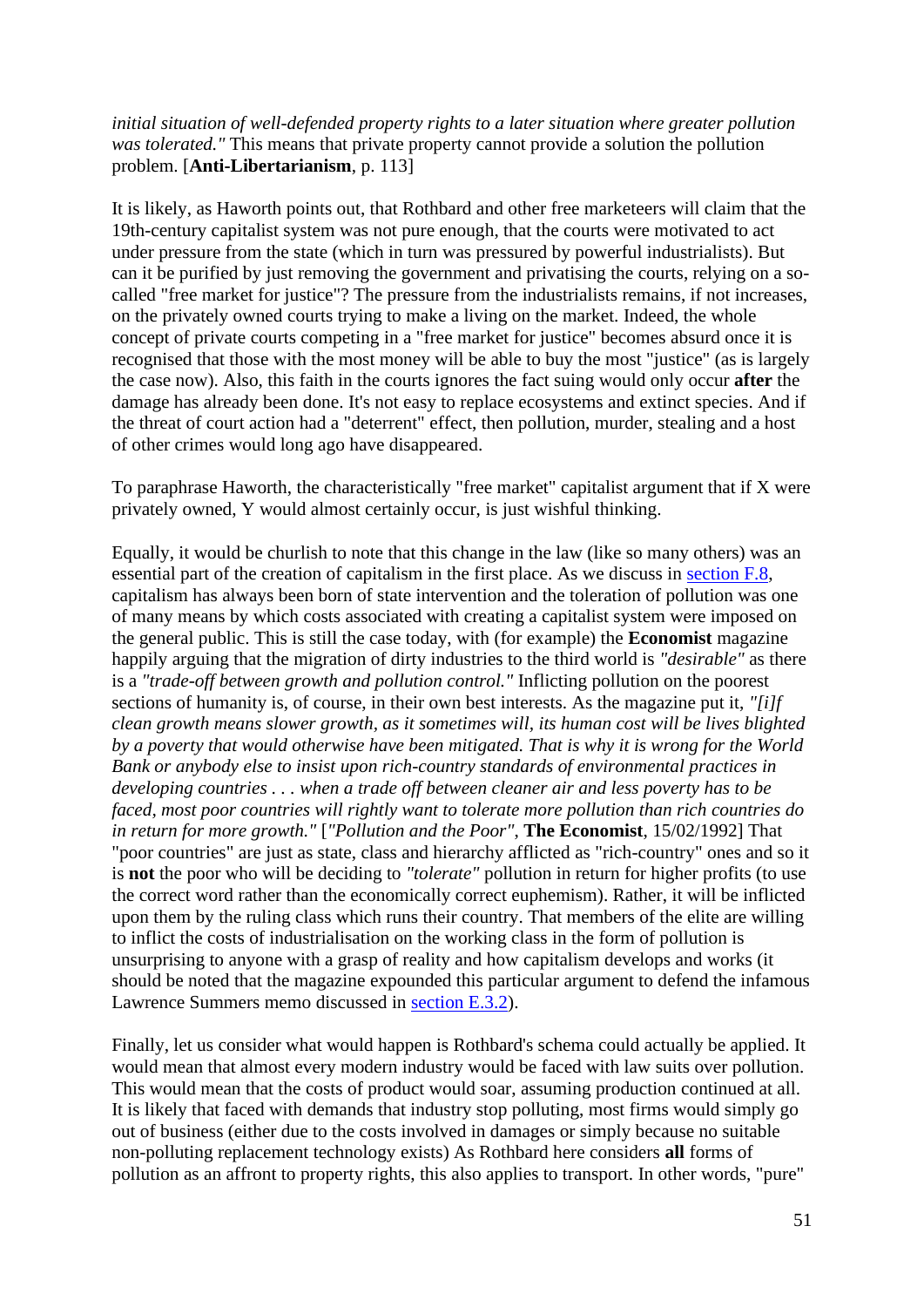capitalism would necessitate the end of industrial society. While such a prospect may be welcomed by some deep ecologists and primitivists, few others would support such a solution to the problems of pollution.

Within a decade of his zero-emissions argument, however, Rothbard had changed his position and presented a right-"libertarian" argument which essentially allowed the polluters to continue business as usual, arguing for a system which, he admitted, would make it nearly impossible for individuals to sue over pollution damage. As usual, given a choice between individual freedom and capitalism Rothbard choose the latter. As such, as Rothbard himself proves beyond reasonable doubt, the extension of private property rights will be unable to protect the environment. We discuss this in the [next section.](sectionE.html#sece41)

### **E.4.1 Will laissez-faire capitalism actually end pollution?**

No, it will not. In order to show why, we need only quote Murray Rothbard's own arguments. It is worth going through his arguments to see exactly why "pure" capitalism simply cannot solve the ecological crisis.

As noted in the [last section,](sectionE.html#sece4) Rothbard initially presented an argument that free market capitalism would have a zero-emissions policy. Within a decade, he had substantially changed his tune in an article for the right-"libertarian" think-tank the **Cato Institute**. Perhaps this change of heart is understandable once you realise that most free market capitalist propagandists are simply priests of a religion convenient to the interests of the people who own the marketplace. Rothbard founded the think-tank which published this article along with industrialist Charles Koch in 1977. Koch companies are involved in the petroleum, chemicals, energy, minerals, fertilisers industries as well as many others. To advocate a zero-pollution policy would hardly be in the Institute's enlightened self-interest as its backers would soon be out of business (along with industrial capitalism as a whole).

Rothbard's defence of the right to pollute is as ingenious as it is contradictory to his original position. As will be discussed in [section F.4,](sectionF.html#secf4) Rothbard subscribes to a *"homesteading"* theory of property and he utilises this not only to steal the actual physical planet (the land) from this and future generations but also our (and their) right to a clean environment. He points to *"more sophisticated and modern forms of homesteading"* which can be used to *"homestead"* pollution rights. If, for example, a firm is surrounded by unowned land then it can pollute to its hearts content. If anyone moves to the area then the firm only becomes liable for any excess pollution over this amount. Thus firms *"can be said to have homesteaded a pollution easement of a certain degree and type."* He points to an *"exemplary"* court case which rejected the argument of someone who moved to an industrial area and then sued to end pollution. As the plaintiff had voluntarily moved to the area, she had no cause for complaint. In other words, polluters can simply continue to pollute under free market capitalism. This is particularly the case as clean air acts would not exist in libertarian legal theory, such an act being *"illegitimate and itself invasive and a criminal interference with the property rights of noncriminals."* [*"Law, Property Rights, and Air Pollution,"* pp. 55-99, **Cato Journal**, Vol. 2, No. 1, p. 77, p. 79 and p. 89]

In the <u>last section</u>, we showed how Rothbard had earlier argued that the solution to pollution was to privatise everything. Given that rivers, lakes and seas are currently **unowned** this implies that the current levels of pollution would be the initial "homesteaded" level and so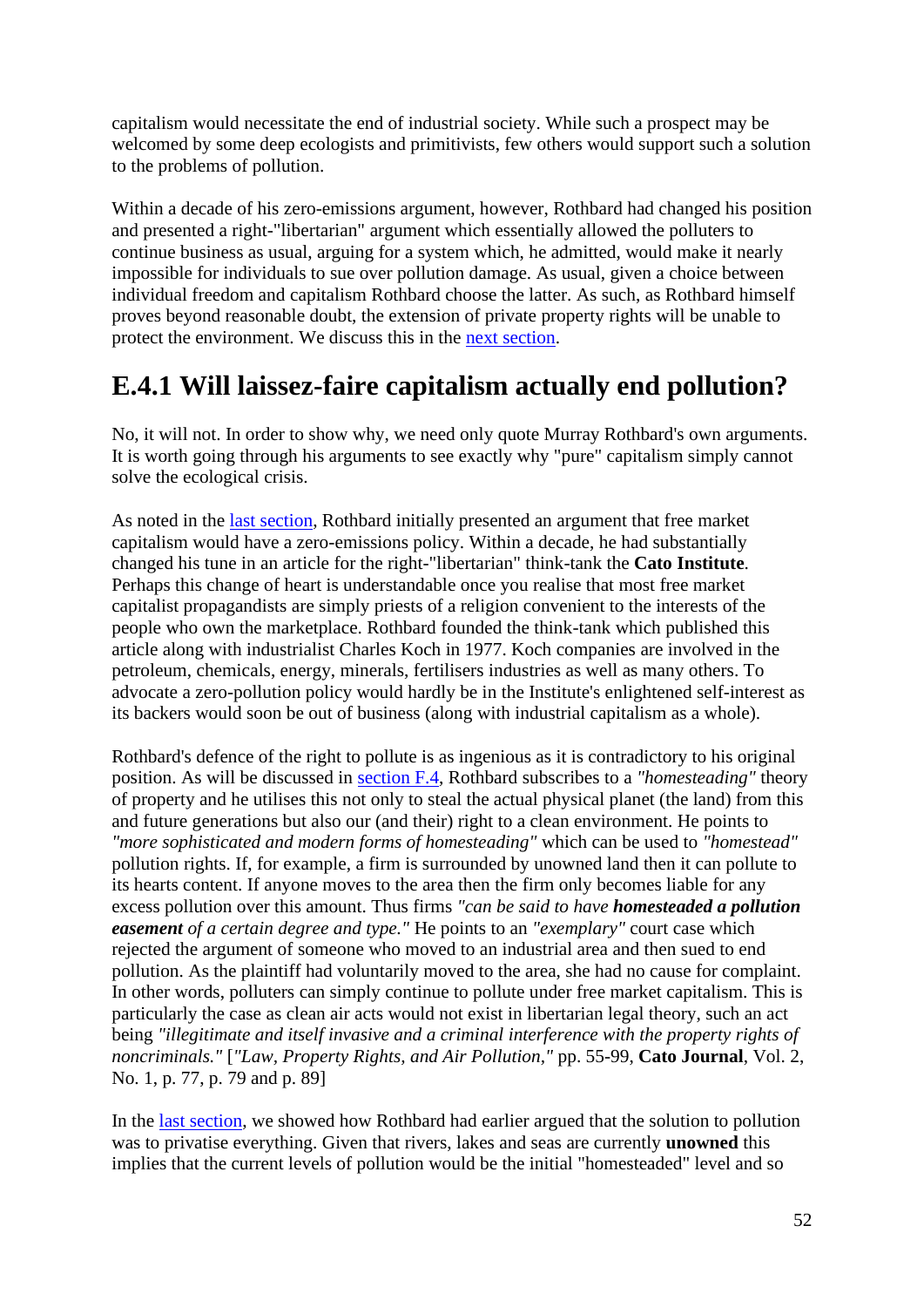privatisation will not, in fact, reduce pollution at all. At best, it may stop pollution getting worse but even this runs into the problem that pollution usually increases slowly over time and would be hard to notice and much harder to prove which incremental change produced the actual quantitative change.

Which leads to the next, obvious, problem. According to Rothbard you can sue provided that *"the polluter has not previously established a homestead easement," "prove strict causality from the actions of the defendant. . . beyond a reasonable doubt"* and identify *"those who actually commit the deed"* (i.e. the employees involved, **not** the company). [**Op. Cit.**, p. 87] Of course, how do you know and prove that a specific polluter is responsible for a specific environmental or physical harm? It would be near impossible to identify which company contributed which particles to the smog which caused pollution related illnesses. Polluters, needless to say, have the right to buy-off a suit which would be a handy tool for wealthy corporations in an unequal society to continue polluting as economic necessity may induce people to accept payment in return for tolerating it.

Turning to the pollution caused by actual products, such as cars, Rothbard argues that *"libertarian [sic!] principle"* requires a return to **privity,** a situation where the manufacturers of a product are not responsible for any negative side-effects when it is used. In terms of transport pollution, the *"guilty polluter should be each individual car owner and not the automobile manufacturer, who is not responsible for the actual tort and the actual emission."* This is because the manufacturer does not know how the car will be used (Rothbard gives an example that it may not be driven but was bought *"mainly for aesthetic contemplation by the car owner"*!). He admits that *"the situation for plaintiffs against auto emissions might seem hopeless under libertarian law."* Rest assured, though, as *"the roads would be privately owned"* then the owner of the road could be sued for the emissions going *"into the lungs or airspace of other citizens"* and so *"would be liable for pollution damage."* This would be *"much more feasible than suing each individual car owner for the minute amount of pollutants he might be responsible for."* [**Op. Cit.**, p. 90 and p. 91]

The problems with this argument should be obvious. Firstly, roads are currently "unowned" under the right-"libertarian" perspective (they are owned by the state which has no right to own anything). This means, as Rothbard has already suggested, any new road owners would have already created a "homesteading" right to pollute (after all, who would buy a road if they expected to be sued by so doing?). Secondly, it would be extremely difficult to say that specific emissions from a specific road caused the problems and Rothbard stresses that there must be *"proof beyond reasonable doubt."* Road-owners as well as capitalist firms which pollute will, like the tobacco industry, be heartened to read that *"statistical correlation . . . cannot establish causation, certainly not for a rigorous legal proof of guilt or harm."* After all, *"many smokers never get lung cancer"* and *"many lung cancer sufferers have never smoked."* [**Op. Cit.**, p. 92 and p. 73] So if illnesses cluster around, say, roads or certain industries then this cannot be considered as evidence of harm caused by the pollution they produce.

Then there is the question of who is responsible for the damage inflicted. Here Rothbard runs up against the contradictions within wage labour. Capitalism is based on the notion that a person's liberty/labour can be sold/alienated to another who can then use it as they see fit. This means that, for the capitalist, the worker has no claim on the products and services that labour has produced. Strangely, according to Rothbard, this alienation of responsibility suddenly is rescinded when that sold labour commits an action which has negative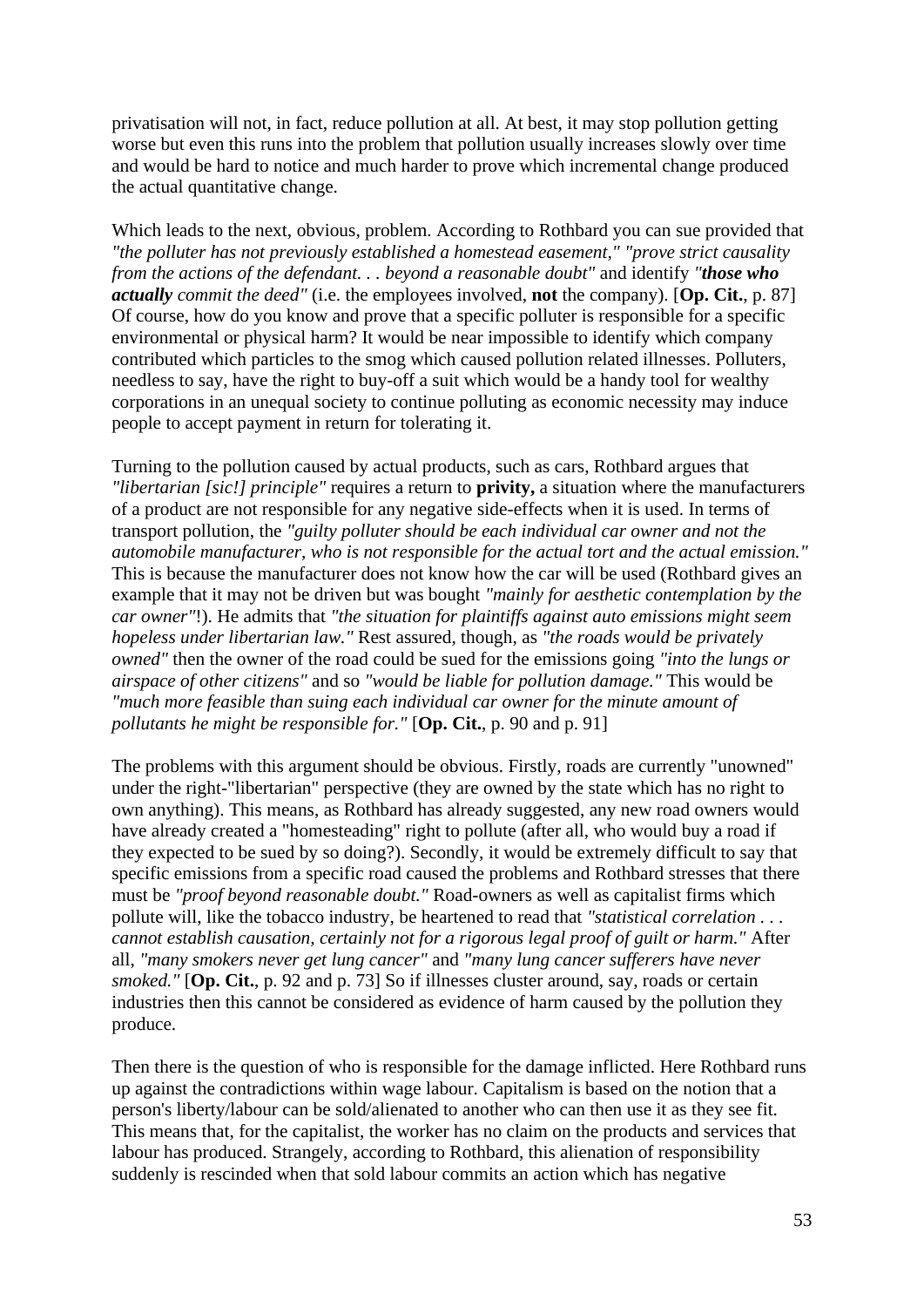consequences for the employer. Then it suddenly becomes nothing to do with the employer and the labourer becomes responsible for their labour again.

Rothbard is quite clear that he considers that the owners of businesses are **not** responsible for their employee's action. He gives the example of an employer who hires an incompetent worker and suffers the lost of his wages as a result. However, *"there appears to be no legitimate reason for forcing the employer to bear the additional cost of his employee's tortious behaviour."* For a corporation *"does not act; only individuals act, and each must be responsible for his own actions and those alone."* He notes that employers are sued because they *"generally have more money than employees, so that it becomes more convenient . . . to stick the wealthier class with the liability."* [**Op. Cit.**, p. 76 and p. 75]

This ignores the fact that externalities are imposed on others in order to maximise the profits of the corporation. The stockholders directly benefit from the "tortious behaviour" of their wage slaves. For example, if a manager decides to save  $\hat{A} \text{£}1,000,000$  by letting toxic waste damage to occur to then the owners benefit by a higher return on their investment. To state that is the manager who must pay for any damage means that the owners of a corporation or business are absolved for any responsibility for the actions of those hired to make money for them. In other words, they accumulate the benefits in the form of more income but not the risks or costs associated with, say, imposing externalities onto others. That the *"wealthier class"* would be happy to see such a legal system should go without saying.

The notion that as long as *"the tort is committed by the employee in the course of furthering, even only in part, his employer's business, then the employer is also liable"* is dismissed as *"a legal concept so at war with libertarianism, individualism, and capitalism, and suited only to a precapitalist society."* [**Op. Cit.**, p. 74 and p. 75] If this principle is against "individualism" then it is simply because capitalism violates individualism. What Rothbard fails to appreciate is that the whole basis of capitalism is that it is based on the worker selling his time/liberty to the boss. As Mark Leier puts it in his excellent biography of Bakunin:

*"The primary element of capitalism is wage labour It is this that makes capitalism what it is . . . The employer owns and controls the coffee shop or factory where production takes place and determines who will be hired and fired and how things will be produced; that's what it means to be a 'boss.' Workers produce goods or services for their employer. Everything they produce on the job belongs to the capitalist: workers have no more right to the coffee or cars they produce than someone off the street. Their employer, protected by law and by the apparatus of the state, owns all they produce. The employer then sells the goods that have been produced and gives the workers a portion of the value they have created. Capitalists and workers fight over the precise amounts of this portion, but the capitalist system is based on the notion that the capitalist owns everything that is produced and controls how everything is produced."* [**Bakunin: The Creative Passion**, p. 26]

This is clearly the case when a worker acts in a way which increases profits without externalities. The most obvious case is when workers' produce more goods than they receive back in wages (i.e. the exploitation at the heart of capitalism -- see [section C.2\)](sectionC.html#secc2). Why should that change when the action has an externality? While it may benefit the boss to argue that he should gain the profits of the worker's actions but not the costs it hardly makes much logical sense. The labour sold becomes the property of the buyer who is then entitled to appropriate the produce of that labour. There is no reason for this to suddenly change when the product is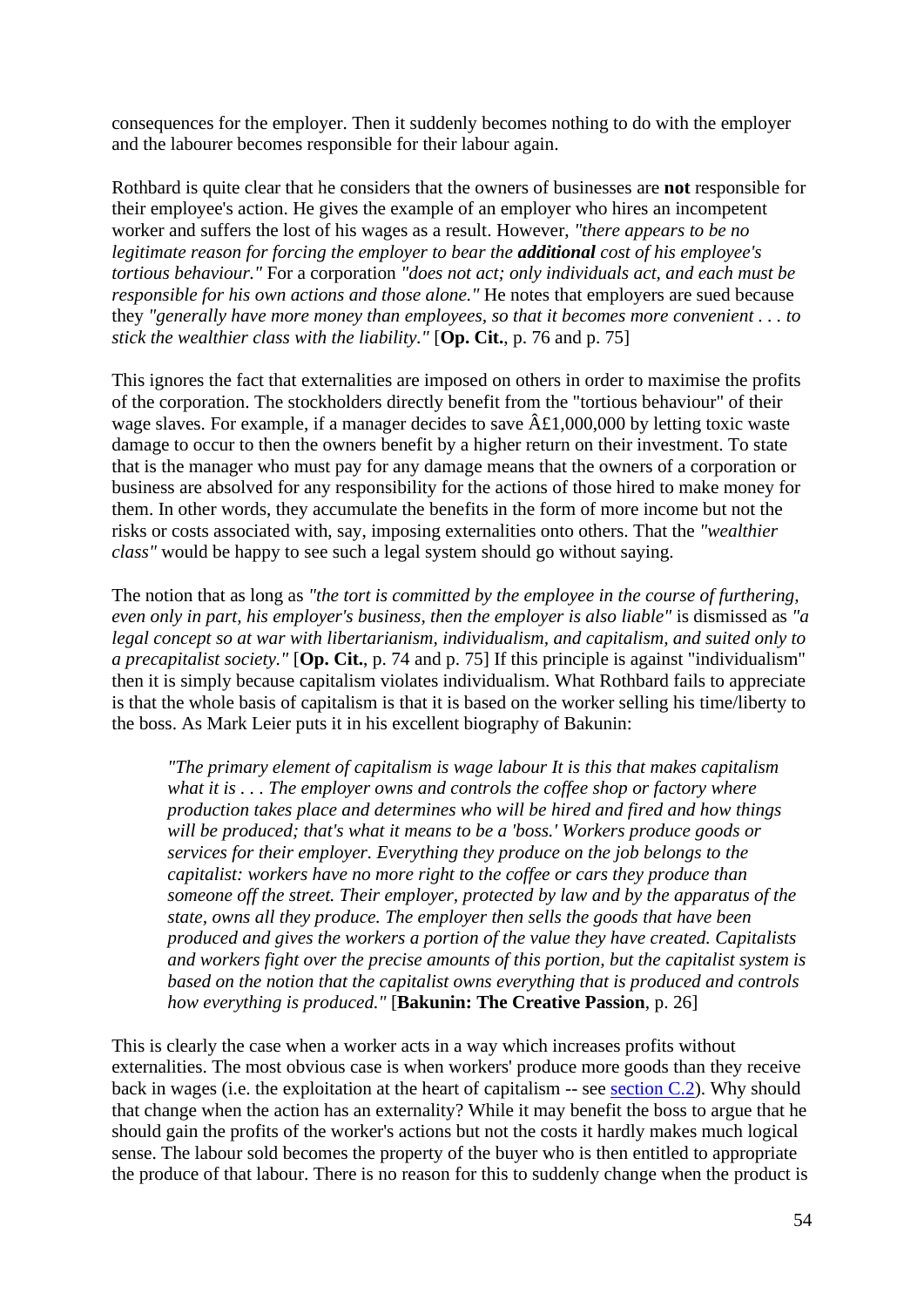a negative rather than a positive. It suggests that the worker has sold both her labour and its product to the employer unless it happens to put her employer in court, then it suddenly becomes her's again!

And we must note that it is Rothbard's arguments own arguments which are *"suited only to a precapitalist society."* As David Ellerman notes, the slave was considered a piece of property under the law **unless** he or she committed a crime. Once that had occurred, the slave became an autonomous individual in the eyes of the law and, as a result, could be prosecuted as an individual rather than his owner. This exposed a fundamental inconsistency *"in a legal system that treats the same individual as a thing in normal work and legally as a person when committing a crime.*" Much the same applies to wage labour as well. When an employee commits a negligent tort then *"the tortious servant emerges from the cocoon of nonresponsibility metamorphosed into a responsible human agent."* In other words, *"the employee is said to have stepped outside the employee's role."* [**Property and Contract in Economics**, p. 125, p. 128 and p. 133] Rothbard's argument is essentially the same as that of the slave-owner, with the boss enjoying the positive fruits of their wage slaves activities but not being responsible for any negative results.

So, to summarise, we have a system which will allow pollution to continue as this right has been "homesteaded" while, at the same, making it near impossible to sue individual firms for their contribution to the destruction of the earth. Moreover, it rewards the owners of companies for any externalities inflicted while absolving them of any responsibility for the actions which enriched them. And Rothbard asserts that *"private ownership"* can solve *"many 'externality' problems"*! The key problem is, of course, that for Rothbard the *"overriding factor in air pollution law, as in other parts of the law, should be libertarian and property rights principles*" rather than, say, stopping the destruction of our planet or even defending the right of individual's not to die of pollution related diseases. [**Op. Cit.**, p. 91 and p. 99] Rothbard shows that for the defender of capitalism, given a choice between property and planet/people the former will always win.

To conclude, Rothbard provides more than enough evidence to disprove his own arguments. This is not a unique occurrence. As discussed in the [next section](sectionE.html#sece42) he does the same as regards owning water and air resources.

### **E.4.2 Can wilderness survive under laissez-faire capitalism?**

No. This conclusion comes naturally from the laissez-faire capitalist defence of private property as expounded by Murray Rothbard. Moreover, ironically, he also destroys his own arguments for ending pollution by privatising water and air.

For Rothbard, labour is the key to turning unowned natural resources into private property. As he put it, *"before the homesteader, no one really used and controlled -- and hence owned - - the land. The pioneer, or homesteader, is the man who first brings the valueless unused natural objects into production and use."* [**The Ethics of Liberty**, p. 49]

Starting with the question of wilderness (a topic close to many eco-anarchists' and other ecologists' hearts) we run into the usual problems and self-contradictions which befalls right- "libertarian" ideology. Rothbard states clearly that *"libertarian theory must invalidate [any]*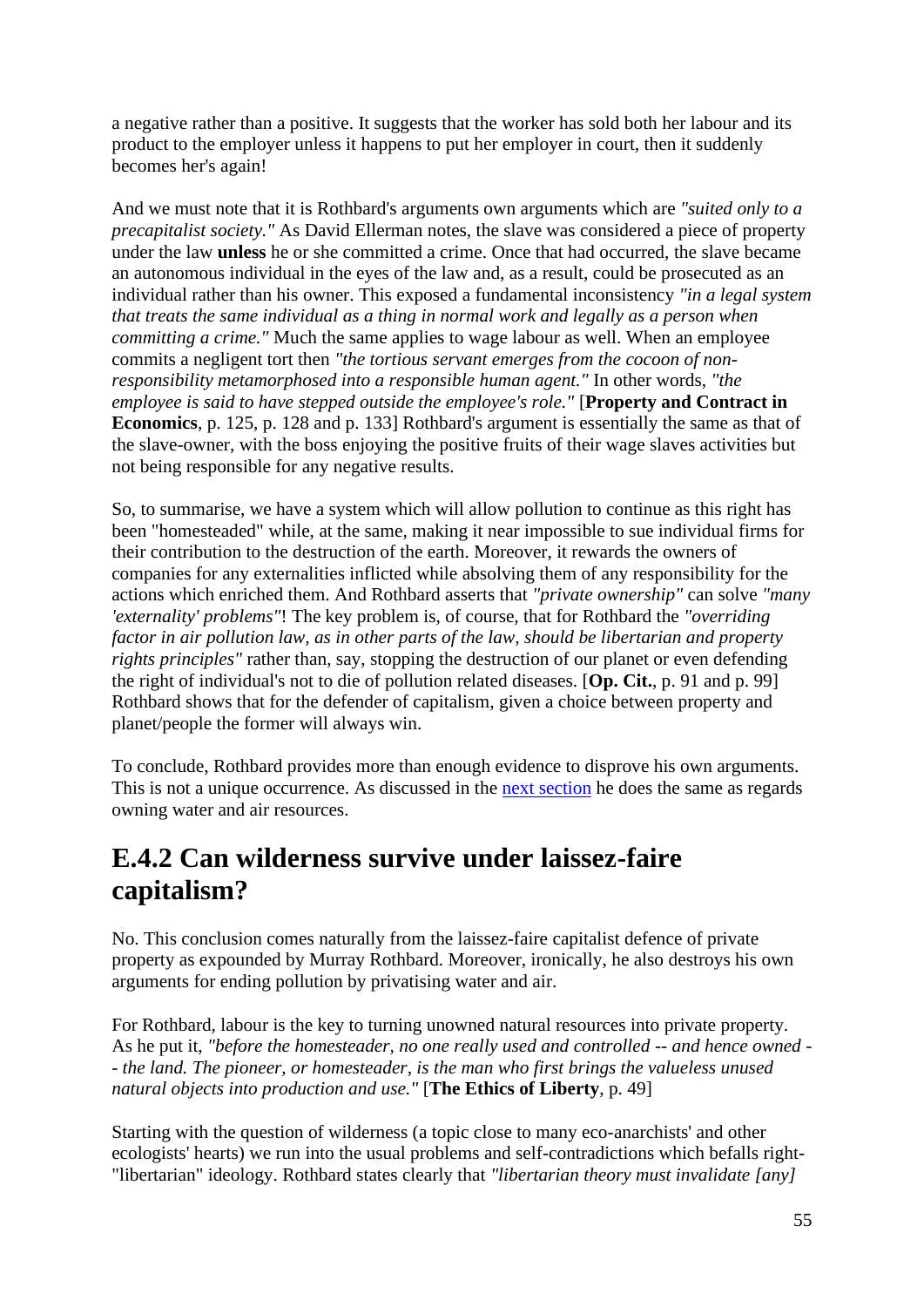*claim to ownership"* of land that has *"never been transformed from its natural state"* (he presents an example of an owner who has left a piece of his *"legally owned"* land untouched). If another person appears who **does** transform the land, it becomes *"justly owned by another"* and the original owner cannot stop her (and should the original owner *"use violence to prevent another settler from entering this never-used land and transforming it into use"* they also become a *"criminal aggressor"*). Rothbard also stresses that he is **not** saying that land must continually be in use to be valid property. [**Op. Cit.**, pp. 63-64] This is unsurprising, as that would justify landless workers seizing the land from landowners during a depression and working it themselves and we cannot have that now, can we?

Now, where does that leave wilderness? In response to ecologists who oppose the destruction of the rainforest, many supporters of capitalism suggest that they put their money where their mouth is and **buy** rainforest land. In this way, it is claimed, rainforest will be protected (see [section B.5](sectionB.html#secb5) for why such arguments are nonsense). As ecologists desire the rainforest **because it is wilderness** they are unlikely to "transform" it by human labour (its precisely that they want to stop). From Rothbard's arguments it is fair to ask whether logging companies have a right to "transform" the virgin wilderness owned by ecologists, after all it meets Rothbard's criteria (it is still wilderness). Perhaps it will be claimed that fencing off land "transforms" it (hardly what you imagine "mixing labour" with to mean, but never mind) -- but that allows large companies and rich individuals to hire workers to fence in vast tracks of land (and recreate the land monopoly by a "libertarian" route). But as discussed in [section](sectionF.html#secf41)  [F.4.1,](sectionF.html#secf41) fencing off land does not seem to imply that it becomes property in Rothbard's theory. And, of course, fencing in areas of rainforest disrupts the local eco-system -- animals cannot freely travel, for example -- which, again, is what ecologists desire to stop. Would Rothbard have accepted a piece of paper as "transforming" land? We doubt it (after all, in his example the wilderness owner **did** legally own it) -- and so most ecologists will have a hard time in pure capitalism (wilderness is just not an option).

Moreover, Rothbard's "homesteading" theory actually violates his support for unrestricted property rights. What if a property owner **wants** part of her land to remain wilderness? Their desires are violated by the "homesteading" theory (unless, of course, fencing things off equals "transforming" them, which it apparently does not). How can companies provide wilderness holidays to people if they have no right to stop settlers (including large companies) "homesteading" that wilderness? Then there is the question of wild animals. Obviously, they can only become owned by either killing them or by domesticating them (the only possible means of "mixing your labour" with them). Does it mean that someone only values, say, a polar bear when they kill it or capture it for a zoo?

At best, it could be argued that wilderness would be allowed **if** the land was transformed first then allowed to return to the wild. This flows from Rothbard's argument that there is no requirement that land continue to be used in order for it to continue to be a person's property. As he stresses, *"our libertarian [sic!] theory holds that land needs only be transformed once to pass into private ownership."* [**Op. Cit.**, p. 65] This means that land could be used and then allowed to fall into disuse for the important thing is that once labour is mixed with the natural resources, it remains owned in perpetuity. However, destroying wilderness in order to recreate it is simply an insane position to take as many eco-systems are extremely fragile and will not return to their previous state. Moreover, this process takes a long time during which access to the land will be restricted to all but those the owner consents to.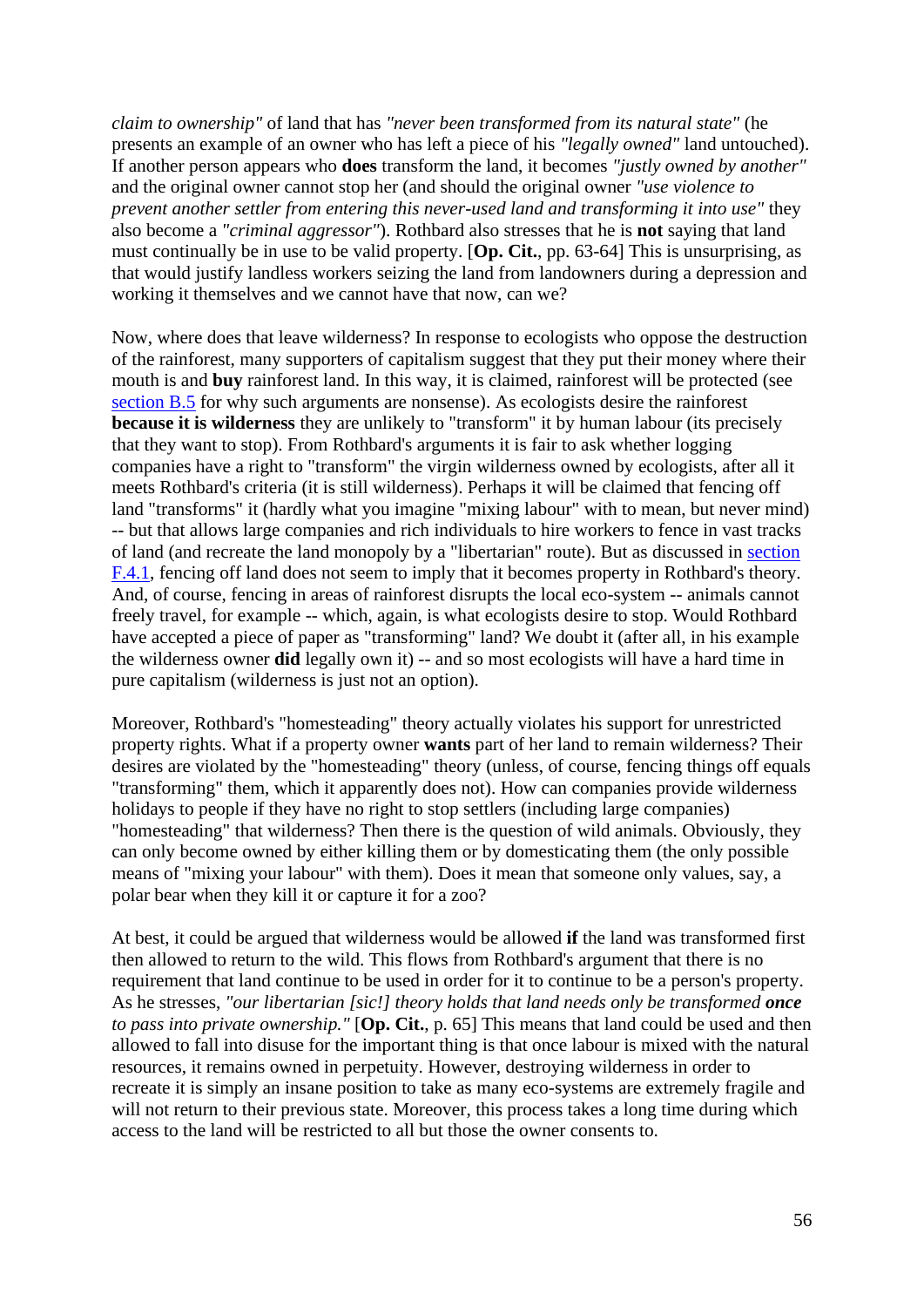And, of course, where does Rothbard's theory leave hunter-gatherer or nomad societies. They **use** the resources of the wilderness, but they do not "transform" them (in this case you cannot easily tell if virgin land is empty or being used). If a group of nomads find its traditionally used, but natural, oasis appropriated by a homesteader what are they to do? If they ignore the homesteaders claims he can call upon the police (public or private) to stop them -- and then, in true Rothbardian fashion, the homesteader can refuse to supply water to them unless they pay for the privilege. And if the history of the United States and other colonies are anything to go by, such people will become "criminal aggressors" and removed from the picture.

As such, it is important to stress the social context of Rothbard's Lockean principles. As John O'Neill notes, Locke's labour theory of property was used not only to support enclosing common land in England but also as a justification for stealing the land of indigenous population's across the world. For example, the *"appropriation of America is justified by its being brought into the world of commence and hence cultivation . . . The Lockean account of the 'vast wilderness' of America as land uncultivated and unshaped by the pastoral activities of the indigenous population formed part of the justification of the appropriation of native land."* [**Markets, Deliberation and Environment**, p. 119] That the native population was **using** the land was irrelevant as Rothbard himself noted. As he put it, the Indians *"laid claim to vast reaches of land which they hunted but which they did not transform by cultivation."* [**Conceived in Liberty**, vol. 1, p. 187]. This meant that *"the bulk of Indian-claimed land was not settled and transformed by the Indians"* and so settlers were *"at least justified in ignoring vague, abstract claims."* The Indian hunting based claims were *"dubious."* [**Op. Cit.**, vol. 2, p. 54 and p. 59] The net outcome, of course, was that the *"vague, abstract"* Indian claims to hunting lands were meet with the concrete use of force to defend the newly appropriated (i.e. stolen) land (force which quickly reached the level of genocide).

So unless people bestowed some form of transforming labour over the wilderness areas then any claims of ownership are unsubstantiated. At most, tribal people and nomads could claim the wild animals they killed and the trails that they cleared. This is because a person would *"have to use the land, to 'cultivate' it in some way, before he could be asserted to own it."* This cultivation is not limited to *"tilling the soil"* but also includes clearing it for a house or pasture or caring for some plots of timber. [**Man, Economy, and State, with Power and Market**, p. 170] Thus game preserves or wilderness areas could **not** exist in a pure capitalist society. This has deep ecological implications as it automatically means the replacement of wild, old-growth forests with, at best, managed ones. These are **not** an equivalent in ecological terms even if they have approximately the same number of trees. As James C. Scott stresses:

*"Old-growth forests, polycropping, and agriculture with open-pollinated landraces may not be as productive, in the short run, as single-species forests and fields or identical hybrids. But they are demonstrably more stable, more self-sufficient, and less vulnerable to epidemics and environmental stress . . . Every time we replace 'natural capital' (such as wild fish stocks or old-growth forests) with what might be termed 'cultivated natural capital' (such as fish farms or tree plantations), we gain ease of appropriation and in immediate productivity, but at the cost of more maintenance expenses and less 'redundancy, resiliency, and stability' . . . Other things being equal . . . the less diverse the cultivated natural capital, the more vulnerable and nonsustainable it becomes. The problem is that in most economic systems, the external costs (in water or air pollution, for example, or the exhaustion of nonrenewable resources, including a reduction in biodiversity) accumulate long before*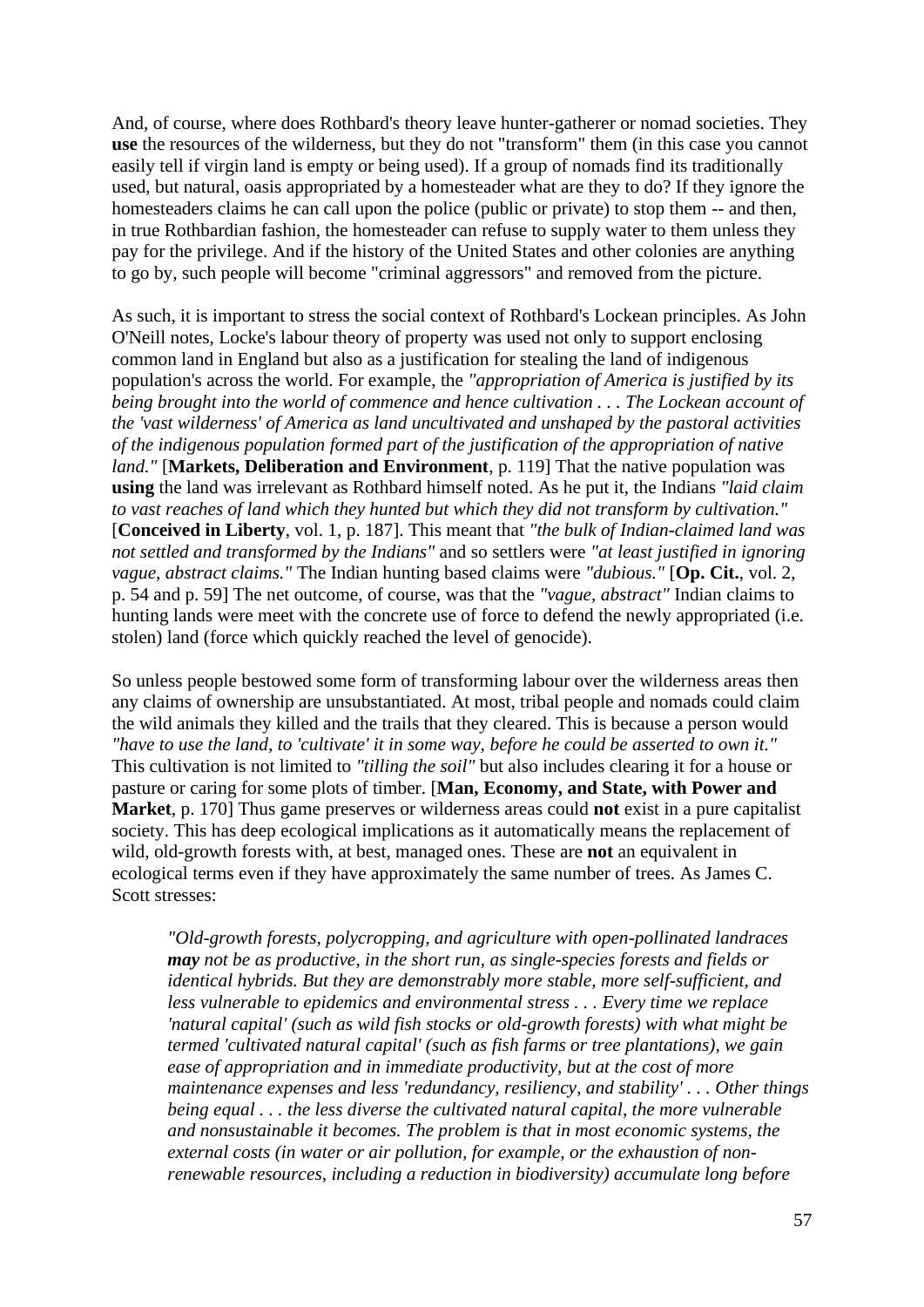#### *the activity becomes unprofitable in a narrow profit-and-loss sense."* [**Seeing like a State**, p. 353]

Forests which are planned as a resource are made ecologically simplistic in order to make them economically viable (i.e., to reduce the costs involved in harvesting the crop). They tend to be monocultures of one type of tree and conservationists note that placing all eggs in one basket could prompt an ecological disaster. A palm oil monoculture which replaces rainforest to produce biofuel, for example, would be unable to support the rich diversity of wildlife as well as leaving the environment vulnerable to catastrophic disease. Meanwhile, local people dependent on the crop could be left high and dry if it fell out of favour on the global market.

To summarise, capitalism simply cannot protect wilderness and, by extension, the planet's ecology. Moreover, it is no friend to the indigenous population who use but do not "transform" their local environment.

It should also be noted that underlying assumption behind this and similar arguments is that other cultures and ways of life, like many eco-systems and species, are simply not worth keeping. While lip-service is made to the notion of cultural diversity, the overwhelming emphasis is on universalising the capitalist model of economic activity, property rights and way of life (and a corresponding ignoring of the role state power played in creating these as well as destroying traditional customs and ways of life). Such a model for development means the replacement of indigenous customs and communitarian-based ethics by a commercial system based on an abstract individualism with a very narrow vision of what constitutes self-interest. These new converts to the international order would be forced, like all others, to survive on the capitalist market. With vast differences in wealth and power such markets have, it is likely that the net result would simply be that new markets would be created out of the natural 'capital' in the developing world and these would soon be exploited.

As an aside, we must note that Rothbard fails to realise -- and this comes from his worship of capitalism and his "Austrian economics" -- is that people value many things which do not, indeed cannot, appear on the market. He claims that wilderness is *"valueless unused natural objects*" for it people valued them, they would use -- i.e. transform -- them. But unused things may be of **considerable** value to people, wilderness being a classic example. And if something **cannot** be transformed into private property, does that mean people do not value it? For example, people value community, stress-free working environments, meaningful work -- if the market cannot provide these, does that mean they do not value them? Of course not (see Juliet Schor's **The Overworked American** on how working people's desire for shorter working hours was not transformed into options on the market).

So it should be remembered that in valuing impacts on nature, there is a difference between use values (i.e. income from commodities produced by a resource) and non-use values (i.e., the value placed on the existence of a species or wilderness). The former are usually welldefined, but often small while the latter are often large, but poorly defined. For example, the Exxon Valdez oil spill in Alaska resulted in losses to people who worked and lived in the affected area of an estimated \$300 million. However, the existence value of the area to the American population was \$9 billion. In other words, the amount that American households were reportedly willing to pay to prevent a similar oil spill in a similar area was 30 times larger. Yet this non-use value cannot be taken into account in Rothbard's schema as nature is not considered a value in itself but merely a resource to be exploited.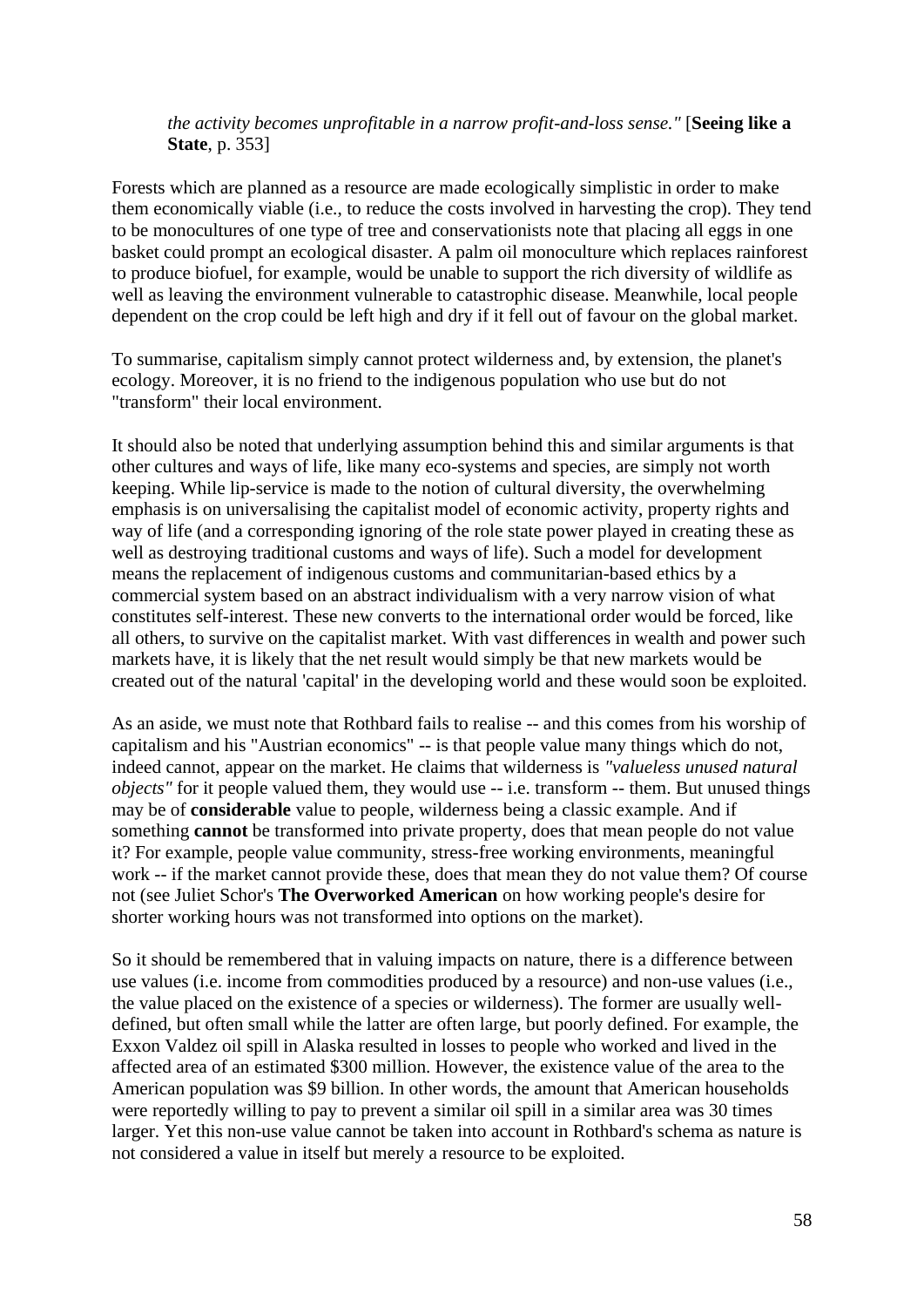Which brings us to another key problem with Rothbard's argument: he simply cannot justify the appropriation of water and atmosphere by means of his own principles. To show why, we need simply consult Rothbard's own writings on the subject.

Rothbard has a serious problem here. As noted above, he subscribed to a Lockean vision of property. In this schema, property is generated by mixing labour with unowned resources. Yet you simply cannot mix your labour with water or air. In other words, he is left with a system of property rights which cannot, by their very nature, be extended to common goods like water and air. Let us quote Rothbard on this subject:

*"it is true that the high seas, in relation to shipping lanes, are probably inappropriable, because of their abundance in relation to shipping routes. This is not true, however, of fishing rights. Fish are definitely not available in unlimited quantities, relatively to human wants. Therefore, they are appropriable . . . In a free [sic!] society, fishing rights to the appropriate areas of oceans would be owned by the first users of these areas and then useable or saleable to other individuals. Ownership of areas of water that contain fish is directly analogous to private ownership of areas of land or forests that contain animals to be hunted . . . water can definitely be marked off in terms of latitudes and longitudes. These boundaries, then would circumscribe the area owned by individuals, in the full knowledge that fish and water can move from one person's property to another."* [**Man, Economy, and State, with Power and Market**, pp. 173-4]

In a footnote to this surreal passage, he added that it *"is rapidly becoming evident that air lanes for planes are becoming scare and, in a free [sic!] society, would be owned by first users."*

So, travellers crossing the sea gain no property rights by doing so but those travelling through the air do. Why this should be the case is hard to explain as, logically, both acts "transform" the commons by "labour" in exactly the same manner (i.e. not at all). Why **should** fishing result in absolute property rights in oceans, seas, lakes and rivers? Does picking a fruit give you property rights in the tree or the forest it stands in? Surely, at best, it gives you a property right in the fish and fruit? And what happens if area of water is so polluted that there are no fish? Does that mean that this body of water is impossible to appropriate? How does it become owned? Surely it cannot and so it will always remain a dumping ground for waste?

Looking at the issue of land and water, Rothbard asserts that owning water is *"directly analogous"* to owning land for hunting purposes. Does this mean that the landowner who hunts cannot bar travellers from their land? Or does it mean that the sea-owner can bar travellers from crossing their property? Ironically, as shown above, Rothbard later explicitly rejected the claims of Native Americans to own their land because they hunted animals on it. The same, logically, applies to his arguments that bodies of water can be appropriated.

Given that Rothbard is keen to stress that labour is required to transform land into private property, his arguments are self-contradictory and highly illogical. It should also be stressed that here Rothbard nullifies his criteria for appropriating private property. Originally, only labour being used on the resource can turn it into private property. Now, however, the only criteria is that it is scare. This is understandable, as fishing and travelling through the air cannot remotely be considered "mixing labour" with the resource.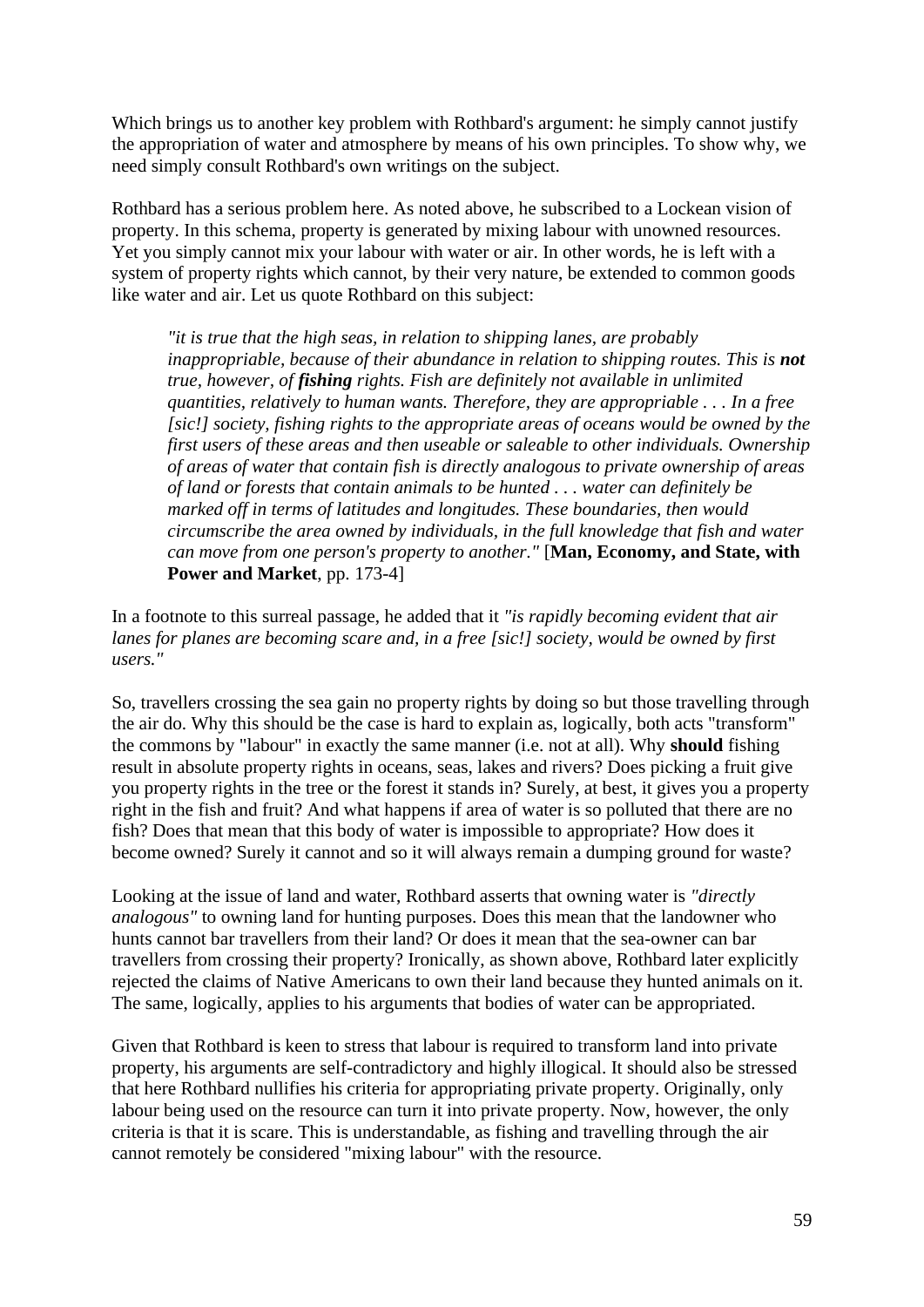It is easy to see why Rothbard produced such self-contradictory arguments over the years as each one was aimed at justifying and extending the reach of capitalist property rights. Thus the Indians' hunting claims could be rejected as these allowed the privatising of the land while the logically identical fishing claims could be used to allow the privatisation of bodies of water. Logic need not bother the ideologue when he seeking ways to justify the supremacy of the ideal (capitalist private property, in this case).

Finally, since Rothbard (falsely) claims to be an anarchist, it is useful to compare his arguments to that of Proudhon's. Significantly, in the founding work of anarchism Proudhon presented an analysis of this issue directly opposite to Rothbard's. Let us quote the founding father of anarchism on this important matter:

*"A man who should be prohibited from walking in the highways, from resting in the fields, from taking shelter in caves, from lighting fires, from picking berries, from gathering herbs and boiling them in a bit of baked clay, -- such a man could not live. Consequently the earth -- like water, air, and light -- is a primary object of necessity which each has a right to use freely, without infringing another's right. Why, then, is the earth appropriated? . . . [An economist] assures us that it is because it is not INFINITE. The land is limited in amount. Then . . . it ought to be appropriated. It would seem, on the contrary, that he ought to say, Then it ought not to be appropriated. Because, no matter how large a quantity of air or light any one appropriates, no one is damaged thereby; there always remains enough for all. With the soil, it is very different. Lay hold who will, or who can, of the sun's rays, the passing breeze, or the sea's billows; he has my consent, and my pardon for his bad intentions. But let any living man dare to change his right of territorial possession into the right of property, and I will declare war upon him, and wage it to the death!"* [**What is Property?**, p. 106]

Unlike Locke who at least paid lip-service to the notion that the commons can be enclosed when there is enough and as good left for others to use, Rothbard turn this onto its head. In his "Lockean" schema, a resource can be appropriated only when it is scare (i.e. there is **not** enough and as good left for others). Perhaps it comes as no surprise that Rothbard rejects the *"Lockean proviso"* (and essentially argues that Locke was not a consistent Lockean as his work is *"riddled with contradictions and inconsistencies"* and have been *"expanded and purified"* by his followers. [**The Ethics of Liberty**, p. 22]).

Rothbard is aware of what is involved in accepting the Lockean Proviso -- namely the existence of private property (*"Locke's proviso may lead to the outlawry of all private property of land, since one can always say that the reduction of available land leaves everyone else . . . worse off"* [**Op. Cit.**, p. 240]). The Proviso **does** imply the end of capitalist property rights which is why Rothbard, and other right-"libertarians", reject it while failing to note that Locke himself simply assumed that the invention of money transcended this limitation. [C.B. MacPherson, **The Political Theory of Individualism**, pp. 203-20] As we discussed in [section B.3.4,](sectionB.html#secb34) it should be stressed that this limitation is considered to be transcended purely in terms of material wealth rather than its impact on individual liberty or dignity which, surely, should be of prime concern for someone claiming to favour "liberty." What Rothbard failed to understand that Locke's Proviso of apparently limiting appropriation of land as long as there was enough and as good for others was a ploy to make the destruction of the commons palatable to those with a conscience or some awareness of what liberty involves. This can be seen from the fact this limitation could be transcended at all (in the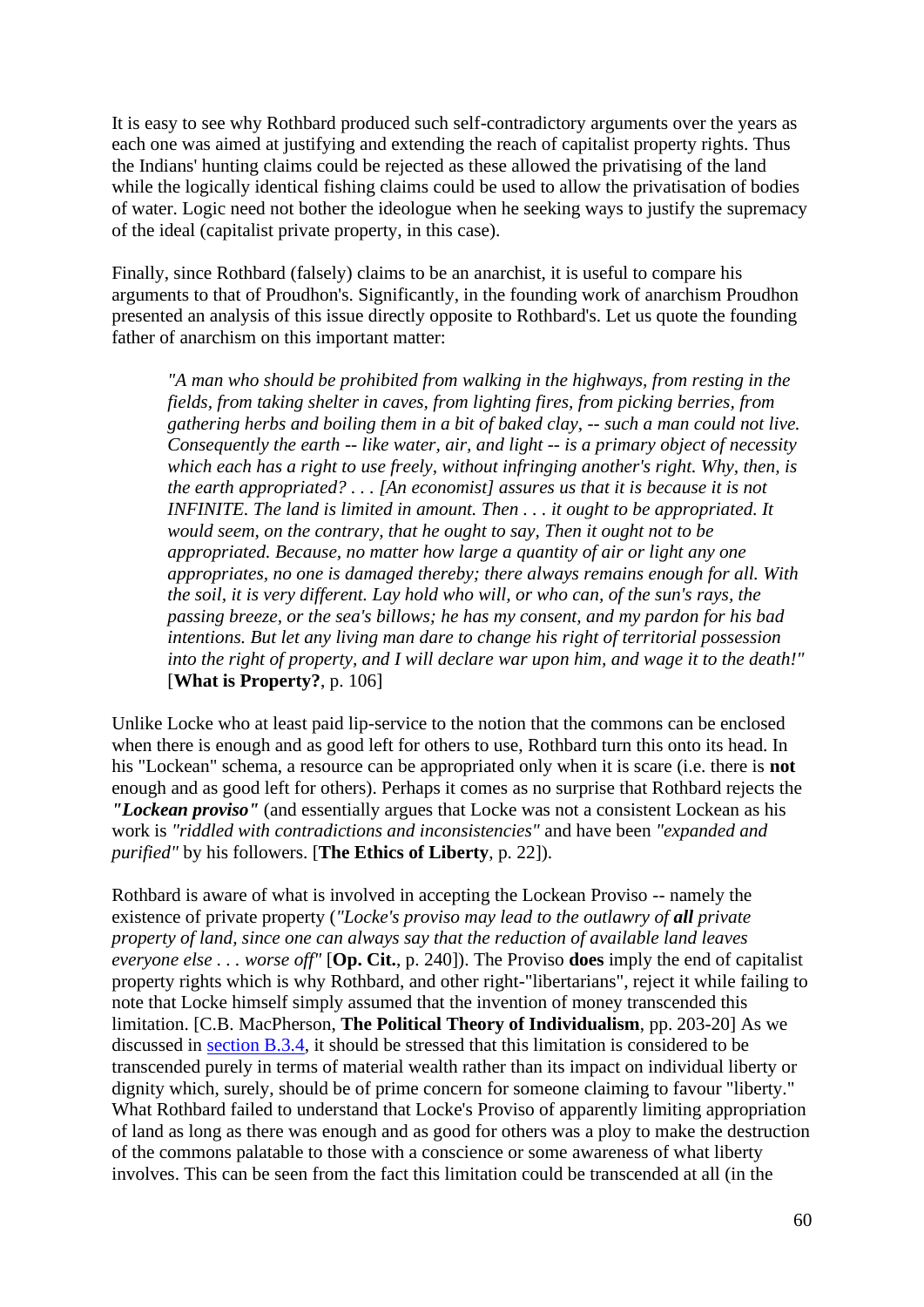same way, Locke justified the exploitation of labour by arguing that it was the property of the worker who sold it to their boss -- see [section B.4.2](sectionB.html#secb42) for details). By getting rid of the Proviso, Rothbard simply exposes this theft of our common birthright in all its unjust glory.

It is simple. Either you reject the Proviso and embrace capitalist property rights (and so allow one class of people to be dispossessed and another empowered at their expense) or you take it seriously and reject private property in favour of possession and liberty. Anarchists, obviously, favour the latter option. Thus Proudhon:

*"Water, air, and light are common things, not because they are inexhaustible, but because they are indispensable; and so indispensable that for that very reason Nature has created them in quantities almost infinite, in order that their plentifulness might prevent their appropriation. Likewise the land is indispensable to our existence, - consequently a common thing, consequently unsusceptible of appropriation; but land is much scarcer than the other elements, therefore its use must be regulated, not for the profit of a few, but in the interest and for the security of all.*

*"In a word, equality of rights is proved by equality of needs. Now, equality of rights, in the case of a commodity which is limited in amount, can be realised only by equality of possession . . . From whatever point we view this question of property - provided we go to the bottom of it -- we reach equality."* [**Op. Cit.**, p. 107]

To conclude, it would be unfair to simply quote Keynes evaluation of one work by von Hayek, another leading "Austrian Economist," namely that it *"is an extraordinary example of how, starting with a mistake, a remorseless logician can end up in bedlam."* This is only partly true as Rothbard's account of property rights in water and air is hardly logical (although it is remorseless once we consider its impact when applied in an unequal and hierarchical society). That this nonsense is in direct opposition to the anarchist perspective on this issue should not come as a surprise any more than its incoherence. As we discuss in [section F,](sectionF.html) Rothbard's claims to being an "anarchist" are as baseless as his claim that capitalism will protect the environment.

## **E.5 Can ethical consumerism stop the ecological crisis?**

No. At best, it can have a limited impact in reducing environmental degradation and so postpone the ecological crisis. At worse, it could accelerate that crisis by creating new markets and thus increasing growth.

Before discussing why and just so there is no misunderstanding, we must stress that anarchists fully recognise that using recycled or renewable raw materials, reducing consumption and buying "ecologically friendly" products and technologies **are** very important. As such, we would be the last to denounce such a thing. But such measures are of very limited use as solutions to the ecological problems we face. At best they can only delay, not prevent, capitalism's ultimate destruction of the planet's ecological base.

Green consumerism is often the only thing capitalism has to offer in the face of mounting ecological destruction. Usually it boils down to nothing more than slick advertising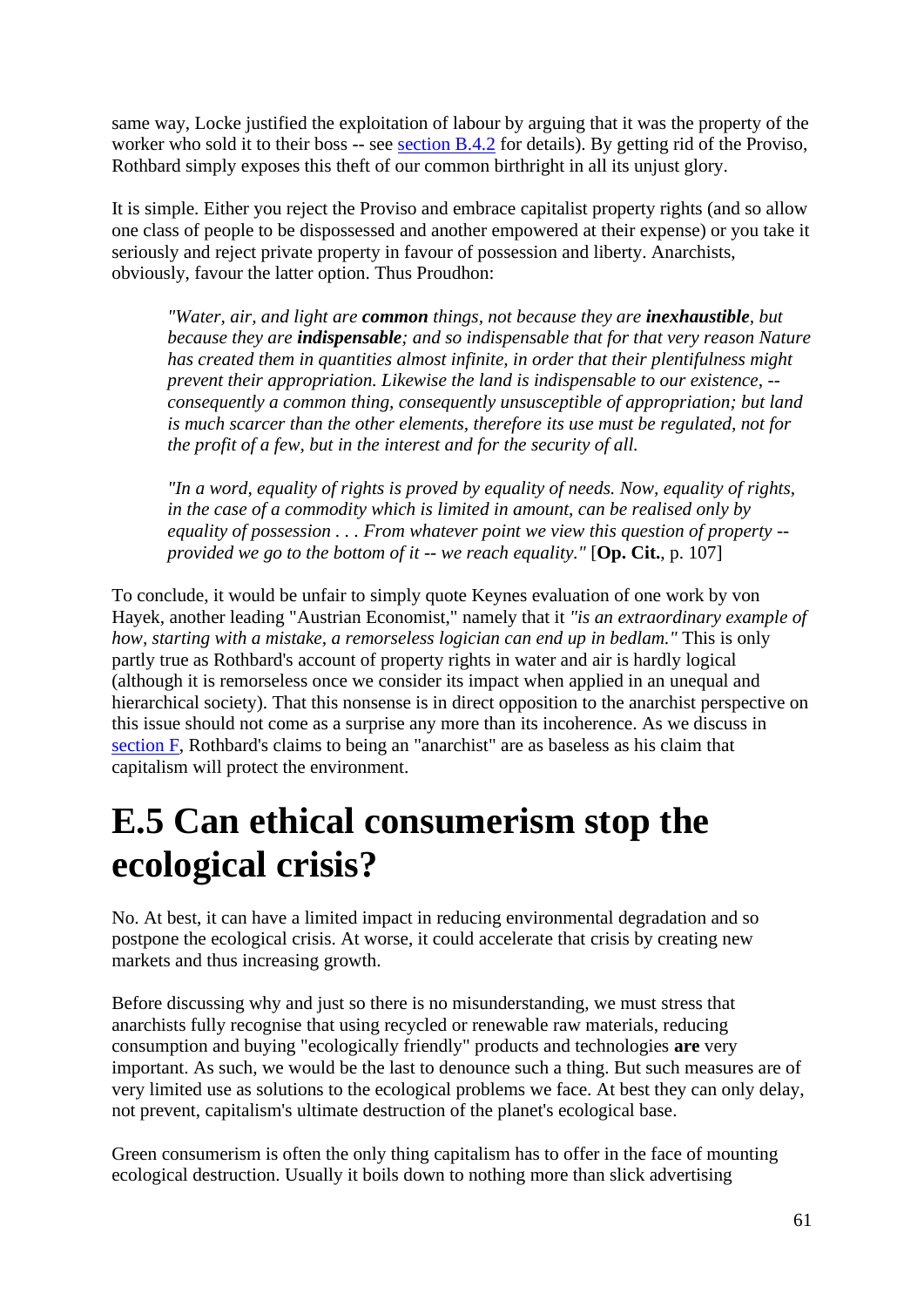campaigns by big corporate polluters to hype band-aid measures such as using a few recycled materials or contributing money to a wildlife fund, which are showcased as "concern for the environment" while off camera the pollution and devouring of non-renewable resources goes on. They also engage in "greenwashing", in which companies lavishly fund PR campaigns to paint themselves "green" without altering their current polluting practices!

This means that apparently "green" companies and products actually are not. Many firms hire expensive Public Relations firms and produce advertisements to paint a false image of themselves as being ecologically friendly (i.e. perform "greenwashing"). This indicates a weakness of market economies -- they hinder (even distort) the flow of information required for consumers to make informed decisions. The market does not provide enough information for consumers to determine whether a product **is** actually green or not -- it just gives them a price supplemented by (often deliberately misleading) advertising designed to manipulate the consumer and present an appropriate corporate image. Consumers have to rely on other sources, many of which are minority journals and organisations and so difficult to find, to provide them with the accurate information required to countermand the power and persuasion of advertising and the work of PR experts. This helps explain why, for example, *"large agribusiness firms are now attempting, like Soviet commissars, to stifle criticism of their policies"* by means of *"veggie libel laws."* These laws, which in 2001 had been passed in 13 American states (*"backed by agribusiness"*) *"make it illegal to criticise agricultural commodities in a manner inconsistent with 'reasonable' scientific evidence. The whole concept of 'veggie libel' laws is probably unconstitutional; nevertheless, these laws remain on the books."* [Eric Schlosser, **Fast Food Nation**, p. 266]

We should not discount the impact of PR experts in shaping the way people see the world or decide to consume. A lot of resources are poured into corporate Public Relations in order to present a green image. *"In the perverse world of corporate public relations,"* note critics John Stauber and Sheldon Rampton, *"propagandising and lobbying against environmental protection is called 'environmental' or 'green' PR. 'Greenwashing' is a more accurate pejorative now commonly used to describe the ways that polluters employ deceptive PR to falsely paint themselves an environmentally responsible public image . . . Today a virulent, pro-industry, anti-environmentalism is on the rise . . . PR experts . . . are waging and winning a war against environmentalists on behalf of corporate clients in the chemical, energy, food, automobile, forestry and mining industries."* A significant amount of cash is spent (an estimated \$1 billion a year by the mid-1990s) *"on the services of antienvironmental PR professionals and on 'greenwashing' their corporate image."* [**Toxic Sludge is Good for You!**, p. 125] See the chapter called *"Silencing Spring"* in Stauber's and Rampton's book **Toxic Sludge is Good for You!** for a good summary of this use of PR firms.

Even apparently ecologically friendly firms like "The Body Shop" can present a false image of what they do. For example, journalist Jon Entine investigated that company in 1994 and discovered that only a minuscule fraction of its ingredients came from **Trade Not Aid** (a program claimed to aid developing countries). Entine also discovered that the company also used many outdated, off-the-shelf product formulas filled with non-renewable petrochemicals as well as animal tested ingredients. When Entine contacted the company he received libel threats and it hired a PR company to combat his story. [Stauber and Rampton, **Op. Cit.**, pp. 74-5] This highlights the dangers of looking to consumerism to solve ecological problems. As Entine argued: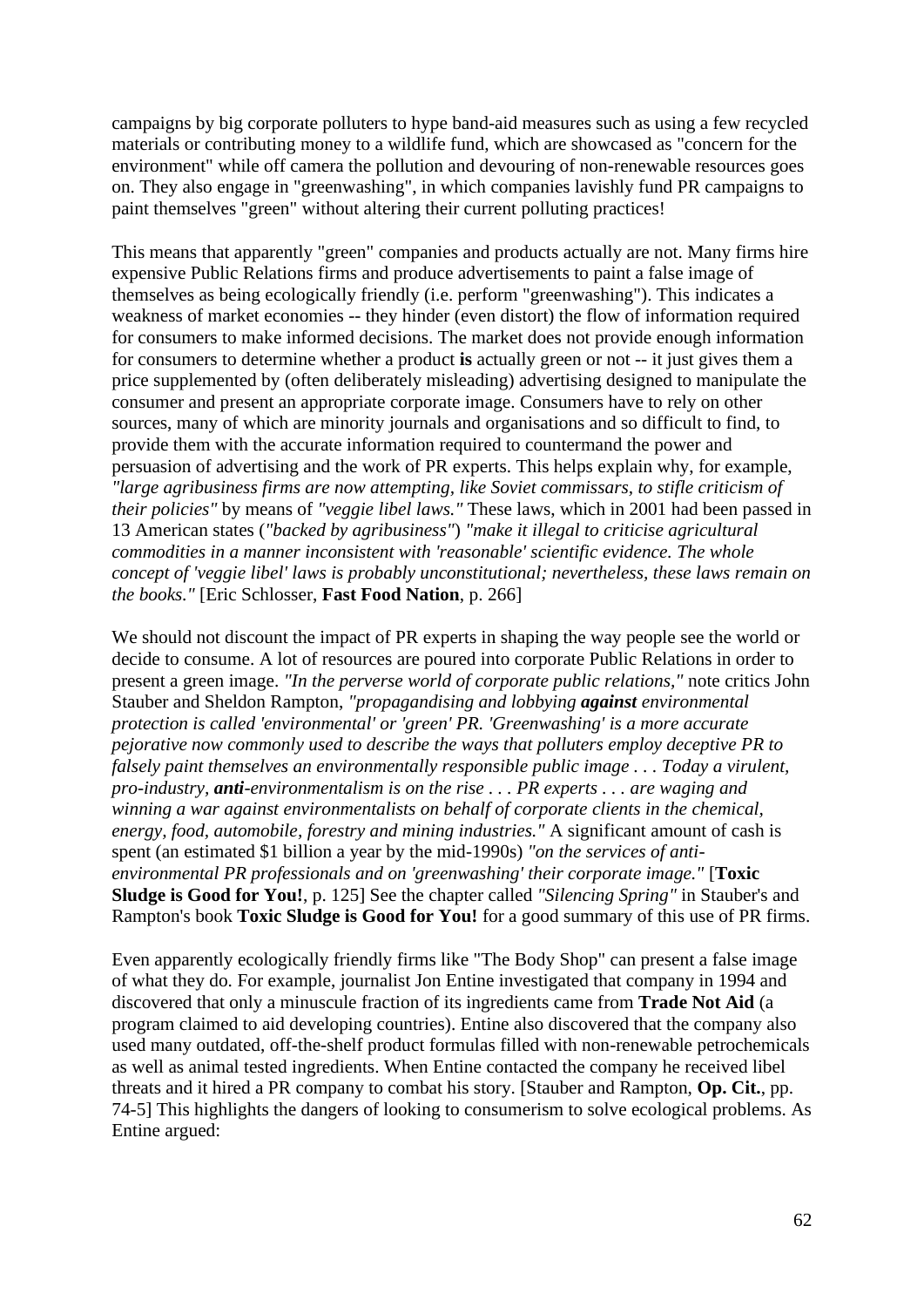*"The Body Shop is a corporation with the privileges and power in society as all others. Like other corporations it makes products that are unsustainable, encourages consumerism, uses non-renewable materials, hires giant PR and law firms, and exaggerates its environment policies. If we are to become a sustainable society, it is crucial that we have institutions . . . that are truly sustainable. The Body Shop has deceived the public by trying to make us think that they are a lot further down the road to sustainability than they really are. We should . . . no longer . . . lionise the Body Shop and others who claim to be something they are not."* [quoted by Stauber and Rampton, **Op. Cit.**, p. 76]

Even ignoring the distorting influence of advertising and corporate-paid PR, the fundamental issue remains of whether consumerism can actually fundamentally influence how business works. One environmental journalist puts the arguments well in his excellent book on "Fast Food" (from the industrialisation of farming, to the monopolisation of food processing, to the standardisation of food consumption it). As he puts corporations will *"sell free-range, organic, grass-fed hamburgers if you demand it. They will sell whatever sells at a profit."* [Eric Schlosser, **Op. Cit.**, p. 269] He complements this position by suggesting various regulations and some role for trade unions.

Which, of course, is true. It is equally true that we are not forced to buy any specific product, which is why companies spend so much in convincing us to buy their products. Yet even ignoring the influence of advertising, it is unlikely that using the market will make capitalism nicer. Sadly, the market rewards the anti-social activities that Schlosser and other environmentalists chronicle. As he himself notes, the *"low price of a fast food hamburger does not reflect its real cost . . . The profits of the fast food chains have been made possible by the losses imposed on the rest of society."* [**Op. Cit.**, p. 261] This means that the idea that by using the market we can "reform" capitalism is flawed simply because even "good" companies have to make a profit and so will be tempted to cut costs, inflict them on third parties (such as workers, consumers and the planet). The most obvious form of such externalities is pollution. Such anti-social and anti-ecological behaviour makes perfect business sense as prices fall when costs are passed on to others in the form of externalities. Thus firms which employ debt-slaves in sweatshops while polluting the atmosphere in a third-world dictatorship will have lower costs and so prices than those employing unionised workers under eco-friendly regulations.

The amazing thing is that being concerned about such issues is considered as a flaw in economics. In fact, seeking the lowest price and ignoring the social and ecological impact of a product is *"considered virtuousness"* by the market and by economists for, as green economist E. F. Schumacher, pointed out *"[i]f a buyer refused a good bargain because he suspected that the cheapness of the goods in question stemmed from exploitation or other despicable practices (except theft), he would be open to criticism of behaving 'uneconomically' which is viewed as nothing less than a fall from grace. Economists and others are wont to treat such eccentric behaviour with derision if not indignation. The religion of economics has its own code of ethics, and the First Commandment is to behave 'economically.'"* [**Small is Beautiful**, p. 30] And, of course, such a consumer would face numerous competitors who will happily take advantage of such activities.

Then there is the issue of how the market system hides much more information than it gives (a factor we will return to in [section I.1.2\)](sectionI.html#seci12). Under the price system, customers have no way of knowing the ecological (or social) impact of the products they buy. All they have is a price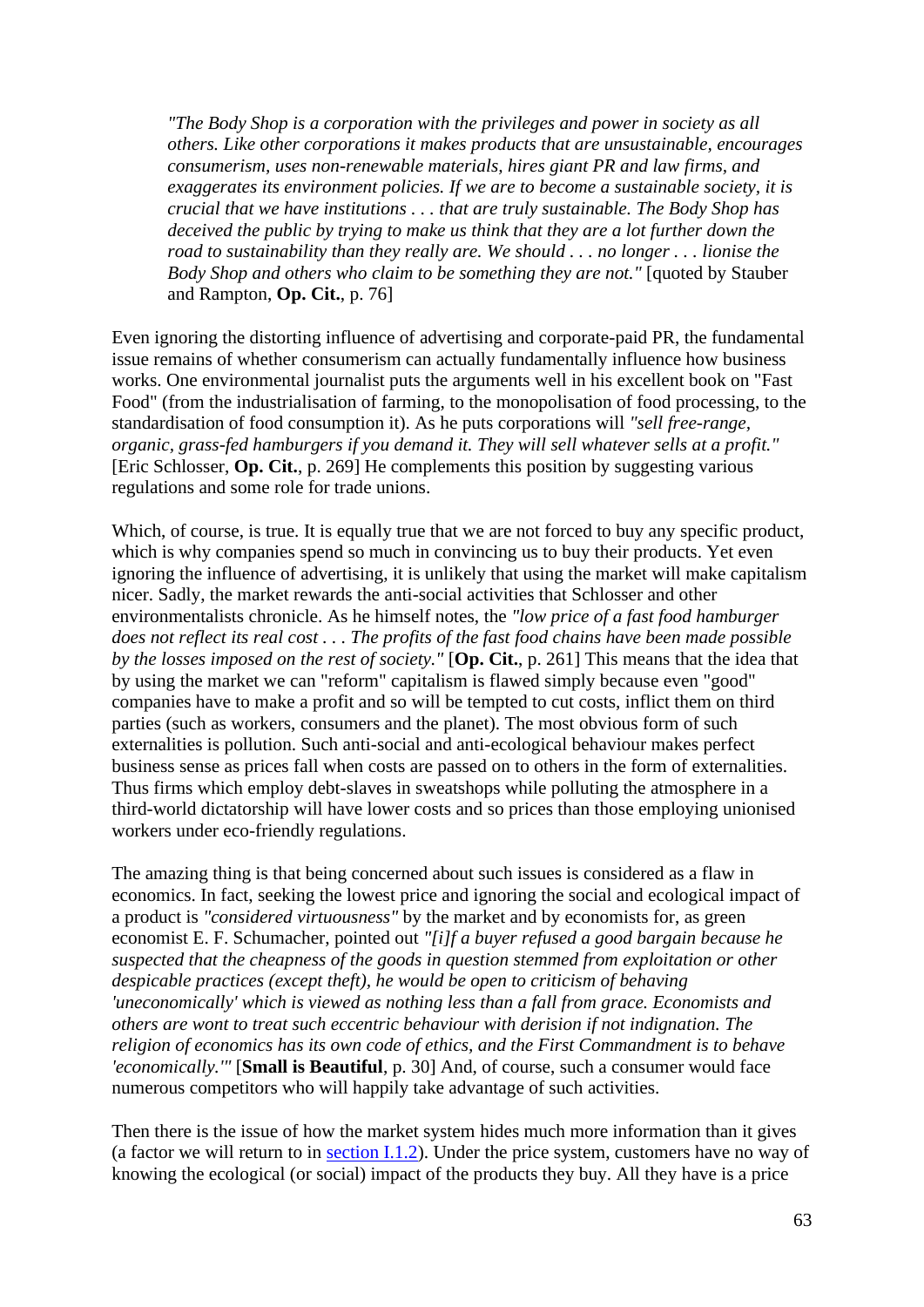and that simply does not indicate how the product was produced and what costs were internalised in the final price and which were externalised. Such information, unsurprisingly, is usually supplied **outside** the market by ecological activists, unions, customer groups and so on. Then there is the misinformation provided by the companies themselves in their adverts and PR campaigns. The skilfully created media images of advertising can easily swamp the efforts of these voluntary groups to inform the public of the facts of the social and environmental costs of certain products. Besides, any company has the threat of court action to silence their critics as the cost in money, resources, energy and time to fight for free speech in court is an effective means to keep the public ignorant about the dark side of capitalism.

This works the other way too. Simply put, a company has no idea whether you not buying a product is based on ethical consumption decisions or whether it is due to simple dislike of the product. Unless there is an organised consumer boycott, i.e. a collective campaign, then the company really has no idea that it is being penalised for its anti-ecological and/or anti-social actions. Equally, corporations are so interlinked that it can make boycotts ineffective. For example, unless you happened to read the business section on the day McDonalds bought a sizeable share in Pret-a-Manger you would have no idea that going there instead of McDonalds would be swelling the formers profits.

Ultimately, the price mechanism does not provide enough information for the customer to make an informed decision about the impact of their purchase and, by reducing prices, actively rewards the behaviour Schlosser condemns. After all, what is now "organic" production was just the normal means of doing it. The pressures of the market, the price mechanism so often suggested as a tool for change, ensured the industrialisation of farming which so many now rightly condemn. By reducing costs, market demand increased for the cheaper products and these drove the other, more ecologically and socially sound, practices out of business.

Which feeds into the issue of effective demand and income limitations. The most obvious problem is that the market is **not** a consumer democracy as some people have more votes than others (in fact, the world's richest people have more "votes" than the poorest billions, combined!). Those with the most "votes" (i.e. money) will hardly be interested in changing the economic system which placed them in that position. Similarly, those with the least "votes" will be more willing to buy ecologically destructive products simply to make ends meet rather than any real desire to do so. In addition, one individual's decision **not** to buy something will easily be swamped by others seeking the best deal, i.e. the lowest prices, due to economic necessity or ignorance. Money (quantity) counts in the market, not values (quality).

Then there is the matter of sourcing of secondary products. After all, most products we consume are made up of a multitude of other goods and it is difficult, if not impossible, to know where these component parts come from. Thus we have no real way of knowing whether your latest computer has parts produced in sweatshops in third-world countries nor would a decision not to buy it be communicated that far back down the market chain (in fact, the company would not even know that you were even **thinking** about buying a product unless you used non-market means to inform them and then they may simply dismiss an individual as a crank).

So the notion that consumerism can be turned to pressurising companies is deeply flawed. This is **not** to suggest that we become unconcerned about how we spend our money. Far from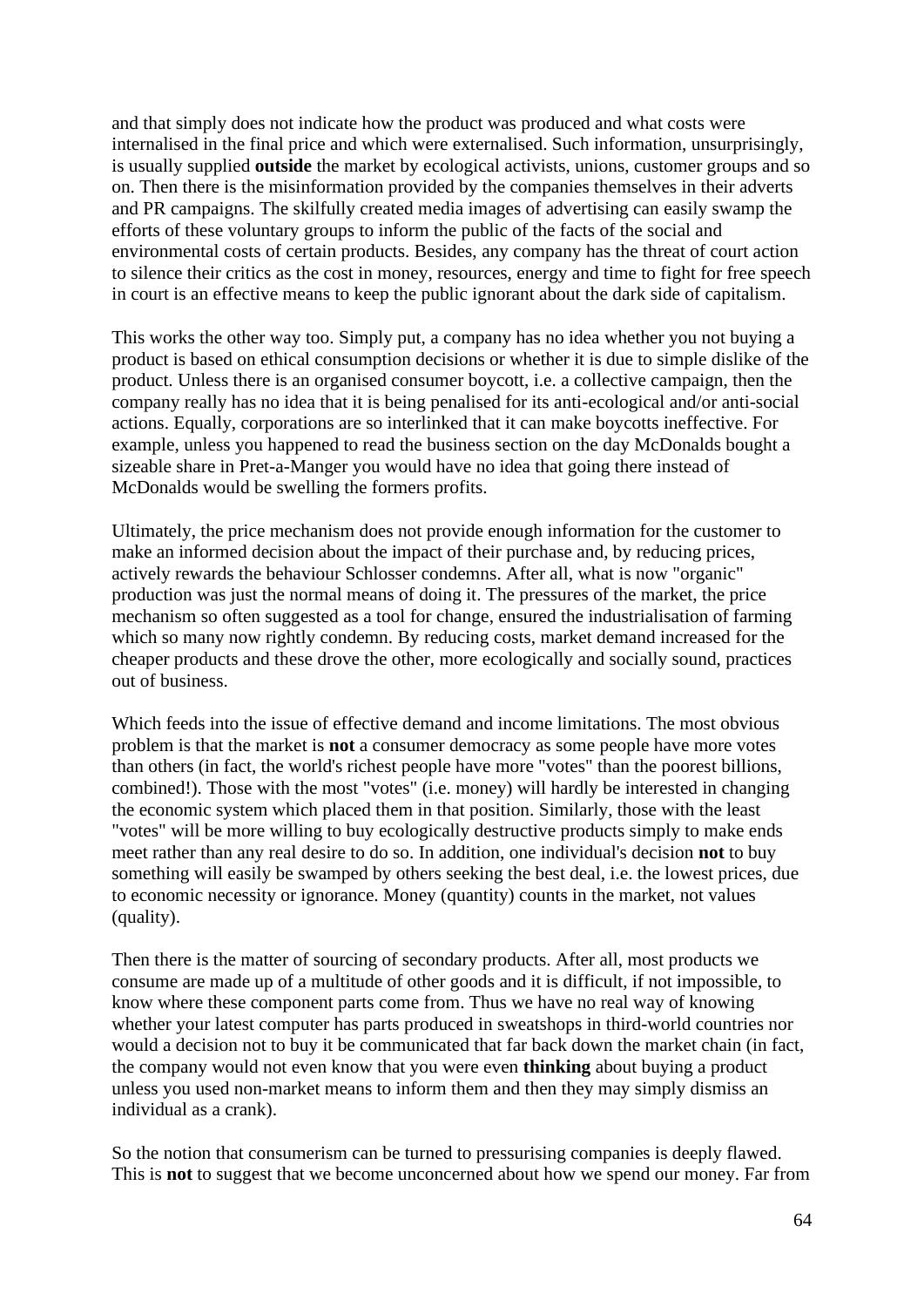it. Buying greener products rather than the standard one does have an impact. It just means being aware of the limitations of green consumerism, particularly as a means of changing the world. Rather, we must look to changing how goods are produced. This applies, of course, to shareholder democracy as well. Buying shares in a firm rarely results in an majority at the annual meetings nor, even if it did, does it allow an effective say in the day-to-day decisions management makes.

Thus green consumerism is hindered by the nature of the market -- how the market reduces everything to price and so hides the information required to make truly informed decisions on what to consume. Moreover, it is capable of being used to further ecological damage by the use of PR to paint a false picture of the companies and their environmental activities. In this way, the general public think things are improving while the underlying problems remain (and, perhaps, get worse). Even assuming companies are honest and do minimise their environmental damage they cannot face the fundamental cause of the ecological crisis in the "grow-or-die" principle of capitalism ("green" firms need to make profits, accumulate capital and grow bigger), nor do they address the pernicious role of advertising or the lack of public control over production and investment under capitalism. Hence it is a totally inadequate solution.

As green Sharon Beder notes, green marketing aims at *"increasing consumption, not reducing it. Many firms [seek] to capitalise on new markets created by rising environmental consciousness"* with such trends prompting *"a surge of advertisements and labels claiming environmental benefits. Green imagery was used to sell products, and caring for the environment became a marketing strategy"* and was a *"way of redirecting a willingness to spend less into a willingness to buy green products."* This means that firms can *"expand their market share to include consumers that want green products. Since manufacturers still make environmentally damaging products and retailers still sell non-green products on shelves next to green ones, it is evident that green marketing is merely a way of expanding sales. If they were genuinely concerned to protect the environment they would replace the unsound products with sound ones, not just augment their existing lines."* Moreover, green marketing *"does not necessarily mean green products, but false and misleading claims can be hard for consumers to detect"* while the *"most cynical marketers simply use environmental imagery to conjure up the impression that a product is good for the environment without making any real claims at all."* Ultimately, green consumerism *"reduces people to consumers. Their power to influence society is reduced to their purchasing power."* It *"does not deal with issues such as economic growth on a finite planet, the power of transnational corporations, and the way power is structured in our society."* [**Global Spin**, pp. 176-80]

Andrew Watson sums up green consumerism very eloquently as follows:

*"green consumerism, which is largely a cynical attempt to maintain profit margins, does not challenge capital's eco-cidal accumulation, but actually facilitates it by opening a new market. All products, no matter how 'green', cause some pollution, use some resources and energy, and cause some ecological disturbance. This would not matter in a society in which production was rationally planned, but in an exponentially expanding economy, production, however 'green', would eventually destroy the Earth's environment. Ozone-friendly aerosols, for example, still use other harmful chemicals; create pollution in their manufacture, use and disposal; and use large amounts of resources and energy. Of course, up to now, the green pretensions of most companies have been exposed largely as presenting an acceptably green*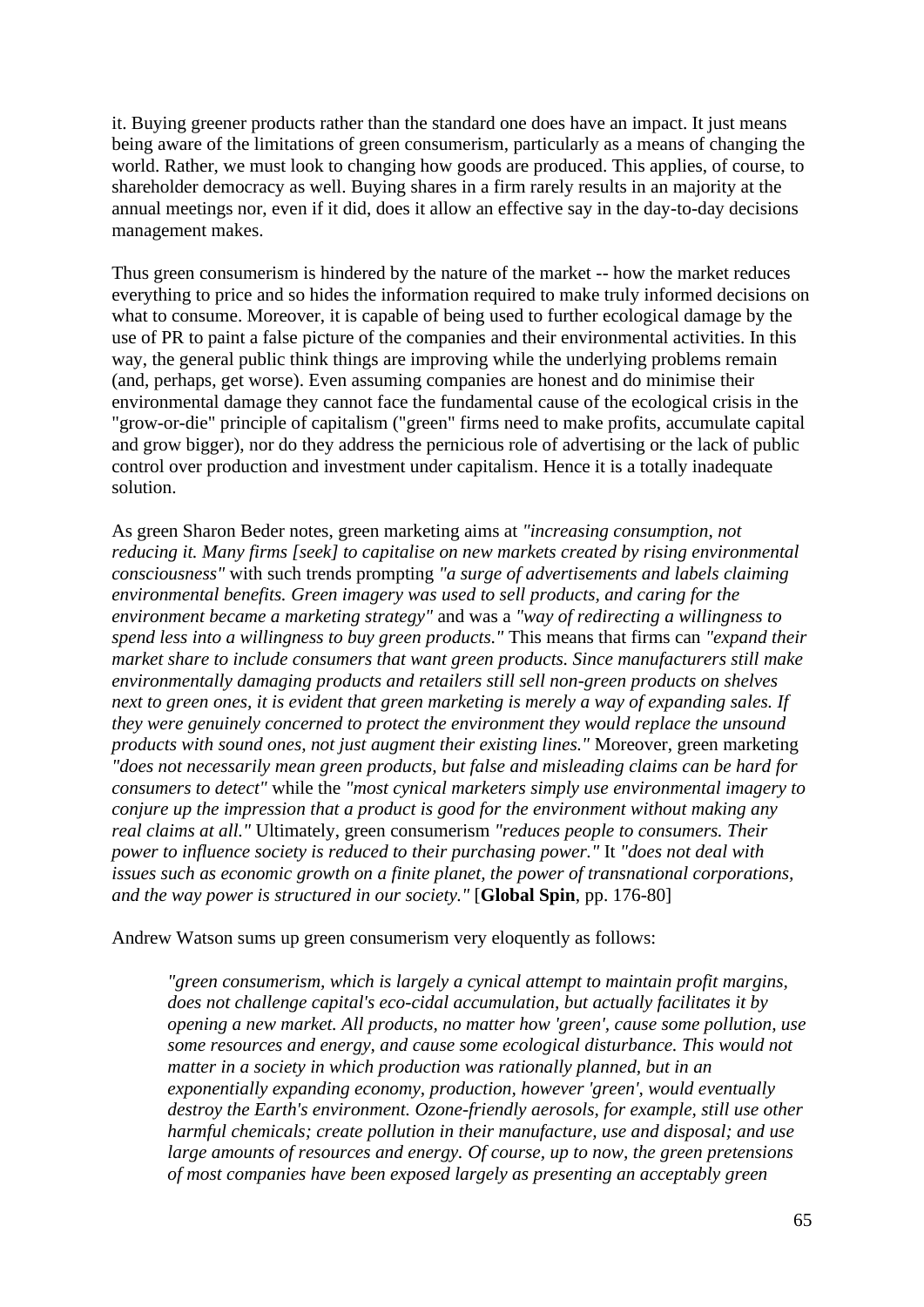*image, with little or no substance. The market is presented as the saviour of the environment. Environmental concern is commodified and transformed into ideological support for capitalism. Instead of raising awareness of the causes of the ecological crisis, green consumerism mystifies them. The solution is presented as an individual act rather than as the collective action of individuals struggling for social change. The corporations laugh all the way to the bank."* [**From Green to Red**, pp. 9-10]

"Ethical" consumerism, like "ethical" investment, is still based on profit making, the extraction of surplus value from others. This is hardly "ethical," as it cannot challenge the inequality in exchange and power that lies at the heart of capitalism nor the authoritarian social relationships it creates. Therefore it cannot really undermine the ecologically destructive nature of capitalism.

In addition, since capitalism is a world system, companies can produce and sell their nongreen and dangerous goods elsewhere. Many of the products and practices banned or boycotted in developed countries are sold and used in developing ones. For example, Agent Orange (used as to defoliate forests during the Vietnam War by the US) is used as an herbicide in the Third World, as is DDT. Agent Orange contains one of the most toxic compounds known to humanity and was responsible for thousands of deformed children in Vietnam. Ciba-Geigy continued to sell Enterovioform (a drug which caused blindness and paralysis in at least 10,000 Japanese users of it) in those countries that permitted it to do so. Many companies have moved to developing countries to escape the stricter pollution and labour laws in the developed countries.

Neither does green consumerism question why it should be the ruling elites within capitalism that decide what to produce and how to produce it. Since these elites are driven by profit considerations, if it is profitable to pollute, pollution will occur. Moreover, green consumerism does not challenge the (essential) capitalist principle of consumption for the sake of consumption, nor can it come to terms with the fact that "demand" is created, to a large degree, by "suppliers," specifically by advertising agencies that use a host of techniques to manipulate public tastes, as well as using their financial clout to ensure that "negative" (i.e. truthful) stories about companies' environmental records do not surface in the mainstream media.

Because ethical consumerism is based **wholly** on market solutions to the ecological crisis, it is incapable even of recognising a key **root** cause of that crisis, namely the atomising nature of capitalism and the social relationships it creates. Atomised individuals ("soloists") cannot change the world, and "voting" on the market hardly reduces their atomisation. As Murray Bookchin argues, *"[t]ragically, these millions [of "soloists"] have surrendered their social power, indeed, their very personalities, to politicians and bureaucrats who live in a nexus of obedience and command in which they are normally expected to play subordinate roles. Yet this is precisely the immediate cause of the ecological crisis of our time -- a cause that has its historic roots in the market society that engulfs us."* [**Toward an Ecological Society**, p. 81] This means that fighting ecological destruction today must be a **social** movement rather than one of individual consumption decisions or personalistic transformation. These can go on without questioning the ecocidal drive of capitalism which *"will insidiously simplify the biosphere (making due allowances for 'wilderness' reserves and theme parks), steadily reduce the organic to the inorganic and the complex to the simple, and convert soil into sand -- all at the expense of the biosphere's integrity and viability. The state will still be an ever-*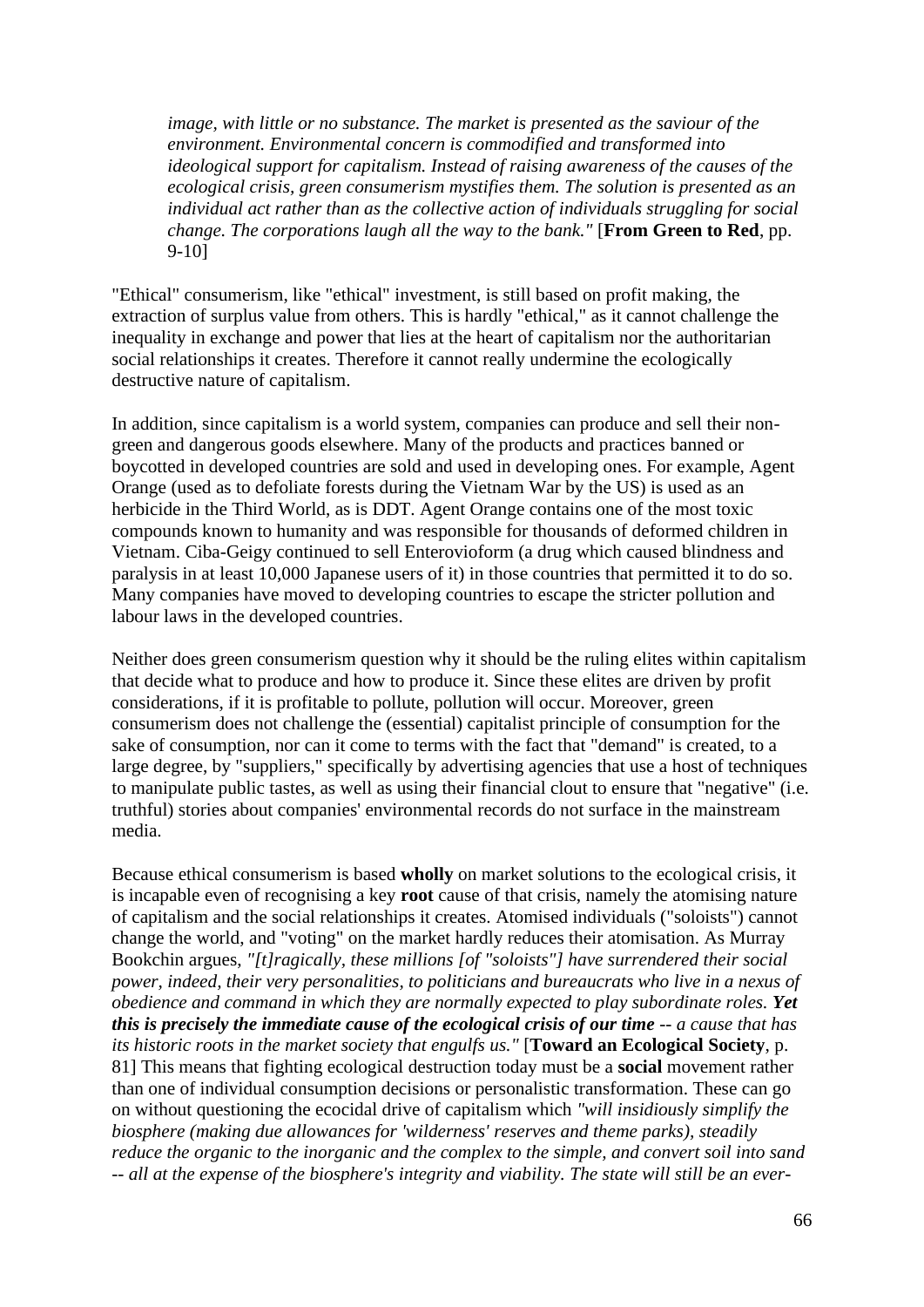*present means for keeping oppressed people at bay and will 'manage' whatever crises emerge as best it can. Ultimately, society will tend to become more and more authoritarian, public life will atrophy."* [Bookchin, *"The Future of the Ecology Movement,"* pp. 1-20, **Which Way for the Ecology Movement?**, p. 14]

All this is not to suggest that individual decisions on what to consume are irrelevant, far from it. Nor are consumer boycotts a waste of time. If organised into mass movements and linked to workplace struggle they can be very effective. It is simply to point out that individual actions, important as they are, are no solution to **social** problems. Thus Bookchin:

*"The fact is that we are confronted by a thoroughly irrational social system, not simply by predatory individuals who can be won over to ecological ideas by moral arguments, psychotherapy, or even the challenges of a troubled public to their products and behaviour . . . One can only commend the individuals who by virtue of their consumption habits, recycling activities. and appeals for a new sensibility undertake public activities to stop ecological degradation. Each surely does his or her part. But it will require a much greater effort -- and organised, clearly conscious, and forward-looking political movement -- to meet the basic challenges posed by our aggressively anti-ecological society.*

*"Yes, we as individuals should change our lifestyles as much as possible, but it is the utmost short-sightedness to believe that that is all or even primarily what we have to do. We need to restructure the entire society, even as we engage in lifestyle changes and single-issue struggles against pollution, nuclear power plants, the excessive use of fossil fuels, the destruction of soil, and so forth. We must have a coherent analysis of the deep-seated hierarchical relationships and systems of domination, as well as class relationships and economic exploitation, that degrade people as well as the environment."* [*"The Ecological Crisis, Socialism, and the need to remake society,"* pp. 1-10, **Society and Nature**, vol. 2, no. 3, p. 4]

Using the capitalist market to combat the effects produced by that same market is no alternative. Until capitalism and the state are dismantled, solutions like ethical consumerism will be about as effective as fighting a forest fire with a water pistol. Such solutions are doomed to failure because they promote individual responses to social problems, problems that by their very nature require collective action, and deal only with the symptoms, rather than focusing on the cause of the problem in the first place. Real change comes from collective struggle, not individual decisions within the market place which cannot combat the cancerous growth principle of the capitalist economy. As such, ethical consumerism does not break from the logic of capitalism and so is doomed to failure.

## **E.6 What is the population myth?**

The idea that population growth is the **key** cause of ecological problems is extremely commonplace. Even individuals associated with such radical green groups as **Earth First!** have promoted it. It is, however, a gross distortion of the truth. **Capitalism** is the main cause of both overpopulation **and** the ecological crisis.

Firstly, we should point out that all the "doomsday" prophets of the "population bomb" have been proved wrong time and time again. The dire predictions of Thomas Malthus, the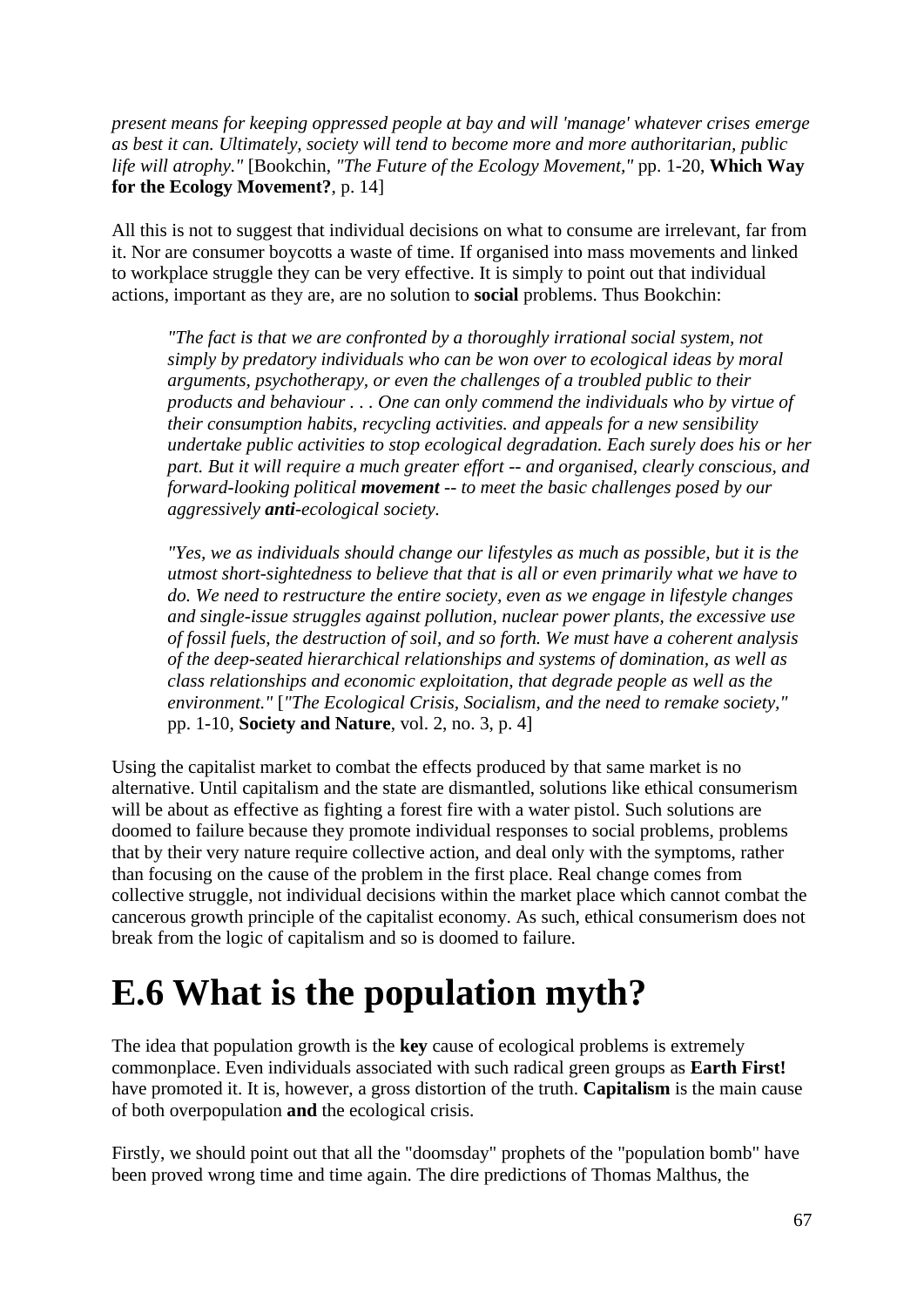originator of the population myth, have not come true, yet neo-Malthusians continue to mouth his reactionary ideas. In fact Malthus wrote his infamous *"Essay on the Principles of Population"* which inflicted his *"law of population"* onto the world in response to the anarchist William Godwin and other social reformers. In other words, it was explicitly conceived as an attempt to "prove" that social stratification, and so the status quo, was a "law of nature" and that poverty was the fault of the poor themselves, not the fault of an unjust and authoritarian socio-economic system. As such, the "theory" was created with political goals in mind and as a weapon in the class struggle (as an aside, it should be noted that Darwin argued his theory of natural selection was *"the doctrine of Malthus applied to the whole animal and vegetable kingdom."* [quoted by Peter Marshall, **Nature's Web**, p. 320] In other words, anarchism, indirectly, inspired the theory of evolution. Perhaps unsurprisingly, in the form of Social Darwinism this was also used against working class people and social reform).

As Kropotkin summarised, Malthus work was *"pernicious"* in its influence. It *"summed up ideas already current in the minds of the wealth-possessing minority"* and arose to combat the *"ideas of equality and liberty"* awakened by the French and American revolutions. Malthus asserted against Godwin *"that no equality is possible; that the poverty of the many is not due to institutions, but is a natural law."* This meant he *"thus gave the rich a kind of scientific argument against the ideas of equality."* However, it was simply *"a pseudo-scientific"* assertion which reflected *"the secret desires of the wealth-possessing classes"* and not a scientific hypothesis. This is obvious as technology has ensured that Malthus's fears are *"groundless"* while they are continually repeated. [**Fields, Factories and Workshops Tomorrow**, p. 77, p. 78 and p. 79]

That the theory was fundamentally ideological in nature can be seen from Malthus himself. It is interesting to note that in contrast, and in direct contradiction to his population "theory," as an economist Malthus was worried about the danger of **over-production** within a capitalist economy. He was keen to defend the landlords from attacks by Ricardo and had to find a reason for their existence. To do this, he attacked Say's Law (the notion that over-production was impossible in a free market economy). Utilising the notion of effective demand, he argued that capitalist saving caused the threat of over-production and it was the landlords luxury consumption which made up the deficit in demand this caused and ensured a stable economy. As Marxist David McNally points out, the *"whole of this argument is completely at odds with the economic analysis"* of his essay on population. According to that, the *"chronic . . . danger which confronts society is underproduction of food relative to people."* In his economics book, the world *"is threatened by overproduction. Rather than there being too little supply relative to demand, there is now too little demand relative to supply."* In fact, Malthus even went so far as to argue for the poor to be employed in building roads and public works! No mention of "excess" population there, which indicates well the ideological nature of his over-population theory. As McNally shows, it was the utility of Malthus's practical conclusions in his "Essay on the Principles of Population" for fighting the poor law and the right to subsistence (i.e. welfare provisions) which explained his popularity: *"he made classical economics an open enemy of the working class."* [*"The Malthusian Moment: Political Economy versus Popular Radicalism"*, pp. 62-103, **Against the Market**, p. 85 and p. 91]

So it is easy to explain the support Malthus and his assertions got in spite of the lack of empirical evidence and the self-contradictory utterances of its inventor. Its support rests simply in its utility as a justification for the inhuman miseries inflicted upon the British people by "its" ruling class of aristocrats and industrialists was the only reason why it was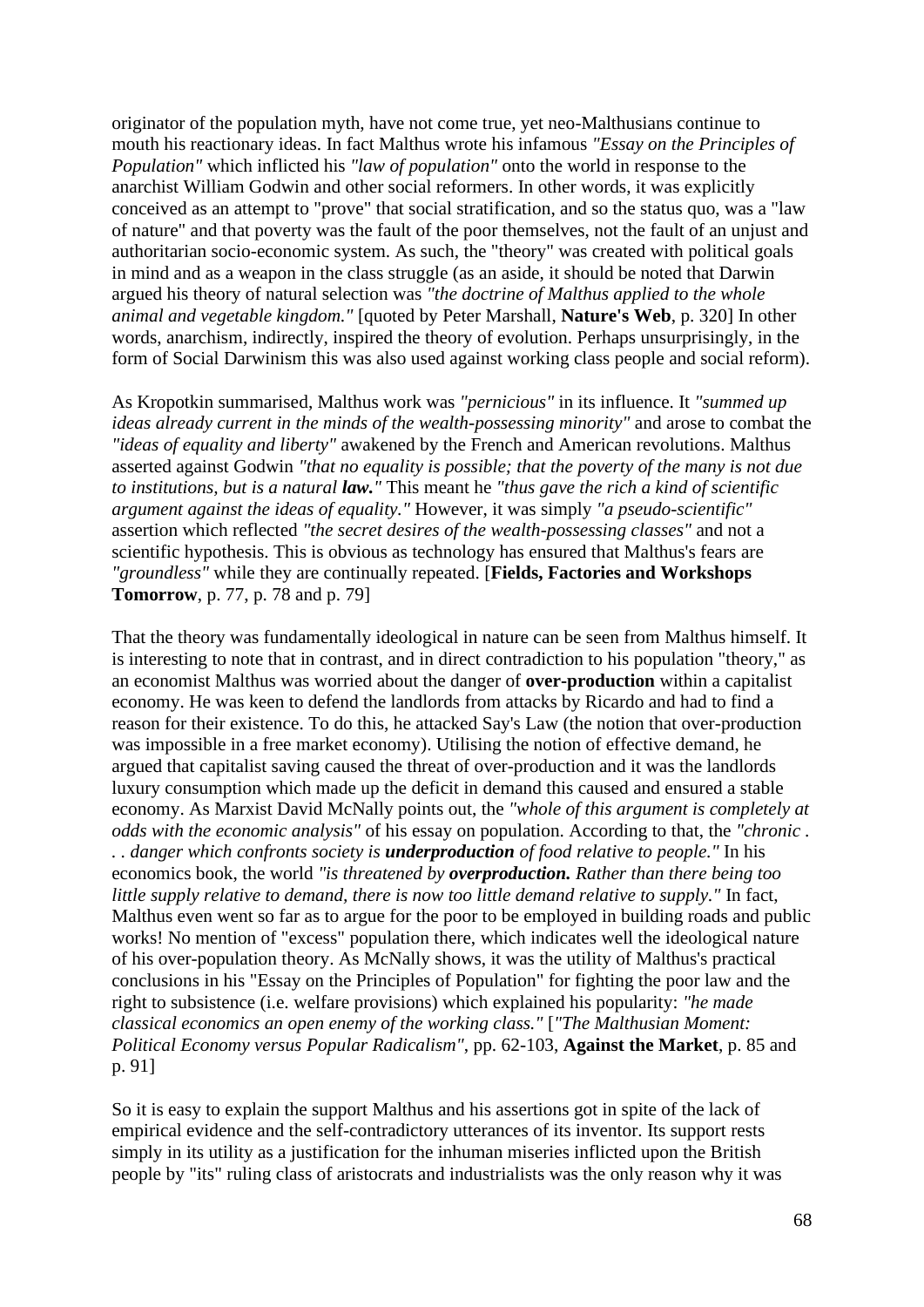given the time of day. Similarly today, its utility to the ruling class ensures that it keeps surfacing every so often, until forced to disappear again once the actual facts of the case are raised. That the population myth, like "genetic" justifications for race-, class- and genderbased oppression, keeps appearing over and over again, even after extensive evidence has disproved it, indicates its usefulness to the ideological guardians of the establishment.

Neo-Malthusianism basically blames the victims of capitalism for their victimisation, criticising ordinary people for "breeding" or living too long, thus ignoring (at best) or justifying (usually) **privilege** -- the social root of hunger. To put it simply, the hungry are hungry because they are excluded from the land or cannot earn enough to survive. In Latin America, for example, 11% of the population was landless in 1961, by 1975 it was 40%. Approximately 80% of all Third World agricultural land is owned by 3% of landowners. As anarchist George Bradford stresses, Malthusians *"do not consider the questions of land ownership, the history of colonialism, and where social power lies. So when the poor demand their rights, the Malthusians see 'political instability' growing from population pressure."* [**Woman's Freedom: Key to the Population Question**, p. 77] Bookchin makes a similar critique:

*"the most sinister feature about neo-Malthusianism is the extent to which it actively deflects us from dealing with the social origins of our ecological problems -- indeed, the extent to which it places the blame for them on the victims of hunger rather than those who victimise them. Presumably, if there is a 'population problem' and famine in Africa, it is the ordinary people who are to blame for having too many children or insisting on living too long -- an argument advanced by Malthus nearly two centuries ago with respect to England's poor. The viewpoint not only justifies privilege; it fosters brutalisation and degrades the neo-Malthusians even more than it degrades the victims of privilege."* [*"The Population Myth"*, pp. 30-48, **Which Way for the Ecology Movement?**, p. 34]

Increased population is not the cause of landlessness, it is the result of it. If a traditional culture, its values, and its sense of identity are destroyed, population growth rates increase dramatically. As in 17th- and 18th-century Britain, peasants in the Third World are kicked off their land by the local ruling elite, who then use the land to produce cash crops for export while their fellow country people starve. Like Ireland during the Potato Famine, the Third World nations most affected by famine have also been exporters of food to the developed nations. Malthusianism is handy for the wealthy, giving them a "scientific" excuse for the misery they cause so they can enjoy their blood-money without remorse. It is unwise for greens to repeat such arguments:

*"It's a betrayal of the entire message of social ecology to ask the world's poor to deny themselves access to the necessities of life on grounds that involve long-range problems of ecological dislocation, the shortcomings of 'high' technology, and very specious claims of natural shortages in materials, while saying nothing at all about the artificial scarcity engineered by corporate capitalism."* [**The Ecology of Freedom**, p. 350]

In a country that is being introduced to the joys of capitalism by state intervention (the usual means by which traditional cultures and habits are destroyed to create a "natural system of liberty"), population soon explodes as a result of the poor social and economic conditions in which people find themselves. In the inner-city ghettos of the First World, social and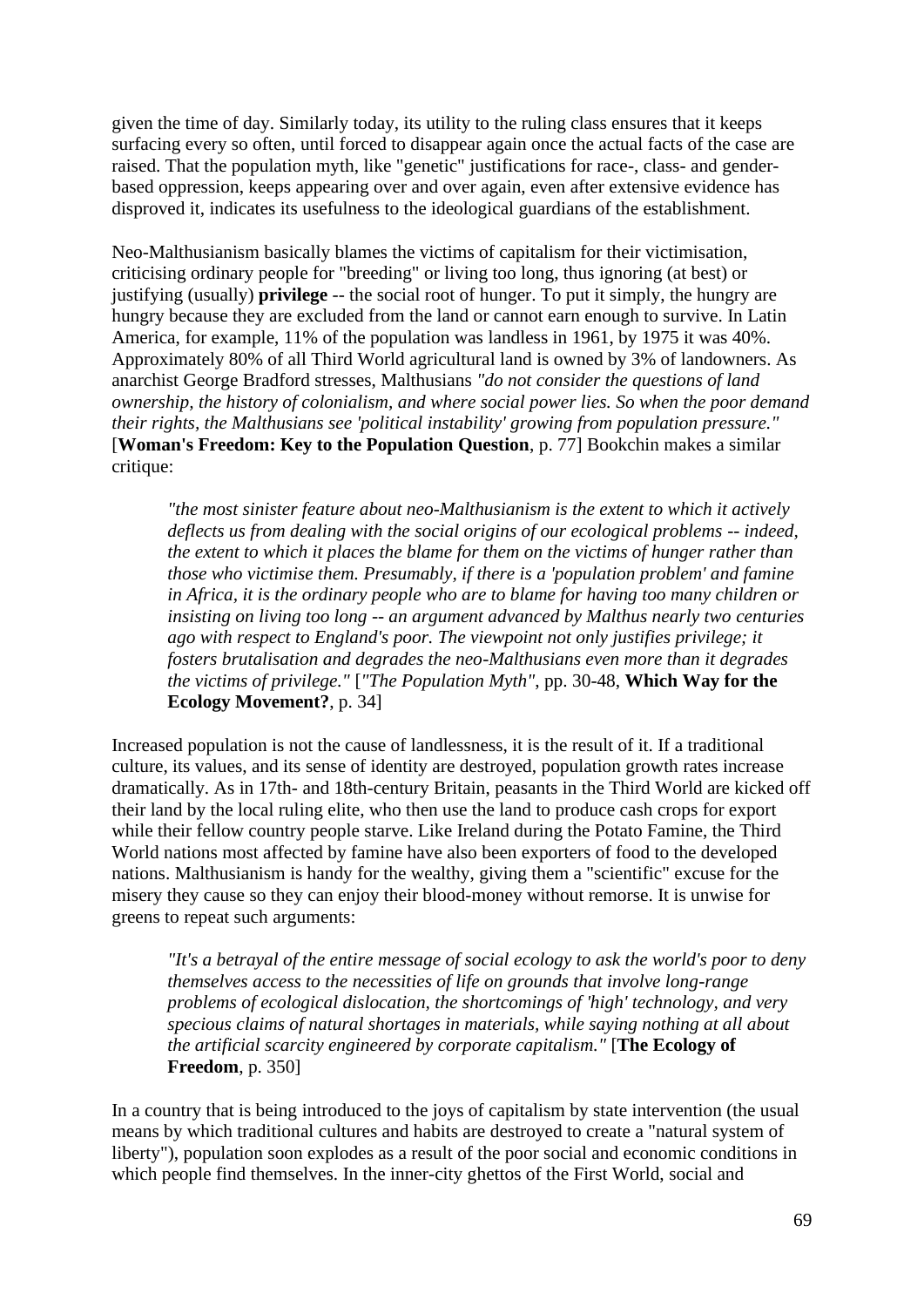economic conditions similar to those of the Third World give rise to similarly elevated birth rates. When ghetto populations are composed mostly of minorities, as in countries like the US, higher birth rates among the minority poor provides a convenient extra excuse for racism, "proving" that the affected minorities are "inferior" because they "lack self-control," are "mere animals obsessed with procreation," etc. Much the same was said of Irish Catholics in the past and, needless to say, such an argument ignores the fact that slum dwellers in, for example, Britain during the Industrial Revolution were virtually all white but still had high birth rates.

Population growth, far from being the cause of poverty, is in fact a result of it. There is an inverse relationship between per capita income and the fertility rate -- as poverty decreases, so do the population rates. When people are ground into the dirt by poverty, education falls, women's rights decrease, and contraception is less available. Having children then becomes virtually the only survival means, with people resting their hopes for a better future in their offspring. Therefore social conditions have a major impact on population growth. In countries with higher economic and cultural levels, population growth soon starts to fall off. Today, for example, much of Europe has seen birth rates fall beyond the national replacement rate. This is the case even in Catholic countries, which one would imagine would have religious factors encouraging large families.

To be clear, we are **not** saying that overpopulation is not a very serious problem. Obviously, population growth **cannot** be ignored or solutions put off until capitalism is eliminated. We need to immediately provide better education and access to contraceptives across the planet as well as raising cultural levels and increasing women's rights in order to combat overpopulation **in addition to** fighting for land reform, union organising and so on. Overpopulation only benefits the elite by keeping the cost of labour low. This was the position of the likes of Emma Goldman and other radicals of her time:

*"Many working-class radicals accepted the logic that excessive numbers were what kept the poor in their misery. During the nineteenth century there were courageous attempts to disseminate birth-control information both to promote lower population and to make it possible for women to control their own reproductivity and escape male domination. Birth control was the province of feminism, radical socialism and anarchism."* [Bradford, **Op. Cit.**, p. 69]

Unlike many neo-Malthusians Goldman was well aware that **social** reasons explained why so many people went hungry. As she put it, *"if the masses of people continue to be poor and the rich grow ever richer, it is not because the earth is lacking in fertility and richness to supply the need of an excessive race, but because the earth is monopolised in the hands of the few to the exclusion of the many."* She noted that the promotion of large families had vested interests behind it, although working class people *"have learned to see in large families a millstone around their necks, deliberately imposed upon them by the reactionary forces in society because a large family paralyses the brain and benumbs the muscles of the masses . . . [The worker] continues in the rut, compromises and cringes before his master, just to earn barely enough to feed the many little mouths. He dare not join a revolutionary organisation; he dare not go on strike; he dare not express an opinion."* [*"The Social Aspects of Birth Control"*, **Anarchy! An Anthology of Emma Goldman's Mother Earth**, p. 135 and pp. 136-7] This support for birth control, it should be stressed, resulted in Goldman being arrested. Malthus, like many of his followers *"opposed contraception as immoral, preferring to let the poor starve as a 'natural' method of keeping numbers down. For him, only misery, poverty, famine,*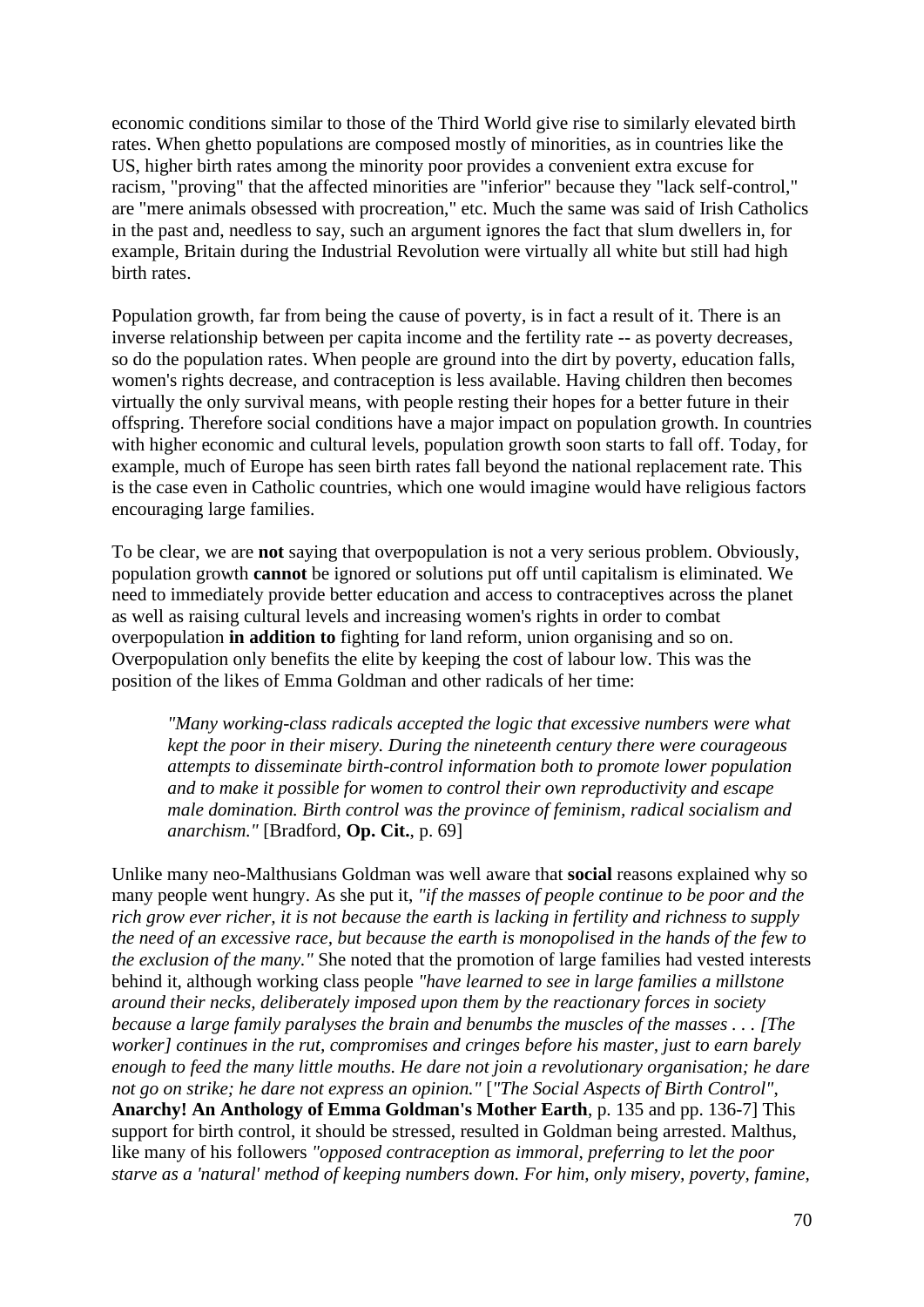*disease, and war would keep population from expanding beyond the carrying capacity of the land."* [Bradford, **Op. Cit.**, p. 69]

Unsurprisingly, Goldman linked the issue of birth control to that of women's liberation arguing that *"I never will acquiesce or submit to authority, nor will I make peace with a system which degrades woman to a mere incubator and which fattens on her innocent victims. I now and here declare war upon this system."* The key problem was that woman *"has been on her knees before the altar of duty imposed by God, by Capitalism, by the State, and by Morality"* for ages. Once that changed, the issue of population would solve itself for *"[a]fter all it is woman whom is risking her health and sacrificing her youth in the reproduction of the race. Surely she ought to be in a position to decide how many children she should bring into world, whether they should be brought into the world by the man she loves and because she wants the child, or should be born in hatred and loathing."* [**Op. Cit.**, p. 140 and p. 136]

Other anarchists have echoed this analysis. George Bradford, for example, correctly notes that *"the way out of the [ecological] crisis lies in the practical opening toward freedom of self-expression and selfhood for women that is the key to the destruction of hierarchy."* In other words, women's *"freedom and well-being are at the centre of the resolution to the population problem, and that can only be faced within the larger social context."* That means *"real participation in social decision-making, real health concerns, access to land, and the overthrow of patriarchal domination."* [**Op. Cit.**, p. 68 and p. 82] Bookchin makes the same point, noting that population growth rates have fallen in developed countries because *"of the freedom that women have acquired over recent decades to transcend the role that patriarchy assigned to them as mere reproductive factories."* [*"The Future of the Ecology Movement,"* pp. 1-20, **Which Way for the Ecology Movement?**, p. 19]

This means that an **increase** of freedom will solve the population question. Sadly, many advocates of neo-Malthusianism extend control over people from women to all. The advocates of the "population myth," as well as getting the problem wrong, also (usually) suggest very authoritarian "solutions" -- for example, urging an increase in state power with a "Bureau of Population Control" to "police" society and ensure that the state enters the bedroom and our most personal relationships. Luckily for humanity and individual freedom, since they misconceive the problem, such "Big Brother" solutions are not required.

So, it must be stressed the "population explosion" is not a neutral theory, and its invention reflected class interests at the time and continual use since then is due to its utility to vested interests. We should not be fooled into thinking that overpopulation is the main cause of the ecological crisis, as this is a strategy for distracting people from the root-cause of both ecological destruction and population growth today: namely, the capitalist economy and the inequalities and hierarchical social relationships it produces. As such, those who stress the issue of population numbers get it backward. Poverty causes high birth rates as people gamble on having large families so that some children will survive in order to look after the parents in their old age. Eliminate economic insecurity and poverty, then people have less children.

Some Greens argue that it is impossible for **everyone** to have a high standard of living, as this would deplete available resources and place too much pressure on the environment. However, their use of statistics hides a sleight of hand which invalidates their argument. As Bookchin correctly argues: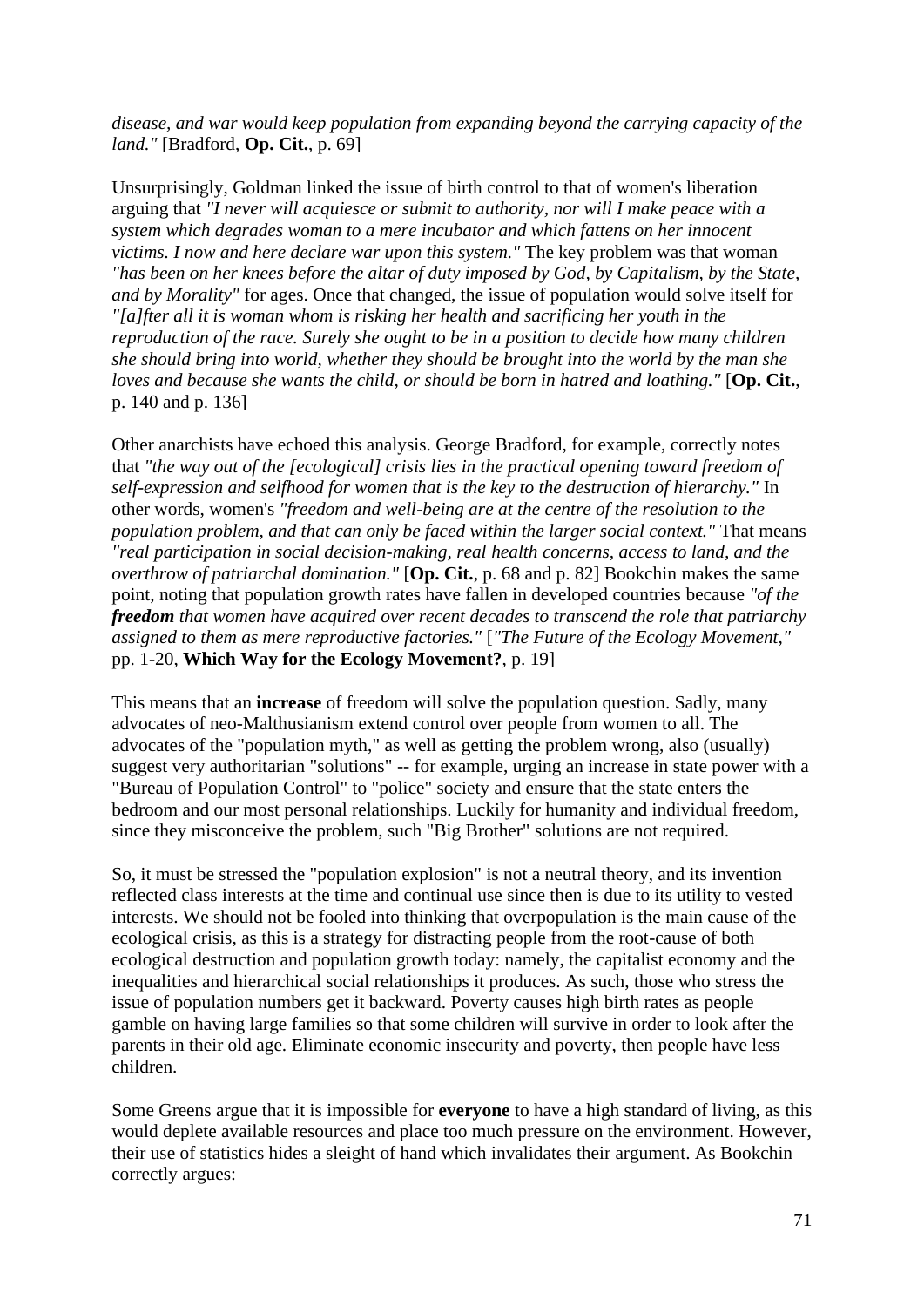*"Consider the issue of population and food supply in terms of mere numbers and we step on a wild merry-go-round that does not support neo-Malthusian predictions of a decade ago, much less a generation ago. Such typically neo-Malthusian stunts as determining the 'per capita consumption' of steel, oil, paper, chemicals, and the like of a nation by dividing the total tonnage of the latter by the national population, such that every man, women, and child is said to 'consume' a resultant quantity, gives us a picture that is blatantly false and functions as a sheer apologia for the upper classes. The steel that goes into a battleship, the oil that is used to fuel a tank, and the paper that is covered by ads hardly depicts the human consumption of materials. Rather, it is stuff consumed by all the Pentagons of the world that help keep a 'grow-or-die economy in operation -- goods, I may add, whose function is to destroy and whose destiny is to be destroyed."* [*"The Population Myth"*, pp. 30-48, **Which Way for the Ecology Movement?**, pp. 34-5]

Focusing on averages, in other words, misses out the obvious fact we live in a highly unequal societies which results in a few people using many resources. To talk about consumption and not to wonder how many Rolls Royces and mansions the "average" person uses means producing skewed arguments. Equally, it is possible to have more just societies with approximately the same living standards with significantly **less** consumption of resources and **less** pollution and waste produced. We need only compare America with Europe to see this. One could point out, for example, that Europeans enjoy more leisure time, better health, less poverty, less inequality and thus more economic security, greater intergenerational economic mobility, better access to high-quality social services like health care and education, and manage to do it all in a far more environmentally sustainable way (Europe generates about half the CO2 emissions for the same level of GDP) compared to the US.

In fact, even relatively minor changes in how we work can have significant impact. For example, two economists at the Center for Economic and Policy Research produced a paper comparing U.S. and European energy consumption and related it to hours worked. They concluded that if Americans chose to take advantage of their high level of productivity by simply shortening the workweek or taking longer holidays rather than producing more, there would follow a number of benefits. Specifically, if the U.S. followed Western Europe in terms of work hours then not only would workers find themselves with seven additional weeks of time off, the US would consume some 20% less energy and if this saving was directly translated into lower carbon emissions then it would have emitted 3% less carbon dioxide in 2002 than in 1990 (this level of emissions is only 4% above the negotiated target of the Kyoto Protocol). If Europe following IMF orthodoxy and increased working hours, this would have a corresponding negative impact on energy use and emissions (not to mention quality of life). [David Rosnick and Mark Weisbrot, **Are Shorter Work Hours Good for the Environment?** Of course, any such choice is influenced by social institutions and pressures and, as such, part of a wider social struggle for change.

In other words, we must question the underlying assumption of the neo-Malthusians that society and technology are static and that the circumstances that produced historic growth and consumption rates will remain unchanged. This is obviously false, since humanity is not static. To quote Bookchin again:

*"by reducing us to studies of line graphs, bar graphs, and statistical tables, the neo-Malthusians literally freeze reality as it is. Their numerical extrapolations do not construct any reality that is new; they mere extend, statistic by statistic, what is*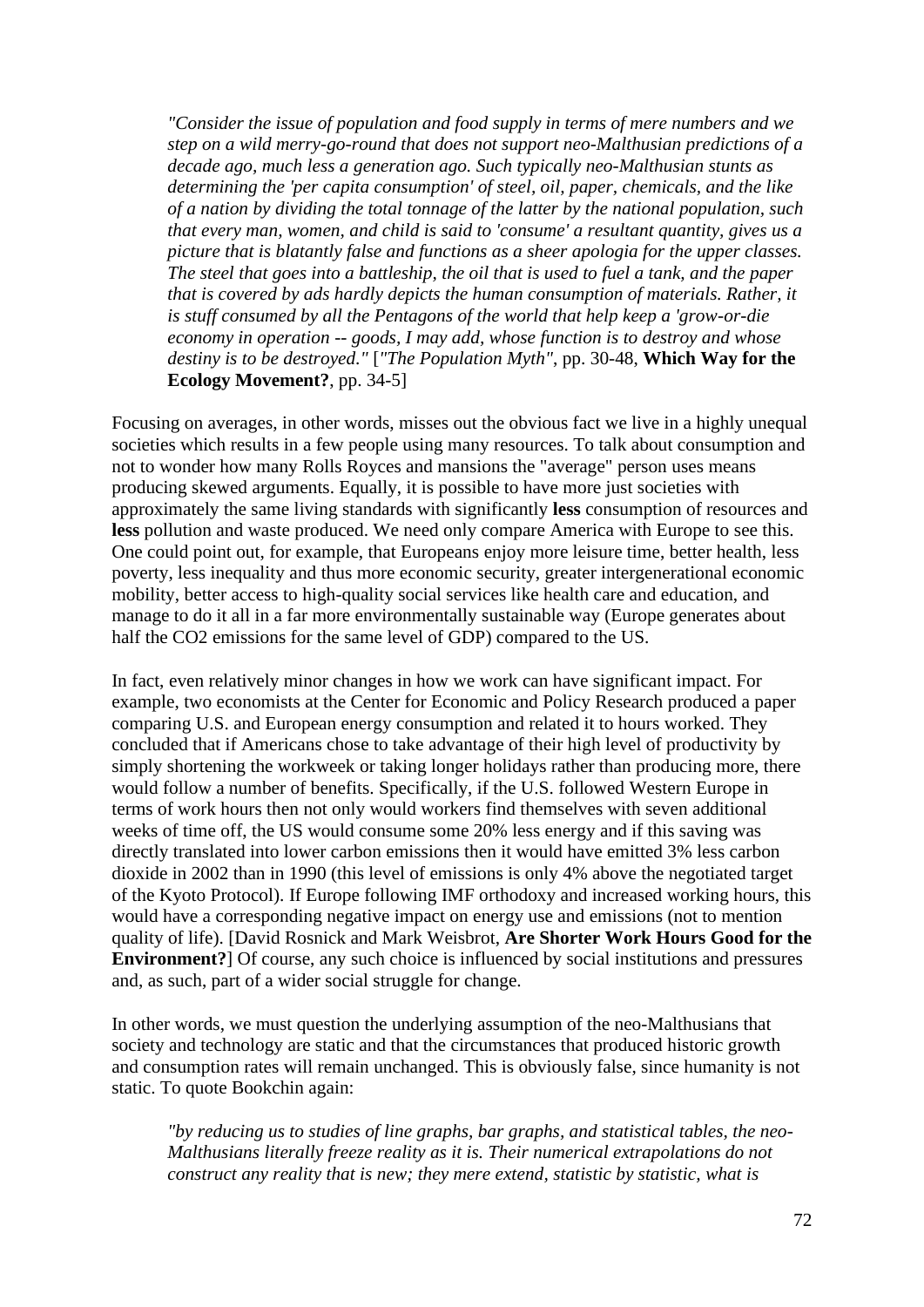*basically old and given . . . We are taught to accept society, behaviour, and values as they are, not as they should be or even could be. This procedure places us under the tyranny of the status quo and divests us of any ability to think about radically changing the world. I have encountered very few books or articles written by neo-Malthusians that question whether we should live under any kind of money economy at all, any statist system of society, or be guided by profit oriented behaviour. There are books and articles aplenty that explain 'how to' become a 'morally responsible' banker, entrepreneur, landowner, 'developer,' or, for all I know, arms merchant. But whether the whole system called capitalism (forgive me!), be it corporate in the west or bureaucratic in the east, must be abandoned if we are to achieve an ecological society is rarely discussed."* [**Op. Cit.**, p. 33]

It is probably true that an "American" living standard is not possible for the population of the world at its present level (after all, the US consumes 40% of the world's resources to support only 5% of its population). For the rest of the world to enjoy that kind of standard of living we would require the resources of multiple Earths! Ultimately, anything which is not renewable is exhaustible. The real question is when will it be exhausted? How? Why? And by whom? As such, it is important to remember that this "standard of living" is a product of an hierarchical system which produces an alienated society in which consumption for the sake of consumption is the new god. In a grow-or-die economy, production and consumption must keep increasing to prevent economic collapse. This need for growth leads to massive advertising campaigns to indoctrinate people with the capitalist theology that more and more must be consumed to find "happiness" (salvation), producing consumerist attitudes that feed into an already-present tendency to consume in order to compensate for doing boring, pointless work in a hierarchical workplace. Unless a transformation of values occurs that recognises the importance of **living** as opposed to **consuming,** the ecological crisis **will** get worse. It is impossible to imagine such a radical transformation occurring under capitalism and so a key aim of eco-anarchists is to encourage people to consider what they need to live enriched, empowering and happy lives rather than participate in the rat race capitalism produces (even if you do win, you remain a rat).

Nor it cannot be denied that developments like better health care, nutrition, and longer lifespans contribute to overpopulation and are made possible by "industry." But to see such developments as primary causes of population growth is to ignore the central role played by poverty, the disruption of cultural patterns, and the need for cheap labour due to capitalism. There are always elevated birth rates associated with poverty, whether or not medical science improves significantly (for example, during the early days of capitalism). "Industrialism" is in fact a term used by liberal Greens (even when they call themselves "deep") who do not want to admit that the ecological crisis cannot be solved without the complete overthrow of capitalism, pretending instead that the system can become "green" through various band-aid reforms. "Controlling population growth" is always a key item on such liberals' agendas, taking the place of "eliminating capitalism," which should be the centrepiece. *"Population control is substituted for social justice, and the problem is actually aggravated by the Malthusian 'cure',"* points out feminist Betsy Hartmann. [quoted by Bradford, **Op. Cit.**, p. 77]

After all, there **is** enough food to feed the world's population but its distribution reflects inequalities in wealth, power and effective demand (this is most obviously seen when food is exported from famine areas as there is no effective demand for it there, a sadly regular occurrence). The *"myth that population increases in places like the Sudan, for example, result*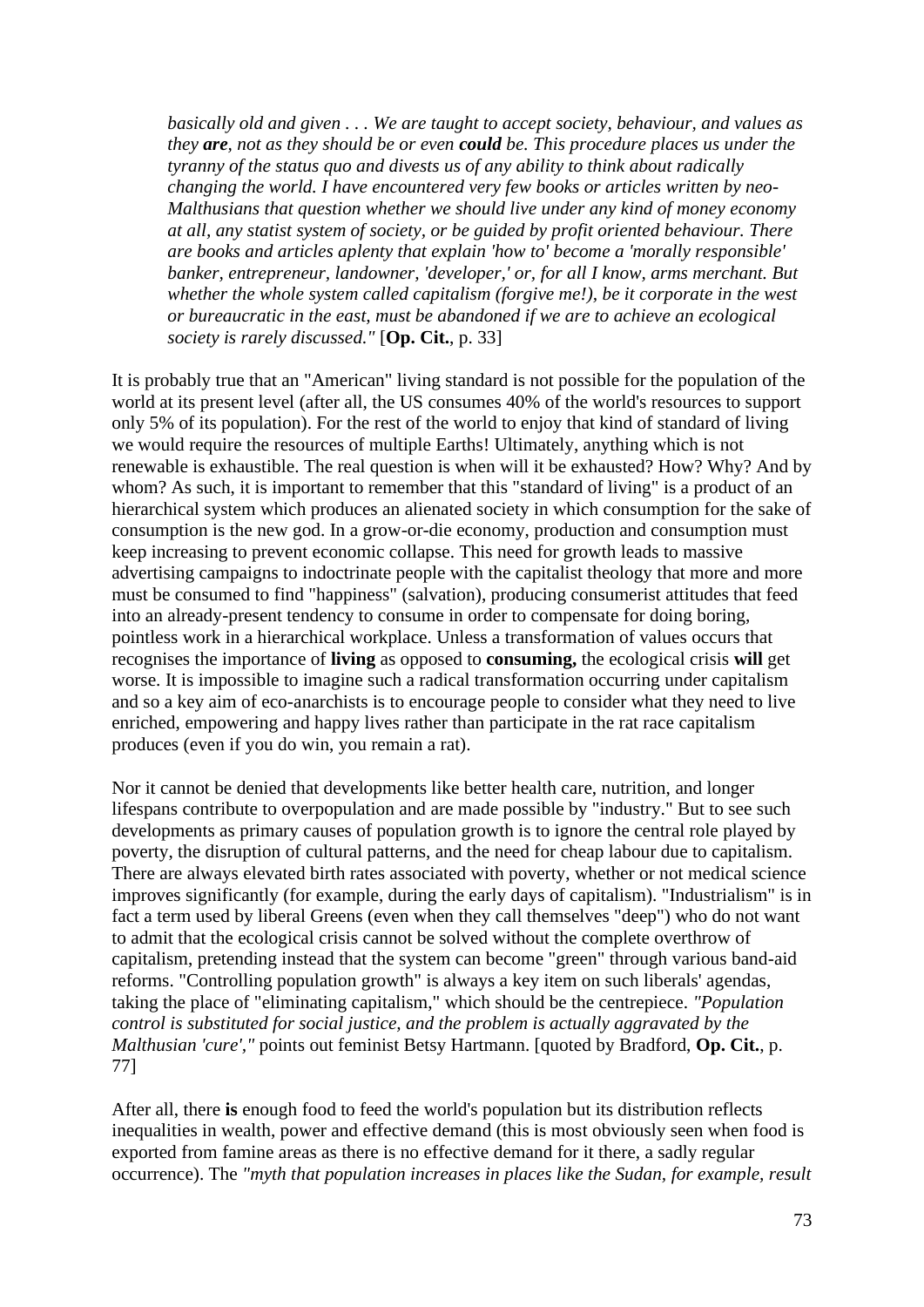*in famine"* can only survive if we ignore *"the notorious fact that the Sudanese could easily feed themselves if they were not forced by the American-controlled World Bank and International Monetary Fund to grow cotton instead of grains."* [Bookchin, **Remaking Society**, p. 11] Hence the importance of class analysis and an awareness of hierarchy. We can hardly talk of "our" resources when those resources are owned by a handful of giant corporations. Equally, we cannot talk about "our" industrial impact on the planet when the decisions of industry are made by a bosses and most of us are deliberately excluded from the decision making process. While it makes sense for the ruling elite to ignore such key issues, it counter-productive for radicals to do so and blame "people" or their numbers for social and environmental problems:

*"The most striking feature of such way of thinking is not only that it closely parallels the way of thinking that is found in the corporate world. What is more serious is that it serves to deflect our attention from the role society plays in producing ecological breakdown. If 'people' as a species are responsible for environmental dislocations, these dislocations cease to be the result of social dislocations. A mythic 'Humanity' is created -- irrespective of whether we are talking about oppressed minorities, women, Third World people, or people in the First World -- in which everyone is brought into complicity with powerful corporate elites in producing environmental dislocations. In this way, the social roots of ecological problems are shrewdly obscured . . . [W]e can dismiss or explain away hunger, misery, or illness as 'natural checks' that are imposed on human beings to retain the 'balance of nature.' We can comfortably forget that much of the poverty and hunger that afflicts the world has its origins in the corporate exploitation of human beings and nature -- in agribusiness and social oppression."* [**Op. Cit.**, pp. 9-10]

Looking at population numbers simply misses the point. As Murray Bookchin argues, this *"arithmetic mentality which disregards the social context of demographics is incredibly short-sighted. Once we accept without any reflection or criticism that we live in a 'grow-ordie' capitalistic society in which accumulation is literally a law of economic survival and competition is the motor of 'progress,' anything we have to say about population is basically meaningless. The biosphere will eventually be destroyed whether five billion or fifty million live on the planet. Competing firms in a 'dog-eat-dog' market must outproduce each other if they are to remain in existence. They must plunder the soil, remove the earth's forests, kill off its wildlife, pollute its air and waterways not because their intentions are necessarily bad, although they usually are . . . but because they must simply survive. Only a radical restructuring of society as a whole, including its anti-ecological sensibilities, can remove this all commanding social compulsion."* [*"The Population Myth"*, pp. 30-48, **Op. Cit.**, p. 34] A sane society would not be driven by growth for the sake of growth and would aim to reduce production by reducing the average working week to ensure both an acceptable standard of living **plus** time to enjoy it. So it is not a case that the current industrial system is something we need to keep. Few anarchists consider a social revolution as simply expropriating current industry and running it more or less as it is now. While expropriating the means of life is a necessary first step, it is only the start of a process in which we transform the way we interact with nature (which, of course, includes people).

To conclude, as Bradford summarises the *"salvation of the marvellous green planet, our Mother Earth, depends on the liberation of women -- and children, and men -- from social domination, exploitation and hierarchy. They must go together."* [**Op. Cit.**, p. 68] By focusing attention away from the root causes of ecological and social disruption -- i.e.